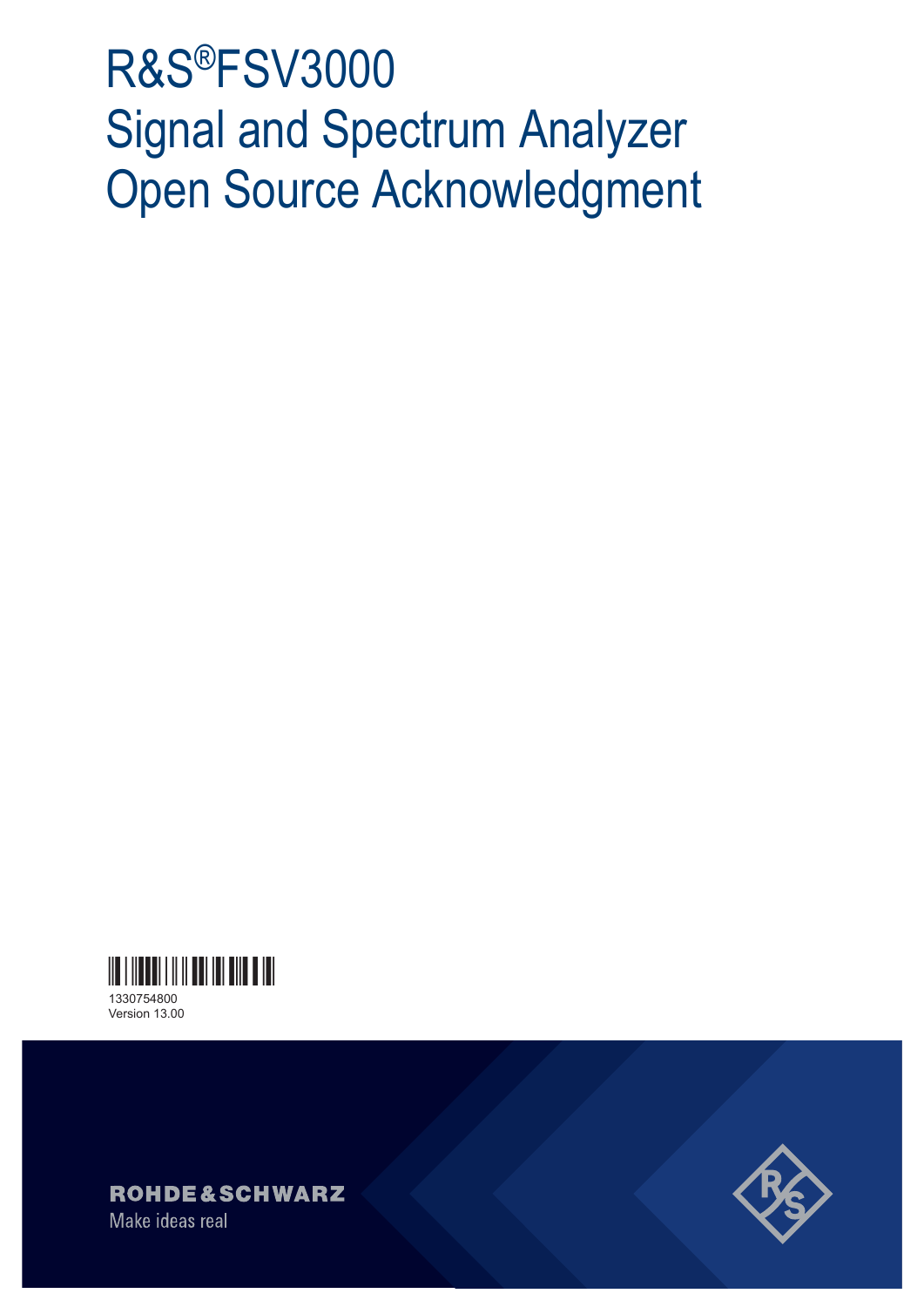This document is valid for the following Rohde & Schwarz instruments:

- R&S®FSV3004
- R&S®FSV3007
- R&S<sup>®</sup>FSV3013
- R&S®FSV3030
- R&S®FSV3044
- R&S<sup>®</sup>FSVA3004
- R&S<sup>®</sup>FSVA3007
- R&S®FSVA3013
- R&S<sup>®</sup>FSVA3030
- R&S<sup>®</sup>FSVA3044

© 2022 Rohde & Schwarz GmbH & Co. KG Mühldorfstr. 15, 81671 München, Germany Phone: +49 89 41 29 - 0 Fax: +49 89 41 29 12 164 Email: [info@rohde-schwarz.com](mailto:info@rohde-schwarz.com) Internet: [www.rohde-schwarz.com](http://www.rohde-schwarz.com) Subject to change – Data without tolerance limits is not binding.

R&S® is a registered trademark of Rohde & Schwarz GmbH & Co. KG. Trade names are trademarks of their owners.

1330.7548.00 | Version 13.00 | R&S®FSV3000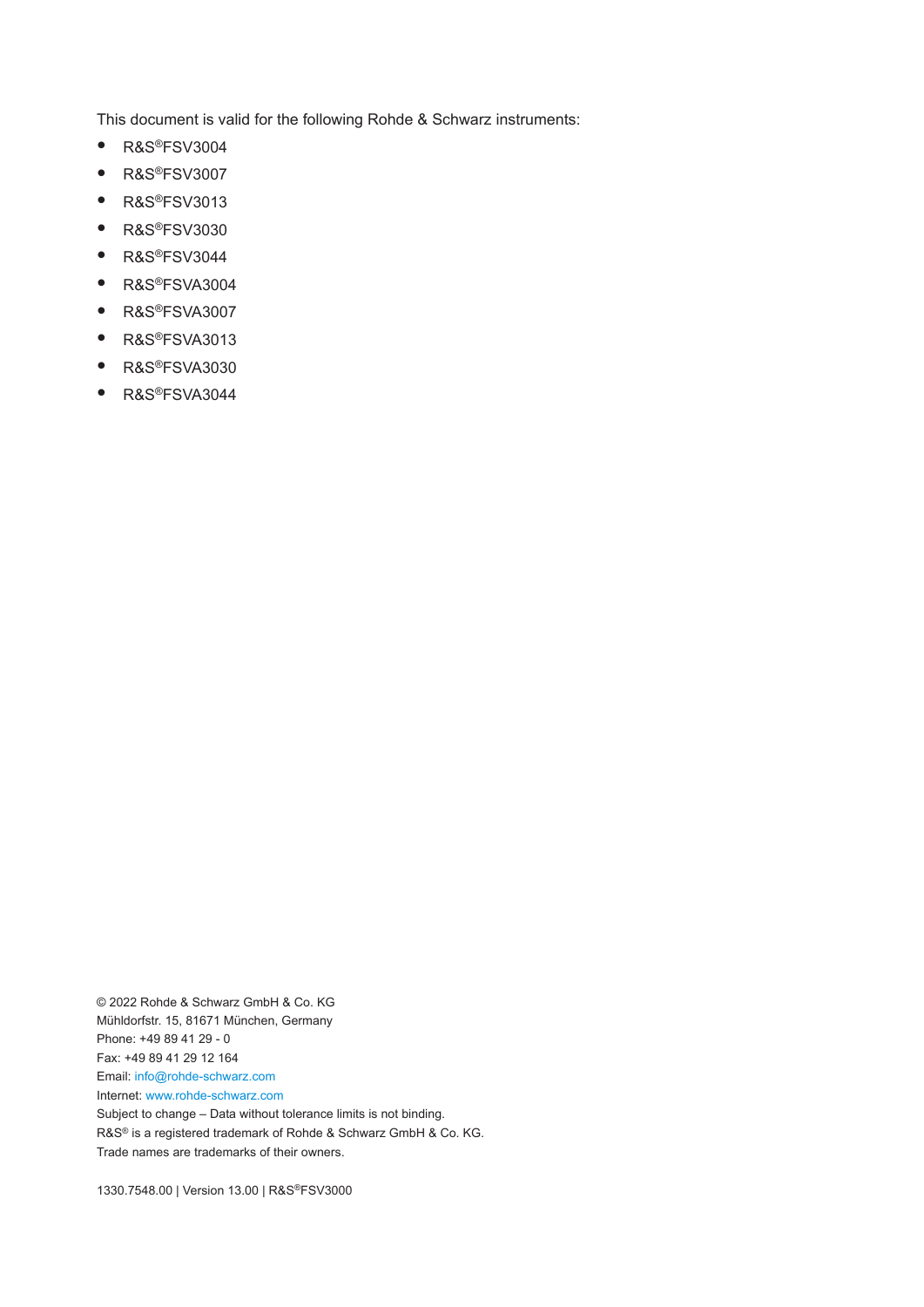## **Contents**

| B Intel(R) Integrated Performance Primitives - 2020.1.216 84 |  |
|--------------------------------------------------------------|--|
|                                                              |  |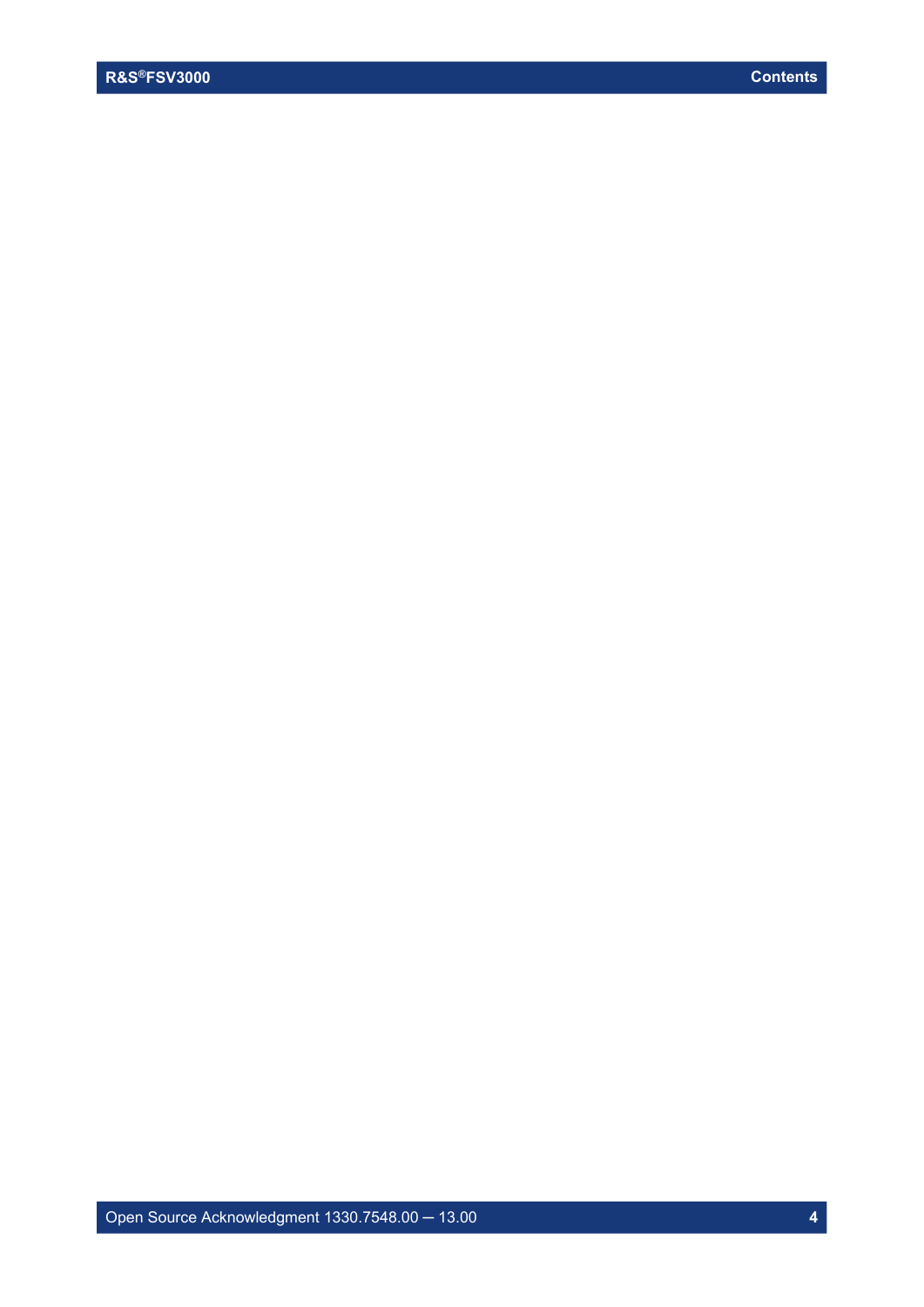## <span id="page-4-0"></span>1 Introduction

This product uses a number of open source software packages which are listed in the section ["Software packages" on page 6](#page-5-0).

The open source software is provided free of charge. You are entitled to use the open source software in accordance with the respective license conditions as provided in the following chapters.

Rohde & Schwarz would like to thank the open source community for their valuable contribution to our products.

## **1.1 Disclaimer**

The open source software is distributed WITHOUT ANY WARRANTY; without even the implied warranty of MERCHANTABILITY or FITNESS FOR A PARTICULAR PUR-POSE. The respective licenses may contain more details.

## **1.2 How to obtain the source code**

The software included in this product may contain copyrighted software that is licensed under a license requiring us to provide the source code of that software, such as the GPL or LGPL. You may obtain the complete corresponding source code for such copyrighted software from us for an unlimited period of time and at no charge. In this case, please contact:

Rohde & Schwarz GmbH & Co. KG

Mühldorfstr. 15, 81671 München, Germany

Phone: +49 89 41 29 - 12345

Email: customersupport@rohde-schwarz.com

Internet: www.customersupport.rohde-schwarz.com

This offer is valid to anyone in receipt of this information.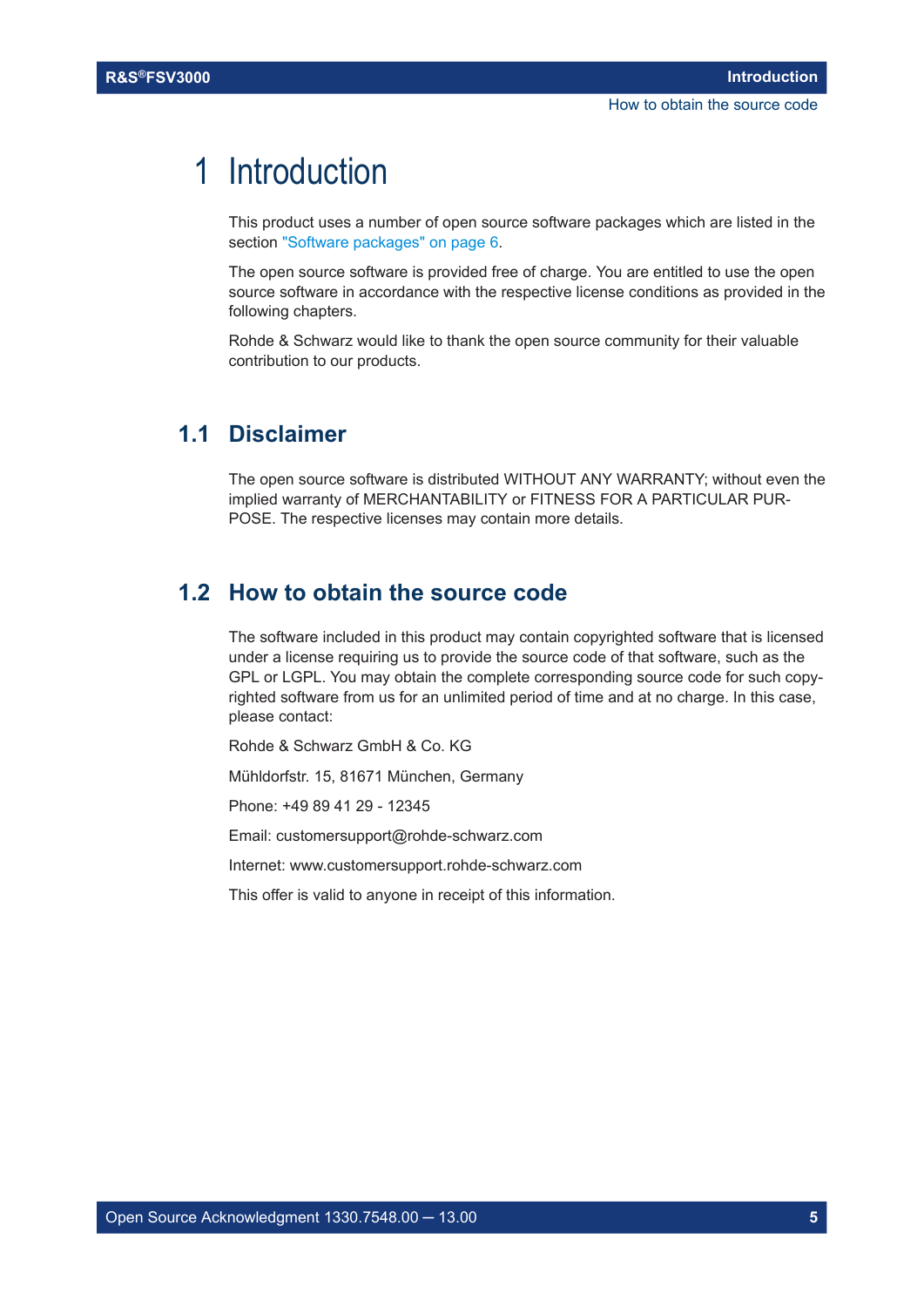## <span id="page-5-0"></span>2 Software packages

► The software contained in this product makes use of the following open source software packages.

| Package                              | <b>Version</b> | License                                                |
|--------------------------------------|----------------|--------------------------------------------------------|
| 7-Zip                                | 18.05          | unRAR restriction AND                                  |
|                                      |                | GNU Lesser General Public License v2.1 or later AND    |
|                                      |                | <b>BSD 3-clause "New" or "Revised" License</b>         |
| angular/anima-<br>tions              | 8.2.14         | <b>MIT License</b>                                     |
| angular/cdk                          | 8.2.3          | <b>MIT License</b>                                     |
| angular/common                       | 8.2.14         | <b>MIT License</b>                                     |
| angular/compiler                     | 8.2.14         | <b>MIT License</b>                                     |
| angular/core                         | 8.2.14         | <b>MIT License</b>                                     |
| angular/elements                     | 8.2.14         | <b>MIT License</b>                                     |
| angular/forms                        | 8.2.14         | <b>MIT License</b>                                     |
| angular/platform-<br>browser         | 8.2.14         | <b>MIT License</b>                                     |
| angular/platform-<br>browser-dynamic | 8.2.14         | <b>MIT License</b>                                     |
| angular/router                       | 8.2.14         | <b>MIT License</b>                                     |
| Boost C++ Libra-<br>ries             | 1.67           | <b>Boost Software License 1.0</b>                      |
| <b>BOOST Library</b>                 | 1.63.0         | <b>Boost Software License 1.0</b>                      |
| bzip2                                | 1.0.6          | bzip2 and libbzip2 License                             |
| <b>CHMLib</b>                        | 0.38           | <b>GNU Lesser General Public License v2.1</b>          |
| <b>CHMLib</b>                        | 0.40           | <b>GNU Lesser General Public License v2.1</b>          |
| Chromium                             | 100.0.4852.0   | BSD 3-clause "New" or "Revised" License                |
| <b>CMSIS</b>                         | 5.7.0          | Apache License 2.0                                     |
| <b>CMSIS Device</b>                  | 264            | <b>BSD 3-clause "New" or "Revised" License</b>         |
| commander                            | 2.20.3         | <b>MIT License</b>                                     |
| cpprestsdk                           | 2.10.10        | <b>MIT License</b>                                     |
| <b>CRCpp</b>                         | 0.2.0.6        | BSD 3-clause "New" or "Revised" License                |
| curl                                 | 7.65.1.1       | curl License                                           |
| Cyrus SASL                           | 2.1.27         | <b>BSD-4-Clause Carnegie Mellon University Variant</b> |
| d3-array                             | 2.12.1         | BSD 3-clause "New" or "Revised" License                |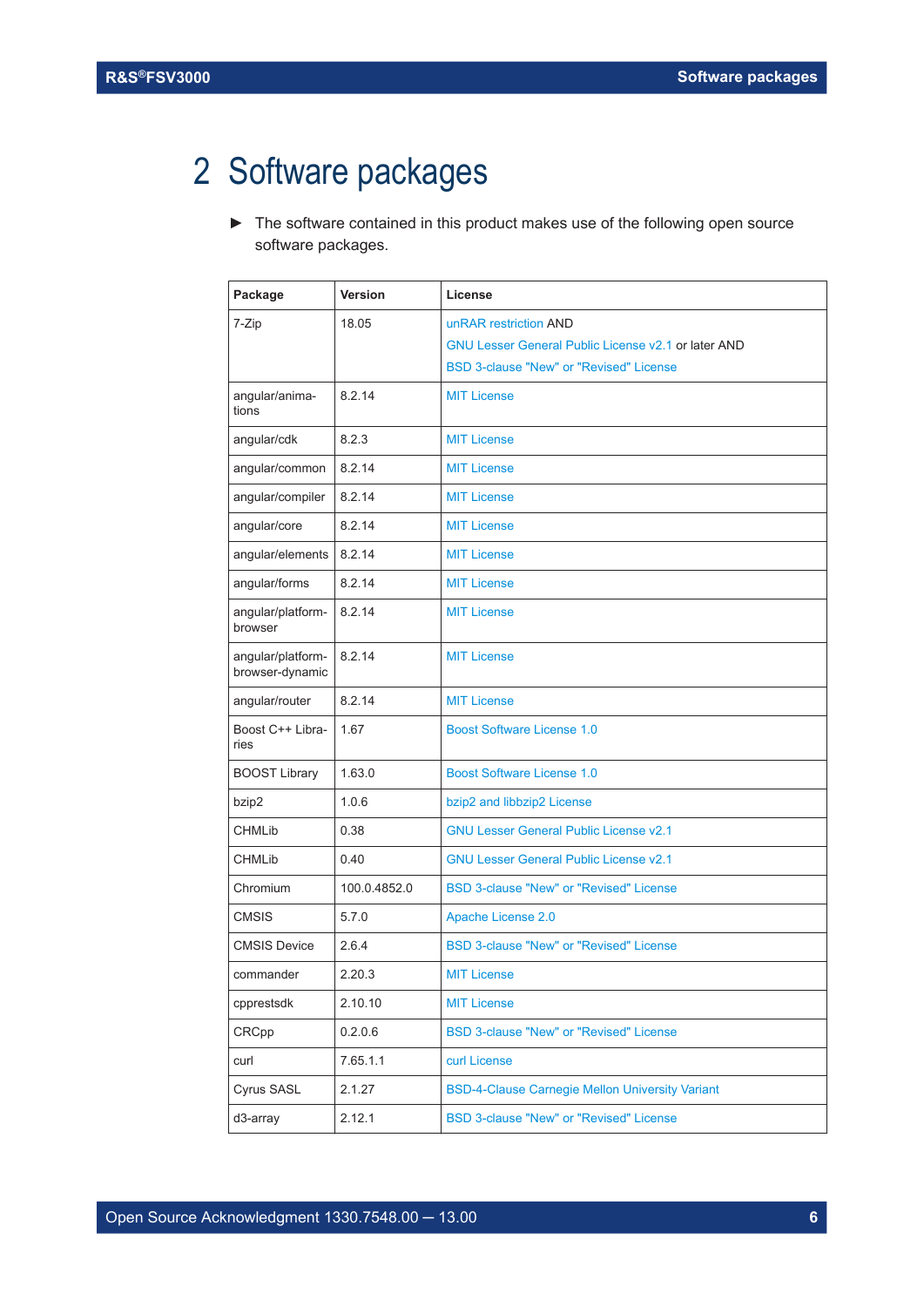| Package                                            | <b>Version</b> | License                                        |
|----------------------------------------------------|----------------|------------------------------------------------|
| d3-color                                           | 2.0.0          | <b>BSD 3-clause "New" or "Revised" License</b> |
| d3-delaunay                                        | 5.3.0          | <b>ISC License</b>                             |
| d3-dispatch                                        | 2.0.0          | <b>BSD 3-clause "New" or "Revised" License</b> |
| d3-dsv                                             | 2.0.0          | <b>BSD 3-clause "New" or "Revised" License</b> |
| d3-force                                           | 2.1.1          | <b>BSD 3-clause "New" or "Revised" License</b> |
| d3-format                                          | 2.0.0          | <b>BSD 3-clause "New" or "Revised" License</b> |
| d3-geo                                             | 2.0.2          | <b>BSD 3-clause "New" or "Revised" License</b> |
| d3-geo-projec-<br>tion                             | 3.0.0          | <b>BSD 3-clause "New" or "Revised" License</b> |
| d3-hierarchy                                       | 2.0.0          | <b>BSD 3-clause "New" or "Revised" License</b> |
| d3-interpolate                                     | 2.0.1          | <b>BSD 3-clause "New" or "Revised" License</b> |
| d3-path                                            | 2.0.0          | <b>BSD 3-clause "New" or "Revised" License</b> |
| d3-quadtree                                        | 2.0.0          | <b>BSD 3-clause "New" or "Revised" License</b> |
| d3-scale                                           | 3.3.0          | <b>BSD 3-clause "New" or "Revised" License</b> |
| d3-shape                                           | 2.1.0          | BSD 3-clause "New" or "Revised" License        |
| d3-time                                            | 2.1.1          | <b>BSD 3-clause "New" or "Revised" License</b> |
| d3-time-format                                     | 3.0.0          | <b>BSD 3-clause "New" or "Revised" License</b> |
| d3-timer                                           | 2.0.0          | <b>BSD 3-clause "New" or "Revised" License</b> |
| delaunator                                         | 4.0.1          | <b>ISC License</b>                             |
| DNSSD.DLL                                          | 320.5          | <b>BSD 3-clause "New" or "Revised" License</b> |
| document-regis-<br>ter-element                     | 1.14.10        | <b>ISC License</b>                             |
| <b>DOJO</b>                                        | 1.8.1          | <b>BSD 3-clause "New" or "Revised" License</b> |
| fmt - Formatting<br>library for C++                | 5.3.0          | MIT License with optional exception            |
| <b>FreeRTOS</b>                                    | 10.0.1         | <b>MIT License</b>                             |
| FreeType                                           | 2.4.10         | <b>Freetype Project License</b>                |
| function-bind                                      | 1.1.1          | <b>MIT License</b>                             |
| Google Glog log-<br>ging library for C<br>$^{++}$  | 0.3.4          | <b>BSD 3-clause "New" or "Revised" License</b> |
| has                                                | 1.0.3          | <b>MIT License</b>                             |
| iconv-lite                                         | 0.4.24         | <b>MIT License</b>                             |
| Intel Decimal<br><b>Floating Point</b><br>Math Lib | 8.0.1          | <b>BSD 3-clause "New" or "Revised" License</b> |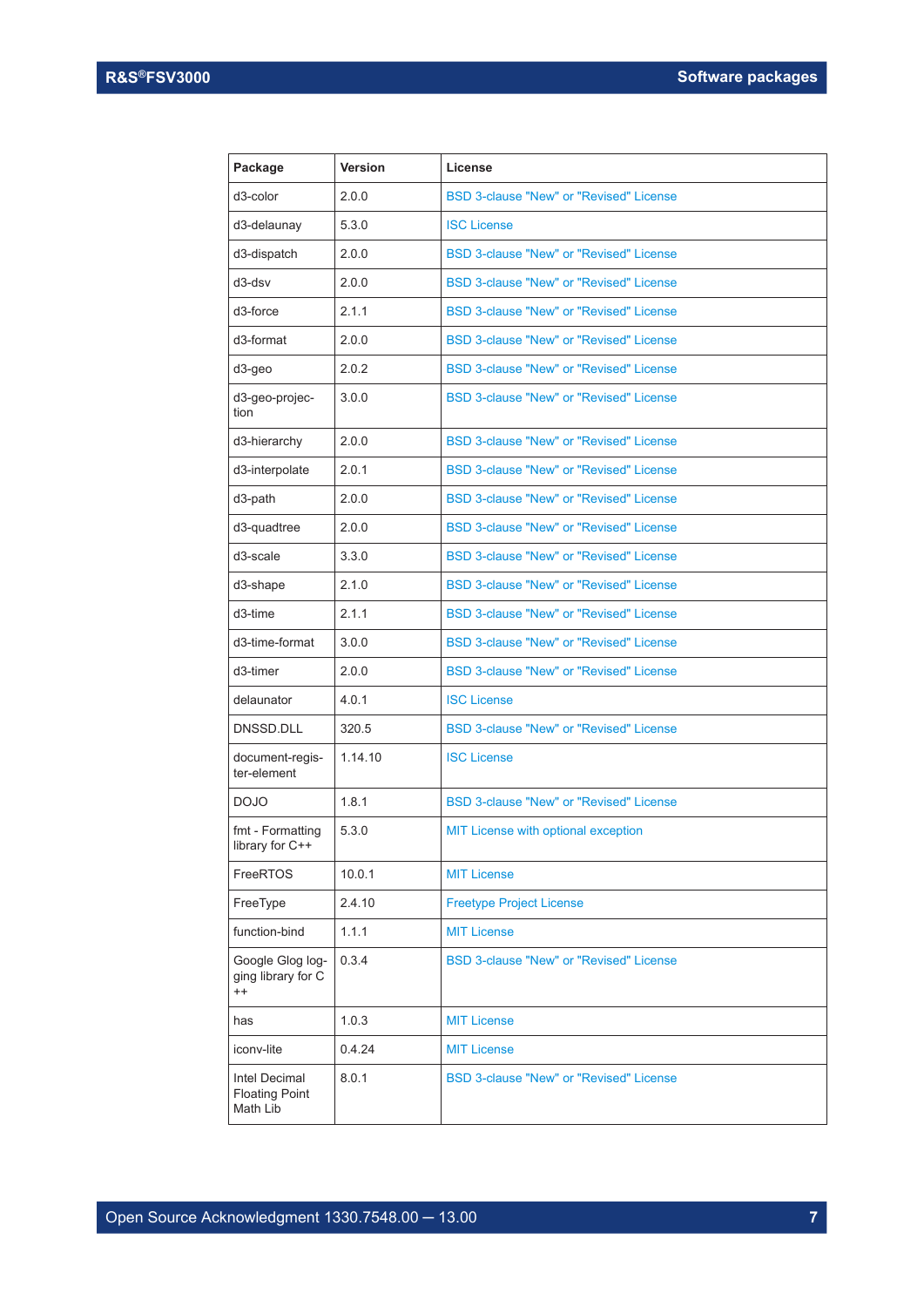| Package                        | <b>Version</b> | License                                                                                                                                                                                                                  |
|--------------------------------|----------------|--------------------------------------------------------------------------------------------------------------------------------------------------------------------------------------------------------------------------|
| internmap                      | 1.0.1          | <b>ISC License</b>                                                                                                                                                                                                       |
| is-core-module                 | 2.5.0          | <b>MIT License</b>                                                                                                                                                                                                       |
| jQuery Java-<br>script Library | 1.8.3          | <b>GNU General Public License v2.0 OR</b><br><b>MIT License</b>                                                                                                                                                          |
| libarchive                     | 3.1.2          | <b>BSD 2-clause "Simplified" License</b>                                                                                                                                                                                 |
| libarchive                     | 3.4.0          | BSD-2-Clause Variant 3 License unchanged AND<br>BSD 3-clause "New" or "Revised" License AND<br><b>Creative Commons Zero v1.0 Universal</b>                                                                               |
| libevent                       | 2.1.8          | <b>BSD 3-clause "New" or "Revised" License</b>                                                                                                                                                                           |
| libhdf5                        | 1.10.0-patch1  | <b>HDF5 License</b>                                                                                                                                                                                                      |
| libpng                         | 1.5.13         | libpng License                                                                                                                                                                                                           |
| LittleGV                       | 701            | <b>MIT License</b>                                                                                                                                                                                                       |
| <b>IwIP</b>                    | 2.1.2          | BSD 3-clause "New" or "Revised" License                                                                                                                                                                                  |
| matio                          | 1.5.8          | <b>BSD 2-clause "Simplified" License</b>                                                                                                                                                                                 |
| mbed TLS                       | 2.16.1         | Apache License 2.0                                                                                                                                                                                                       |
| mDNS Res-<br>ponder            | 320.5          | <b>Artistic License 2.0</b>                                                                                                                                                                                              |
| Memory-Mapped<br>File C++      | 2017-01-31     | <b>Mozilla Public License 2.0</b>                                                                                                                                                                                        |
| minizip                        | 2.9.3          | zlib License                                                                                                                                                                                                             |
| Net-SNMP                       | 5.7.2          | <b>Net-SNMP License</b>                                                                                                                                                                                                  |
| Nghttp2: HTTP/2<br>C Library   | 1.39.90        | <b>MIT License</b>                                                                                                                                                                                                       |
| nginx                          | 1.20.2         | <b>BSD 2-clause "Simplified" License</b>                                                                                                                                                                                 |
| ngx-translate/<br>core         | 11.0.1         | <b>MIT License</b>                                                                                                                                                                                                       |
| ngx-translate/<br>http-loader  | 4.0.0          | <b>MIT License</b>                                                                                                                                                                                                       |
| node-fetch                     | 2.6.1          | <b>MIT License</b>                                                                                                                                                                                                       |
| noVNC                          | 0.4            | <b>GNU Lesser General Public License v3.0 AND</b><br><b>GNU Library General Public License v2 AND</b><br><b>MIT License AND</b><br>BSD 3-clause "New" or "Revised" License AND<br>zlib License AND<br>Apache License 2.0 |
| OncRpc                         | 1.14           | <b>Sun RPC License</b>                                                                                                                                                                                                   |
| OpenSSL                        | 1.1.1          | <b>OpenSSL License</b>                                                                                                                                                                                                   |
| OpenSSL                        | 1.1.1c         | <b>OpenSSL License</b>                                                                                                                                                                                                   |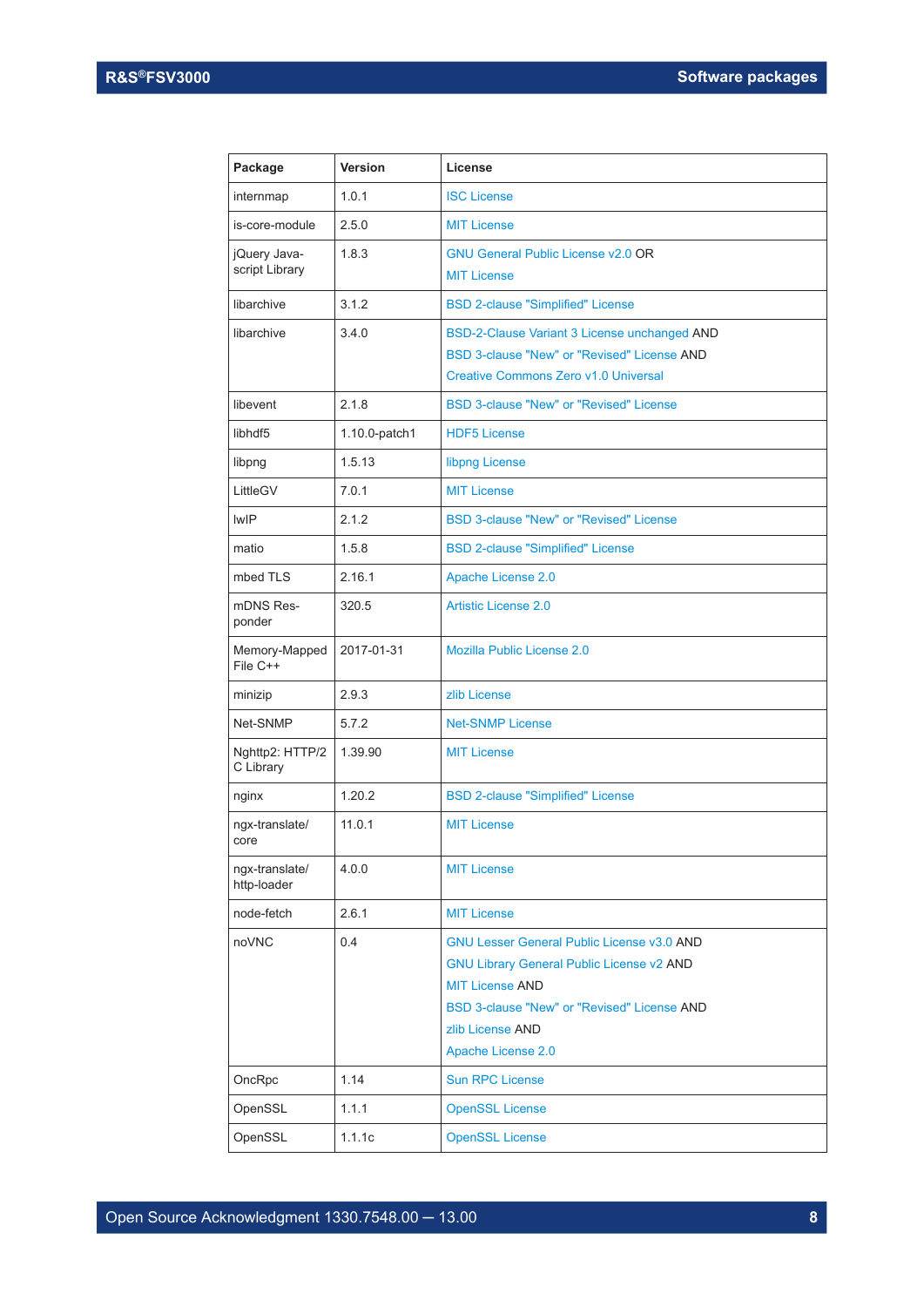| Package                               | <b>Version</b>     | License                                                    |
|---------------------------------------|--------------------|------------------------------------------------------------|
| OpenSSL                               | 1.1.1 <sub>b</sub> | <b>OpenSSL License</b>                                     |
| parse5                                | 5.1.1              | <b>MIT License</b>                                         |
| path-parse                            | 1.0.7              | <b>MIT License</b>                                         |
| PCRE library                          | 8.45               | <b>BSD 3-clause "New" or "Revised" License</b>             |
| PeakFinder                            | 1.7                | <b>BSD 2-clause "Simplified" License</b>                   |
| PHP                                   | 7.2.11             | PHP License v3.01                                          |
| POCO C++ libra-<br>ries               | 1.6.1              | Boost Software License 1.0                                 |
| primeicons                            | 1.0.0-beta.10      | <b>MIT License</b>                                         |
| primeng                               | 8.1.1              | <b>MIT License</b>                                         |
| PugiXml                               | 1.8                | <b>MIT License</b>                                         |
| QtWinMigrate/<br>QWinWidget           | 2017-07-12         | <b>BSD 3-clause "New" or "Revised" License</b>             |
| RapidXML                              | 1.13               | <b>MIT License OR</b><br><b>Boost Software License 1.0</b> |
| ResizableLib                          | 1.1                | <b>Artistic License 1.0</b>                                |
| resolve                               | 1.20.0             | <b>MIT License</b>                                         |
| rw                                    | 1.3.3              | <b>BSD 3-clause "New" or "Revised" License</b>             |
| rxjs                                  | 6.4.0              | Apache License 2.0                                         |
| safer-buffer                          | 2.1.2              | <b>MIT License</b>                                         |
| smartmontools                         | 7.2                | <b>GNU General Public License v2.0</b>                     |
| spdlog - Fast C+<br>+ logging library | 1.3.1              | <b>MIT License</b>                                         |
| SQLite                                | 3.9.2              | <b>SQLITE Copyright Notice</b>                             |
| <b>StackWalker</b>                    | 2009-11-01         | <b>BSD 2-clause "Simplified" License</b>                   |
| STM32F4 HAL                           | 1.7.8              | BSD 3-clause "New" or "Revised" License                    |
| TightVNC                              | 2.7.10             | <b>GNU General Public License v2.0</b>                     |
| topojson-client                       | 3.1.0              | <b>ISC License</b>                                         |
| tslib                                 | 1.14.1             | <b>BSD Zero Clause License</b>                             |
| vega                                  | 5.20.2             | BSD 3-clause "New" or "Revised" License                    |
| vega-canvas                           | 1.2.6              | BSD 3-clause "New" or "Revised" License                    |
| vega-crossfilter                      | 4.0.5              | BSD 3-clause "New" or "Revised" License                    |
| vega-dataflow                         | 5.7.4              | <b>BSD 3-clause "New" or "Revised" License</b>             |
| vega-encode                           | 4.8.3              | BSD 3-clause "New" or "Revised" License                    |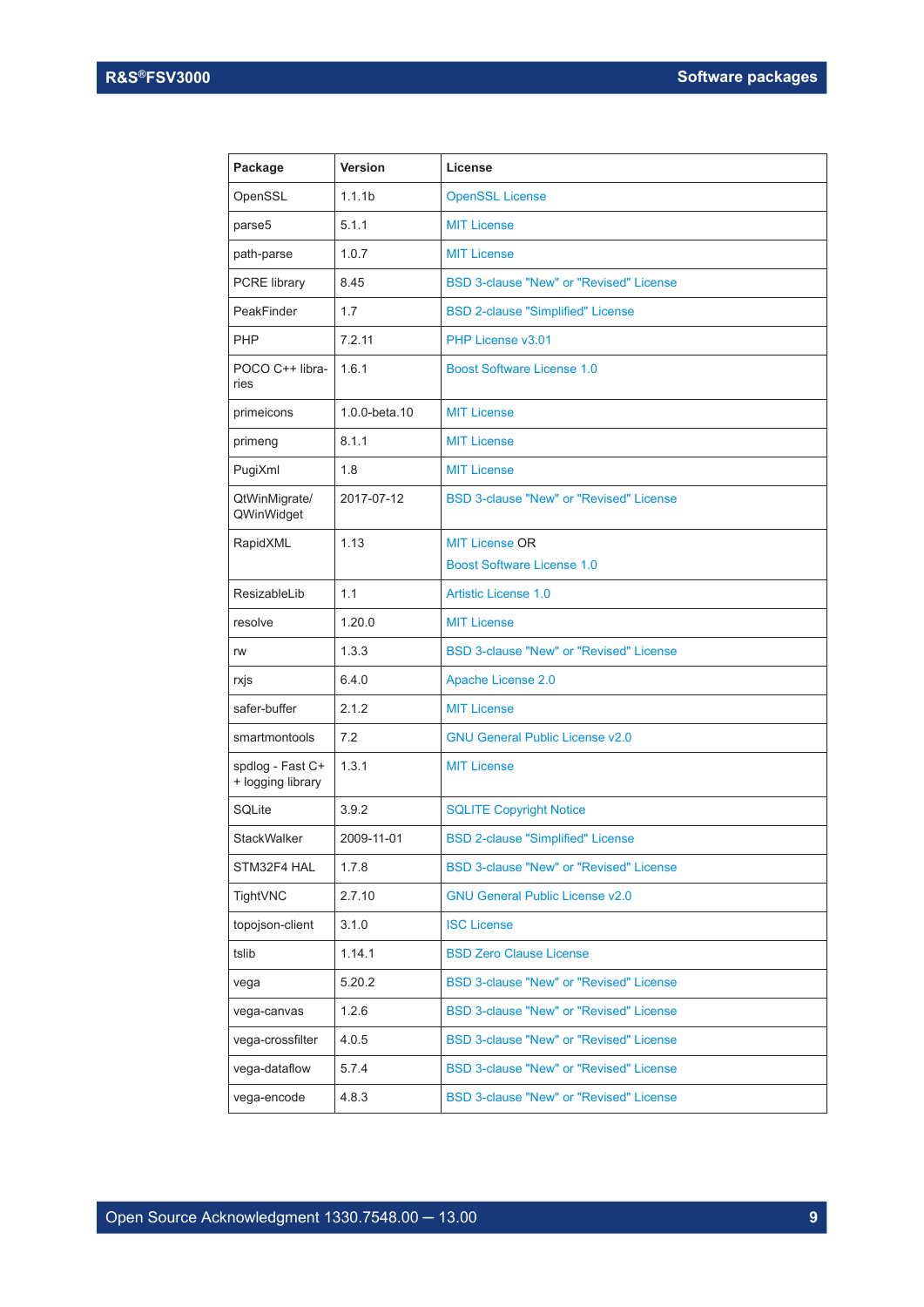| Package                     | <b>Version</b> | License                                        |
|-----------------------------|----------------|------------------------------------------------|
| vega-event-<br>selector     | 2.0.6          | BSD 3-clause "New" or "Revised" License        |
| vega-expression             | 4.0.1          | <b>BSD 3-clause "New" or "Revised" License</b> |
| vega-force                  | 4.0.7          | BSD 3-clause "New" or "Revised" License        |
| vega-format                 | 1.0.4          | <b>BSD 3-clause "New" or "Revised" License</b> |
| vega-functions              | 5.12.0         | <b>BSD 3-clause "New" or "Revised" License</b> |
| vega-geo                    | 4.3.8          | <b>BSD 3-clause "New" or "Revised" License</b> |
| vega-hierarchy              | 4.0.9          | <b>BSD 3-clause "New" or "Revised" License</b> |
| vega-label                  | 1.0.0          | <b>BSD 3-clause "New" or "Revised" License</b> |
| vega-loader                 | 4.4.0          | <b>BSD 3-clause "New" or "Revised" License</b> |
| vega-parser                 | 6.1.3          | <b>BSD 3-clause "New" or "Revised" License</b> |
| vega-projection             | 1.4.5          | <b>BSD 3-clause "New" or "Revised" License</b> |
| vega-regression             | 1.0.9          | BSD 3-clause "New" or "Revised" License        |
| vega-runtime                | 6.1.3          | <b>BSD 3-clause "New" or "Revised" License</b> |
| vega-scale                  | 7.1.1          | BSD 3-clause "New" or "Revised" License        |
| vega-scene-<br>graph        | 4.9.4          | <b>BSD 3-clause "New" or "Revised" License</b> |
| vega-selections             | 5.3.0          | <b>BSD 3-clause "New" or "Revised" License</b> |
| vega-statistics             | 1.7.9          | <b>BSD 3-clause "New" or "Revised" License</b> |
| vega-time                   | 2.0.4          | <b>BSD 3-clause "New" or "Revised" License</b> |
| vega-transforms             | 4.9.4          | <b>BSD 3-clause "New" or "Revised" License</b> |
| vega-typings                | 0.21.0         | <b>BSD 3-clause "New" or "Revised" License</b> |
| vega-util                   | 1.16.1         | BSD 3-clause "New" or "Revised" License        |
| vega-view                   | 5.10.1         | <b>BSD 3-clause "New" or "Revised" License</b> |
| vega-view-trans-<br>forms   | 4.5.8          | <b>BSD 3-clause "New" or "Revised" License</b> |
| vega-voronoi                | 4.1.5          | <b>BSD 3-clause "New" or "Revised" License</b> |
| vega-wordcloud              | 4.1.3          | <b>BSD 3-clause "New" or "Revised" License</b> |
| <b>XZIP and XUN-</b><br>ZIP | 1.3            | Info-ZIP License                               |
| ZLib                        | 1.2.11         | zlib License                                   |
| zlib                        | 1.2.11         | zlib License                                   |
| zone.js                     | 0.9.1          | <b>MIT License</b>                             |

This product includes software developed by Computing Services at Carnegie Mellon University (http://www.cmu.edu/computing/).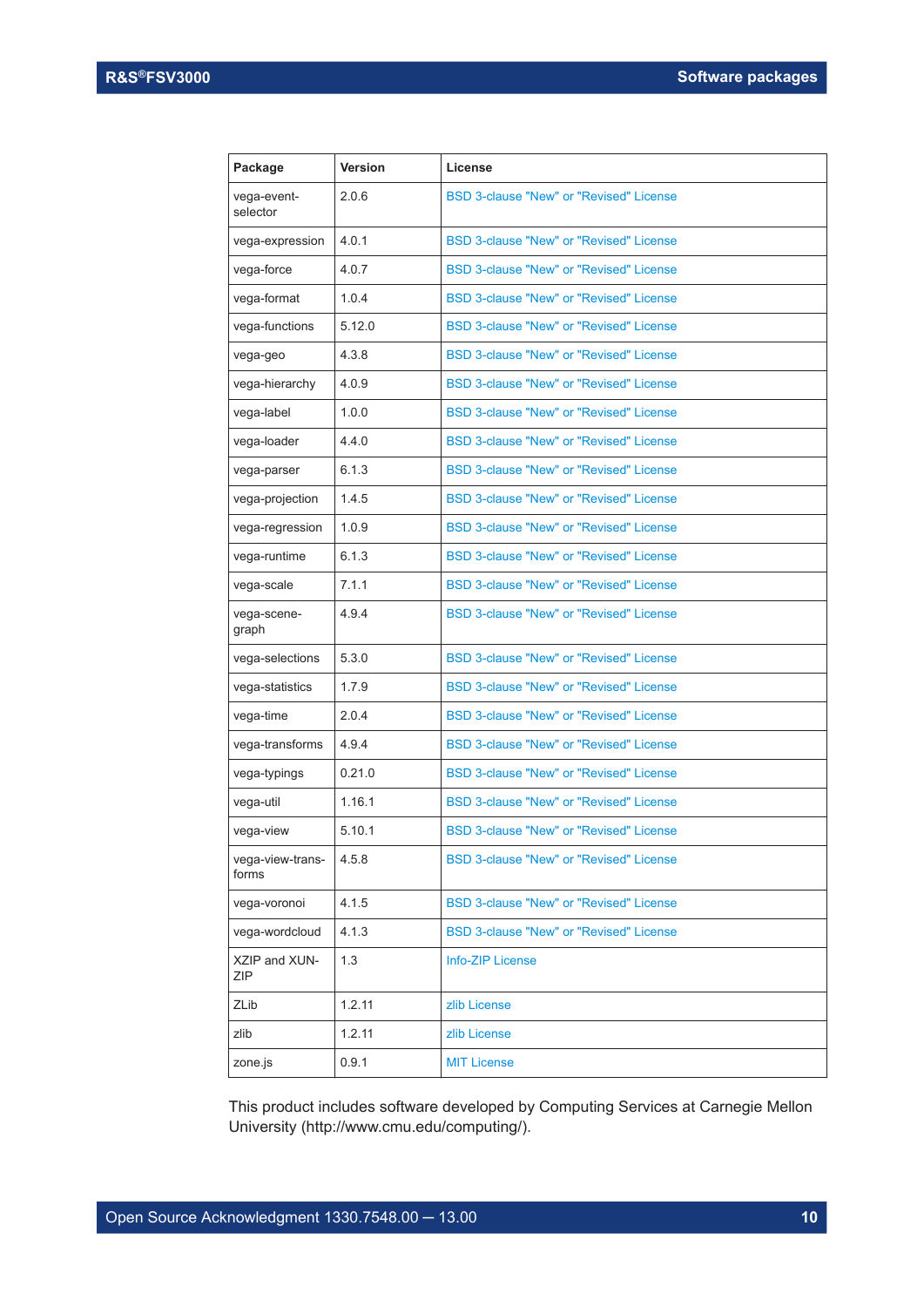This product includes software developed by the OpenSSL Project for use in the OpenSSL Toolkit (http://www.openssl.org/). This product includes cryptographic software written by Eric Young (eay@cryptsoft.com). This product includes software written by Tim Hudson (tjh@cryptsoft.com).

This product includes software developed by the OpenSSL Project for use in the OpenSSL Toolkit (http://www.openssl.org/). This product includes cryptographic software written by Eric Young (eay@cryptsoft.com) and software written by Tim Hudson(tjh@cryptsoft.com).

This product includes software developed by the OpenSSL Project for use in the OpenSSL Toolkit (http://www.openssl.org/). This product includes cryptographic software written by Eric Young (eay@cryptsoft.com) and software written by Tim Hudson(tjh@cryptsoft.com).

added two files in devpackage and changed cmakelist.txt for find\_package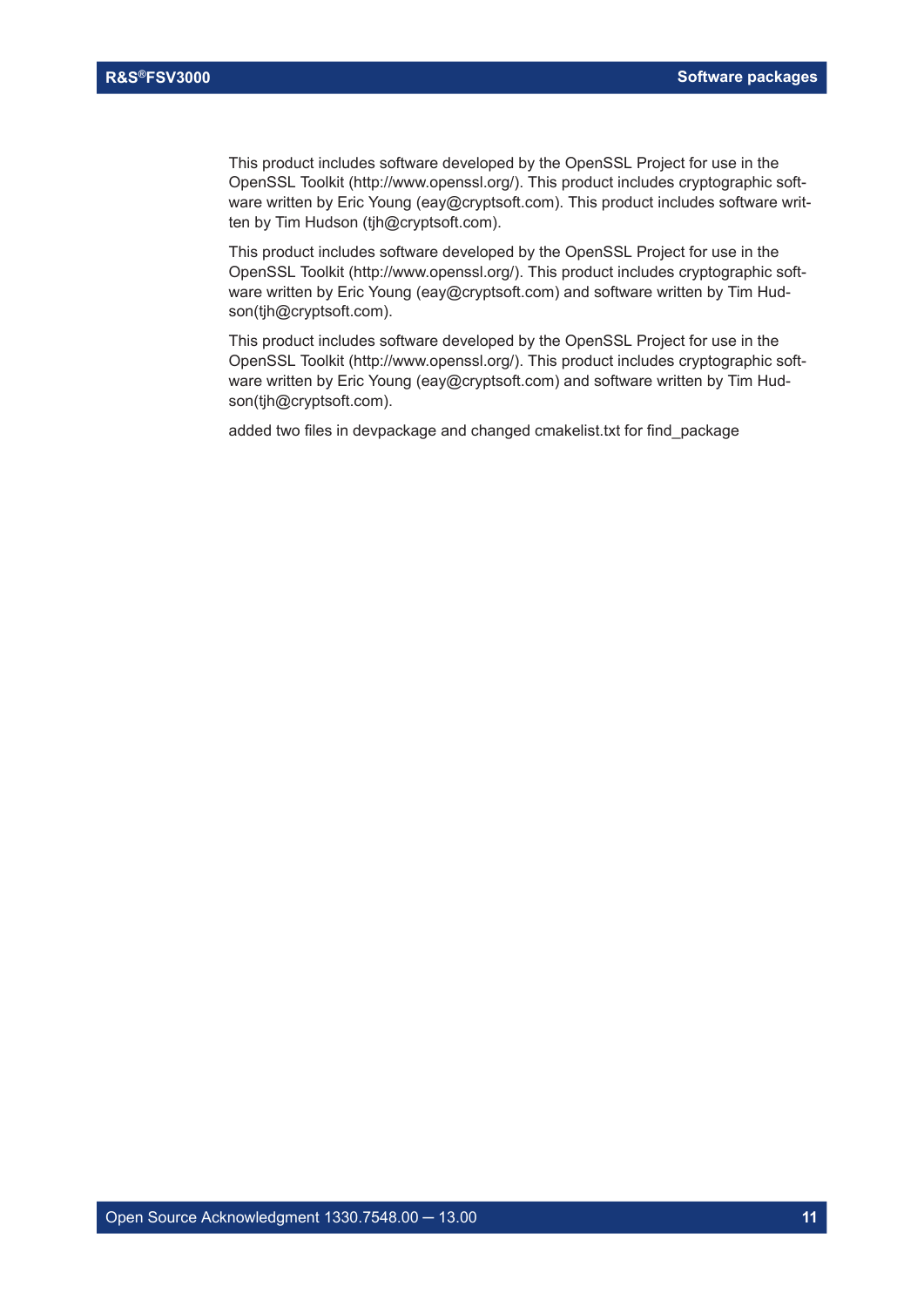## <span id="page-11-0"></span>3 Verbatim license texts

## **3.1 BSD Zero Clause License**

Permission to use, copy, modify, and/or distribute this software for any purpose with or without fee is hereby granted.

THE SOFTWARE IS PROVIDED "AS IS" AND THE AUTHOR DISCLAIMS ALL WAR-RANTIES WITH REGARD TO THIS SOFTWARE INCLUDING ALL IMPLIED WAR-RANTIES OF MERCHANTABILITY AND FITNESS. IN NO EVENT SHALL THE AUTHOR BE LIABLE FOR ANY SPECIAL, DIRECT, INDIRECT, OR CONSEQUEN-TIAL DAMAGES OR ANY DAMAGES WHATSOEVER RESULTING FROM LOSS OF USE, DATA OR PROFITS, WHETHER IN AN ACTION OF CONTRACT, NEGLI-GENCE OR OTHER TORTIOUS ACTION, ARISING OUT OF OR IN CONNECTION WITH THE USE OR PERFORMANCE OF THIS SOFTWARE.

## **3.2 Apache License 2.0**

Apache License

Version 2.0, January 2004

http://www.apache.org/licenses/

TERMS AND CONDITIONS FOR USE, REPRODUCTION, AND DISTRIBUTION

1. Definitions.

"License" shall mean the terms and conditions for use, reproduction, and distribution as defined by Sections 1 through 9 of this document.

"Licensor" shall mean the copyright owner or entity authorized by the copyright owner that is granting the License.

"Legal Entity" shall mean the union of the acting entity and all other entities that control, are controlled by, or are under common control with that entity. For the purposes of this definition, "control" means (i) the power, direct or indirect, to cause the direction or management of such entity, whether by contract or otherwise, or (ii) ownership of fifty percent (50%) or more of the outstanding shares, or (iii) beneficial ownership of such entity.

"You" (or "Your") shall mean an individual or Legal Entity exercising permissions granted by this License.

"Source" form shall mean the preferred form for making modifications, including but not limited to software source code, documentation source, and configuration files.

"Object" form shall mean any form resulting from mechanical transformation or translation of a Source form, including but not limited to compiled object code, generated documentation, and conversions to other media types.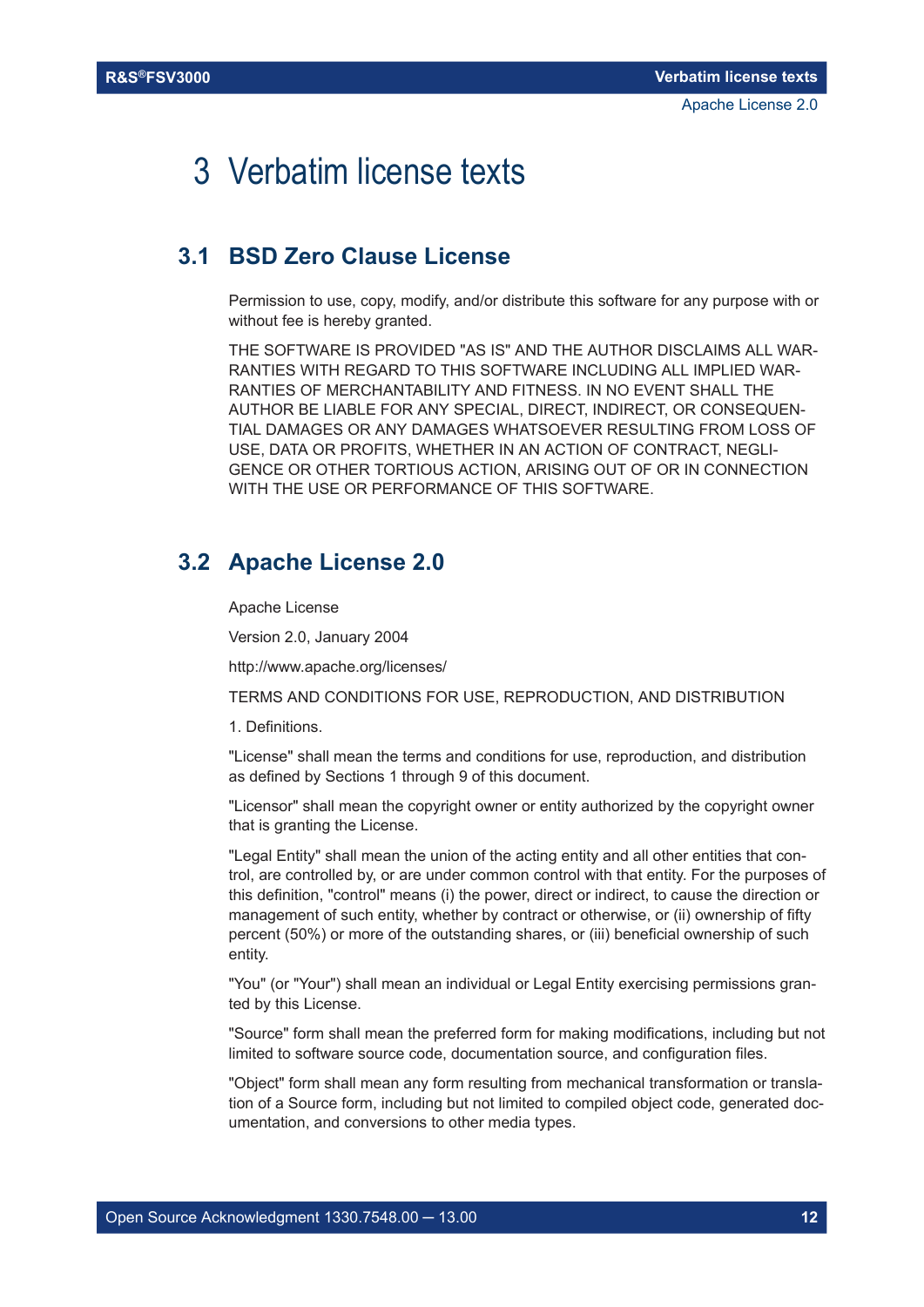"Work" shall mean the work of authorship, whether in Source or Object form, made available under the License, as indicated by a copyright notice that is included in or attached to the work (an example is provided in the Appendix below).

"Derivative Works" shall mean any work, whether in Source or Object form, that is based on (or derived from) the Work and for which the editorial revisions, annotations, elaborations, or other modifications represent, as a whole, an original work of authorship. For the purposes of this License, Derivative Works shall not include works that remain separable from, or merely link (or bind by name) to the interfaces of, the Work and Derivative Works thereof.

"Contribution" shall mean any work of authorship, including the original version of the Work and any modifications or additions to that Work or Derivative Works thereof, that is intentionally submitted to Licensor for inclusion in the Work by the copyright owner or by an individual or Legal Entity authorized to submit on behalf of the copyright owner. For the purposes of this definition, "submitted" means any form of electronic, verbal, or written communication sent to the Licensor or its representatives, including but not limited to communication on electronic mailing lists, source code control systems, and issue tracking systems that are managed by, or on behalf of, the Licensor for the purpose of discussing and improving the Work, but excluding communication that is conspicuously marked or otherwise designated in writing by the copyright owner as "Not a Contribution."

"Contributor" shall mean Licensor and any individual or Legal Entity on behalf of whom a Contribution has been received by Licensor and subsequently incorporated within the Work.

2. Grant of Copyright License. Subject to the terms and conditions of this License, each Contributor hereby grants to You a perpetual, worldwide, non-exclusive, nocharge, royalty-free, irrevocable copyright license to reproduce, prepare Derivative Works of, publicly display, publicly perform, sublicense, and distribute the Work and such Derivative Works in Source or Object form.

3. Grant of Patent License. Subject to the terms and conditions of this License, each Contributor hereby grants to You a perpetual, worldwide, non-exclusive, no-charge, royalty-free, irrevocable (except as stated in this section) patent license to make, have made, use, offer to sell, sell, import, and otherwise transfer the Work, where such license applies only to those patent claims licensable by such Contributor that are necessarily infringed by their Contribution(s) alone or by combination of their Contribution(s) with the Work to which such Contribution(s) was submitted. If You institute patent litigation against any entity (including a cross-claim or counterclaim in a lawsuit) alleging that the Work or a Contribution incorporated within the Work constitutes direct or contributory patent infringement, then any patent licenses granted to You under this License for that Work shall terminate as of the date such litigation is filed.

4. Redistribution. You may reproduce and distribute copies of the Work or Derivative Works thereof in any medium, with or without modifications, and in Source or Object form, provided that You meet the following conditions:

a.You must give any other recipients of the Work or Derivative Works a copy of this License; and

b.You must cause any modified files to carry prominent notices stating that You changed the files; and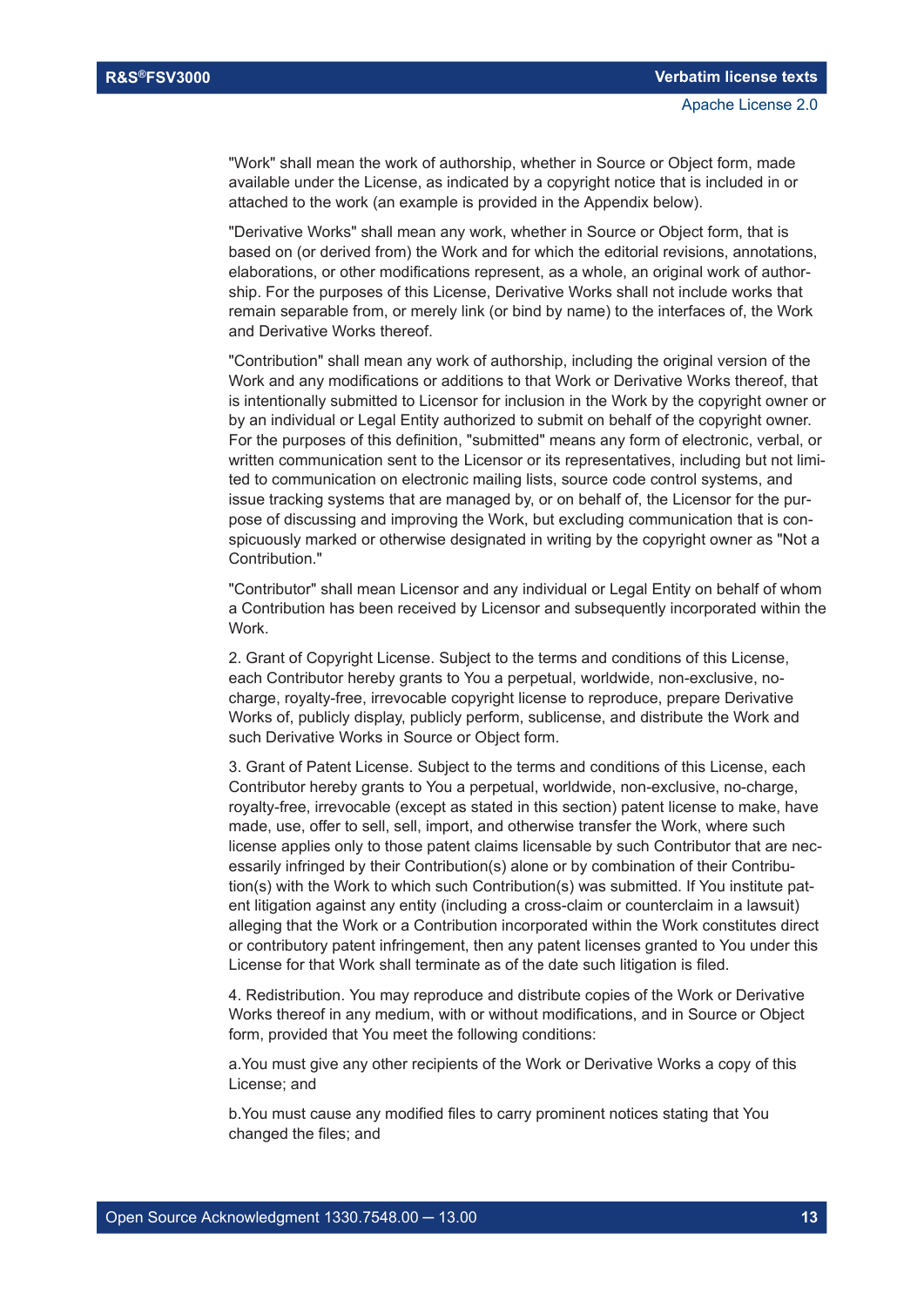c.You must retain, in the Source form of any Derivative Works that You distribute, all copyright, patent, trademark, and attribution notices from the Source form of the Work, excluding those notices that do not pertain to any part of the Derivative Works; and

d.If the Work includes a "NOTICE" text file as part of its distribution, then any Derivative Works that You distribute must include a readable copy of the attribution notices contained within such NOTICE file, excluding those notices that do not pertain to any part of the Derivative Works, in at least one of the following places: within a NOTICE text file distributed as part of the Derivative Works; within the Source form or documentation, if provided along with the Derivative Works; or, within a display generated by the Derivative Works, if and wherever such third-party notices normally appear. The contents of the NOTICE file are for informational purposes only and do not modify the License. You may add Your own attribution notices within Derivative Works that You distribute, alongside or as an addendum to the NOTICE text from the Work, provided that such additional attribution notices cannot be construed as modifying the License.

You may add Your own copyright statement to Your modifications and may provide additional or different license terms and conditions for use, reproduction, or distribution of Your modifications, or for any such Derivative Works as a whole, provided Your use, reproduction, and distribution of the Work otherwise complies with the conditions stated in this License.

5. Submission of Contributions. Unless You explicitly state otherwise, any Contribution intentionally submitted for inclusion in the Work by You to the Licensor shall be under the terms and conditions of this License, without any additional terms or conditions. Notwithstanding the above, nothing herein shall supersede or modify the terms of any separate license agreement you may have executed with Licensor regarding such Contributions.

6. Trademarks. This License does not grant permission to use the trade names, trademarks, service marks, or product names of the Licensor, except as required for reasonable and customary use in describing the origin of the Work and reproducing the content of the NOTICE file.

7. Disclaimer of Warranty. Unless required by applicable law or agreed to in writing, Licensor provides the Work (and each Contributor provides its Contributions) on an "AS IS" BASIS, WITHOUT WARRANTIES OR CONDITIONS OF ANY KIND, either express or implied, including, without limitation, any warranties or conditions of TITLE, NON-INFRINGEMENT, MERCHANTABILITY, or FITNESS FOR A PARTICULAR PUR-POSE. You are solely responsible for determining the appropriateness of using or redistributing the Work and assume any risks associated with Your exercise of permissions under this License.

8. Limitation of Liability. In no event and under no legal theory, whether in tort (including negligence), contract, or otherwise, unless required by applicable law (such as deliberate and grossly negligent acts) or agreed to in writing, shall any Contributor be liable to You for damages, including any direct, indirect, special, incidental, or consequential damages of any character arising as a result of this License or out of the use or inability to use the Work (including but not limited to damages for loss of goodwill, work stoppage, computer failure or malfunction, or any and all other commercial damages or losses), even if such Contributor has been advised of the possibility of such damages.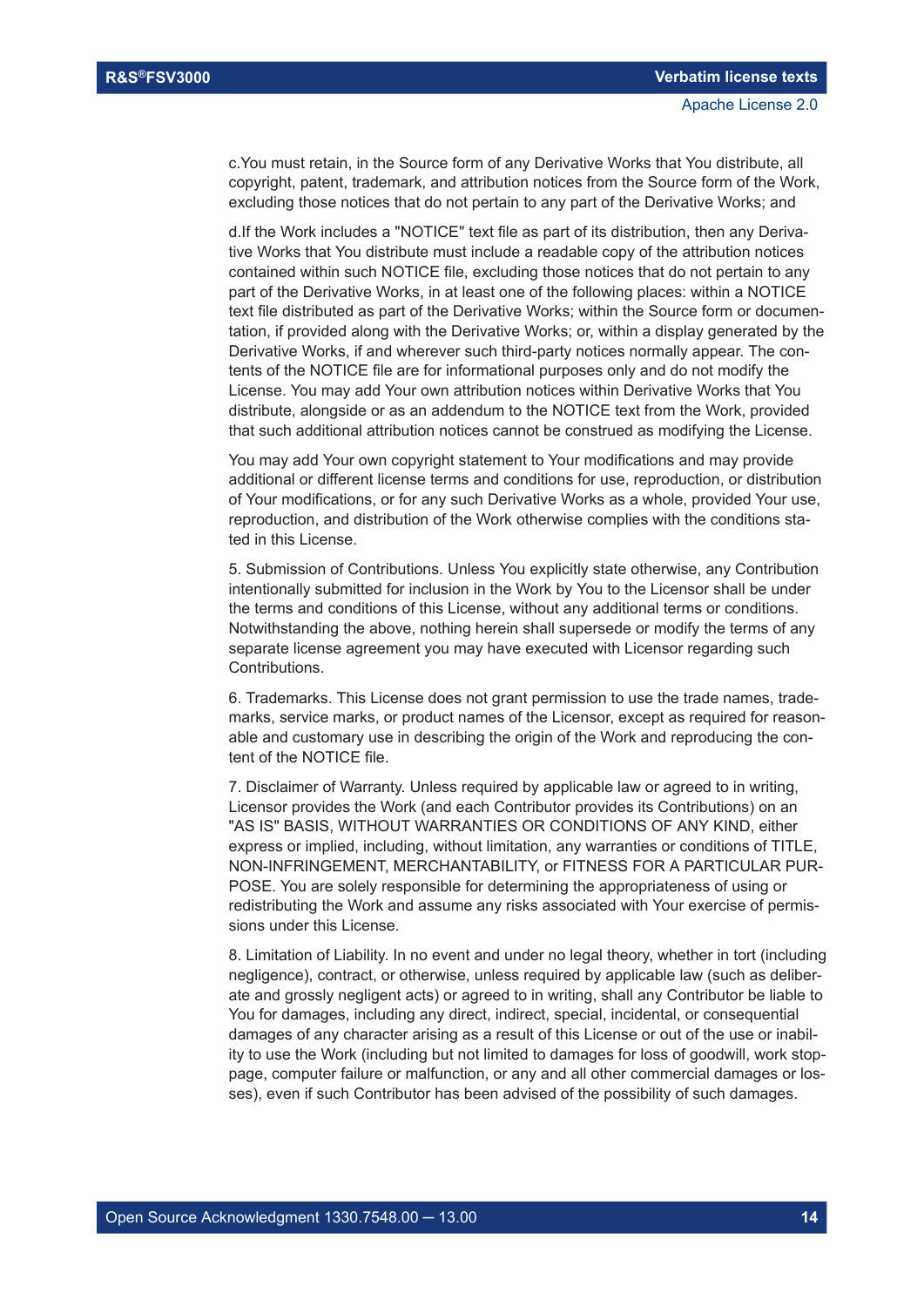<span id="page-14-0"></span>9. Accepting Warranty or Additional Liability. While redistributing the Work or Derivative Works thereof, You may choose to offer, and charge a fee for, acceptance of support, warranty, indemnity, or other liability obligations and/or rights consistent with this License. However, in accepting such obligations, You may act only on Your own behalf and on Your sole responsibility, not on behalf of any other Contributor, and only if You agree to indemnify, defend, and hold each Contributor harmless for any liability incurred by, or claims asserted against, such Contributor by reason of your accepting any such warranty or additional liability.

END OF TERMS AND CONDITIONS

## **3.3 Artistic License 1.0**

The Artistic License

#### Preamble

The intent of this document is to state the conditions under which a Package may be copied, such that the Copyright Holder maintains some semblance of artistic control over the development of the package, while giving the users of the package the right to use and distribute the Package in a more-or-less customary fashion, plus the right to make reasonable modifications.

Definitions:

"Package" refers to the collection of files distributed by the Copyright Holder, and derivatives of that collection of files created through textual modification.

"Standard Version" refers to such a Package if it has not been modified, or has been modified in accordance with the wishes of the Copyright Holder.

"Copyright Holder" is whoever is named in the copyright or copyrights for the package.

"You" is you, if you're thinking about copying or distributing this Package.

"Reasonable copying fee" is whatever you can justify on the basis of media cost, duplication charges, time of people involved, and so on. (You will not be required to justify it to the Copyright Holder, but only to the computing community at large as a market that must bear the fee.)

"Freely Available" means that no fee is charged for the item itself, though there may be fees involved in handling the item. It also means that recipients of the item may redistribute it under the same conditions they received it.

1. You may make and give away verbatim copies of the source form of the Standard Version of this Package without restriction, provided that you duplicate all of the original copyright notices and associated disclaimers.

2. You may apply bug fixes, portability fixes and other modifications derived from the Public Domain or from the Copyright Holder. A Package modified in such a way shall still be considered the Standard Version.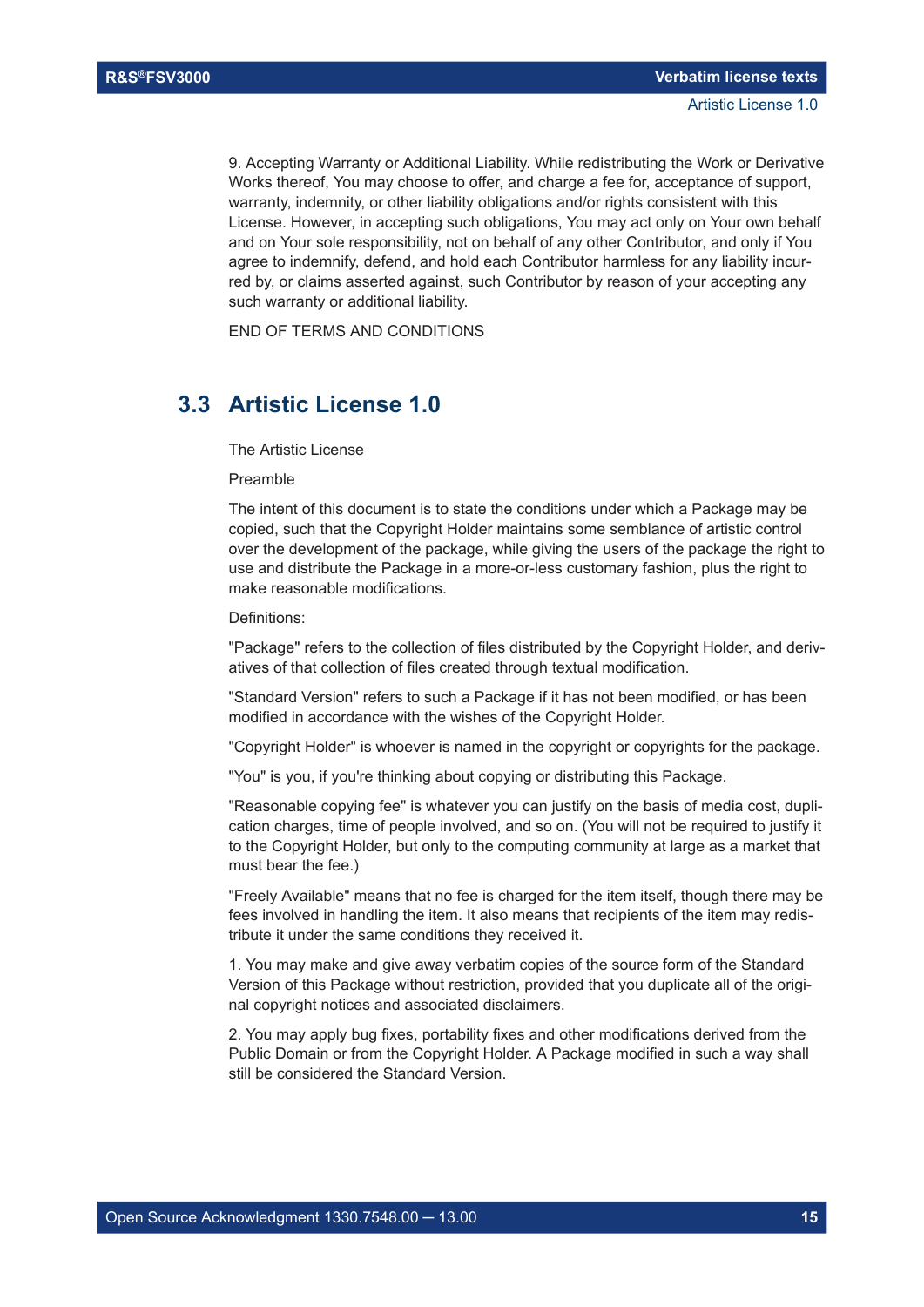3. You may otherwise modify your copy of this Package in any way, provided that you insert a prominent notice in each changed file stating how and when you changed that file, and provided that you do at least ONE of the following:

a) place your modifications in the Public Domain or otherwise make them Freely Available, such as by posting said modifications to Usenet or an equivalent medium, or placing the modifications on a major archive site such as ftp.uu.net, or by allowing the Copyright Holder to include your modifications in the Standard Version of the Package.

b) use the modified Package only within your corporation or organization.

c) rename any non-standard executables so the names do not conflict with standard executables, which must also be provided, and provide a separate manual page for each non-standard executable that clearly documents how it differs from the Standard Version.

d) make other distribution arrangements with the Copyright Holder.

4. You may distribute the programs of this Package in object code or executable form, provided that you do at least ONE of the following:

a) distribute a Standard Version of the executables and library files, together with instructions (in the manual page or equivalent) on where to get the Standard Version.

b) accompany the distribution with the machine-readable source of the Package with your modifications.

c) accompany any non-standard executables with their corresponding Standard Version executables, giving the non-standard executables non-standard names, and clearly documenting the differences in manual pages (or equivalent), together with instructions on where to get the Standard Version.

d) make other distribution arrangements with the Copyright Holder.

5. You may charge a reasonable copying fee for any distribution of this Package. You may charge any fee you choose for support of this Package. You may not charge a fee for this Package itself. However, you may distribute this Package in aggregate with other (possibly commercial) programs as part of a larger (possibly commercial) software distribution provided that you do not advertise this Package as a product of your own.

6. The scripts and library files supplied as input to or produced as output from the programs of this Package do not automatically fall under the copyright of this Package, but belong to whomever generated them, and may be sold commercially, and may be aggregated with this Package.

7. C or perl subroutines supplied by you and linked into this Package shall not be considered part of this Package.

8. The name of the Copyright Holder may not be used to endorse or promote products derived from this software without specific prior written permission.

9. THIS PACKAGE IS PROVIDED "AS IS" AND WITHOUT ANY EXPRESS OR IMPLIED WARRANTIES, INCLUDING, WITHOUT LIMITATION, THE IMPLIED WAR-RANTIES OF MERCHANTIBILITY AND FITNESS FOR A PARTICULAR PURPOSE.

The End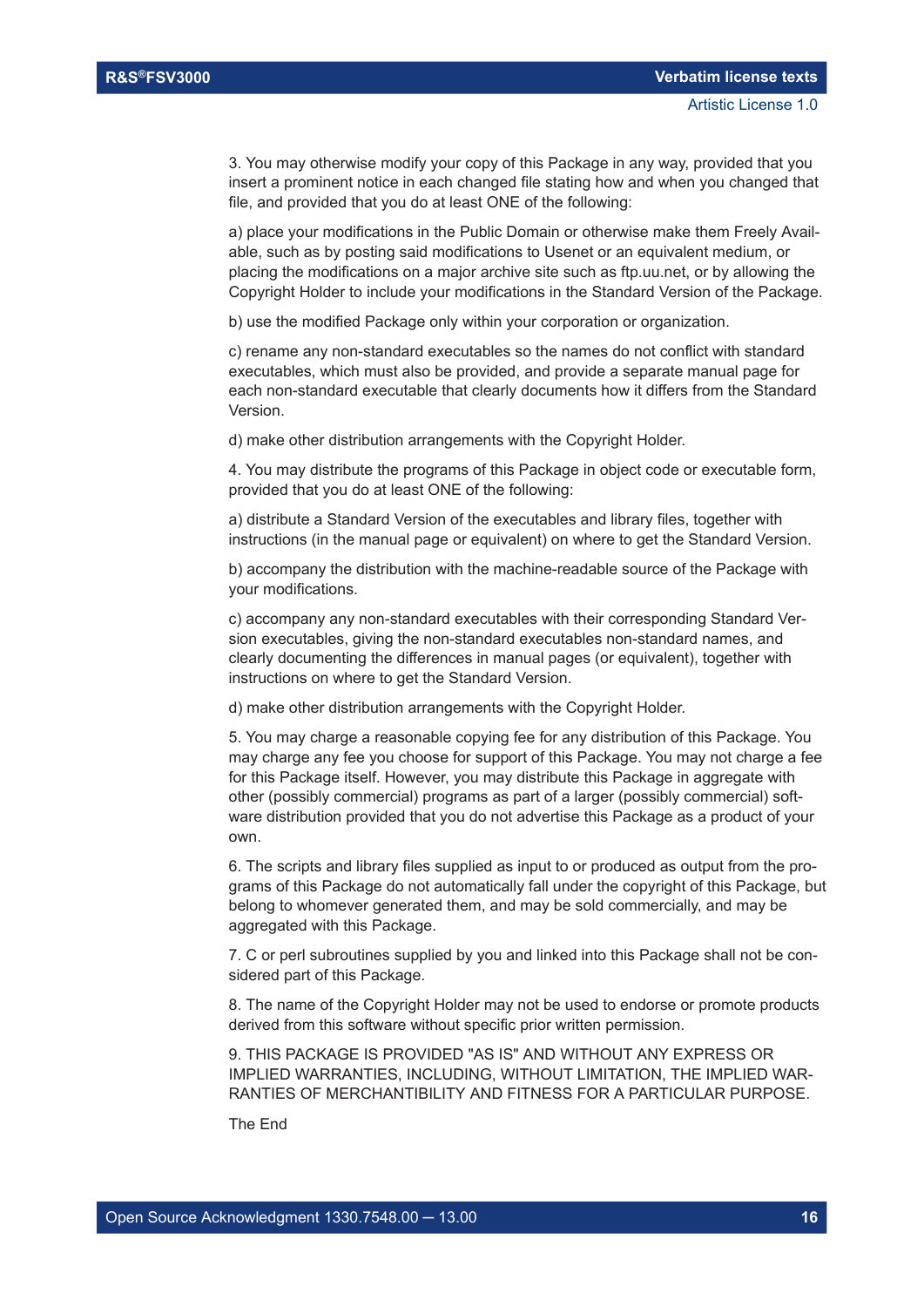## <span id="page-16-0"></span>**3.4 Artistic License 2.0**

The Artistic License 2.0

Copyright (c) 2000-2006, The Perl Foundation.

Everyone is permitted to copy and distribute verbatim copies of this license document, but changing it is not allowed.

#### Preamble

This license establishes the terms under which a given free software Package may be copied, modified, distributed, and/or redistributed. The intent is that the Copyright Holder maintains some artistic control over the development of that Package while still keeping the Package available as open source and free software. You are always permitted to make arrangements wholly outside of this license directly with the Copyright Holder of a given Package. If the terms of this license do not permit the full use that you propose to make of the Package, you should contact the Copyright Holder and seek a different licensing arrangement.

#### Definitions

"Copyright Holder" means the individual(s) or organization(s) named in the copyright notice for the entire Package.

"Contributor" means any party that has contributed code or other material to the Package, in accordance with the Copyright Holder's procedures.

"You" and "your" means any person who would like to copy, distribute, or modify the Package.

"Package" means the collection of files distributed by the Copyright Holder, and derivatives of that collection and/or of those files. A given Package may consist of either the Standard Version, or a Modified Version.

"Distribute" means providing a copy of the Package or making it accessible to anyone else, or in the case of a company or organization, to others outside of your company or organization.

"Distributor Fee" means any fee that you charge for Distributing this Package or providing support for this Package to another party. It does not mean licensing fees.

"Standard Version" refers to the Package if it has not been modified, or has been modified only in ways explicitly requested by the Copyright Holder.

"Modified Version" means the Package, if it has been changed, and such changes were not explicitly requested by the Copyright Holder.

"Original License" means this Artistic License as Distributed with the Standard Version of the Package, in its current version or as it may be modified by The Perl Foundation in the future.

"Source" form means the source code, documentation source, and configuration files for the Package.

"Compiled" form means the compiled bytecode, object code, binary, or any other form resulting from mechanical transformation or translation of the Source form.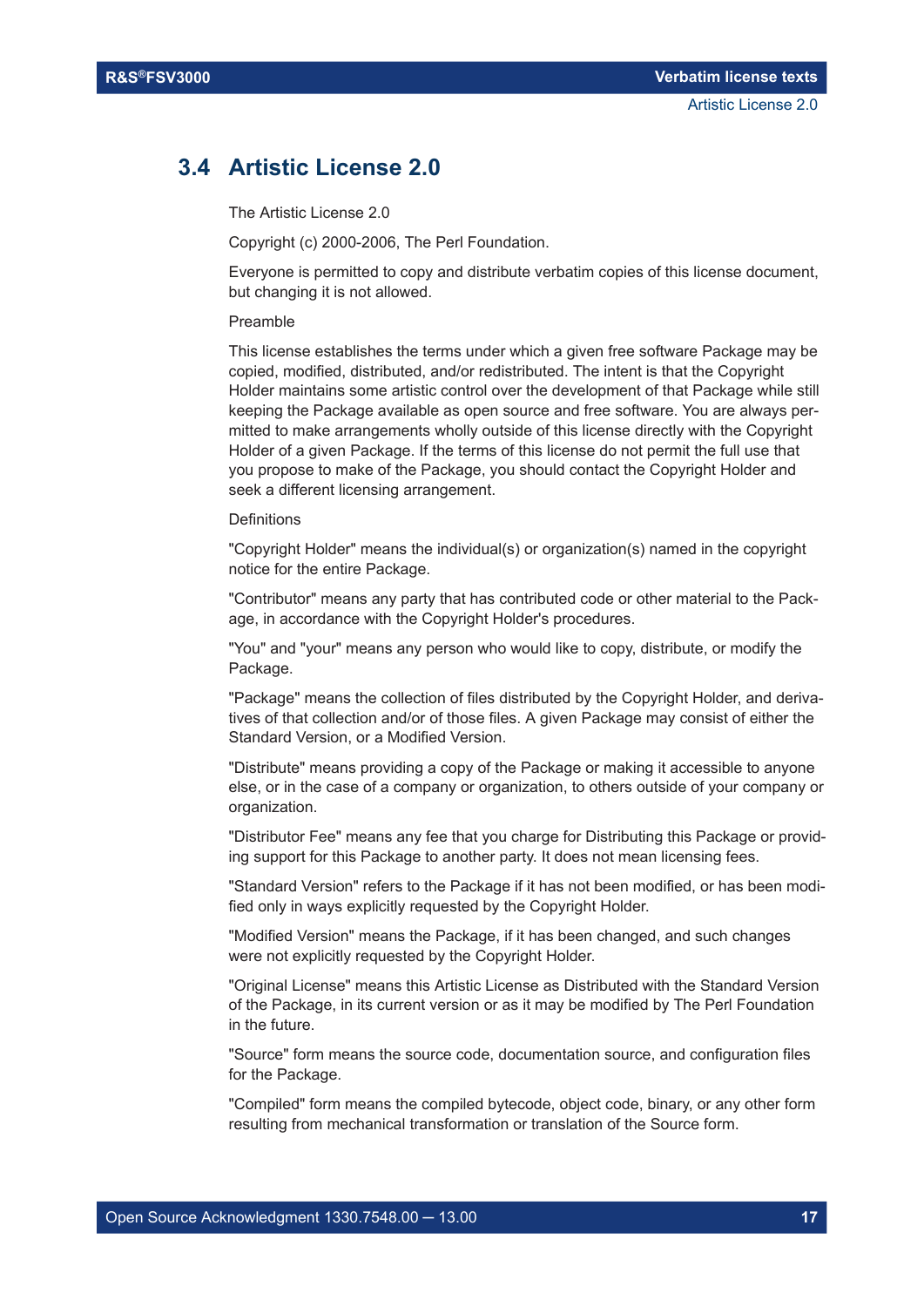Permission for Use and Modification Without Distribution

(1) You are permitted to use the Standard Version and create and use Modified Versions for any purpose without restriction, provided that you do not Distribute the Modified Version.

Permissions for Redistribution of the Standard Version

(2) You may Distribute verbatim copies of the Source form of the Standard Version of this Package in any medium without restriction, either gratis or for a Distributor Fee, provided that you duplicate all of the original copyright notices and associated disclaimers. At your discretion, such verbatim copies may or may not include a Compiled form of the Package.

(3) You may apply any bug fixes, portability changes, and other modifications made available from the Copyright Holder. The resulting Package will still be considered the Standard Version, and as such will be subject to the Original License.

Distribution of Modified Versions of the Package as Source

(4) You may Distribute your Modified Version as Source (either gratis or for a Distributor Fee, and with or without a Compiled form of the Modified Version) provided that you clearly document how it differs from the Standard Version, including, but not limited to, documenting any non-standard features, executables, or modules, and provided that you do at least ONE of the following:

(a) make the Modified Version available to the Copyright Holder of the Standard Version, under the Original License, so that the Copyright Holder may include your modifications in the Standard Version.

(b) ensure that installation of your Modified Version does not prevent the user installing or running the Standard Version. In addition, the Modified Version must bear a name that is different from the name of the Standard Version.

(c) allow anyone who receives a copy of the Modified Version to make the Source form of the Modified Version available to others under

(i) the Original License or

(ii) a license that permits the licensee to freely copy, modify and redistribute the Modified Version using the same licensing terms that apply to the copy that the licensee received, and requires that the Source form of the Modified Version, and of any works derived from it, be made freely available in that license fees are prohibited but Distributor Fees are allowed.

Distribution of Compiled Forms of the Standard Version or Modified Versions without the Source

(5) You may Distribute Compiled forms of the Standard Version without the Source, provided that you include complete instructions on how to get the Source of the Standard Version. Such instructions must be valid at the time of your distribution. If these instructions, at any time while you are carrying out such distribution, become invalid, you must provide new instructions on demand or cease further distribution. If you provide valid instructions or cease distribution within thirty days after you become aware that the instructions are invalid, then you do not forfeit any of your rights under this license.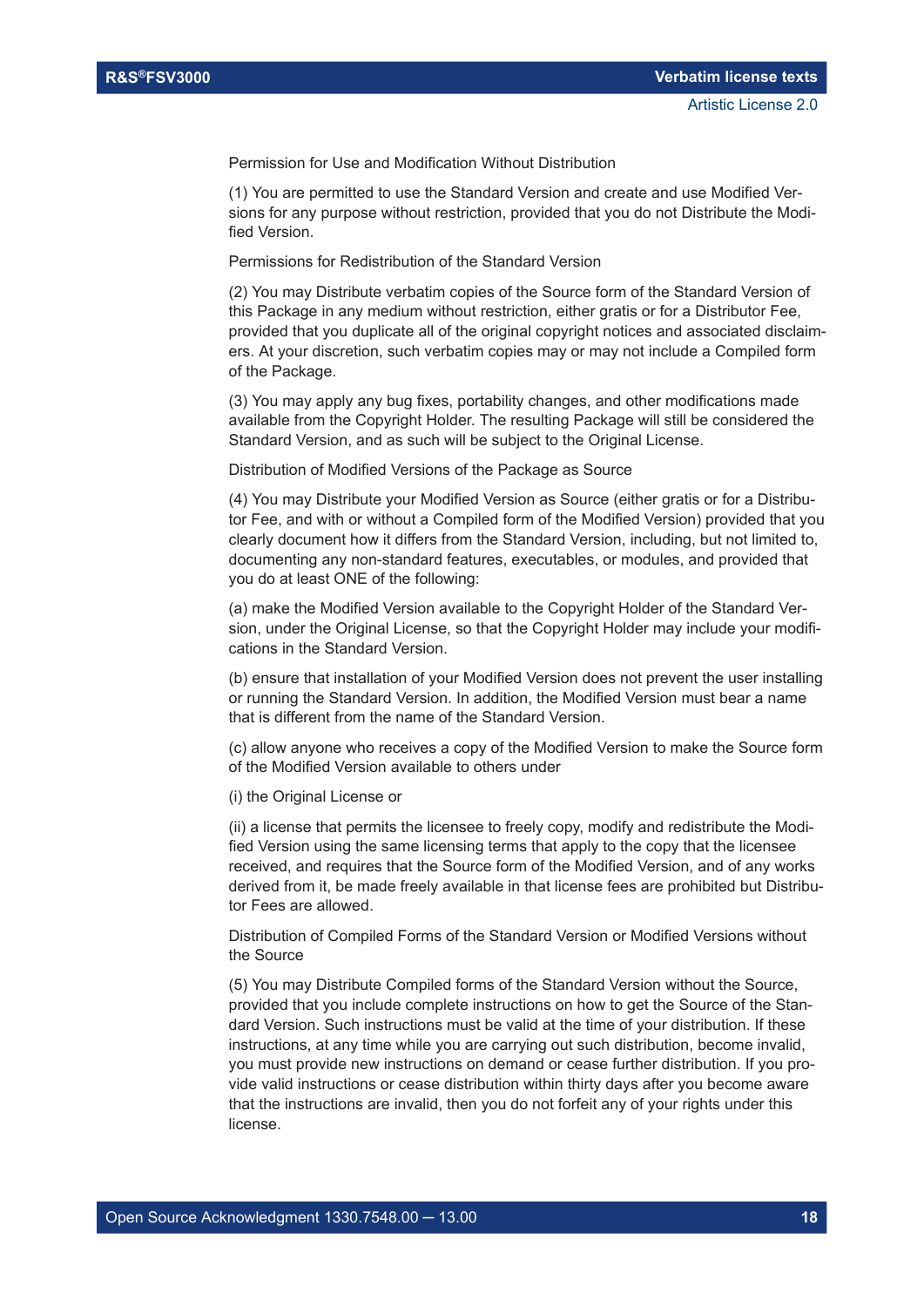(6) You may Distribute a Modified Version in Compiled form without the Source, provided that you comply with Section 4 with respect to the Source of the Modified Version.

Aggregating or Linking the Package

(7) You may aggregate the Package (either the Standard Version or Modified Version) with other packages and Distribute the resulting aggregation provided that you do not charge a licensing fee for the Package. Distributor Fees are permitted, and licensing fees for other components in the aggregation are permitted. The terms of this license apply to the use and Distribution of the Standard or Modified Versions as included in the aggregation.

(8) You are permitted to link Modified and Standard Versions with other works, to embed the Package in a larger work of your own, or to build stand-alone binary or bytecode versions of applications that include the Package, and Distribute the result without restriction, provided the result does not expose a direct interface to the Package.

Items That are Not Considered Part of a Modified Version

(9) Works (including, but not limited to, modules and scripts) that merely extend or make use of the Package, do not, by themselves, cause the Package to be a Modified Version. In addition, such works are not considered parts of the Package itself, and are not subject to the terms of this license.

#### General Provisions

(10) Any use, modification, and distribution of the Standard or Modified Versions is governed by this Artistic License. By using, modifying or distributing the Package, you accept this license. Do not use, modify, or distribute the Package, if you do not accept this license.

(11) If your Modified Version has been derived from a Modified Version made by someone other than you, you are nevertheless required to ensure that your Modified Version complies with the requirements of this license.

(12) This license does not grant you the right to use any trademark, service mark, tradename, or logo of the Copyright Holder.

(13) This license includes the non-exclusive, worldwide, free-of-charge patent license to make, have made, use, offer to sell, sell, import and otherwise transfer the Package with respect to any patent claims licensable by the Copyright Holder that are necessarily infringed by the Package. If you institute patent litigation (including a cross-claim or counterclaim) against any party alleging that the Package constitutes direct or contributory patent infringement, then this Artistic License to you shall terminate on the date that such litigation is filed.

#### (14) Disclaimer of Warranty:

THE PACKAGE IS PROVIDED BY THE COPYRIGHT HOLDER AND CONTRIBU-TORS "AS IS' AND WITHOUT ANY EXPRESS OR IMPLIED WARRANTIES. THE IMPLIED WARRANTIES OF MERCHANTABILITY, FITNESS FOR A PARTICULAR PURPOSE, OR NON-INFRINGEMENT ARE DISCLAIMED TO THE EXTENT PER-MITTED BY YOUR LOCAL LAW. UNLESS REQUIRED BY LAW, NO COPYRIGHT HOLDER OR CONTRIBUTOR WILL BE LIABLE FOR ANY DIRECT, INDIRECT, INCI-DENTAL, OR CONSEQUENTIAL DAMAGES ARISING IN ANY WAY OUT OF THE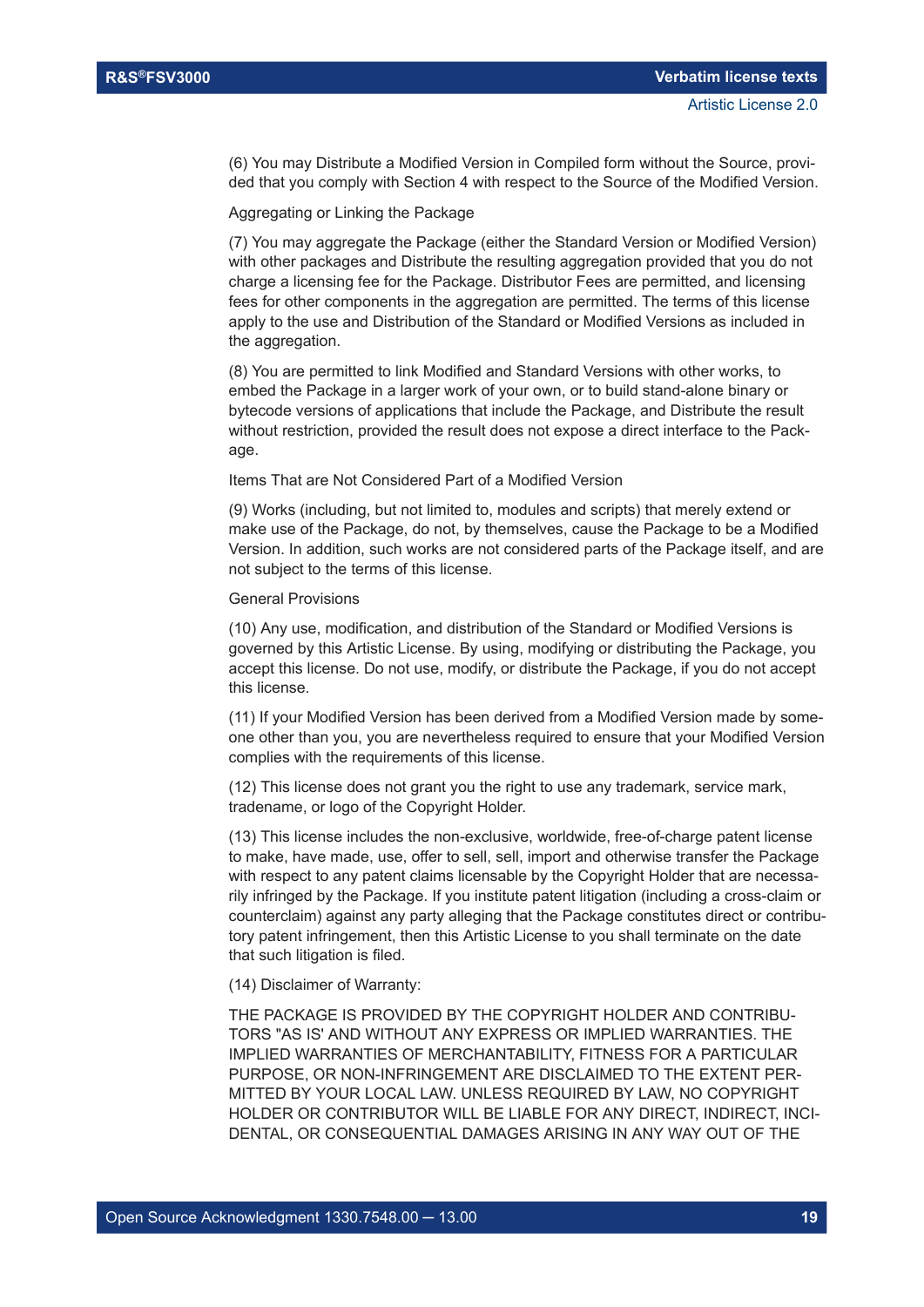<span id="page-19-0"></span>USE OF THE PACKAGE, EVEN IF ADVISED OF THE POSSIBILITY OF SUCH DAM-AGE.

## **3.5 BSD 2-clause "Simplified" License**

All rights reserved.

Redistribution and use in source and binary forms, with or without modification, are permitted provided that the following conditions are met:

1. Redistributions of source code must retain the above copyright notice, this list of conditions and the following disclaimer.

2. Redistributions in binary form must reproduce the above copyright notice, this list of conditions and the following disclaimer in the documentation and/or other materials provided with the distribution.

THIS SOFTWARE IS PROVIDED BY THE COPYRIGHT HOLDERS AND CONTRIBU-TORS "AS IS" AND ANY EXPRESS OR IMPLIED WARRANTIES, INCLUDING, BUT NOT LIMITED TO, THE IMPLIED WARRANTIES OF MERCHANTABILITY AND FIT-NESS FOR A PARTICULAR PURPOSE ARE DISCLAIMED. IN NO EVENT SHALL THE COPYRIGHT HOLDER OR CONTRIBUTORS BE LIABLE FOR ANY DIRECT, INDIRECT, INCIDENTAL, SPECIAL, EXEMPLARY, OR CONSEQUENTIAL DAMAGES (INCLUDING, BUT NOT LIMITED TO, PROCUREMENT OF SUBSTITUTE GOODS OR SERVICES; LOSS OF USE, DATA, OR PROFITS; OR BUSINESS INTERRUP-TION) HOWEVER CAUSED AND ON ANY THEORY OF LIABILITY, WHETHER IN CONTRACT, STRICT LIABILITY, OR TORT (INCLUDING NEGLIGENCE OR OTHER-WISE) ARISING IN ANY WAY OUT OF THE USE OF THIS SOFTWARE, EVEN IF ADVISED OF THE POSSIBILITY OF SUCH DAMAGE.

#### **3.6 BSD-2-Clause Variant 3 License unchanged**

Redistribution and use in source and binary forms, with or without modification, are permitted provided that the following conditions are met:

1. Redistributions of source code must retain the above copyright

notice, this list of conditions and the following disclaimer

in this position and unchanged.

2. Redistributions in binary form must reproduce the above copyright

notice, this list of conditions and the following disclaimer in the

documentation and/or other materials provided with the distribution.

THIS SOFTWARE IS PROVIDED BY THE AUTHOR(S) ``AS IS'' AND ANY EXPRESS OR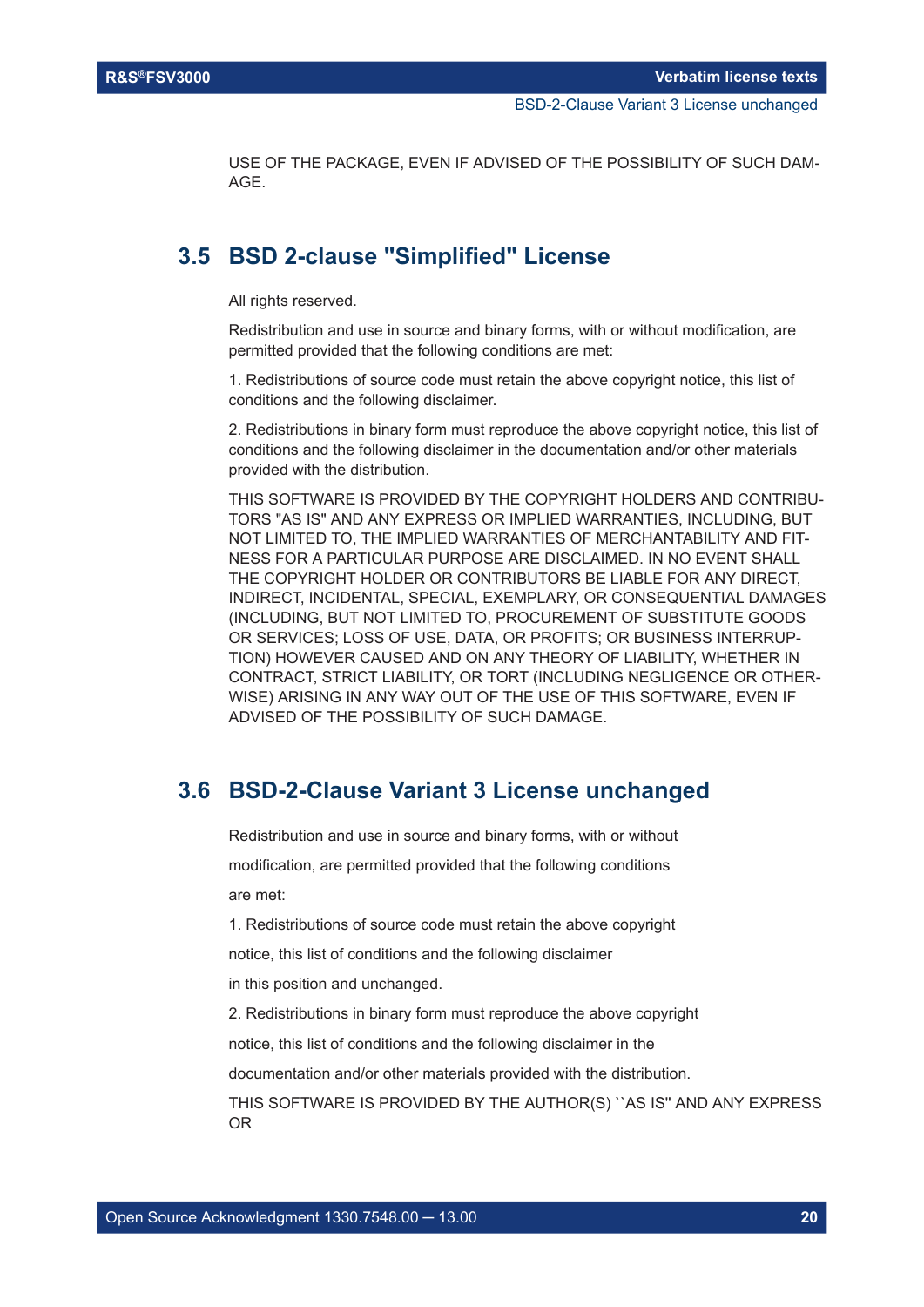<span id="page-20-0"></span>IMPLIED WARRANTIES, INCLUDING, BUT NOT LIMITED TO, THE IMPLIED WAR-RANTIES

OF MERCHANTABILITY AND FITNESS FOR A PARTICULAR PURPOSE ARE DIS-CLAIMED.

IN NO EVENT SHALL THE COPYRIGHT HOLDER BE LIABLE FOR ANY DIRECT, INDIRECT,

INCIDENTAL, SPECIAL, EXEMPLARY, OR CONSEQUENTIAL DAMAGES (INCLUD-ING, BUT

NOT LIMITED TO, PROCUREMENT OF SUBSTITUTE GOODS OR SERVICES; LOSS OF USE,

DATA, OR PROFITS; OR BUSINESS INTERRUPTION) HOWEVER CAUSED AND ON ANY

THEORY OF LIABILITY, WHETHER IN CONTRACT, STRICT LIABILITY, OR TORT

(INCLUDING NEGLIGENCE OR OTHERWISE) ARISING IN ANY WAY OUT OF THE USE OF

THIS SOFTWARE, EVEN IF ADVISED OF THE POSSIBILITY OF SUCH DAMAGE.

## **3.7 BSD 3-clause "New" or "Revised" License**

All rights reserved.

Redistribution and use in source and binary forms, with or without modification, are permitted provided that the following conditions are met:

1. Redistributions of source code must retain the above copyright notice, this list of conditions and the following disclaimer.

2. Redistributions in binary form must reproduce the above copyright notice, this list of conditions and the following disclaimer in the documentation and/or other materials provided with the distribution.

3. Neither the name of the copyright holder nor the names of its contributors may be used to endorse or promote products derived from this software without specific prior written permission.

THIS SOFTWARE IS PROVIDED BY THE COPYRIGHT HOLDERS AND CONTRIBU-TORS "AS IS" AND ANY EXPRESS OR IMPLIED WARRANTIES, INCLUDING, BUT NOT LIMITED TO, THE IMPLIED WARRANTIES OF MERCHANTABILITY AND FIT-NESS FOR A PARTICULAR PURPOSE ARE DISCLAIMED. IN NO EVENT SHALL THE COPYRIGHT HOLDER OR CONTRIBUTORS BE LIABLE FOR ANY DIRECT, INDIRECT, INCIDENTAL, SPECIAL, EXEMPLARY, OR CONSEQUENTIAL DAMAGES (INCLUDING, BUT NOT LIMITED TO, PROCUREMENT OF SUBSTITUTE GOODS OR SERVICES; LOSS OF USE, DATA, OR PROFITS; OR BUSINESS INTERRUP-TION) HOWEVER CAUSED AND ON ANY THEORY OF LIABILITY, WHETHER IN CONTRACT, STRICT LIABILITY, OR TORT (INCLUDING NEGLIGENCE OR OTHER-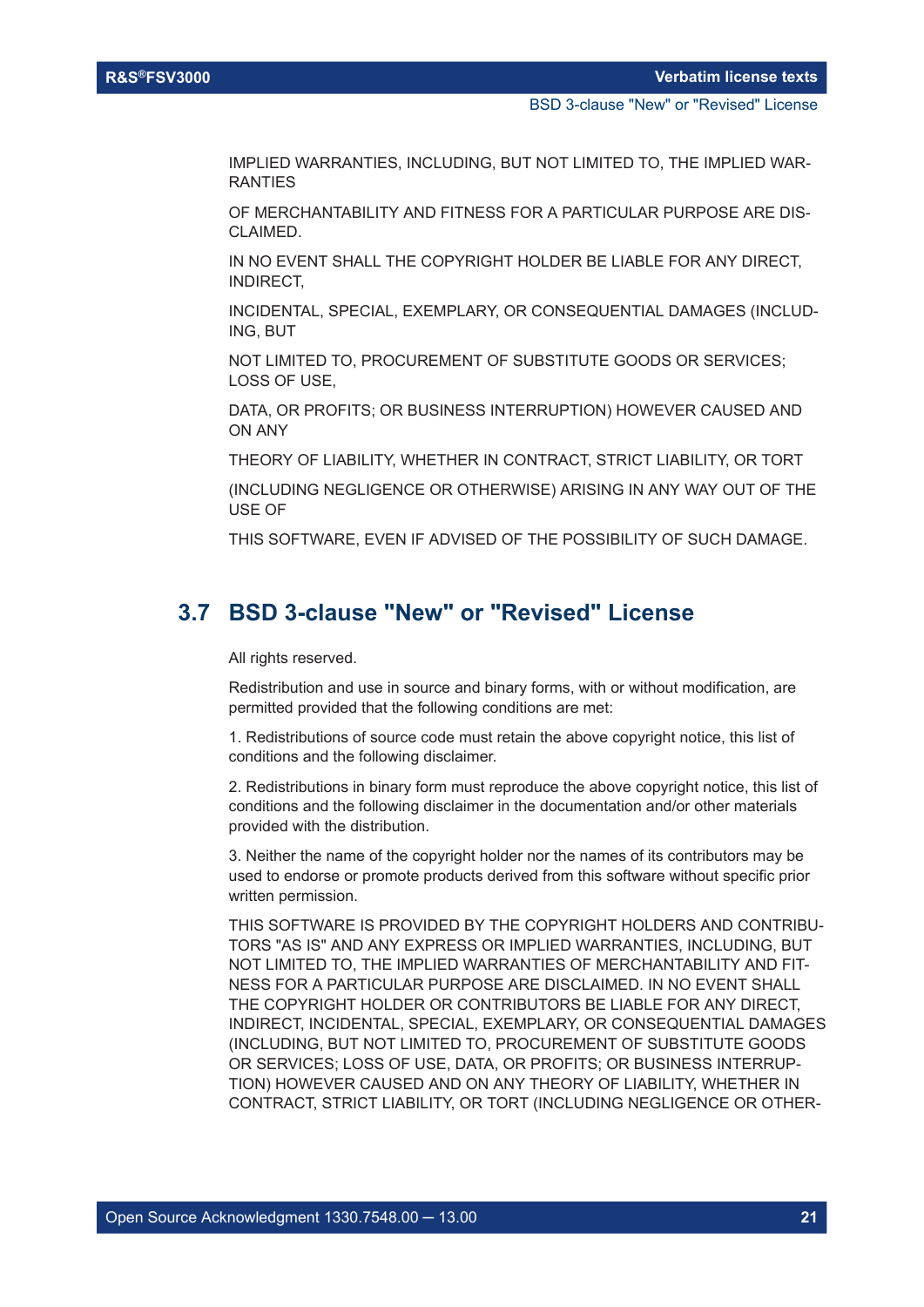<span id="page-21-0"></span>WISE) ARISING IN ANY WAY OUT OF THE USE OF THIS SOFTWARE, EVEN IF ADVISED OF THE POSSIBILITY OF SUCH DAMAGE.

#### **3.8 BSD-4-Clause Carnegie Mellon University Variant**

Redistribution and use in source and binary forms, with or without modification, are permitted provided that the following conditions

are met:

1. Redistributions of source code must retain the above copyright notice, this list of conditions and the following disclaimer.

2. Redistributions in binary form must reproduce the above copyright notice, this list of conditions and the following disclaimer in the documentation and/or other materials provided with the distribution.

3. The name of the copyright holder must not be used to endorse or promote products derived from this software without

prior written permission. For permission or any legal details, please contact the copyright holder.

4. Redistributions of any form whatsoever must retain the following acknowledgment:

"This product includes software developed by the copyright holder."

THE COPYRIGHT HOLDER DISCLAIMS ALL WARRANTIES WITH REGARD TO THIS SOFTWARE, INCLUDING ALL IMPLIED WARRANTIES OF MERCHANTABIL-ITY AND FITNESS, IN NO EVENT SHALL THE COPYRIGHT HOLDER BE LIABLE FOR ANY SPECIAL, INDIRECT OR CONSEQUENTIAL DAMAGES OR ANY DAM-AGES WHATSOEVER RESULTING FROM LOSS OF USE, DATA OR PROFITS, WHETHER IN

AN ACTION OF CONTRACT, NEGLIGENCE OR OTHER TORTIOUS ACTION, ARIS-ING OUT OF OR IN CONNECTION WITH THE USE OR PERFORMANCE OF THIS SOFTWARE.

## **3.9 Boost Software License 1.0**

Boost Software License - Version 1.0 - August 17th, 2003

Permission is hereby granted, free of charge, to any person or organization obtaining a copy of the software and accompanying documentation covered by this license (the "Software") to use, reproduce, display, distribute, execute, and transmit the Software, and to prepare derivative works of the Software, and to permit third-parties to whom the Software is furnished to do so, all subject to the following:

The copyright notices in the Software and this entire statement, including the above license grant, this restriction and the following disclaimer, must be included in all copies of the Software, in whole or in part, and all derivative works of the Software, unless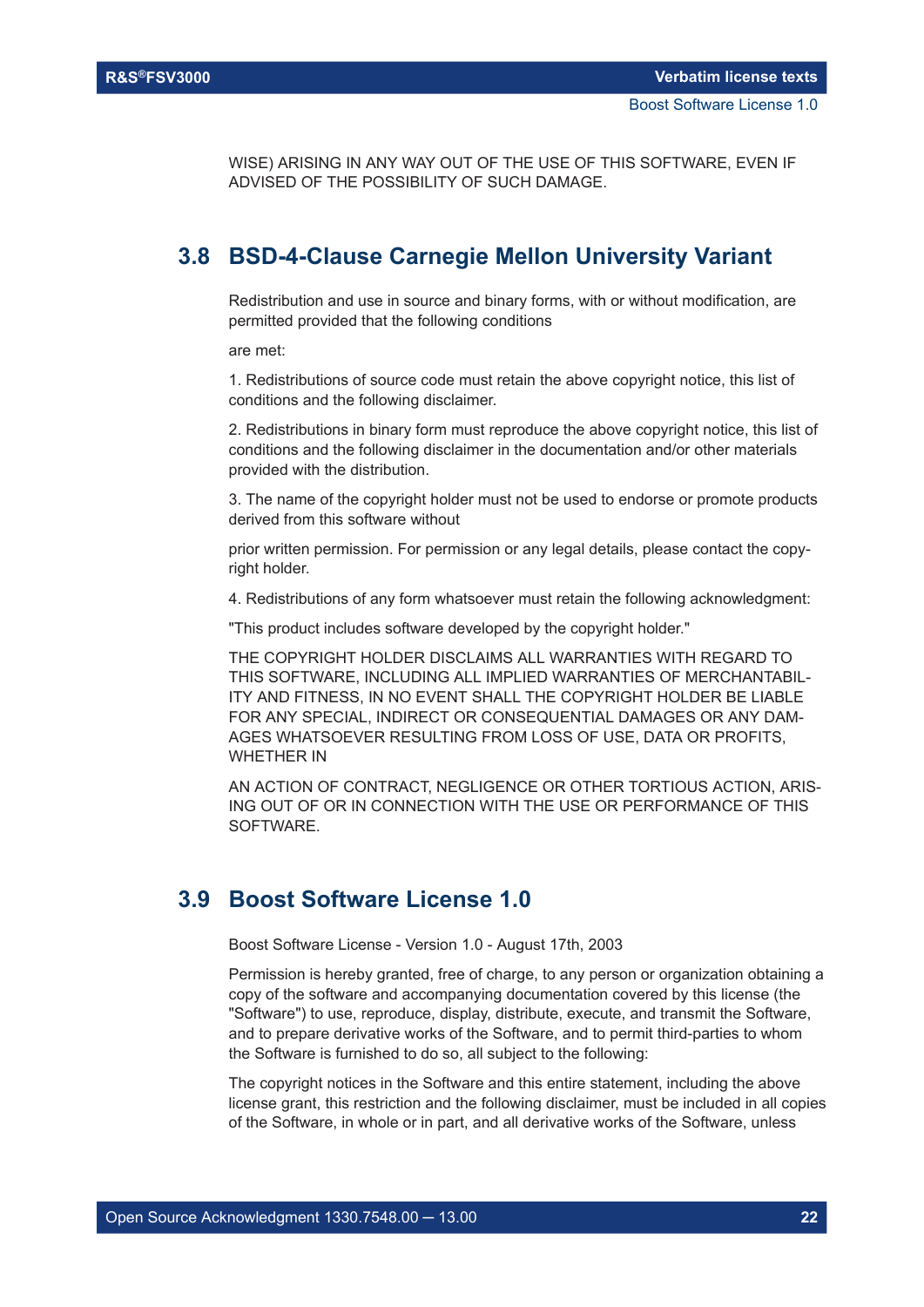<span id="page-22-0"></span>such copies or derivative works are solely in the form of machine-executable object code generated by a source language processor.

THE SOFTWARE IS PROVIDED "AS IS", WITHOUT WARRANTY OF ANY KIND, EXPRESS OR IMPLIED, INCLUDING BUT NOT LIMITED TO THE WARRANTIES OF MERCHANTABILITY, FITNESS FOR A PARTICULAR PURPOSE, TITLE AND NON-INFRINGEMENT. IN NO EVENT SHALL THE COPYRIGHT HOLDERS OR ANYONE DISTRIBUTING THE SOFTWARE BE LIABLE FOR ANY DAMAGES OR OTHER LIA-BILITY, WHETHER IN CONTRACT, TORT OR OTHERWISE, ARISING FROM, OUT OF OR IN CONNECTION WITH THE SOFTWARE OR THE USE OR OTHER DEAL-INGS IN THE SOFTWARE.

#### **3.10 Creative Commons Zero v1.0 Universal**

Creative Commons Legal Code

CC0 1.0 Universal

CREATIVE COMMONS CORPORATION IS NOT A LAW FIRM AND DOES NOT PRO-VIDE LEGAL SERVICES. DISTRIBUTION OF THIS DOCUMENT DOES NOT CRE-ATE AN ATTORNEY-CLIENT RELATIONSHIP. CREATIVE COMMONS PROVIDES THIS INFORMATION ON AN "AS-IS" BASIS. CREATIVE COMMONS MAKES NO WARRANTIES REGARDING THE USE OF THIS DOCUMENT OR THE INFORMA-TION OR WORKS PROVIDED HEREUNDER, AND DISCLAIMS LIABILITY FOR DAMAGES RESULTING FROM THE USE OF THIS DOCUMENT OR THE INFORMA-TION OR WORKS PROVIDED HEREUNDER.

Statement of Purpose

The laws of most jurisdictions throughout the world automatically confer exclusive Copyright and Related Rights (defined below) upon the creator and subsequent owner(s) (each and all, an "owner") of an original work of authorship and/or a database (each, a "Work").

Certain owners wish to permanently relinquish those rights to a Work for the purpose of contributing to a commons of creative, cultural and scientific works ("Commons") that the public can reliably and without fear of later claims of infringement build upon, modify, incorporate in other works, reuse and redistribute as freely as possible in any form whatsoever and for any purposes, including without limitation commercial purposes. These owners may contribute to the Commons to promote the ideal of a free culture and the further production of creative, cultural and scientific works, or to gain reputation or greater distribution for their Work in part through the use and efforts of others. For these and/or other purposes and motivations, and without any expectation of additional consideration or compensation, the person associating CC0 with a Work (the "Affirmer"), to the extent that he or she is an owner of Copyright and Related Rights in the Work, voluntarily elects to apply CC0 to the Work and publicly distribute the Work under its terms, with knowledge of his or her Copyright and Related Rights in the Work and the meaning and intended legal effect of CC0 on those rights.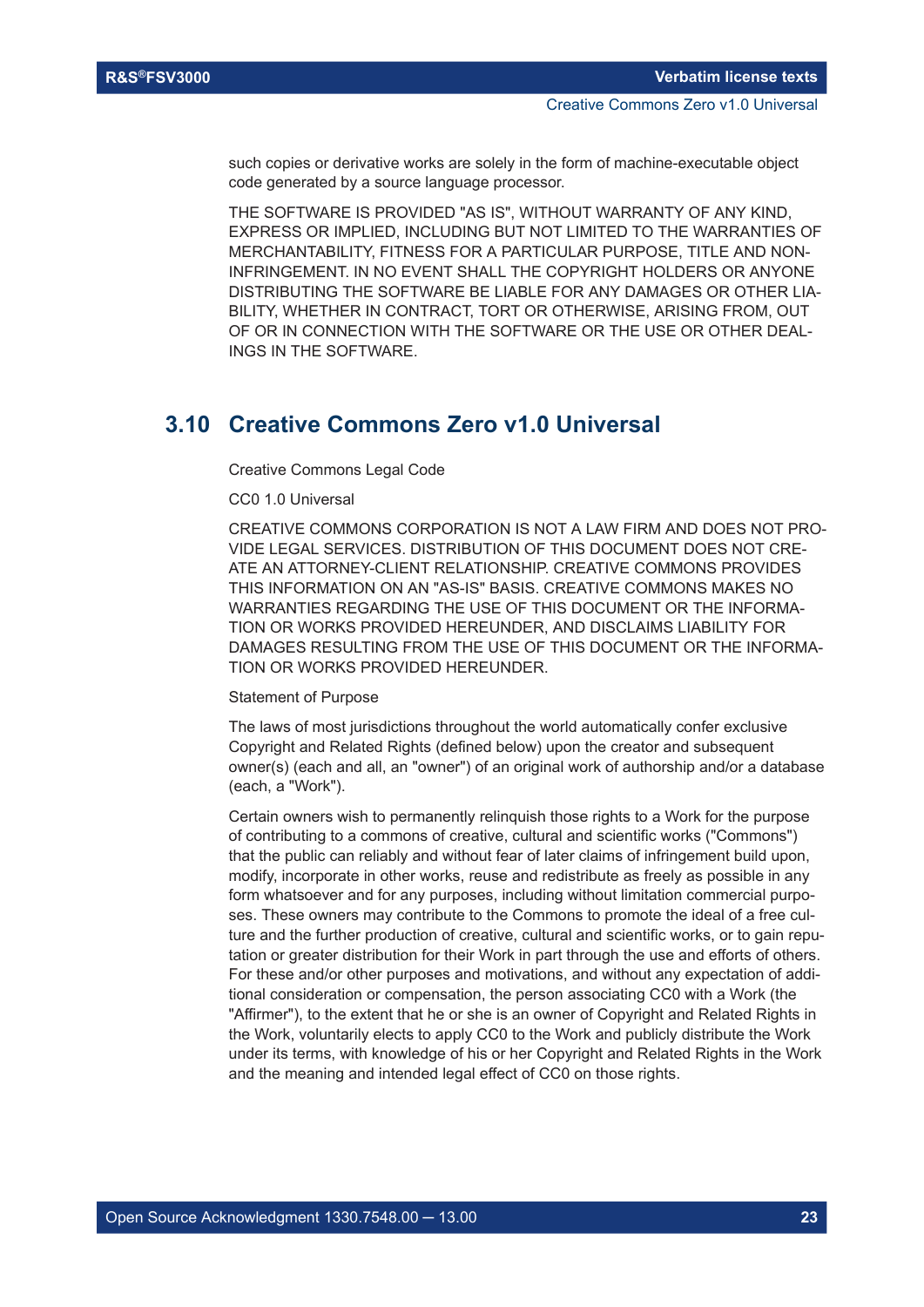1. Copyright and Related Rights. A Work made available under CC0 may be protected by copyright and related or neighboring rights ("Copyright and Related Rights"). Copyright and Related Rights include, but are not limited to, the following:

i. the right to reproduce, adapt, distribute, perform, display, communicate, and translate a Work;

ii. moral rights retained by the original author(s) and/or performer(s);

iii. publicity and privacy rights pertaining to a person's image or likeness depicted in a Work;

iv. rights protecting against unfair competition in regards to a Work, subject to the limitations in paragraph 4(a), below;

v. rights protecting the extraction, dissemination, use and reuse of data in a Work;

vi. database rights (such as those arising under Directive 96/9/EC of the European Parliament and of the Council of 11 March 1996 on the legal protection of databases, and under any national implementation thereof, including any amended or successor version of such directive); and

vii. other similar, equivalent or corresponding rights throughout the world based on applicable law or treaty, and any national implementations thereof.

2. Waiver. To the greatest extent permitted by, but not in contravention of, applicable law, Affirmer hereby overtly, fully, permanently, irrevocably and unconditionally waives, abandons, and surrenders all of Affirmer's Copyright and Related Rights and associated claims and causes of action, whether now known or unknown (including existing as well as future claims and causes of action), in the Work (i) in all territories worldwide, (ii) for the maximum duration provided by applicable law or treaty (including future time extensions), (iii) in any current or future medium and for any number of copies, and (iv) for any purpose whatsoever, including without limitation commercial, advertising or promotional purposes (the "Waiver"). Affirmer makes the Waiver for the benefit of each member of the public at large and to the detriment of Affirmer's heirs and successors, fully intending that such Waiver shall not be subject to revocation, rescission, cancellation, termination, or any other legal or equitable action to disrupt the quiet enjoyment of the Work by the public as contemplated by Affirmer's express Statement of Purpose.

3. Public License Fallback. Should any part of the Waiver for any reason be judged legally invalid or ineffective under applicable law, then the Waiver shall be preserved to the maximum extent permitted taking into account Affirmer's express Statement of Purpose. In addition, to the extent the Waiver is so judged Affirmer hereby grants to each affected person a royalty-free, non transferable, non sublicensable, non exclusive, irrevocable and unconditional license to exercise Affirmer's Copyright and Related Rights in the Work (i) in all territories worldwide, (ii) for the maximum duration provided by applicable law or treaty (including future time extensions), (iii) in any current or future medium and for any number of copies, and (iv) for any purpose whatsoever, including without limitation commercial, advertising or promotional purposes (the "License"). The License shall be deemed effective as of the date CC0 was applied by Affirmer to the Work. Should any part of the License for any reason be judged legally invalid or ineffective under applicable law, such partial invalidity or ineffectiveness shall not invalidate the remainder of the License, and in such case Affirmer hereby affirms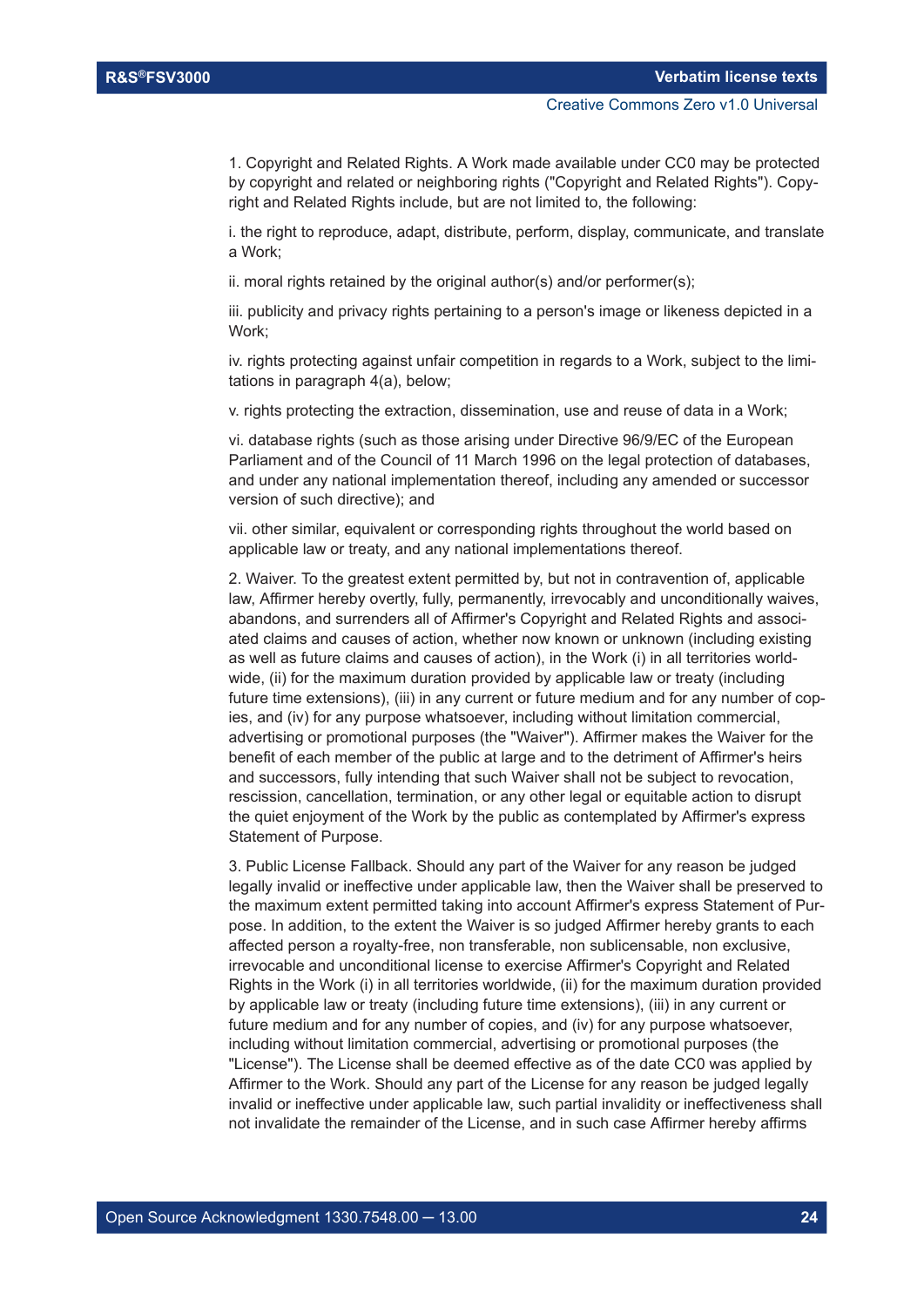<span id="page-24-0"></span>that he or she will not (i) exercise any of his or her remaining Copyright and Related Rights in the Work or (ii) assert any associated claims and causes of action with respect to the Work, in either case contrary to Affirmer's express Statement of Purpose.

4. Limitations and Disclaimers.

a. No trademark or patent rights held by Affirmer are waived, abandoned, surrendered, licensed or otherwise affected by this document.

b. Affirmer offers the Work as-is and makes no representations or warranties of any kind concerning the Work, express, implied, statutory or otherwise, including without limitation warranties of title, merchantability, fitness for a particular purpose, non infringement, or the absence of latent or other defects, accuracy, or the present or absence of errors, whether or not discoverable, all to the greatest extent permissible under applicable law.

c. Affirmer disclaims responsibility for clearing rights of other persons that may apply to the Work or any use thereof, including without limitation any person's Copyright and Related Rights in the Work. Further, Affirmer disclaims responsibility for obtaining any necessary consents, permissions or other rights required for any use of the Work.

d. Affirmer understands and acknowledges that Creative Commons is not a party to this document and has no duty or obligation with respect to this CC0 or use of the Work.

## **3.11 Freetype Project License**

#### Introduction

The FreeType Project is distributed in several archive packages; some of them may contain, in addition to the FreeType font engine, various tools and contributions which rely on, or relate to, the FreeType Project.

This license applies to all files found in such packages, and which do not fall under their own explicit license. The license affects thus the FreeType font engine, the test programs, documentation and makefiles, at the very least.

This license was inspired by the BSD, Artistic, and IJG (Independent JPEG Group) licenses, which all encourage inclusion and use of free software in commercial and freeware products alike. As a consequence, its main points are that:

- We don't promise that this software works. However, we will be interested in any kind of bug reports. (`as is' distribution)

- You can use this software for whatever you want, in parts or full form, without having to pay us. (`royalty-free' usage)

- You may not pretend that you wrote this software. If you use it, or only parts of it, in a program, you must acknowledge somewhere in your documentation that you have used the FreeType code. (`credits')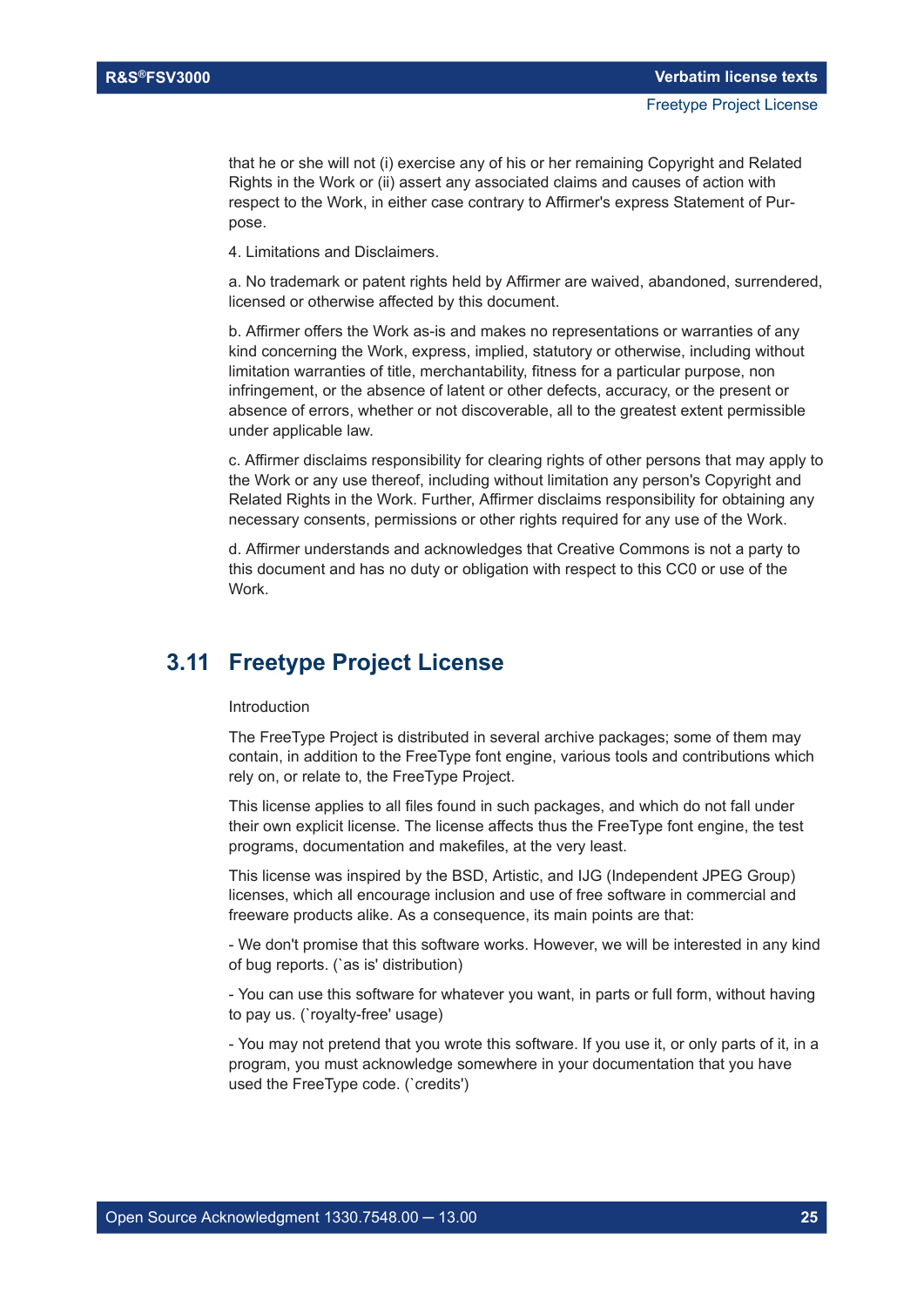We specifically permit and encourage the inclusion of this software, with or without modifications, in commercial products. We disclaim all warranties covering The Free-Type Project and assume no liability related to The FreeType Project.

Finally, many people asked us for a preferred form for a credit/disclaimer to use in compliance with this license. We thus encourage you to use the following text:

Portions of this software are copyright © ´year´ The FreeType Project (www.freetype.org). All rights reserved. """

Please replace 'year' with the value from the FreeType version you actually use.

Legal Terms

0. Definitions

Throughout this license, the terms `package', `FreeType Project', and `FreeType archive' refer to the set of files originally distributed by the authors (David Turner, Robert Wilhelm, and Werner Lemberg) as the `FreeType Project', be they named as alpha, beta or final release.

`You' refers to the licensee, or person using the project, where `using' is a generic term including compiling the project's source code as well as linking it to form a `program' or `executable'. This program is referred to as `a program using the FreeType engine'.

This license applies to all files distributed in the original FreeType Project, including all source code, binaries and documentation, unless otherwise stated in the file in its original, unmodified form as distributed in the original archive. If you are unsure whether or not a particular file is covered by this license, you must contact us to verify this.

The FreeType Project is copyright (C) 1996-2000 by David Turner, Robert Wilhelm, and Werner Lemberg. All rights reserved except as specified below.

#### 1. No Warranty

THE FREETYPE PROJECT IS PROVIDED `AS IS' WITHOUT WARRANTY OF ANY KIND, EITHER EXPRESS OR IMPLIED, INCLUDING, BUT NOT LIMITED TO, WAR-RANTIES OF MERCHANTABILITY AND FITNESS FOR A PARTICULAR PURPOSE. IN NO EVENT WILL ANY OF THE AUTHORS OR COPYRIGHT HOLDERS BE LIA-BLE FOR ANY DAMAGES CAUSED BY THE USE OR THE INABILITY TO USE, OF THE FREETYPE PROJECT.

#### 2. Redistribution

This license grants a worldwide, royalty-free, perpetual and irrevocable right and license to use, execute, perform, compile, display, copy, create derivative works of, distribute and sublicense the FreeType Project (in both source and object code forms) and derivative works thereof for any purpose; and to authorize others to exercise some or all of the rights granted herein, subject to the following conditions:

- Redistribution of source code must retain this license file (`FTL.TXT') unaltered; any additions, deletions or changes to the original files must be clearly indicated in accompanying documentation. The copyright notices of the unaltered, original files must be preserved in all copies of source files.

- Redistribution in binary form must provide a disclaimer that states that the software is based in part of the work of the FreeType Team, in the distribution documentation. We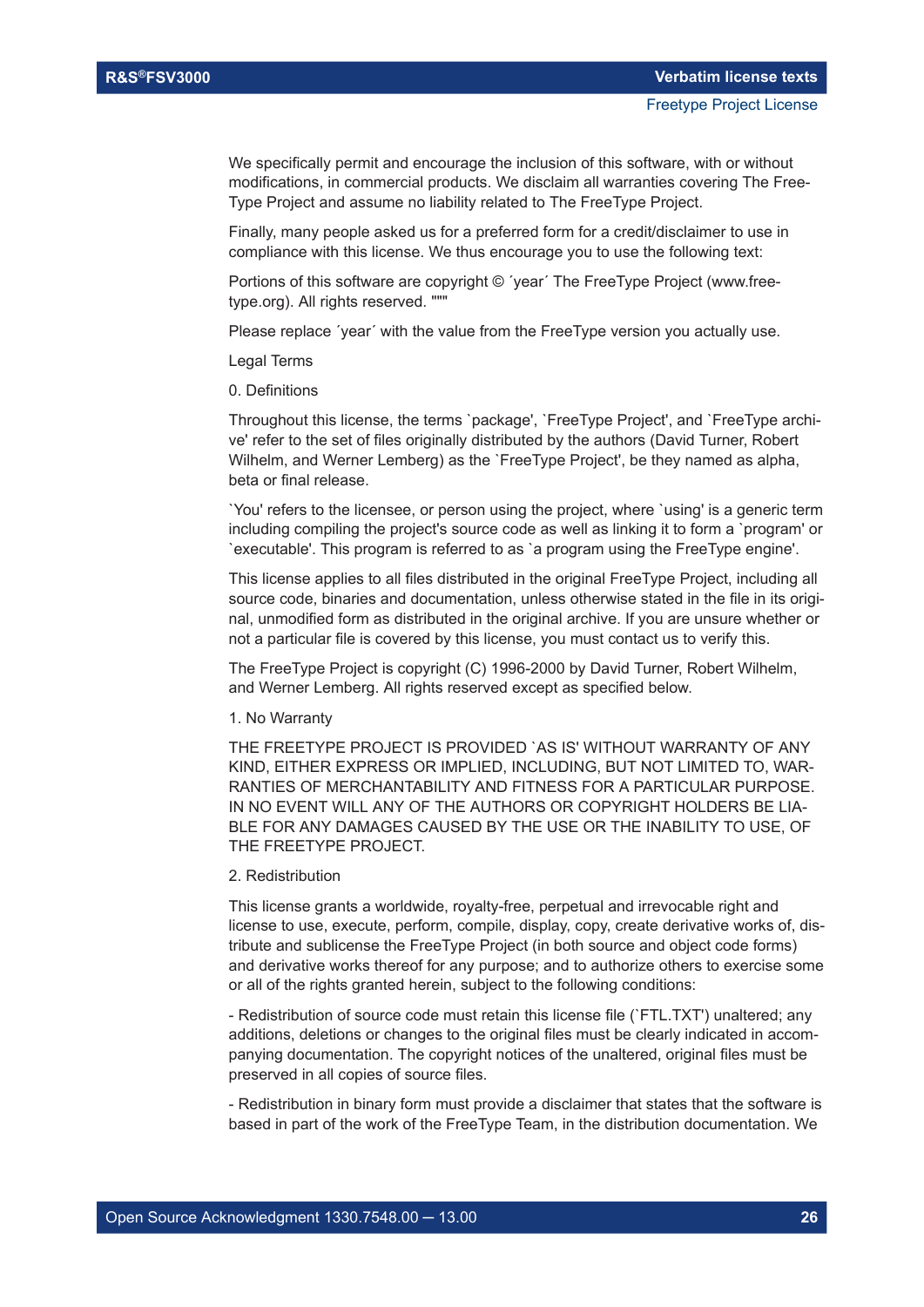<span id="page-26-0"></span>also encourage you to put an URL to the FreeType web page in your documentation, though this isn't mandatory.

These conditions apply to any software derived from or based on the FreeType Project, not just the unmodified files. If you use our work, you must acknowledge us. However, no fee need be paid to us.

3. Advertising

Neither the FreeType authors and contributors nor you shall use the name of the other for commercial, advertising, or promotional purposes without specific prior written permission.

We suggest, but do not require, that you use one or more of the following phrases to refer to this software in your documentation or advertising materials: `FreeType Project', `FreeType Engine', `FreeType library', or `FreeType Distribution'.

As you have not signed this license, you are not required to accept it. However, as the FreeType Project is copyrighted material, only this license, or another one contracted with the authors, grants you the right to use, distribute, and modify it. Therefore, by using, distributing, or modifying the FreeType Project, you indicate that you understand and accept all the terms of this license.

4. Contacts

There are two mailing lists related to FreeType:

- freetype@nongnu.org

Discusses general use and applications of FreeType, as well as future and wanted additions to the library and distribution. If you are looking for support, start in this list if you haven't found anything to help you in the documentation.

- freetype-devel@nongnu.org

Discusses bugs, as well as engine internals, design issues, specific licenses, porting, etc.

Our home page can be found at

http://www.freetype.org

## **3.12 GNU General Public License v2.0**

GNU GENERAL PUBLIC LICENSE

Version 2, June 1991

Copyright (C) 1989, 1991 Free Software Foundation, Inc.

51 Franklin Street, Fifth Floor, Boston, MA 02110-1301, USA

Everyone is permitted to copy and distribute verbatim copies of this license document, but changing it is not allowed.

Preamble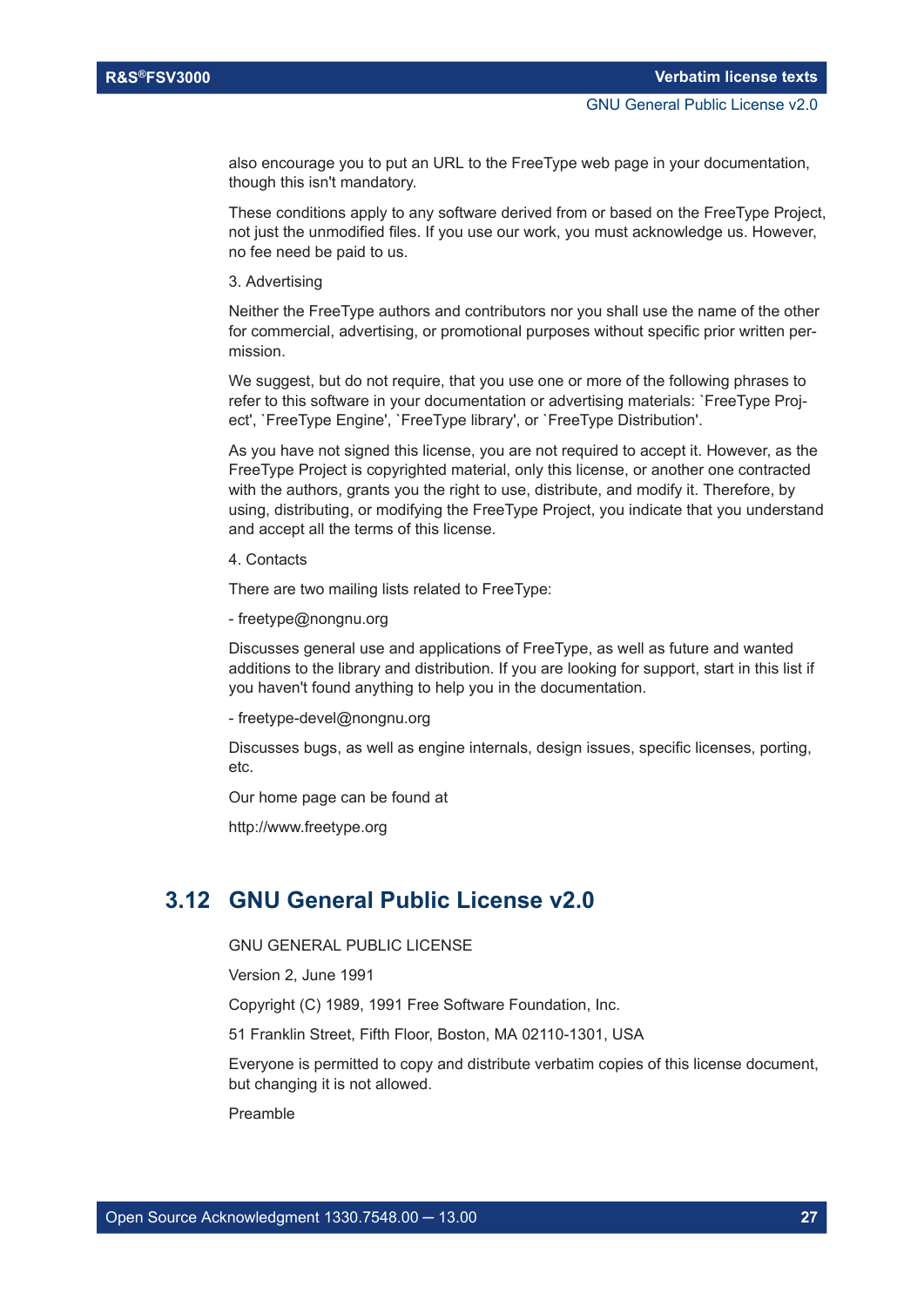The licenses for most software are designed to take away your freedom to share and change it. By contrast, the GNU General Public License is intended to guarantee your freedom to share and change free software--to make sure the software is free for all its users. This General Public License applies to most of the Free Software Foundation's software and to any other program whose authors commit to using it. (Some other Free Software Foundation software is covered by the GNU Lesser General Public License instead.) You can apply it to your programs, too.

When we speak of free software, we are referring to freedom, not price. Our General Public Licenses are designed to make sure that you have the freedom to distribute copies of free software (and charge for this service if you wish), that you receive source code or can get it if you want it, that you can change the software or use pieces of it in new free programs; and that you know you can do these things.

To protect your rights, we need to make restrictions that forbid anyone to deny you these rights or to ask you to surrender the rights. These restrictions translate to certain responsibilities for you if you distribute copies of the software, or if you modify it.

For example, if you distribute copies of such a program, whether gratis or for a fee, you must give the recipients all the rights that you have. You must make sure that they, too, receive or can get the source code. And you must show them these terms so they know their rights.

We protect your rights with two steps: (1) copyright the software, and (2) offer you this license which gives you legal permission to copy, distribute and/or modify the software.

Also, for each author's protection and ours, we want to make certain that everyone understands that there is no warranty for this free software. If the software is modified by someone else and passed on, we want its recipients to know that what they have is not the original, so that any problems introduced by others will not reflect on the original authors' reputations.

Finally, any free program is threatened constantly by software patents. We wish to avoid the danger that redistributors of a free program will individually obtain patent licenses, in effect making the program proprietary. To prevent this, we have made it clear that any patent must be licensed for everyone's free use or not licensed at all.

The precise terms and conditions for copying, distribution and modification follow.

TERMS AND CONDITIONS FOR COPYING, DISTRIBUTION AND MODIFICATION

0. This License applies to any program or other work which contains a notice placed by the copyright holder saying it may be distributed under the terms of this General Public License. The "Program", below, refers to any such program or work, and a "work based on the Program" means either the Program or any derivative work under copyright law: that is to say, a work containing the Program or a portion of it, either verbatim or with modifications and/or translated into another language. (Hereinafter, translation is included without limitation in the term "modification".) Each licensee is addressed as "you".

Activities other than copying, distribution and modification are not covered by this License; they are outside its scope. The act of running the Program is not restricted, and the output from the Program is covered only if its contents constitute a work based on the Program (independent of having been made by running the Program). Whether that is true depends on what the Program does.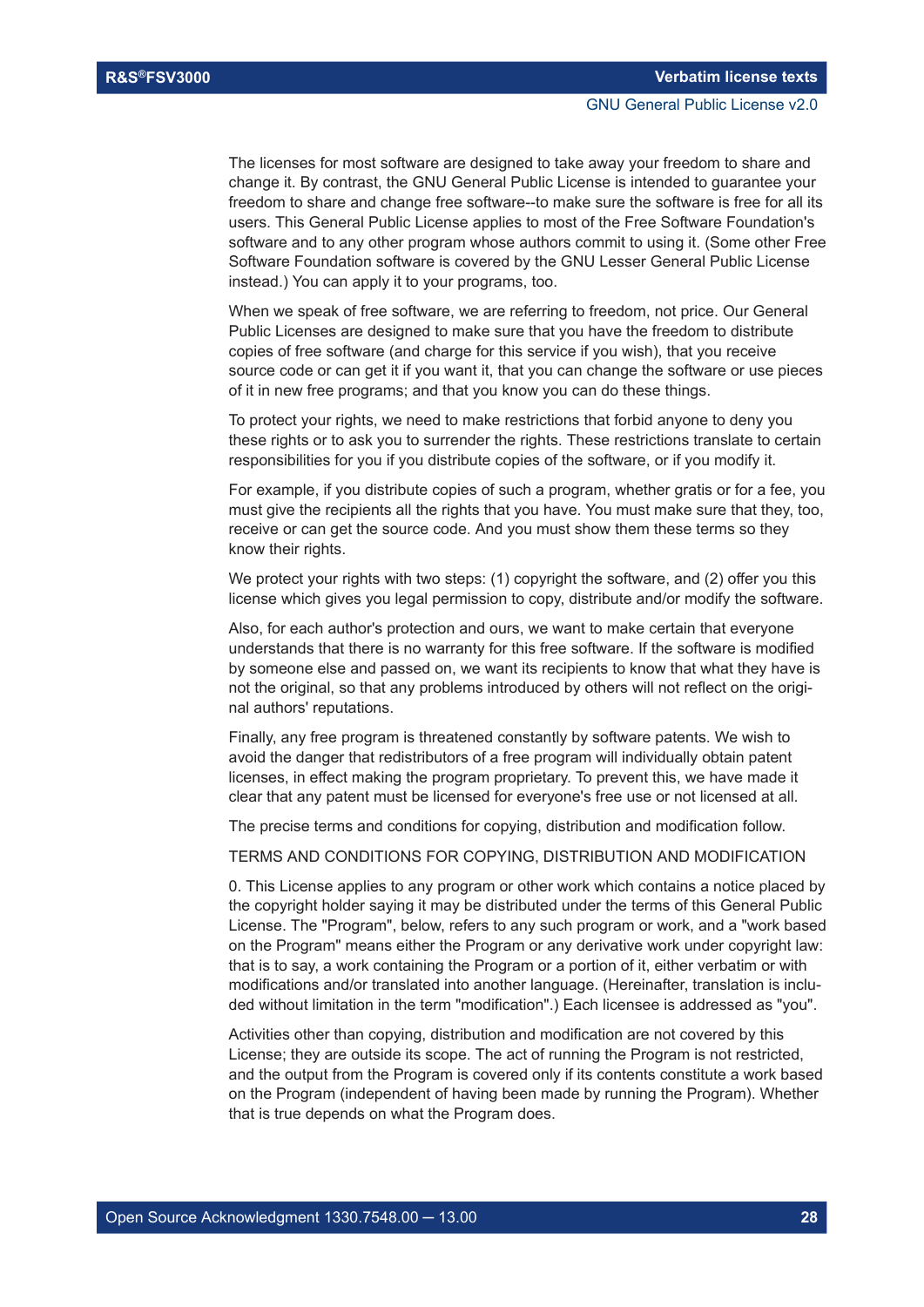1. You may copy and distribute verbatim copies of the Program's source code as you receive it, in any medium, provided that you conspicuously and appropriately publish on each copy an appropriate copyright notice and disclaimer of warranty; keep intact all the notices that refer to this License and to the absence of any warranty; and give any other recipients of the Program a copy of this License along with the Program.

You may charge a fee for the physical act of transferring a copy, and you may at your option offer warranty protection in exchange for a fee.

2. You may modify your copy or copies of the Program or any portion of it, thus forming a work based on the Program, and copy and distribute such modifications or work under the terms of Section 1 above, provided that you also meet all of these conditions:

a) You must cause the modified files to carry prominent notices stating that you changed the files and the date of any change. b) You must cause any work that you distribute or publish, that in whole or in part contains or is derived from the Program or any part thereof, to be licensed as a whole at no charge to all third parties under the terms of this License. c) If the modified program normally reads commands interactively when run, you must cause it, when started running for such interactive use in the most ordinary way, to print or display an announcement including an appropriate copyright notice and a notice that there is no warranty (or else, saying that you provide a warranty) and that users may redistribute the program under these conditions, and telling the user how to view a copy of this License. (Exception: if the Program itself is interactive but does not normally print such an announcement, your work based on the Program is not required to print an announcement.)

These requirements apply to the modified work as a whole. If identifiable sections of that work are not derived from the Program, and can be reasonably considered independent and separate works in themselves, then this License, and its terms, do not apply to those sections when you distribute them as separate works. But when you distribute the same sections as part of a whole which is a work based on the Program, the distribution of the whole must be on the terms of this License, whose permissions for other licensees extend to the entire whole, and thus to each and every part regardless of who wrote it.

Thus, it is not the intent of this section to claim rights or contest your rights to work written entirely by you; rather, the intent is to exercise the right to control the distribution of derivative or collective works based on the Program.

In addition, mere aggregation of another work not based on the Program with the Program (or with a work based on the Program) on a volume of a storage or distribution medium does not bring the other work under the scope of this License.

3. You may copy and distribute the Program (or a work based on it, under Section 2) in object code or executable form under the terms of Sections 1 and 2 above provided that you also do one of the following:

a) Accompany it with the complete corresponding machine-readable source code, which must be distributed under the terms of Sections 1 and 2 above on a medium customarily used for software interchange; or, b) Accompany it with a written offer, valid for at least three years, to give any third party, for a charge no more than your cost of physically performing source distribution, a complete machine-readable copy of the corresponding source code, to be distributed under the terms of Sections 1 and 2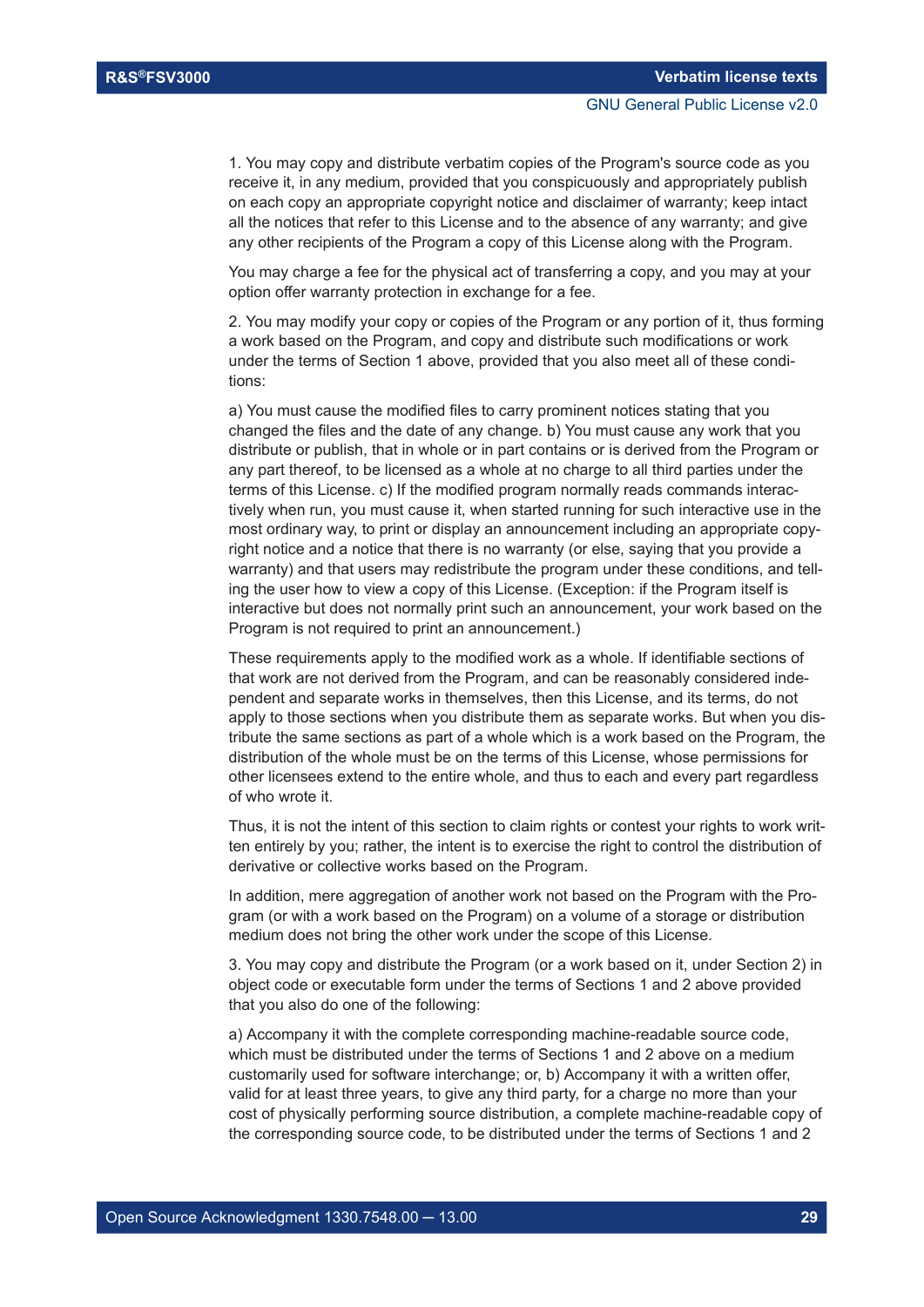above on a medium customarily used for software interchange; or, c) Accompany it with the information you received as to the offer to distribute corresponding source code. (This alternative is allowed only for noncommercial distribution and only if you received the program in object code or executable form with such an offer, in accord with Subsection b above.)

The source code for a work means the preferred form of the work for making modifications to it. For an executable work, complete source code means all the source code for all modules it contains, plus any associated interface definition files, plus the scripts used to control compilation and installation of the executable. However, as a special exception, the source code distributed need not include anything that is normally distributed (in either source or binary form) with the major components (compiler, kernel, and so on) of the operating system on which the executable runs, unless that component itself accompanies the executable.

If distribution of executable or object code is made by offering access to copy from a designated place, then offering equivalent access to copy the source code from the same place counts as distribution of the source code, even though third parties are not compelled to copy the source along with the object code.

4. You may not copy, modify, sublicense, or distribute the Program except as expressly provided under this License. Any attempt otherwise to copy, modify, sublicense or distribute the Program is void, and will automatically terminate your rights under this License. However, parties who have received copies, or rights, from you under this License will not have their licenses terminated so long as such parties remain in full compliance.

5. You are not required to accept this License, since you have not signed it. However, nothing else grants you permission to modify or distribute the Program or its derivative works. These actions are prohibited by law if you do not accept this License. Therefore, by modifying or distributing the Program (or any work based on the Program), you indicate your acceptance of this License to do so, and all its terms and conditions for copying, distributing or modifying the Program or works based on it.

6. Each time you redistribute the Program (or any work based on the Program), the recipient automatically receives a license from the original licensor to copy, distribute or modify the Program subject to these terms and conditions. You may not impose any further restrictions on the recipients' exercise of the rights granted herein. You are not responsible for enforcing compliance by third parties to this License.

7. If, as a consequence of a court judgment or allegation of patent infringement or for any other reason (not limited to patent issues), conditions are imposed on you (whether by court order, agreement or otherwise) that contradict the conditions of this License, they do not excuse you from the conditions of this License. If you cannot distribute so as to satisfy simultaneously your obligations under this License and any other pertinent obligations, then as a consequence you may not distribute the Program at all. For example, if a patent license would not permit royalty-free redistribution of the Program by all those who receive copies directly or indirectly through you, then the only way you could satisfy both it and this License would be to refrain entirely from distribution of the Program.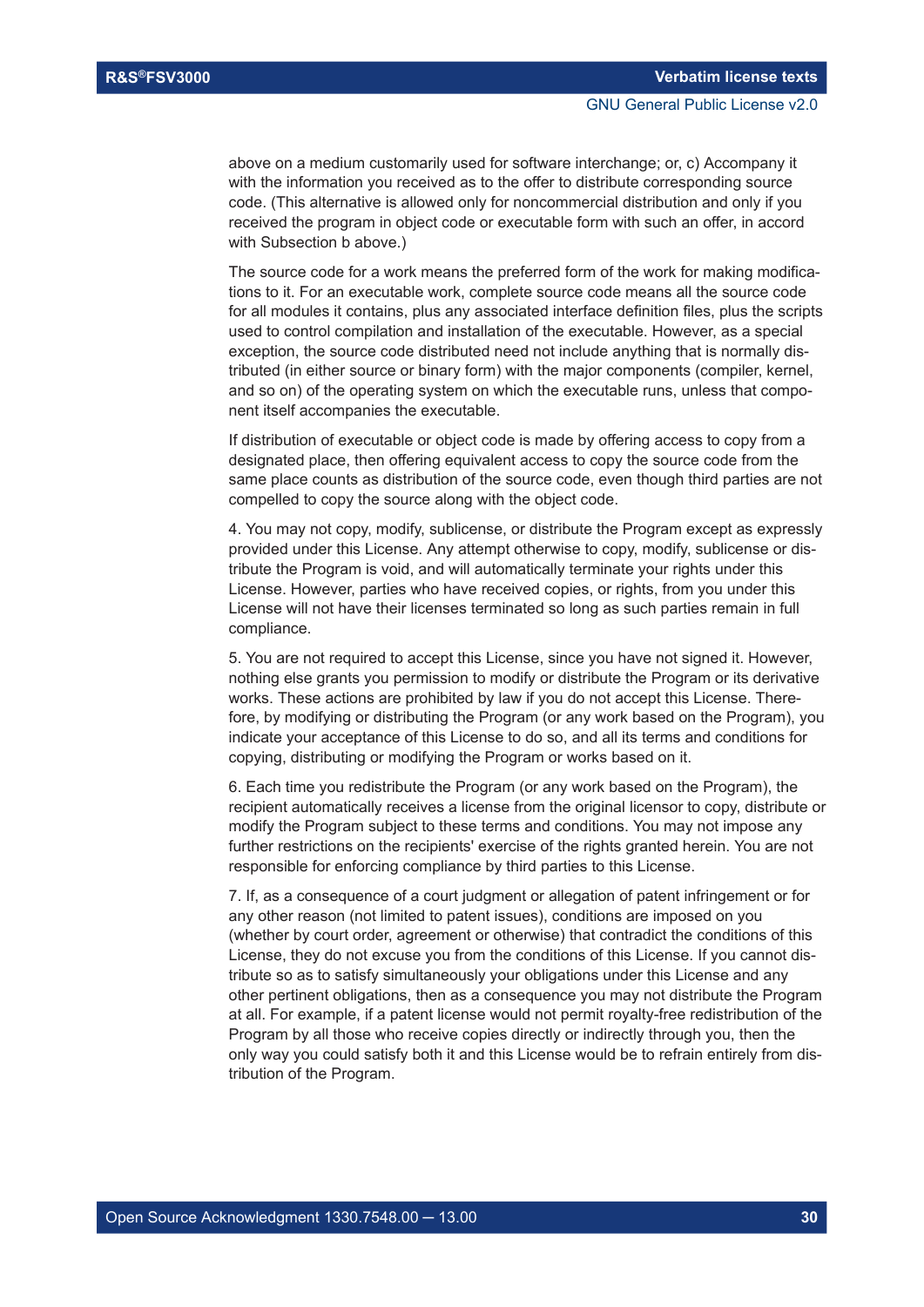If any portion of this section is held invalid or unenforceable under any particular circumstance, the balance of the section is intended to apply and the section as a whole is intended to apply in other circumstances.

It is not the purpose of this section to induce you to infringe any patents or other property right claims or to contest validity of any such claims; this section has the sole purpose of protecting the integrity of the free software distribution system, which is implemented by public license practices. Many people have made generous contributions to the wide range of software distributed through that system in reliance on consistent application of that system; it is up to the author/donor to decide if he or she is willing to distribute software through any other system and a licensee cannot impose that choice.

This section is intended to make thoroughly clear what is believed to be a consequence of the rest of this License.

8. If the distribution and/or use of the Program is restricted in certain countries either by patents or by copyrighted interfaces, the original copyright holder who places the Program under this License may add an explicit geographical distribution limitation excluding those countries, so that distribution is permitted only in or among countries not thus excluded. In such case, this License incorporates the limitation as if written in the body of this License.

9. The Free Software Foundation may publish revised and/or new versions of the General Public License from time to time. Such new versions will be similar in spirit to the present version, but may differ in detail to address new problems or concerns.

Each version is given a distinguishing version number. If the Program specifies a version number of this License which applies to it and "any later version", you have the option of following the terms and conditions either of that version or of any later version published by the Free Software Foundation. If the Program does not specify a version number of this License, you may choose any version ever published by the Free Software Foundation.

10. If you wish to incorporate parts of the Program into other free programs whose distribution conditions are different, write to the author to ask for permission. For software which is copyrighted by the Free Software Foundation, write to the Free Software Foundation; we sometimes make exceptions for this. Our decision will be guided by the two goals of preserving the free status of all derivatives of our free software and of promoting the sharing and reuse of software generally.

#### NO WARRANTY

11. BECAUSE THE PROGRAM IS LICENSED FREE OF CHARGE, THERE IS NO WARRANTY FOR THE PROGRAM, TO THE EXTENT PERMITTED BY APPLICABLE LAW. EXCEPT WHEN OTHERWISE STATED IN WRITING THE COPYRIGHT HOLD-ERS AND/OR OTHER PARTIES PROVIDE THE PROGRAM "AS IS" WITHOUT WAR-RANTY OF ANY KIND, EITHER EXPRESSED OR IMPLIED, INCLUDING, BUT NOT LIMITED TO, THE IMPLIED WARRANTIES OF MERCHANTABILITY AND FITNESS FOR A PARTICULAR PURPOSE. THE ENTIRE RISK AS TO THE QUALITY AND PERFORMANCE OF THE PROGRAM IS WITH YOU. SHOULD THE PROGRAM PROVE DEFECTIVE, YOU ASSUME THE COST OF ALL NECESSARY SERVICING, REPAIR OR CORRECTION.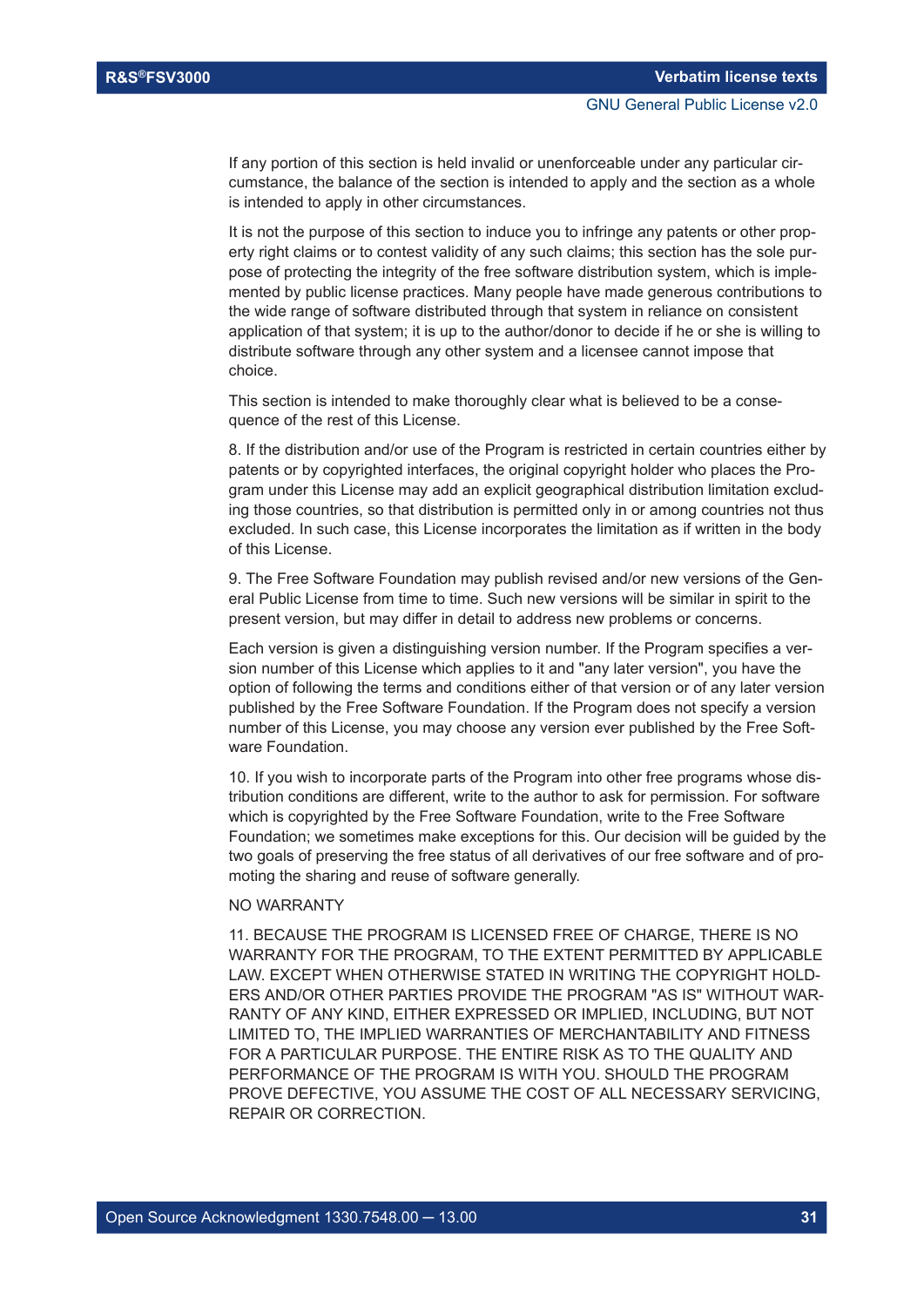12. IN NO EVENT UNLESS REQUIRED BY APPLICABLE LAW OR AGREED TO IN WRITING WILL ANY COPYRIGHT HOLDER, OR ANY OTHER PARTY WHO MAY MODIFY AND/OR REDISTRIBUTE THE PROGRAM AS PERMITTED ABOVE, BE LIABLE TO YOU FOR DAMAGES, INCLUDING ANY GENERAL, SPECIAL, INCIDEN-TAL OR CONSEQUENTIAL DAMAGES ARISING OUT OF THE USE OR INABILITY TO USE THE PROGRAM (INCLUDING BUT NOT LIMITED TO LOSS OF DATA OR DATA BEING RENDERED INACCURATE OR LOSSES SUSTAINED BY YOU OR THIRD PARTIES OR A FAILURE OF THE PROGRAM TO OPERATE WITH ANY OTHER PROGRAMS), EVEN IF SUCH HOLDER OR OTHER PARTY HAS BEEN ADVISED OF THE POSSIBILITY OF SUCH DAMAGES.

END OF TERMS AND CONDITIONS

How to Apply These Terms to Your New Programs

If you develop a new program, and you want it to be of the greatest possible use to the public, the best way to achieve this is to make it free software which everyone can redistribute and change under these terms.

To do so, attach the following notices to the program. It is safest to attach them to the start of each source file to most effectively convey the exclusion of warranty; and each file should have at least the "copyright" line and a pointer to where the full notice is found.

one line to give the program's name and an idea of what it does.

Copyright (C) yyyy name of author

This program is free software; you can redistribute it and/or modify it under the terms of the GNU General Public License as published by the Free Software Foundation; either version 2 of the License, or (at your option) any later version.

This program is distributed in the hope that it will be useful, but WITHOUT ANY WAR-RANTY; without even the implied warranty of MERCHANTABILITY or FITNESS FOR A PARTICULAR PURPOSE. See the GNU General Public License for more details.

You should have received a copy of the GNU General Public License along with this program; if not, write to the Free Software Foundation, Inc., 51 Franklin Street, Fifth Floor, Boston, MA 02110-1301, USA.

Also add information on how to contact you by electronic and paper mail.

If the program is interactive, make it output a short notice like this when it starts in an interactive mode:

Gnomovision version 69, Copyright (C) year name of author Gnomovision comes with ABSOLUTELY NO WARRANTY; for details type `show w'. This is free software, and you are welcome to redistribute it under certain conditions; type `show c' for details.

The hypothetical commands `show w' and `show c' should show the appropriate parts of the General Public License. Of course, the commands you use may be called something other than `show w' and `show c'; they could even be mouse-clicks or menu items--whatever suits your program.

You should also get your employer (if you work as a programmer) or your school, if any, to sign a "copyright disclaimer" for the program, if necessary. Here is a sample; alter the names: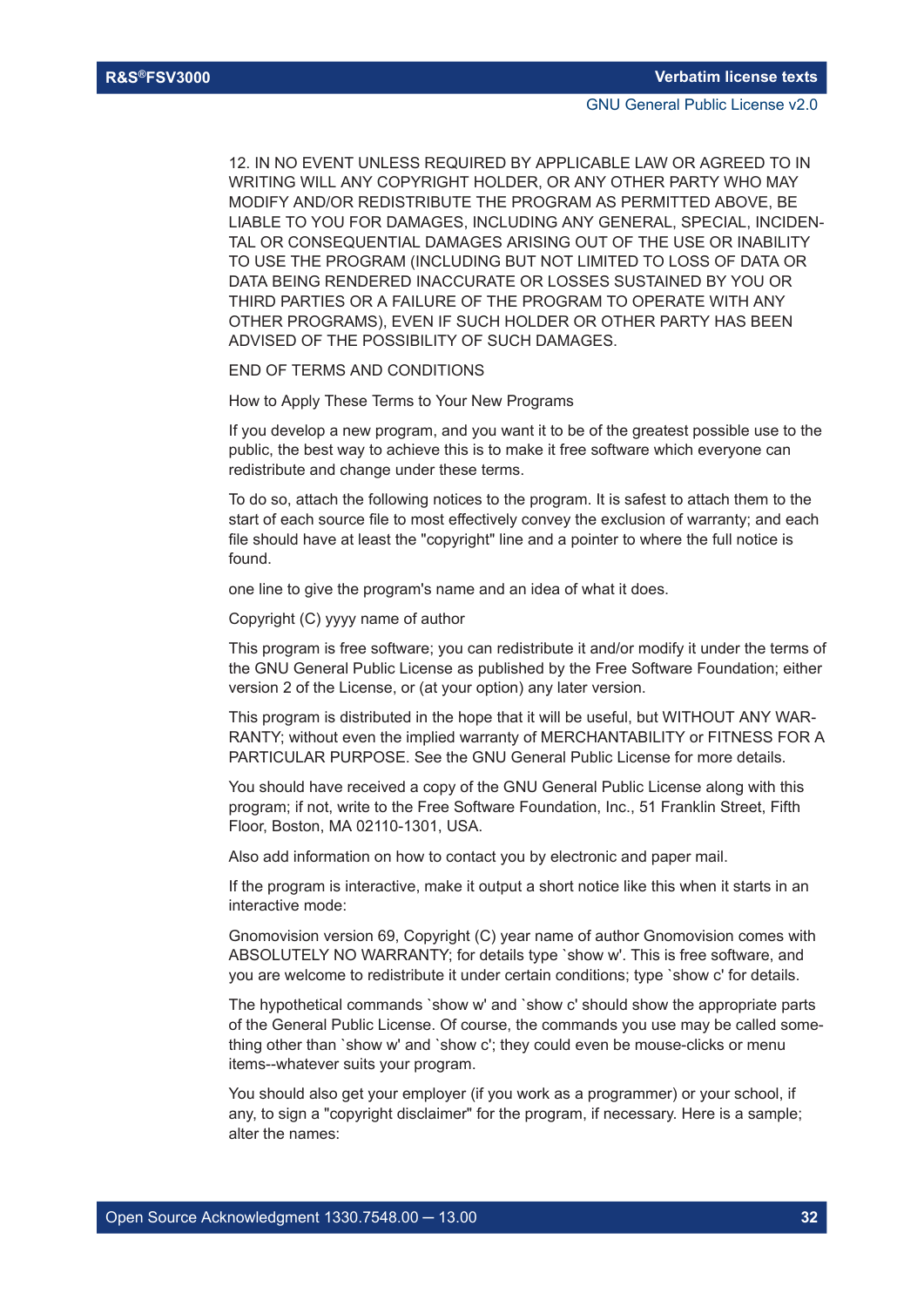<span id="page-32-0"></span>Yoyodyne, Inc., hereby disclaims all copyright interest in the program `Gnomovision' (which makes passes at compilers) written by James Hacker.

signature of Ty Coon, 1 April 1989

Ty Coon, President of Vice

This General Public License does not permit incorporating your program into proprietary programs. If your program is a subroutine library, you may consider it more useful to permit linking proprietary applications with the library. If this is what you want to do, use the GNU Lesser General Public License instead of this License.

## **3.13 HDF5 License**

Redistribution and use in source and binary forms, with or without modification, are permitted for any purpose (including commercial purposes) provided that the following conditions are met:

1. Redistributions of source code must retain the above copyright notice, this list of conditions, and the following disclaimer.

2. Redistributions in binary form must reproduce the above copyright notice, this list of conditions, and the following disclaimer in the documentation and/or materials provided with the distribution.

3. In addition, redistributions of modified forms of the source or binary code must carry prominent notices stating that the original code was changed and the date of the change.

4. All publications or advertising materials mentioning features or use of this software are asked, but not required, to acknowledge that it was developed by The HDF Group and by the National Center for Supercomputing Applications at the University of Illinois Urbana-Champaign and credit the contributors.

5. Neither the name of The HDF Group, the name of the University, nor the name of any Contributor may be used to endorse or promote products derived from this software without specific prior written permission from The HDF Group, the University, or the Contributor, respectively.

#### DISCLAIMER:

THIS SOFTWARE IS PROVIDED BY THE COPYRIGHT HOLDER "AS IS" WITH NO WARRANTY OF ANY KIND, EITHER EXPRESSED OR IMPLIED. In no event shall the copyright holder be liable for any damages suffered by the users arising out of the use of this software, even if advised of the possibility of such damage.

Contributors: National Center for Supercomputing Applications (NCSA) at the University of Illinois, Fortner Software, Unidata Program Center (netCDF), The Independent JPEG Group (JPEG), Jean-loup Gailly and Mark Adler (gzip), and Digital Equipment Corporation (DEC).

Portions of HDF5 were developed with support from the Lawrence Berkeley National Laboratory (LBNL) and the United States Department of Energy under Prime Contract No. DE-AC02-05CH11231.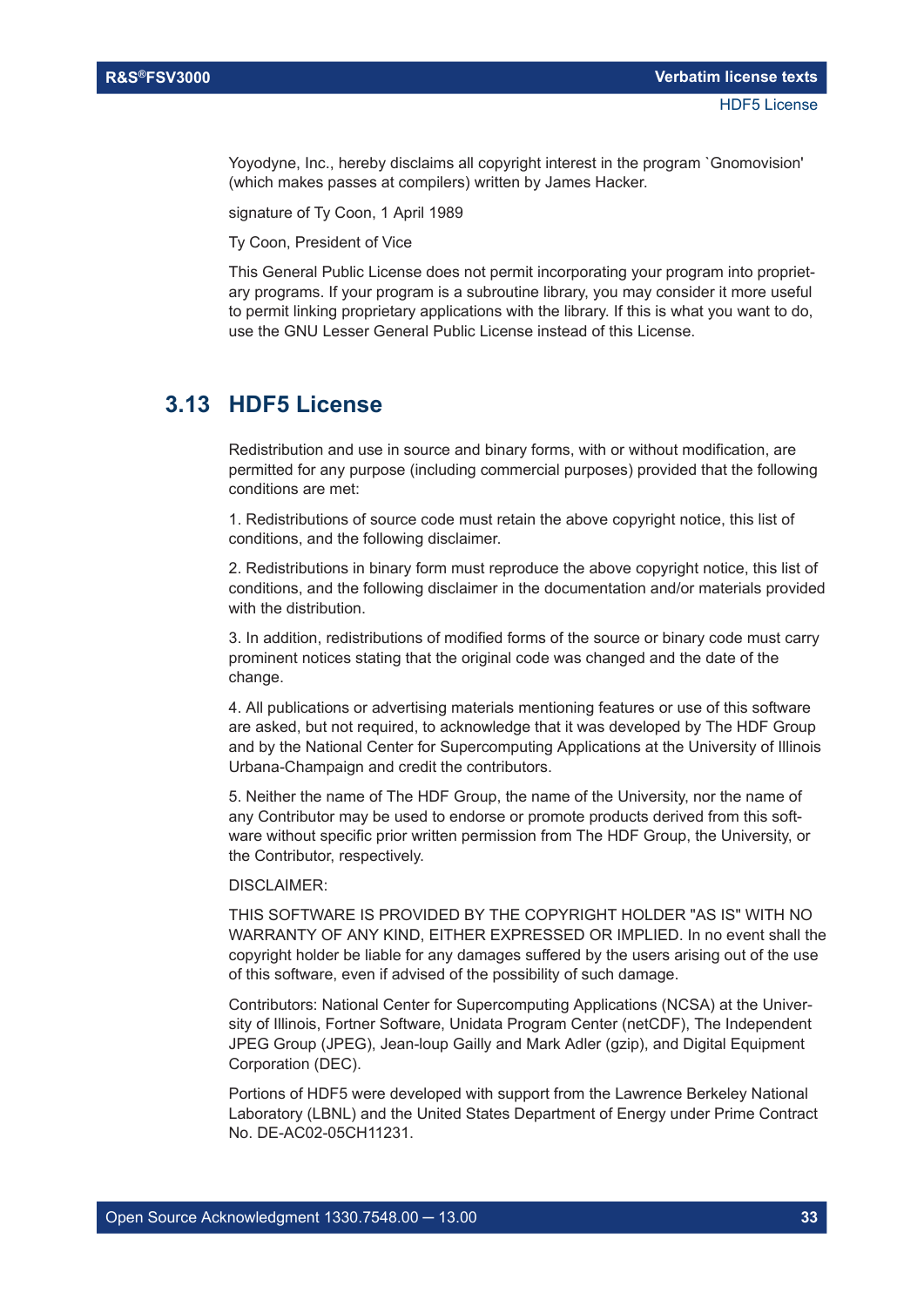<span id="page-33-0"></span>Portions of HDF5 were developed with support from the University of California, Lawrence Livermore National Laboratory (UC LLNL).

The following statement applies to those portions of the product and must be retained in any redistribution of source code, binaries, documentation, and/or accompanying materials:

This work was partially produced at the University of California, Lawrence Livermore National Laboratory (UC LLNL) under contract no. W-7405-ENG-48 (Contract 48) between the U.S. Department of Energy (DOE) and The Regents of the University of California (University)

for the operation of UC LLNL.

DISCLAIMER:

This work was prepared as an account of work sponsored by an agency of the United States Government. Neither the United States Government nor the University of California nor any of their employees, makes any warranty, express or implied, or assumes any liability or responsibility for the accuracy, completeness, or usefulness of any information, apparatus, product, or process disclosed, or represents that its use would not infringe privately- owned rights. Reference herein to any specific commercial products, process, or service by trade name, trademark, manufacturer, or otherwise, does not necessarily constitute or imply its endorsement, recommendation, or favoring by the United States Government or the University of California. The views and opinions of authors expressed herein do not necessarily state or reflect those of the United States Government or the University of California, and shall not be used for advertising or product endorsement purposes.

## **3.14 ISC License**

Permission to use, copy, modify, and/or distribute this software for any purpose with or without fee is hereby granted, provided that the above copyright notice and this permission notice appear in all copies.

THE SOFTWARE IS PROVIDED "AS IS" AND ISC DISCLAIMS ALL WARRANTIES WITH REGARD TO THIS SOFTWARE INCLUDING ALL IMPLIED WARRANTIES OF MERCHANTABILITY AND FITNESS. IN NO EVENT SHALL THE COPYRIGHT HOLDER BE LIABLE FOR ANY SPECIAL, DIRECT, INDIRECT, OR CONSEQUEN-TIAL DAMAGES OR ANY DAMAGES WHATSOEVER RESULTING FROM LOSS OF USE, DATA OR PROFITS, WHETHER IN AN ACTION OF CONTRACT, NEGLI-GENCE OR OTHER TORTIOUS ACTION, ARISING OUT OF OR IN CONNECTION WITH THE USE OR PERFORMANCE OF THIS SOFTWARE.

## **3.15 Info-ZIP License**

For the purposes of this copyright and license, "Info-ZIP" is defined as the following set of individuals: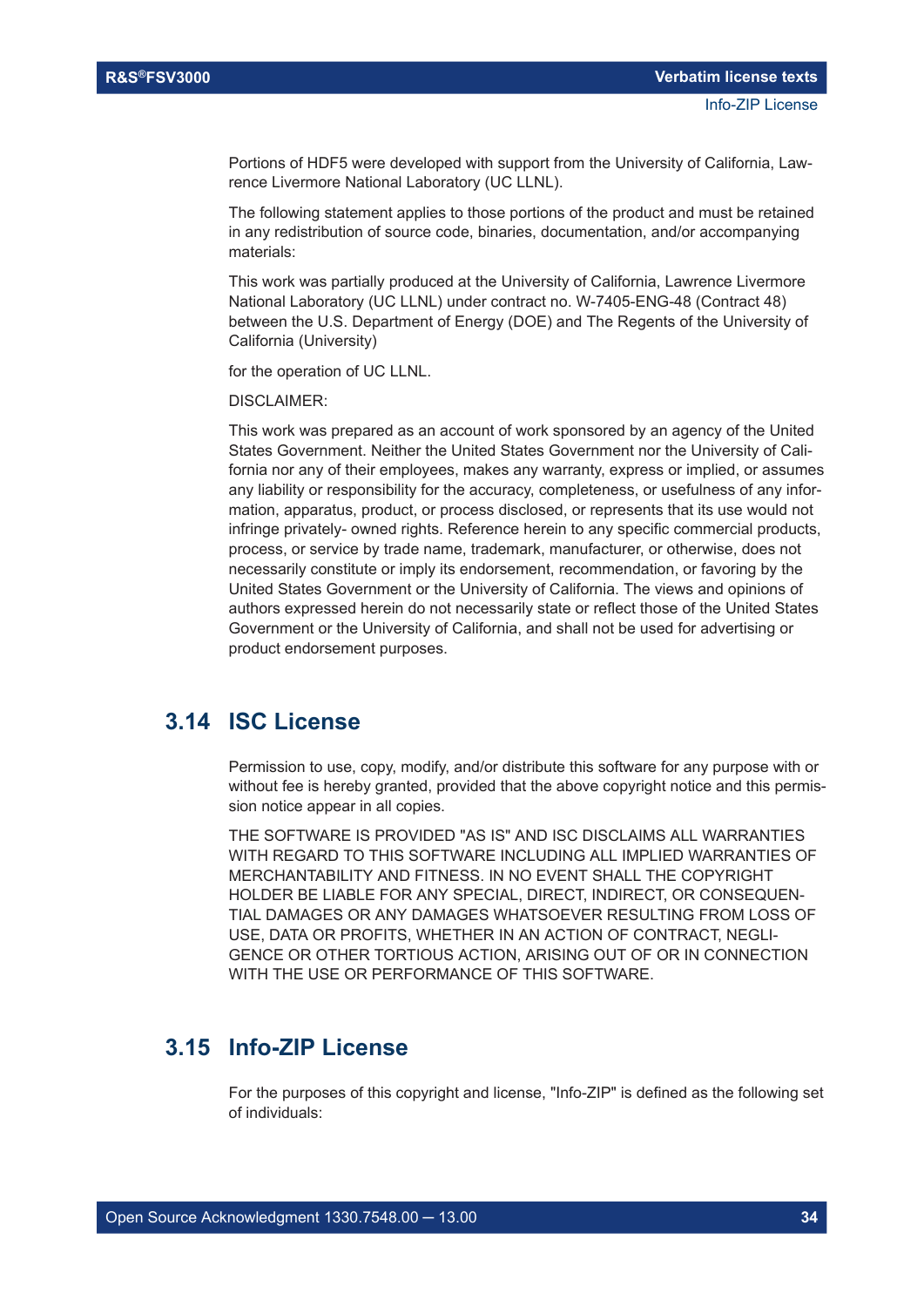<span id="page-34-0"></span>Mark Adler, John Bush, Karl Davis, Harald Denker, Jean-Michel Dubois, Jean-loup Gailly, Hunter Goatley, Ed Gordon, Ian Gorman, Chris Herborth, Dirk Haase, Greg Hartwig, Robert Heath, Jonathan Hudson, Paul Kienitz, David Kirschbaum, Johnny Lee, Onno van der Linden, Igor Mandrichenko, Steve P. Miller, Sergio Monesi, Keith Owens, George Petrov, Greg Roelofs, Kai Uwe Rommel, Steve Salisbury, Dave Smith, Steven M. Schweda, Christian Spieler, Cosmin Truta, Antoine Verheijen, Paul von Behren, Rich Wales, Mike White.

This software is provided "as is," without warranty of any kind, express or implied. In no event shall Info-ZIP or its contributors be held liable for any direct, indirect, incidental, special or consequential damages arising out of the use of or inability to use this software.

Permission is granted to anyone to use this software for any purpose, including commercial applications, and to alter it and redistribute it freely, subject to the above disclaimer and the following restrictions:

Redistributions of source code (in whole or in part) must retain the above copyright notice, definition, disclaimer, and this list of conditions.

Redistributions in binary form (compiled executables and libraries) must reproduce the above copyright notice, definition, disclaimer, and this list of conditions in documentation and/or other materials provided with the distribution. Additional documentation is not needed for executables where a command line license option provides these and a note regarding this option is in the executable's startup banner. The sole exception to this condition is redistribution of a standard UnZipSFX binary (including SFXWiz) as part of a self-extracting archive; that is permitted without inclusion of this license, as long as the normal SFX banner has not been removed from the binary or disabled.

Altered versions--including, but not limited to, ports to new operating systems, existing ports with new graphical interfaces, versions with modified or added functionality, and dynamic, shared, or static library versions not from Info-ZIP--must be plainly marked as such and must not be misrepresented as being the original source or, if binaries, compiled from the original source. Such altered versions also must not be misrepresented as being Info-ZIP releases--including, but not limited to, labeling of the altered versions with the names "Info-ZIP" (or any variation thereof, including, but not limited to, different capitalizations), "Pocket UnZip," "WiZ" or "MacZip" without the explicit permission of Info-ZIP. Such altered versions are further prohibited from misrepresentative use of the Zip-Bugs or Info-ZIP e-mail addresses or the Info-ZIP URL(s), such as to imply Info-ZIP will provide support for the altered versions.

Info-ZIP retains the right to use the names "Info-ZIP," "Zip," "UnZip," "UnZipSFX," "WiZ," "Pocket UnZip," "Pocket Zip," and "MacZip" for its own source and binary releases.

## **3.16 GNU Library General Public License v2**

GNU LIBRARY GENERAL PUBLIC LICENSE Version 2, June 1991 Copyright (C) 1991 Free Software Foundation, Inc.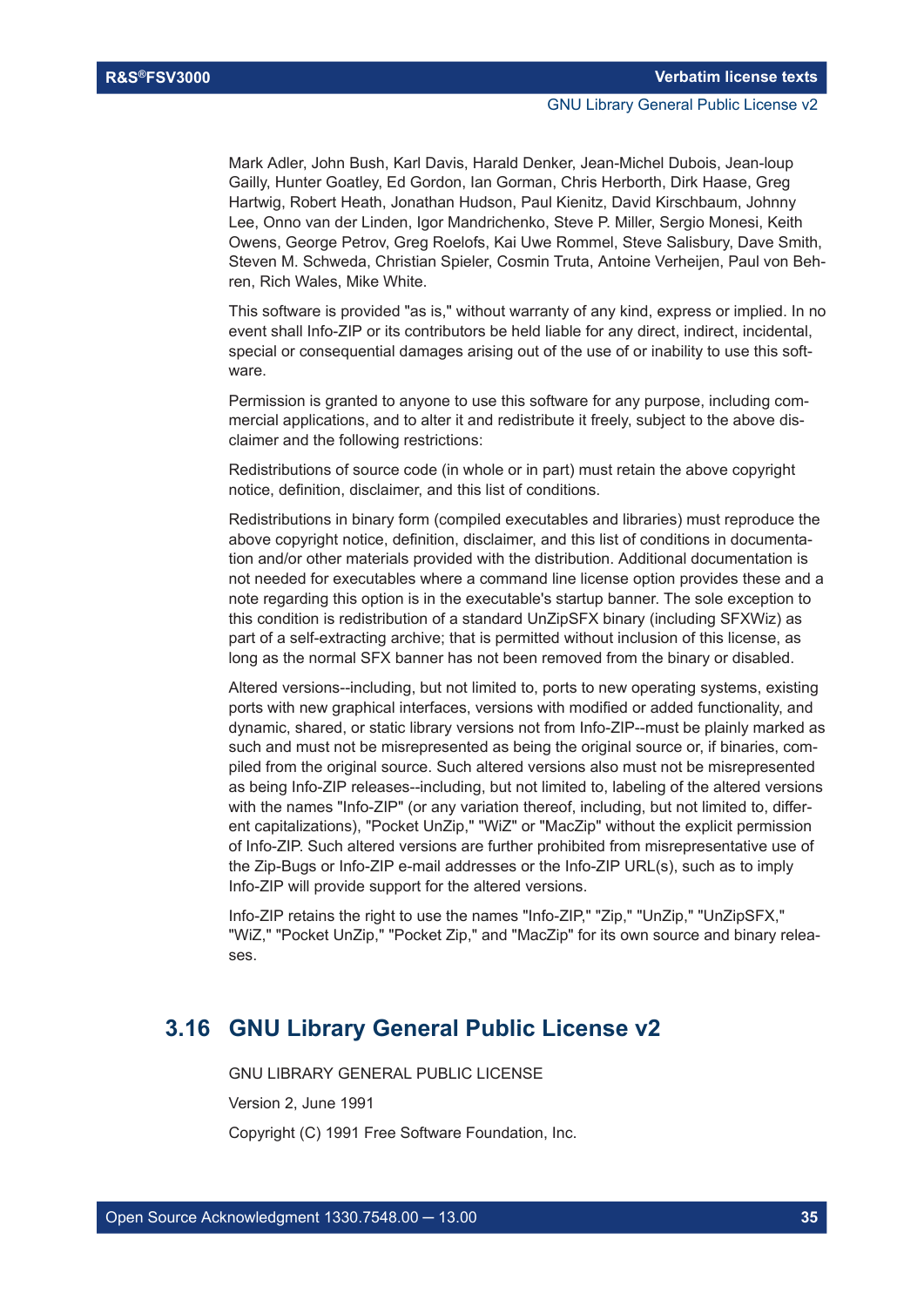#### GNU Library General Public License v2

51 Franklin St, Fifth Floor, Boston, MA 02110-1301, USA

Everyone is permitted to copy and distribute verbatim copies

of this license document, but changing it is not allowed.

[This is the first released version of the library GPL. It is

numbered 2 because it goes with version 2 of the ordinary GPL.]

#### Preamble

The licenses for most software are designed to take away your freedom to share and change it. By contrast, the GNU General Public Licenses are intended to guarantee your freedom to share and change free software--to make sure the software is free for all its users.

This license, the Library General Public License, applies to some specially designated Free Software Foundation software, and to any other libraries whose authors decide to use it. You can use it for your libraries, too.

When we speak of free software, we are referring to freedom, not price. Our General Public Licenses are designed to make sure that you have the freedom to distribute copies of free software (and charge for this service if you wish), that you receive source code or can get it if you want it, that you can change the software or use pieces of it in new free programs; and that you know you can do these things.

To protect your rights, we need to make restrictions that forbid anyone to deny you these rights or to ask you to surrender the rights. These restrictions translate to certain responsibilities for you if you distribute copies of the library, or if you modify it.

For example, if you distribute copies of the library, whether gratis or for a fee, you must give the recipients all the rights that we gave you. You must make sure that they, too, receive or can get the source code. If you link a program with the library, you must provide complete object files to the recipients so that they can relink them with the library, after making changes to the library and recompiling it. And you must show them these terms so they know their rights.

Our method of protecting your rights has two steps: (1) copyright the library, and (2) offer you this license which gives you legal permission to copy, distribute and/or modify the library.

Also, for each distributor's protection, we want to make certain that everyone understands that there is no warranty for this free library. If the library is modified by someone else and passed on, we want its recipients to know that what they have is not the original version, so that any problems introduced by others will not reflect on the original authors' reputations.

Finally, any free program is threatened constantly by software patents. We wish to avoid the danger that companies distributing free software will individually obtain patent licenses, thus in effect transforming the program into proprietary software. To prevent this, we have made it clear that any patent must be licensed for everyone's free use or not licensed at all.

Most GNU software, including some libraries, is covered by the ordinary GNU General Public License, which was designed for utility programs. This license, the GNU Library General Public License, applies to certain designated libraries. This license is quite dif-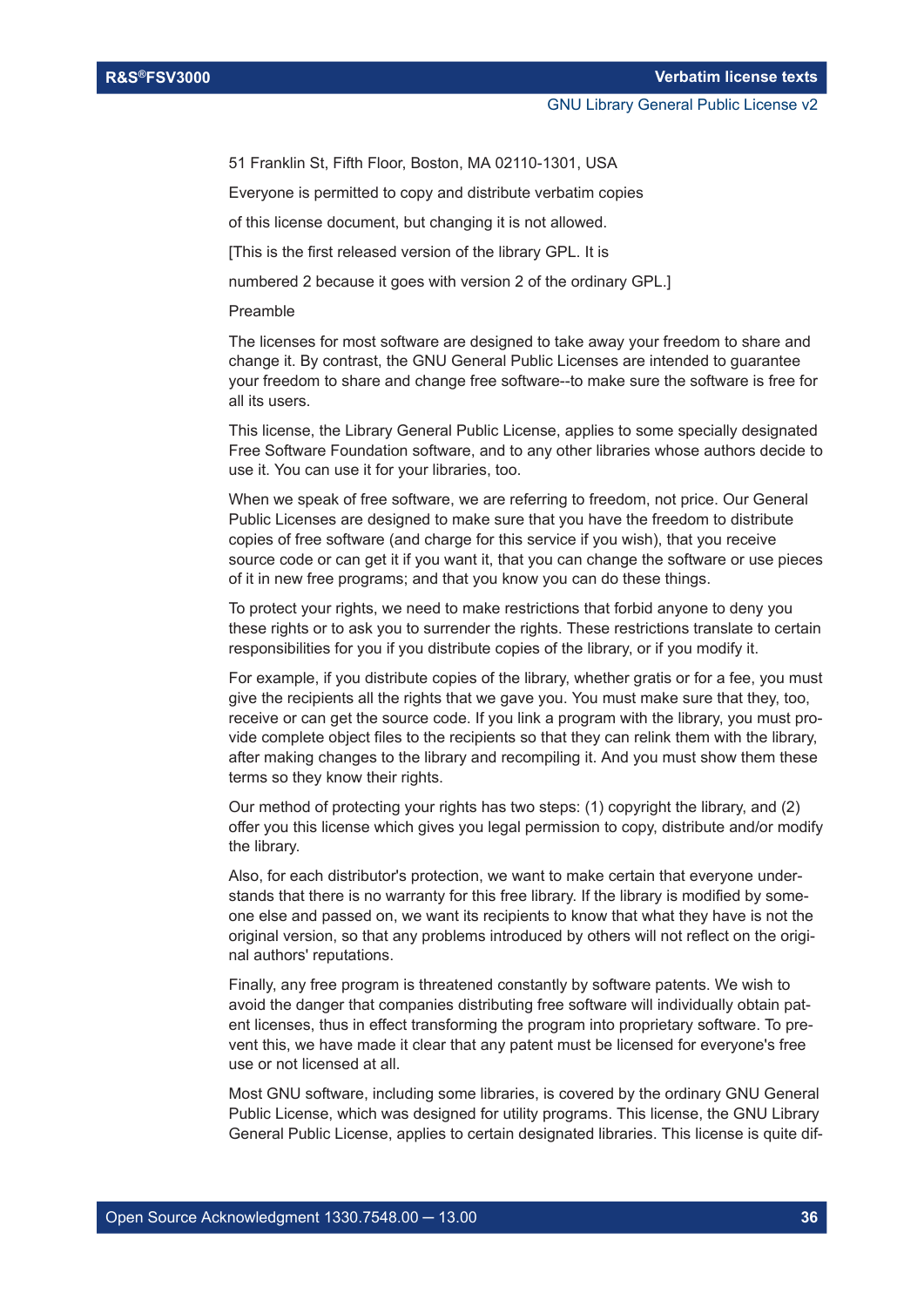ferent from the ordinary one; be sure to read it in full, and don't assume that anything in it is the same as in the ordinary license.

The reason we have a separate public license for some libraries is that they blur the distinction we usually make between modifying or adding to a program and simply using it. Linking a program with a library, without changing the library, is in some sense simply using the library, and is analogous to running a utility program or application program. However, in a textual and legal sense, the linked executable is a combined work, a derivative of the original library, and the ordinary General Public License treats it as such.

Because of this blurred distinction, using the ordinary General Public License for libraries did not effectively promote software sharing, because most developers did not use the libraries. We concluded that weaker conditions might promote sharing better.

However, unrestricted linking of non-free programs would deprive the users of those programs of all benefit from the free status of the libraries themselves. This Library General Public License is intended to permit developers of non-free programs to use free libraries, while preserving your freedom as a user of such programs to change the free libraries that are incorporated in them. (We have not seen how to achieve this as regards changes in header files, but we have achieved it as regards changes in the actual functions of the Library.) The hope is that this will lead to faster development of free libraries.

The precise terms and conditions for copying, distribution and modification follow. Pay close attention to the difference between a "work based on the library" and a "work that uses the library". The former contains code derived from the library, while the latter only works together with the library.

Note that it is possible for a library to be covered by the ordinary General Public License rather than by this special one.

TERMS AND CONDITIONS FOR COPYING, DISTRIBUTION AND MODIFICATION

0. This License Agreement applies to any software library which contains a notice placed by the copyright holder or other authorized party saying it may be distributed under the terms of this Library General Public License (also called "this License"). Each licensee is addressed as "you".

A "library" means a collection of software functions and/or data prepared so as to be conveniently linked with application programs (which use some of those functions and data) to form executables.

The "Library", below, refers to any such software library or work which has been distributed under these terms. A "work based on the Library" means either the Library or any derivative work under copyright law: that is to say, a work containing the Library or a portion of it, either verbatim or with modifications and/or translated straightforwardly into another language. (Hereinafter, translation is included without limitation in the term "modification".)

"Source code" for a work means the preferred form of the work for making modifications to it. For a library, complete source code means all the source code for all modules it contains, plus any associated interface definition files, plus the scripts used to control compilation and installation of the library.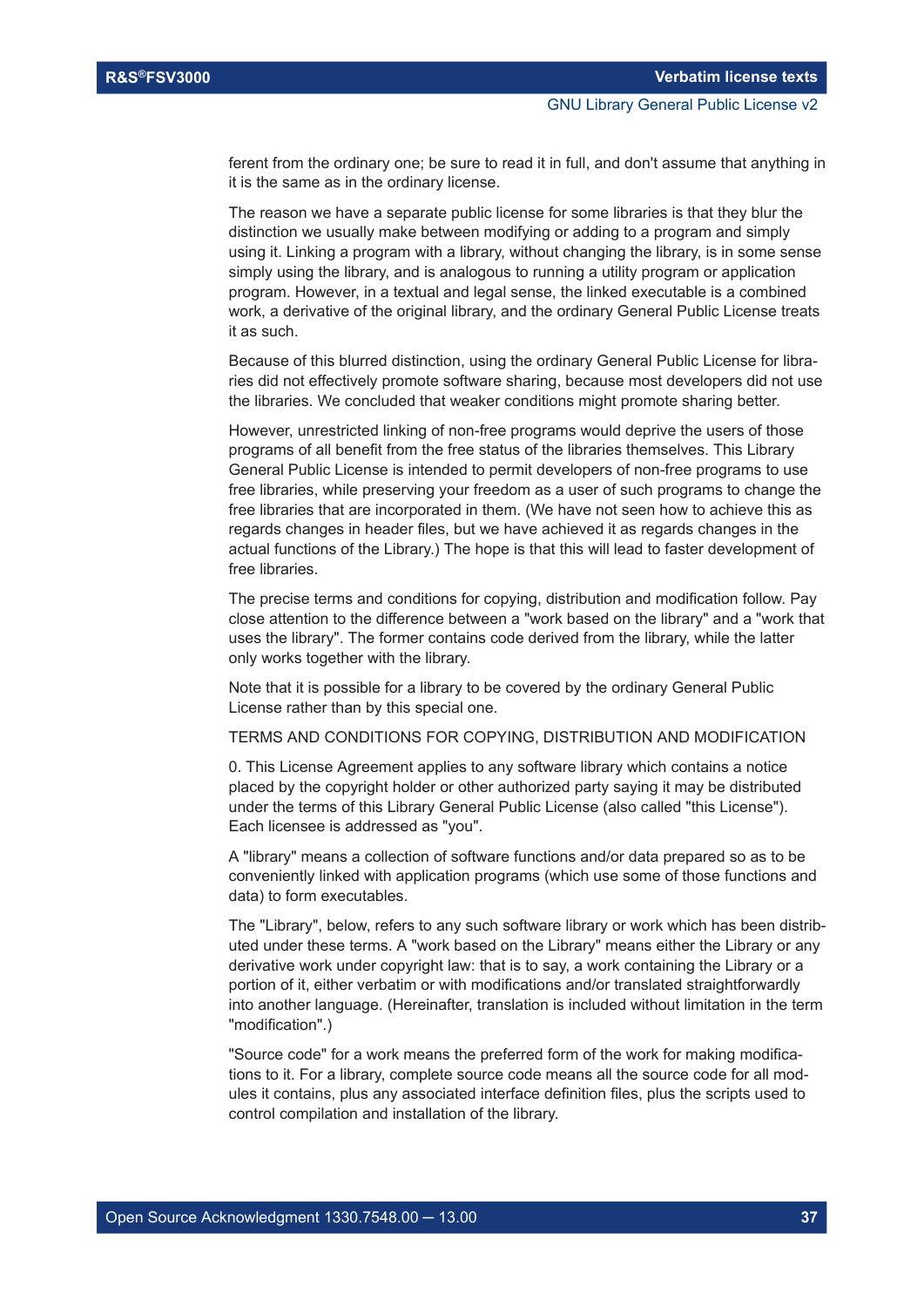Activities other than copying, distribution and modification are not covered by this License; they are outside its scope. The act of running a program using the Library is not restricted, and output from such a program is covered only if its contents constitute a work based on the Library (independent of the use of the Library in a tool for writing it). Whether that is true depends on what the Library does and what the program that uses the Library does.

1. You may copy and distribute verbatim copies of the Library's complete source code as you receive it, in any medium, provided that you conspicuously and appropriately publish on each copy an appropriate copyright notice and disclaimer of warranty; keep intact all the notices that refer to this License and to the absence of any warranty; and distribute a copy of this License along with the Library.

You may charge a fee for the physical act of transferring a copy, and you may at your option offer warranty protection in exchange for a fee.

2. You may modify your copy or copies of the Library or any portion of it, thus forming a work based on the Library, and copy and distribute such modifications or work under the terms of Section 1 above, provided that you also meet all of these conditions:

a) The modified work must itself be a software library.

b) You must cause the files modified to carry prominent notices stating that you changed the files and the date of any change.

c) You must cause the whole of the work to be licensed at no charge to all third parties under the terms of this License.

d) If a facility in the modified Library refers to a function or a table of data to be supplied by an application program that uses the facility, other than as an argument passed when the facility is invoked, then you must make a good faith effort to ensure that, in the event an application does not supply such function or table, the facility still operates, and performs whatever part of its purpose remains meaningful.

(For example, a function in a library to compute square roots has a purpose that is entirely well-defined independent of the application. Therefore, Subsection 2d requires that any application-supplied function or table used by this function must be optional: if the application does not supply it, the square root function must still compute square roots.)

These requirements apply to the modified work as a whole. If identifiable sections of that work are not derived from the Library, and can be reasonably considered independent and separate works in themselves, then this License, and its terms, do not apply to those sections when you distribute them as separate works. But when you distribute the same sections as part of a whole which is a work based on the Library, the distribution of the whole must be on the terms of this License, whose permissions for other licensees extend to the entire whole, and thus to each and every part regardless of who wrote it.

Thus, it is not the intent of this section to claim rights or contest your rights to work written entirely by you; rather, the intent is to exercise the right to control the distribution of derivative or collective works based on the Library.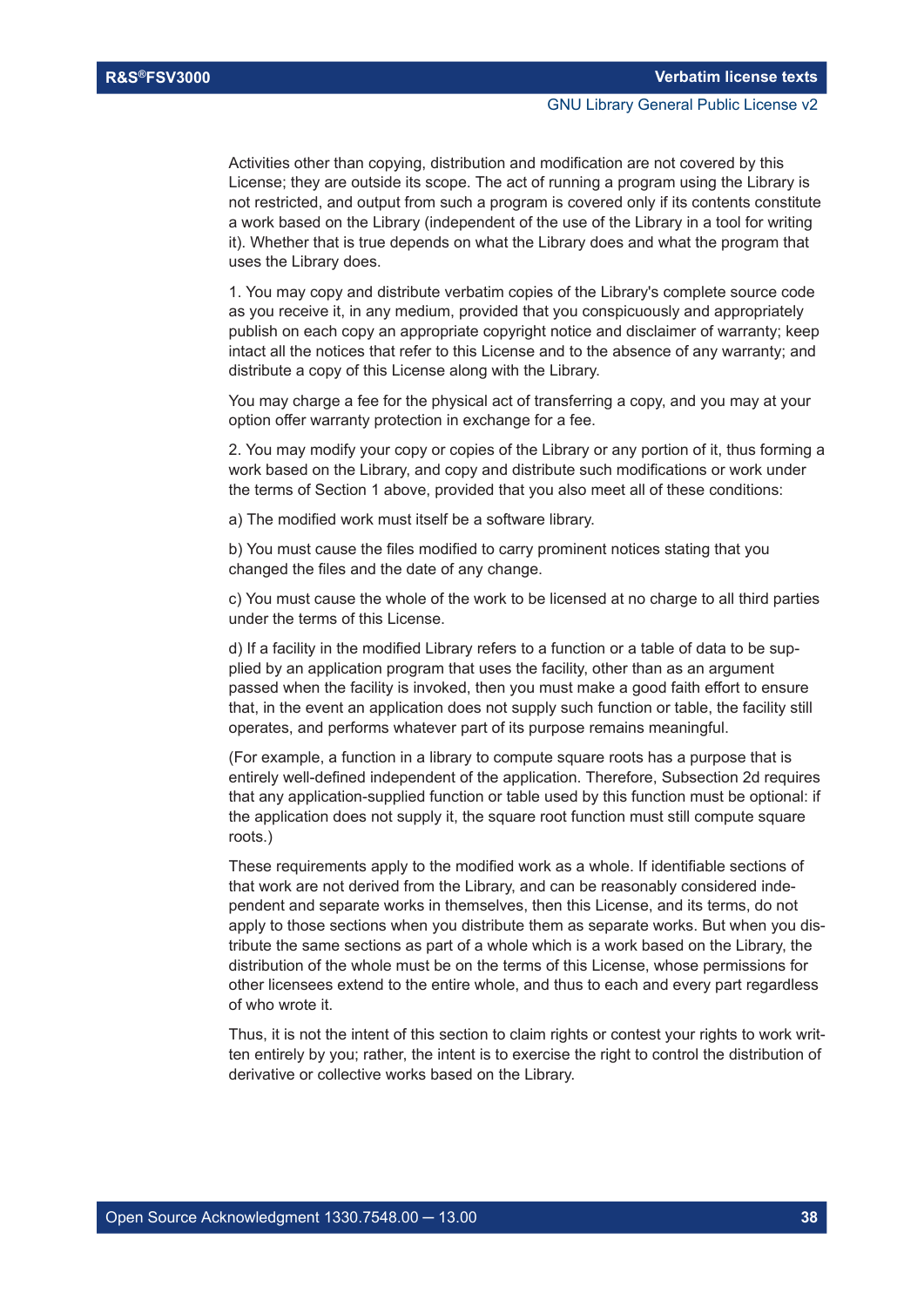In addition, mere aggregation of another work not based on the Library with the Library (or with a work based on the Library) on a volume of a storage or distribution medium does not bring the other work under the scope of this License.

3. You may opt to apply the terms of the ordinary GNU General Public License instead of this License to a given copy of the Library. To do this, you must alter all the notices that refer to this License, so that they refer to the ordinary GNU General Public License, version 2, instead of to this License. (If a newer version than version 2 of the ordinary GNU General Public License has appeared, then you can specify that version instead if you wish.) Do not make any other change in these notices.

Once this change is made in a given copy, it is irreversible for that copy, so the ordinary GNU General Public License applies to all subsequent copies and derivative works made from that copy.

This option is useful when you wish to copy part of the code of the Library into a program that is not a library.

4. You may copy and distribute the Library (or a portion or derivative of it, under Section 2) in object code or executable form under the terms of Sections 1 and 2 above provided that you accompany it with the complete corresponding machine-readable source code, which must be distributed under the terms of Sections 1 and 2 above on a medium customarily used for software interchange.

If distribution of object code is made by offering access to copy from a designated place, then offering equivalent access to copy the source code from the same place satisfies the requirement to distribute the source code, even though third parties are not compelled to copy the source along with the object code.

5. A program that contains no derivative of any portion of the Library, but is designed to work with the Library by being compiled or linked with it, is called a "work that uses the Library". Such a work, in isolation, is not a derivative work of the Library, and therefore falls outside the scope of this License.

However, linking a "work that uses the Library" with the Library creates an executable that is a derivative of the Library (because it contains portions of the Library), rather than a "work that uses the library". The executable is therefore covered by this License. Section 6 states terms for distribution of such executables.

When a "work that uses the Library" uses material from a header file that is part of the Library, the object code for the work may be a derivative work of the Library even though the source code is not. Whether this is true is especially significant if the work can be linked without the Library, or if the work is itself a library. The threshold for this to be true is not precisely defined by law.

If such an object file uses only numerical parameters, data structure layouts and accessors, and small macros and small inline functions (ten lines or less in length), then the use of the object file is unrestricted, regardless of whether it is legally a derivative work. (Executables containing this object code plus portions of the Library will still fall under Section 6.)

Otherwise, if the work is a derivative of the Library, you may distribute the object code for the work under the terms of Section 6. Any executables containing that work also fall under Section 6, whether or not they are linked directly with the Library itself.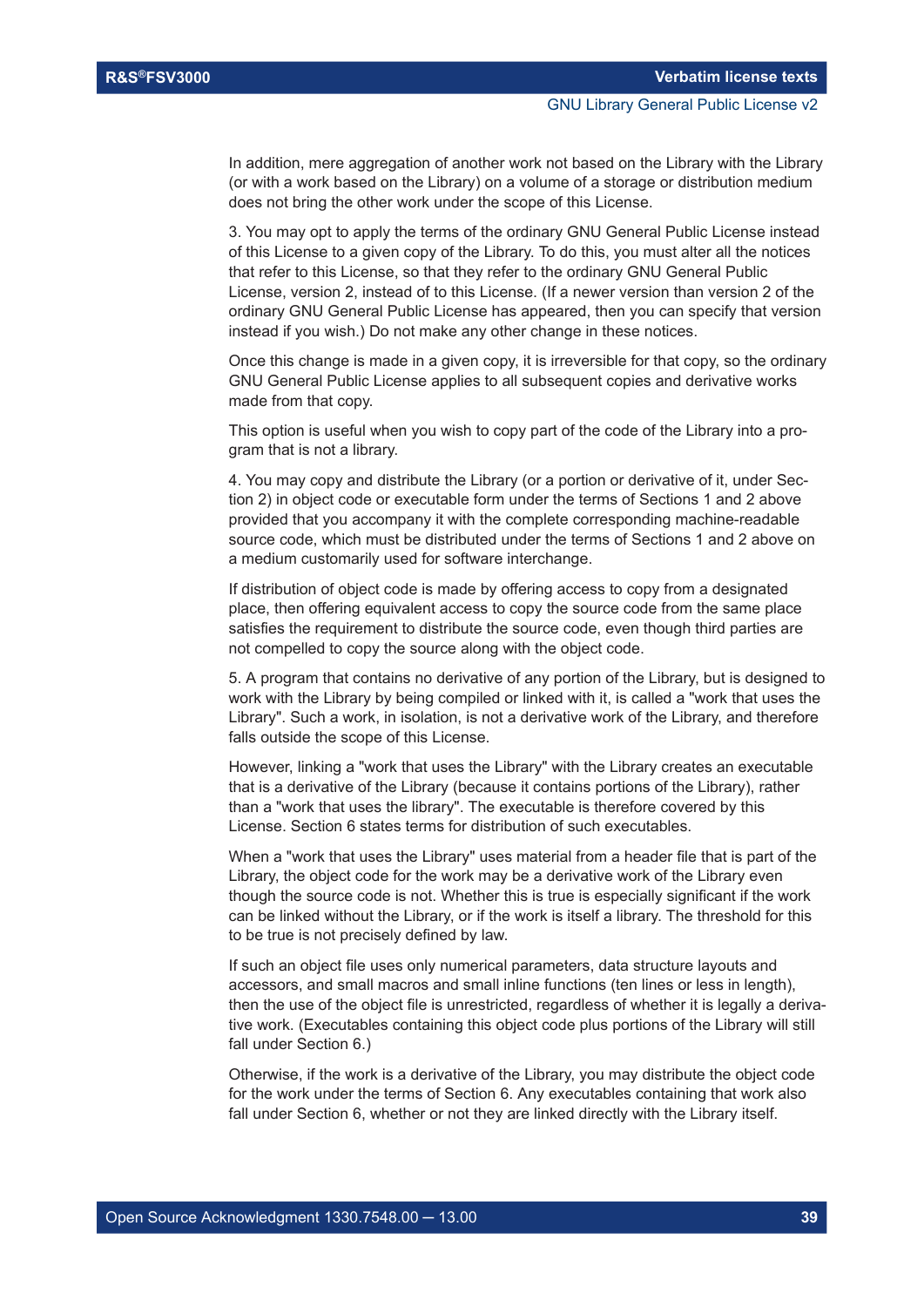6. As an exception to the Sections above, you may also compile or link a "work that uses the Library" with the Library to produce a work containing portions of the Library, and distribute that work under terms of your choice, provided that the terms permit modification of the work for the customer's own use and reverse engineering for debugging such modifications.

You must give prominent notice with each copy of the work that the Library is used in it and that the Library and its use are covered by this License. You must supply a copy of this License. If the work during execution displays copyright notices, you must include the copyright notice for the Library among them, as well as a reference directing the user to the copy of this License. Also, you must do one of these things:

a) Accompany the work with the complete corresponding machine-readable source code for the Library including whatever changes were used in the work (which must be distributed under Sections 1 and 2 above); and, if the work is an executable linked with the Library, with the complete machine-readable "work that uses the Library", as object code and/or source code, so that the user can modify the Library and then relink to produce a modified executable containing the modified Library. (It is understood that the user who changes the contents of definitions files in the Library will not necessarily be able to recompile the application to use the modified definitions.)

b) Accompany the work with a written offer, valid for at least three years, to give the same user the materials specified in Subsection 6a, above, for a charge no more than the cost of performing this distribution.

c) If distribution of the work is made by offering access to copy from a designated place, offer equivalent access to copy the above specified materials from the same place.

d) Verify that the user has already received a copy of these materials or that you have already sent this user a copy.

For an executable, the required form of the "work that uses the Library" must include any data and utility programs needed for reproducing the executable from it. However, as a special exception, the source code distributed need not include anything that is normally distributed (in either source or binary form) with the major components (compiler, kernel, and so on) of the operating system on which the executable runs, unless that component itself accompanies the executable.

It may happen that this requirement contradicts the license restrictions of other proprietary libraries that do not normally accompany the operating system. Such a contradiction means you cannot use both them and the Library together in an executable that you distribute.

7. You may place library facilities that are a work based on the Library side-by-side in a single library together with other library facilities not covered by this License, and distribute such a combined library, provided that the separate distribution of the work based on the Library and of the other library facilities is otherwise permitted, and provided that you do these two things:

a) Accompany the combined library with a copy of the same work based on the Library, uncombined with any other library facilities. This must be distributed under the terms of the Sections above.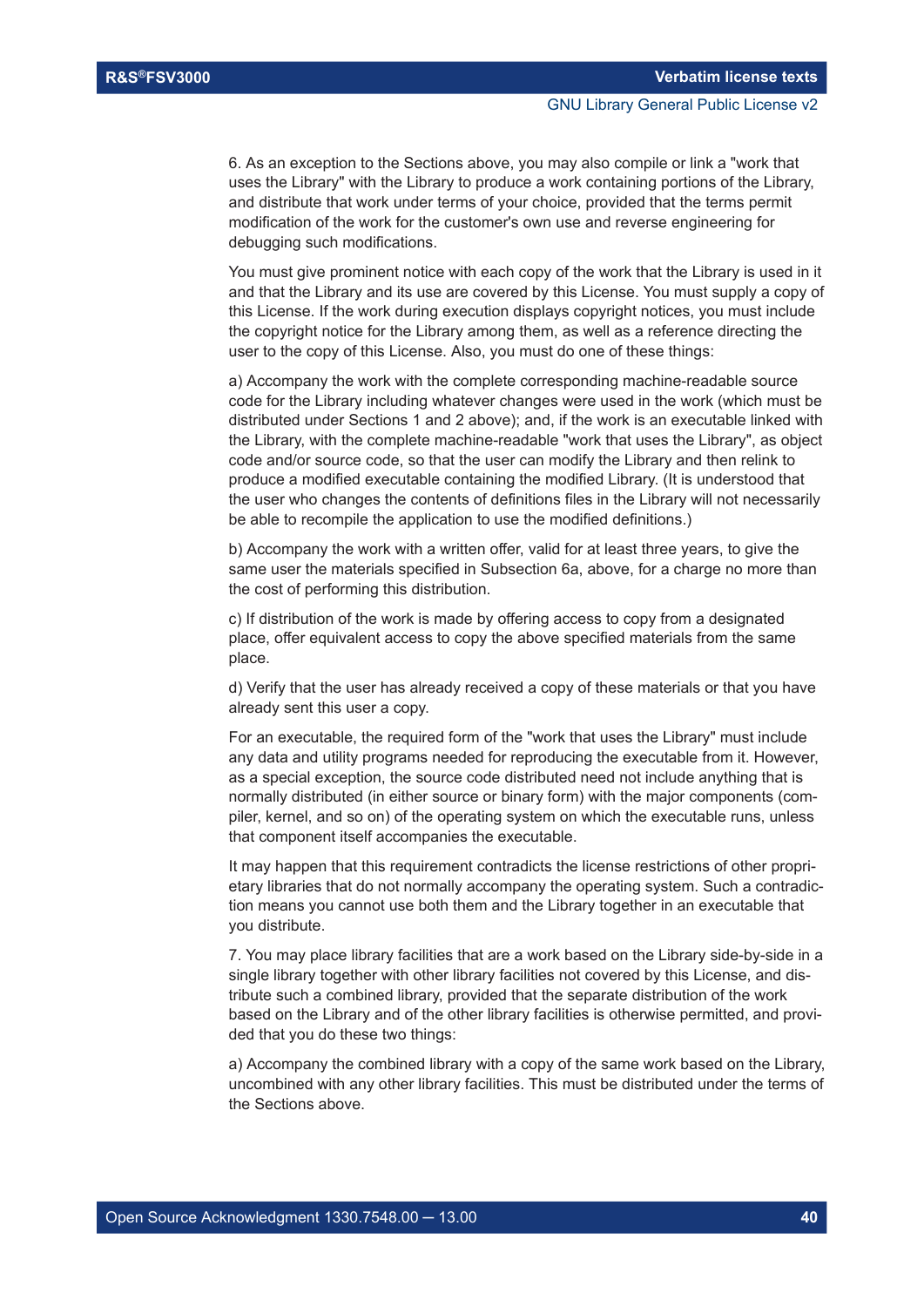b) Give prominent notice with the combined library of the fact that part of it is a work based on the Library, and explaining where to find the accompanying uncombined form of the same work.

8. You may not copy, modify, sublicense, link with, or distribute the Library except as expressly provided under this License. Any attempt otherwise to copy, modify, sublicense, link with, or distribute the Library is void, and will automatically terminate your rights under this License. However, parties who have received copies, or rights, from you under this License will not have their licenses terminated so long as such parties remain in full compliance.

9. You are not required to accept this License, since you have not signed it. However, nothing else grants you permission to modify or distribute the Library or its derivative works. These actions are prohibited by law if you do not accept this License. Therefore, by modifying or distributing the Library (or any work based on the Library), you indicate your acceptance of this License to do so, and all its terms and conditions for copying, distributing or modifying the Library or works based on it.

10. Each time you redistribute the Library (or any work based on the Library), the recipient automatically receives a license from the original licensor to copy, distribute, link with or modify the Library subject to these terms and conditions. You may not impose any further restrictions on the recipients' exercise of the rights granted herein. You are not responsible for enforcing compliance by third parties to this License.

11. If, as a consequence of a court judgment or allegation of patent infringement or for any other reason (not limited to patent issues), conditions are imposed on you (whether by court order, agreement or otherwise) that contradict the conditions of this License, they do not excuse you from the conditions of this License. If you cannot distribute so as to satisfy simultaneously your obligations under this License and any other pertinent obligations, then as a consequence you may not distribute the Library at all. For example, if a patent license would not permit royalty-free redistribution of the Library by all those who receive copies directly or indirectly through you, then the only way you could satisfy both it and this License would be to refrain entirely from distribution of the Library.

If any portion of this section is held invalid or unenforceable under any particular circumstance, the balance of the section is intended to apply, and the section as a whole is intended to apply in other circumstances.

It is not the purpose of this section to induce you to infringe any patents or other property right claims or to contest validity of any such claims; this section has the sole purpose of protecting the integrity of the free software distribution system which is implemented by public license practices. Many people have made generous contributions to the wide range of software distributed through that system in reliance on consistent application of that system; it is up to the author/donor to decide if he or she is willing to distribute software through any other system and a licensee cannot impose that choice.

This section is intended to make thoroughly clear what is believed to be a consequence of the rest of this License.

12. If the distribution and/or use of the Library is restricted in certain countries either by patents or by copyrighted interfaces, the original copyright holder who places the Library under this License may add an explicit geographical distribution limitation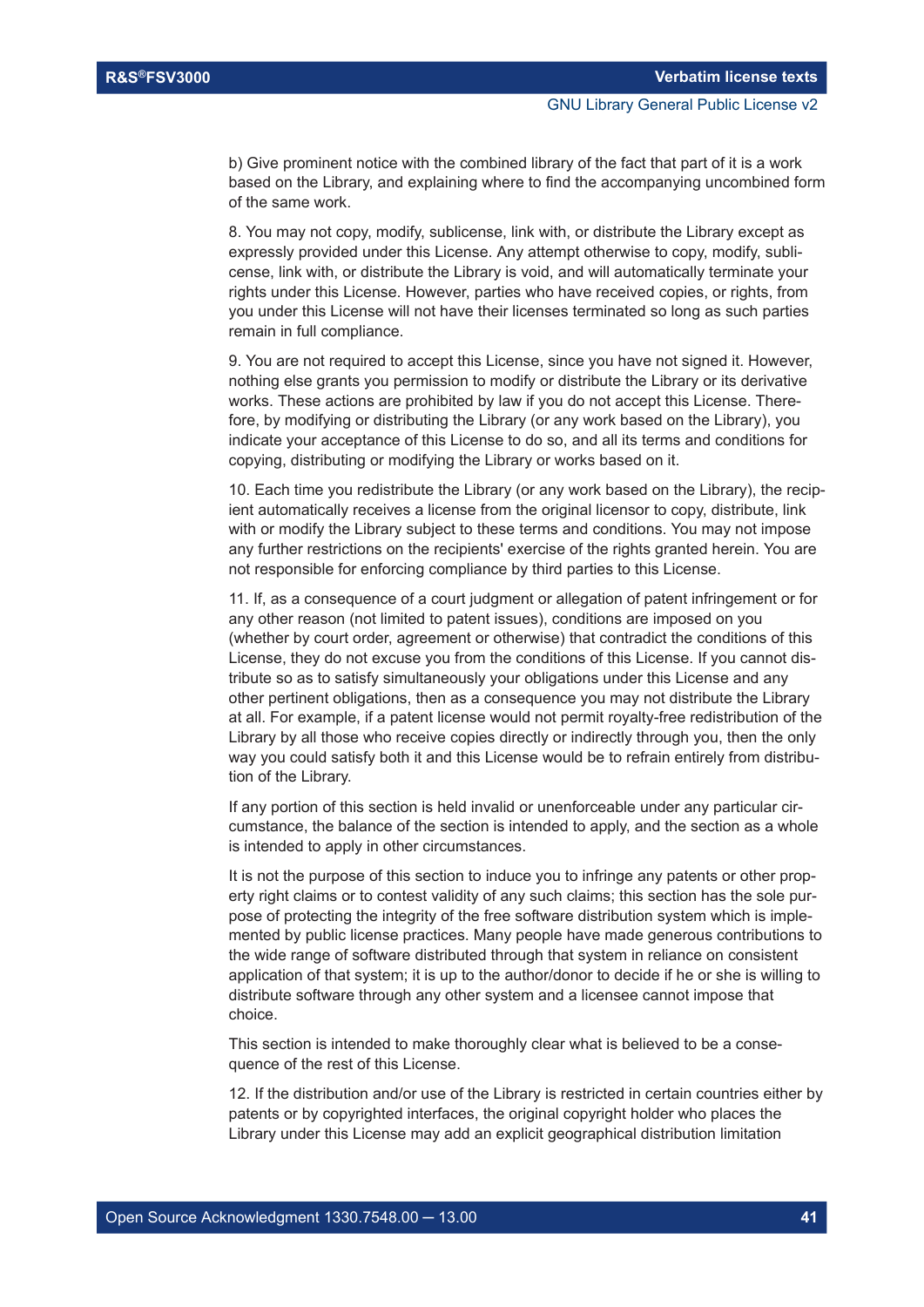excluding those countries, so that distribution is permitted only in or among countries not thus excluded. In such case, this License incorporates the limitation as if written in the body of this License.

13. The Free Software Foundation may publish revised and/or new versions of the Library General Public License from time to time. Such new versions will be similar in spirit to the present version, but may differ in detail to address new problems or concerns.

Each version is given a distinguishing version number. If the Library specifies a version number of this License which applies to it and "any later version", you have the option of following the terms and conditions either of that version or of any later version published by the Free Software Foundation. If the Library does not specify a license version number, you may choose any version ever published by the Free Software Foundation.

14. If you wish to incorporate parts of the Library into other free programs whose distribution conditions are incompatible with these, write to the author to ask for permission. For software which is copyrighted by the Free Software Foundation, write to the Free Software Foundation; we sometimes make exceptions for this. Our decision will be guided by the two goals of preserving the free status of all derivatives of our free software and of promoting the sharing and reuse of software generally.

## NO WARRANTY

15. BECAUSE THE LIBRARY IS LICENSED FREE OF CHARGE, THERE IS NO WARRANTY FOR THE LIBRARY, TO THE EXTENT PERMITTED BY APPLICABLE LAW. EXCEPT WHEN OTHERWISE STATED IN WRITING THE COPYRIGHT HOLD-ERS AND/OR OTHER PARTIES PROVIDE THE LIBRARY "AS IS" WITHOUT WAR-RANTY OF ANY KIND, EITHER EXPRESSED OR IMPLIED, INCLUDING, BUT NOT LIMITED TO, THE IMPLIED WARRANTIES OF MERCHANTABILITY AND FITNESS FOR A PARTICULAR PURPOSE. THE ENTIRE RISK AS TO THE QUALITY AND PERFORMANCE OF THE LIBRARY IS WITH YOU. SHOULD THE LIBRARY PROVE DEFECTIVE, YOU ASSUME THE COST OF ALL NECESSARY SERVICING, REPAIR OR CORRECTION.

16. IN NO EVENT UNLESS REQUIRED BY APPLICABLE LAW OR AGREED TO IN WRITING WILL ANY COPYRIGHT HOLDER, OR ANY OTHER PARTY WHO MAY MODIFY AND/OR REDISTRIBUTE THE LIBRARY AS PERMITTED ABOVE, BE LIA-BLE TO YOU FOR DAMAGES, INCLUDING ANY GENERAL, SPECIAL, INCIDENTAL OR CONSEQUENTIAL DAMAGES ARISING OUT OF THE USE OR INABILITY TO USE THE LIBRARY (INCLUDING BUT NOT LIMITED TO LOSS OF DATA OR DATA BEING RENDERED INACCURATE OR LOSSES SUSTAINED BY YOU OR THIRD PARTIES OR A FAILURE OF THE LIBRARY TO OPERATE WITH ANY OTHER SOFTWARE), EVEN IF SUCH HOLDER OR OTHER PARTY HAS BEEN ADVISED OF THE POSSIBILITY OF SUCH DAMAGES.

#### END OF TERMS AND CONDITIONS

How to Apply These Terms to Your New Libraries

If you develop a new library, and you want it to be of the greatest possible use to the public, we recommend making it free software that everyone can redistribute and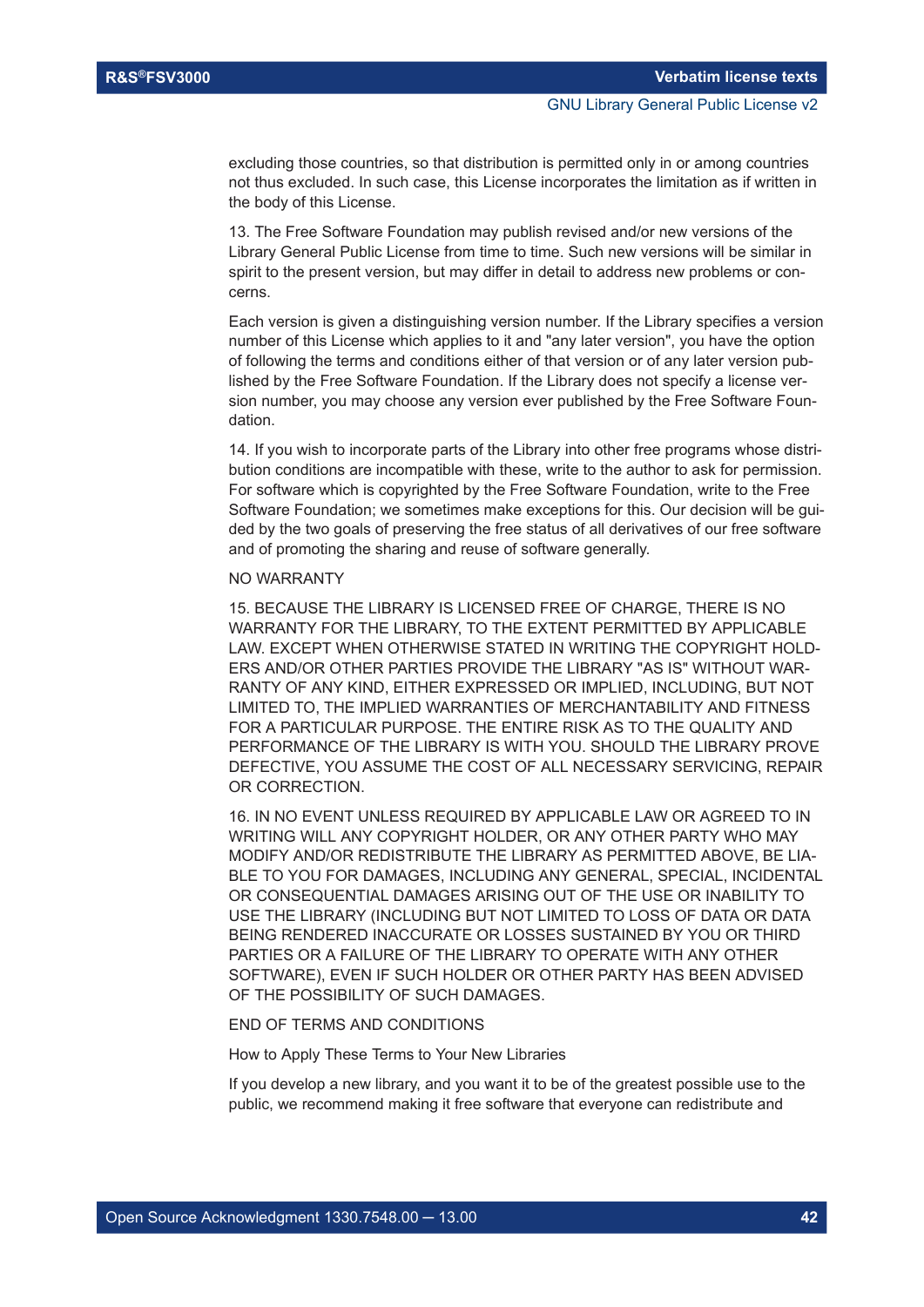change. You can do so by permitting redistribution under these terms (or, alternatively, under the terms of the ordinary General Public License).

To apply these terms, attach the following notices to the library. It is safest to attach them to the start of each source file to most effectively convey the exclusion of warranty; and each file should have at least the "copyright" line and a pointer to where the full notice is found.

one line to give the library's name and an idea of what it does.

Copyright (C) year name of author

This library is free software; you can redistribute it and/or modify it under the terms of the GNU Library General Public License as published by the Free Software Foundation; either version 2 of the License, or (at your option) any later version.

This library is distributed in the hope that it will be useful, but WITHOUT ANY WAR-RANTY; without even the implied warranty of MERCHANTABILITY or FITNESS FOR A PARTICULAR PURPOSE. See the GNU Library General Public License for more details.

You should have received a copy of the GNU Library General Public License along with this library; if not, write to the Free Software Foundation, Inc., 51 Franklin St, Fifth Floor, Boston, MA 02110-1301, USA.

Also add information on how to contact you by electronic and paper mail.

You should also get your employer (if you work as a programmer) or your school, if any, to sign a "copyright disclaimer" for the library, if necessary. Here is a sample; alter the names: Yoyodyne, Inc., hereby disclaims all copyright interest in the library `Frob' (a library for tweaking knobs) written by James Random Hacker.

signature of Ty Coon, 1 April 1990

Ty Coon, President of Vice

That's all there is to it!

## **3.17 GNU Lesser General Public License v2.1**

GNU LESSER GENERAL PUBLIC LICENSE

Version 2.1, February 1999

Copyright (C) 1991, 1999 Free Software Foundation, Inc.

51 Franklin Street, Fifth Floor, Boston, MA 02110-1301 USA

Everyone is permitted to copy and distribute verbatim copies of this license document, but changing it is not allowed.

[This is the first released version of the Lesser GPL. It also counts as the successor of the GNU Library Public License, version 2, hence the version number 2.1.]

Preamble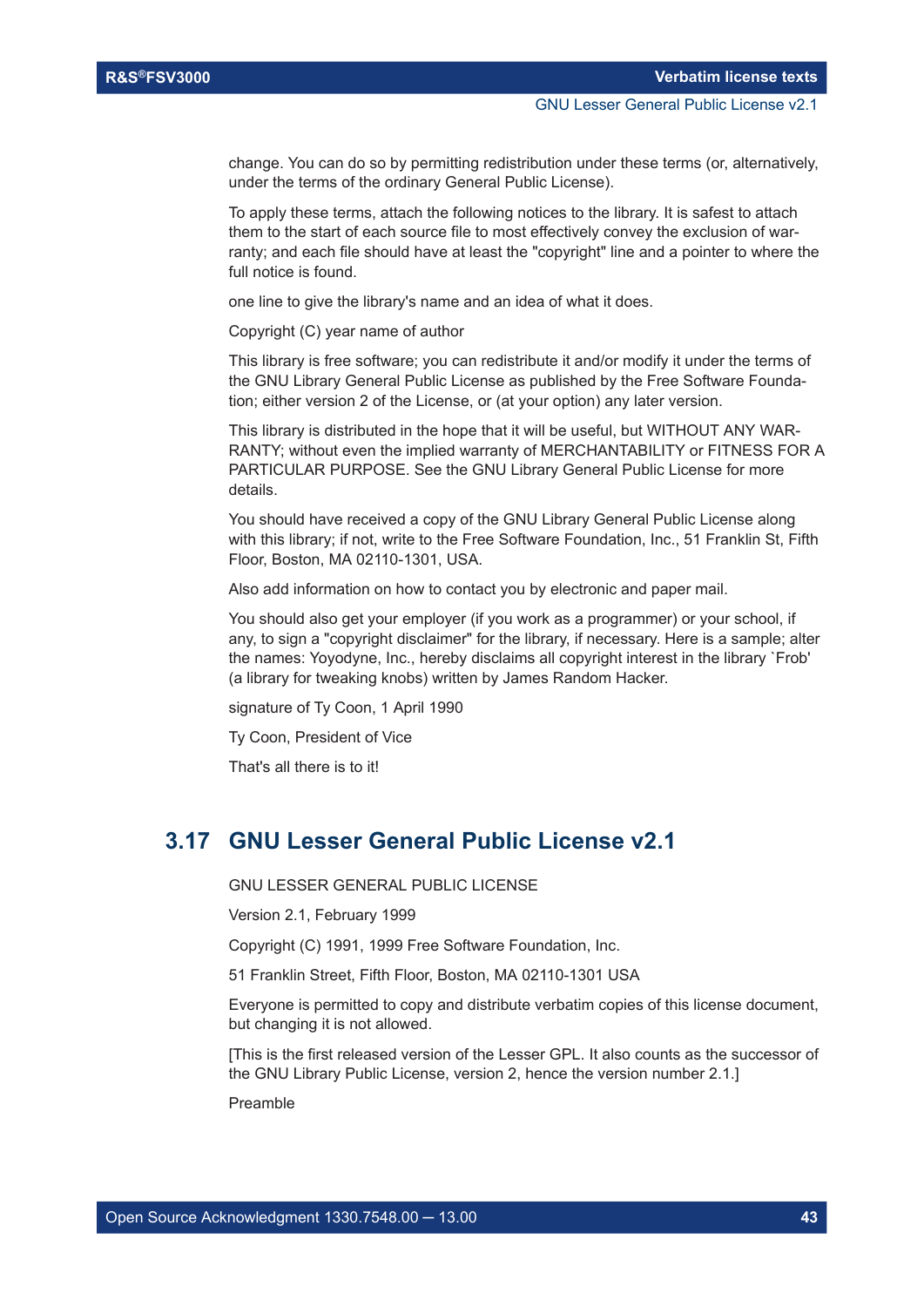The licenses for most software are designed to take away your freedom to share and change it. By contrast, the GNU General Public Licenses are intended to guarantee your freedom to share and change free software--to make sure the software is free for all its users.

This license, the Lesser General Public License, applies to some specially designated software packages--typically libraries--of the Free Software Foundation and other authors who decide to use it. You can use it too, but we suggest you first think carefully about whether this license or the ordinary General Public License is the better strategy to use in any particular case, based on the explanations below.

When we speak of free software, we are referring to freedom of use, not price. Our General Public Licenses are designed to make sure that you have the freedom to distribute copies of free software (and charge for this service if you wish); that you receive source code or can get it if you want it; that you can change the software and use pieces of it in new free programs; and that you are informed that you can do these things.

To protect your rights, we need to make restrictions that forbid distributors to deny you these rights or to ask you to surrender these rights. These restrictions translate to certain responsibilities for you if you distribute copies of the library or if you modify it.

For example, if you distribute copies of the library, whether gratis or for a fee, you must give the recipients all the rights that we gave you. You must make sure that they, too, receive or can get the source code. If you link other code with the library, you must provide complete object files to the recipients, so that they can relink them with the library after making changes to the library and recompiling it. And you must show them these terms so they know their rights.

We protect your rights with a two-step method: (1) we copyright the library, and (2) we offer you this license, which gives you legal permission to copy, distribute and/or modify the library.

To protect each distributor, we want to make it very clear that there is no warranty for the free library. Also, if the library is modified by someone else and passed on, the recipients should know that what they have is not the original version, so that the original author's reputation will not be affected by problems that might be introduced by others.

Finally, software patents pose a constant threat to the existence of any free program. We wish to make sure that a company cannot effectively restrict the users of a free program by obtaining a restrictive license from a patent holder. Therefore, we insist that any patent license obtained for a version of the library must be consistent with the full freedom of use specified in this license.

Most GNU software, including some libraries, is covered by the ordinary GNU General Public License. This license, the GNU Lesser General Public License, applies to certain designated libraries, and is quite different from the ordinary General Public License. We use this license for certain libraries in order to permit linking those libraries into non-free programs.

When a program is linked with a library, whether statically or using a shared library, the combination of the two is legally speaking a combined work, a derivative of the original library. The ordinary General Public License therefore permits such linking only if the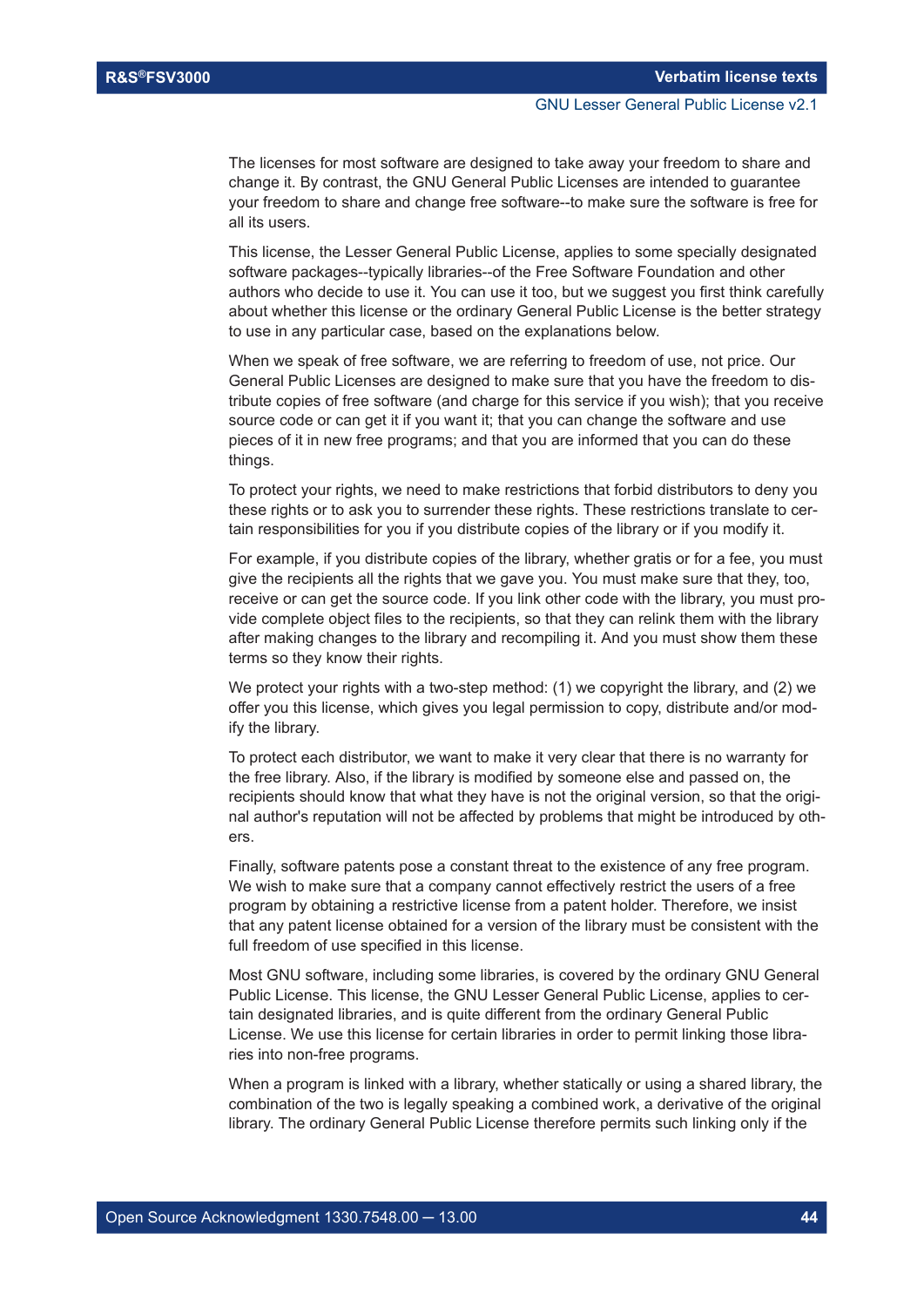entire combination fits its criteria of freedom. The Lesser General Public License permits more lax criteria for linking other code with the library.

We call this license the "Lesser" General Public License because it does Less to protect the user's freedom than the ordinary General Public License. It also provides other free software developers Less of an advantage over competing non-free programs. These disadvantages are the reason we use the ordinary General Public License for many libraries. However, the Lesser license provides advantages in certain special circumstances.

For example, on rare occasions, there may be a special need to encourage the widest possible use of a certain library, so that it becomes a de-facto standard. To achieve this, non-free programs must be allowed to use the library. A more frequent case is that a free library does the same job as widely used non-free libraries. In this case, there is little to gain by limiting the free library to free software only, so we use the Lesser General Public License.

In other cases, permission to use a particular library in non-free programs enables a greater number of people to use a large body of free software. For example, permission to use the GNU C Library in non-free programs enables many more people to use the whole GNU operating system, as well as its variant, the GNU/Linux operating system.

Although the Lesser General Public License is Less protective of the users' freedom, it does ensure that the user of a program that is linked with the Library has the freedom and the wherewithal to run that program using a modified version of the Library.

The precise terms and conditions for copying, distribution and modification follow. Pay close attention to the difference between a "work based on the library" and a "work that uses the library". The former contains code derived from the library, whereas the latter must be combined with the library in order to run.

TERMS AND CONDITIONS FOR COPYING, DISTRIBUTION AND MODIFICATION

0. This License Agreement applies to any software library or other program which contains a notice placed by the copyright holder or other authorized party saying it may be distributed under the terms of this Lesser General Public License (also called "this License"). Each licensee is addressed as "you".

A "library" means a collection of software functions and/or data prepared so as to be conveniently linked with application programs (which use some of those functions and data) to form executables.

The "Library", below, refers to any such software library or work which has been distributed under these terms. A "work based on the Library" means either the Library or any derivative work under copyright law: that is to say, a work containing the Library or a portion of it, either verbatim or with modifications and/or translated straightforwardly into another language. (Hereinafter, translation is included without limitation in the term "modification".)

"Source code" for a work means the preferred form of the work for making modifications to it. For a library, complete source code means all the source code for all modules it contains, plus any associated interface definition files, plus the scripts used to control compilation and installation of the library.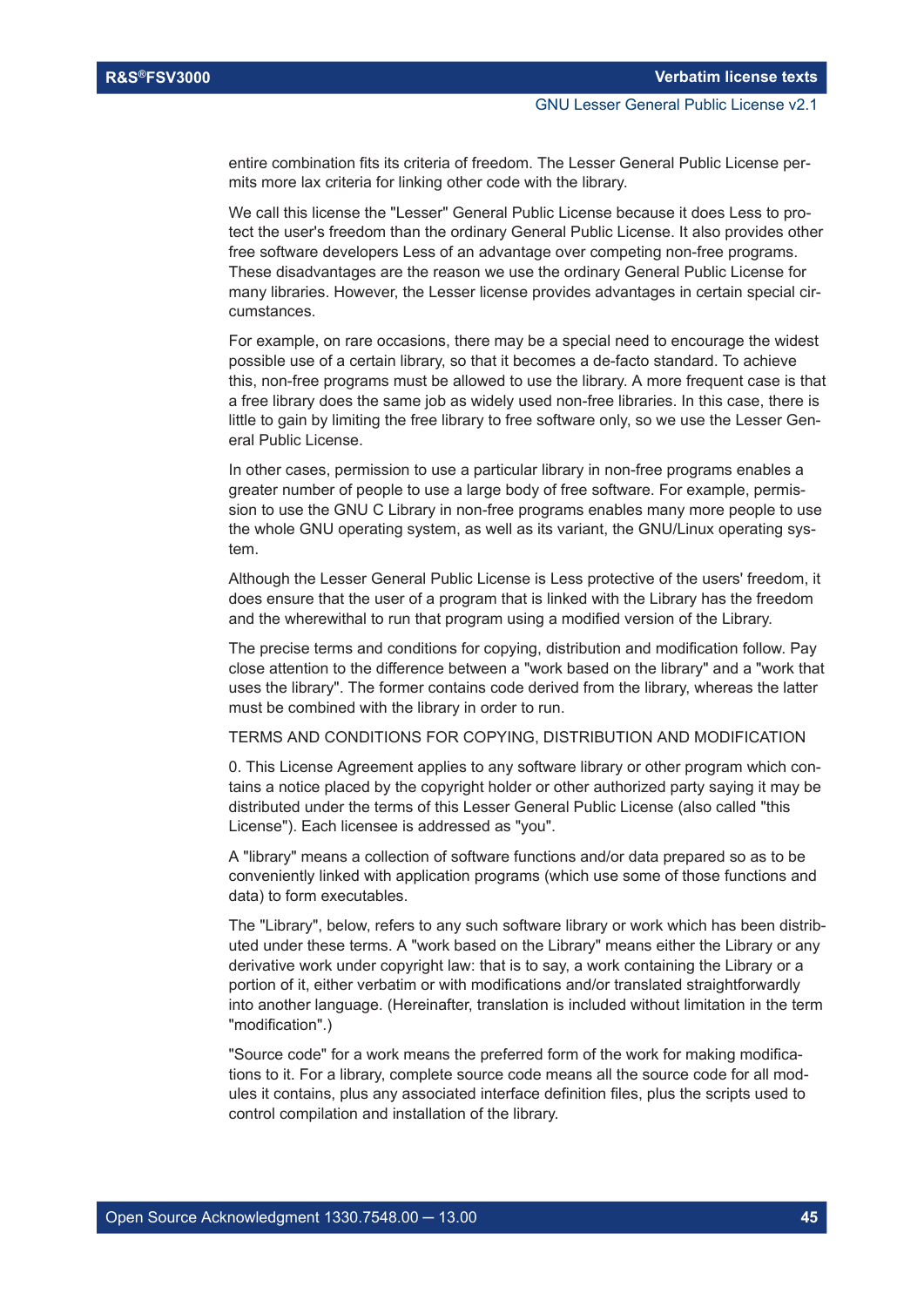Activities other than copying, distribution and modification are not covered by this License; they are outside its scope. The act of running a program using the Library is not restricted, and output from such a program is covered only if its contents constitute a work based on the Library (independent of the use of the Library in a tool for writing it). Whether that is true depends on what the Library does and what the program that uses the Library does.

1. You may copy and distribute verbatim copies of the Library's complete source code as you receive it, in any medium, provided that you conspicuously and appropriately publish on each copy an appropriate copyright notice and disclaimer of warranty; keep intact all the notices that refer to this License and to the absence of any warranty; and distribute a copy of this License along with the Library.

You may charge a fee for the physical act of transferring a copy, and you may at your option offer warranty protection in exchange for a fee.

2. You may modify your copy or copies of the Library or any portion of it, thus forming a work based on the Library, and copy and distribute such modifications or work under the terms of Section 1 above, provided that you also meet all of these conditions:

a) The modified work must itself be a software library.

b) You must cause the files modified to carry prominent notices stating that you changed the files and the date of any change.

c) You must cause the whole of the work to be licensed at no charge to all third parties under the terms of this License.

d) If a facility in the modified Library refers to a function or a table of data to be supplied by an application program that uses the facility, other than as an argument passed when the facility is invoked, then you must make a good faith effort to ensure that, in the event an application does not supply such function or table, the facility still operates, and performs whatever part of its purpose remains meaningful.

(For example, a function in a library to compute square roots has a purpose that is entirely well-defined independent of the application. Therefore, Subsection 2d requires that any application-supplied function or table used by this function must be optional: if the application does not supply it, the square root function must still compute square roots.)

These requirements apply to the modified work as a whole. If identifiable sections of that work are not derived from the Library, and can be reasonably considered independent and separate works in themselves, then this License, and its terms, do not apply to those sections when you distribute them as separate works. But when you distribute the same sections as part of a whole which is a work based on the Library, the distribution of the whole must be on the terms of this License, whose permissions for other licensees extend to the entire whole, and thus to each and every part regardless of who wrote it.

Thus, it is not the intent of this section to claim rights or contest your rights to work written entirely by you; rather, the intent is to exercise the right to control the distribution of derivative or collective works based on the Library.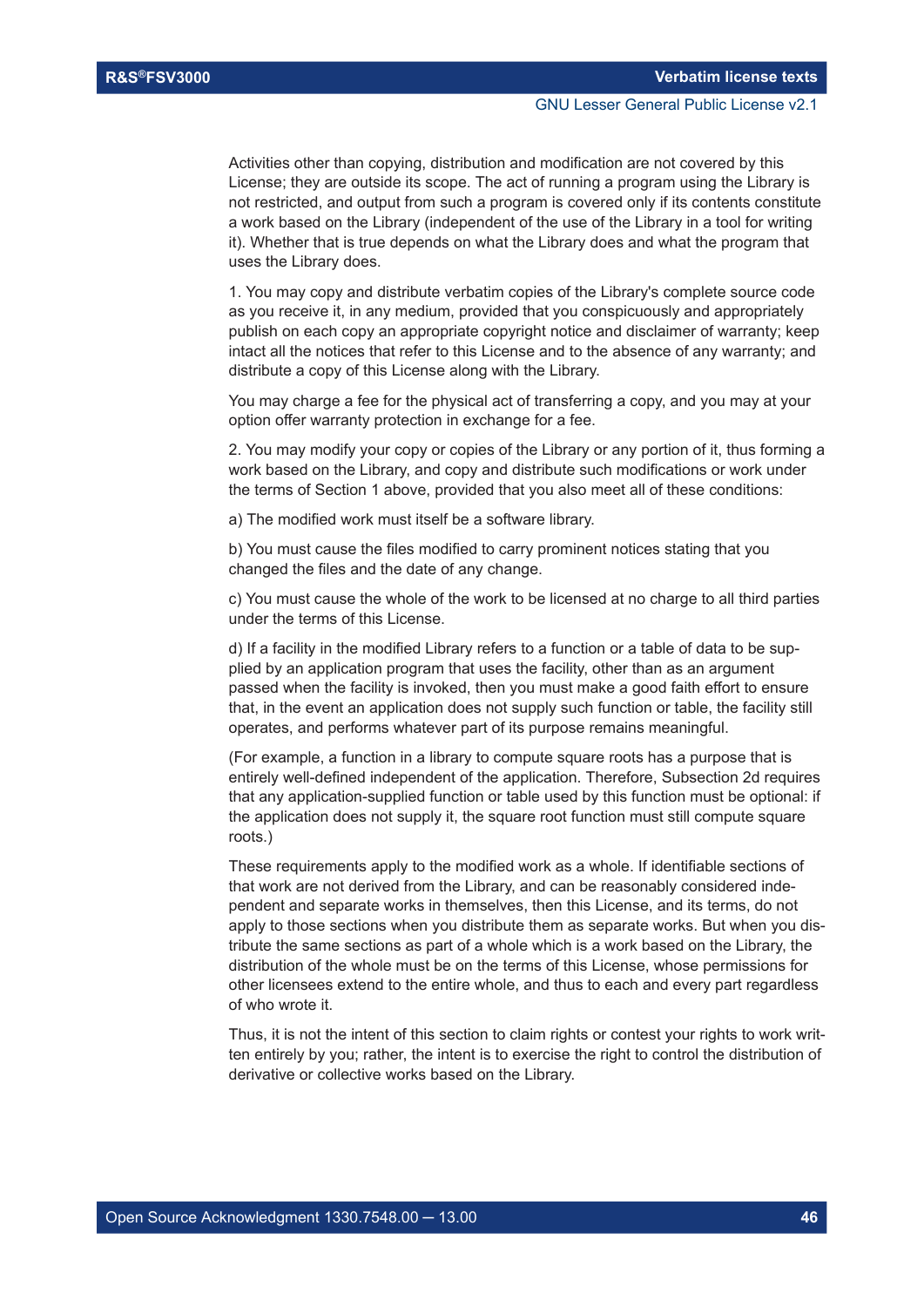In addition, mere aggregation of another work not based on the Library with the Library (or with a work based on the Library) on a volume of a storage or distribution medium does not bring the other work under the scope of this License.

3. You may opt to apply the terms of the ordinary GNU General Public License instead of this License to a given copy of the Library. To do this, you must alter all the notices that refer to this License, so that they refer to the ordinary GNU General Public License, version 2, instead of to this License. (If a newer version than version 2 of the ordinary GNU General Public License has appeared, then you can specify that version instead if you wish.) Do not make any other change in these notices.

Once this change is made in a given copy, it is irreversible for that copy, so the ordinary GNU General Public License applies to all subsequent copies and derivative works made from that copy.

This option is useful when you wish to copy part of the code of the Library into a program that is not a library.

4. You may copy and distribute the Library (or a portion or derivative of it, under Section 2) in object code or executable form under the terms of Sections 1 and 2 above provided that you accompany it with the complete corresponding machine-readable source code, which must be distributed under the terms of Sections 1 and 2 above on a medium customarily used for software interchange.

If distribution of object code is made by offering access to copy from a designated place, then offering equivalent access to copy the source code from the same place satisfies the requirement to distribute the source code, even though third parties are not compelled to copy the source along with the object code.

5. A program that contains no derivative of any portion of the Library, but is designed to work with the Library by being compiled or linked with it, is called a "work that uses the Library". Such a work, in isolation, is not a derivative work of the Library, and therefore falls outside the scope of this License.

However, linking a "work that uses the Library" with the Library creates an executable that is a derivative of the Library (because it contains portions of the Library), rather than a "work that uses the library". The executable is therefore covered by this License. Section 6 states terms for distribution of such executables.

When a "work that uses the Library" uses material from a header file that is part of the Library, the object code for the work may be a derivative work of the Library even though the source code is not. Whether this is true is especially significant if the work can be linked without the Library, or if the work is itself a library. The threshold for this to be true is not precisely defined by law.

If such an object file uses only numerical parameters, data structure layouts and accessors, and small macros and small inline functions (ten lines or less in length), then the use of the object file is unrestricted, regardless of whether it is legally a derivative work. (Executables containing this object code plus portions of the Library will still fall under Section 6.)

Otherwise, if the work is a derivative of the Library, you may distribute the object code for the work under the terms of Section 6. Any executables containing that work also fall under Section 6, whether or not they are linked directly with the Library itself.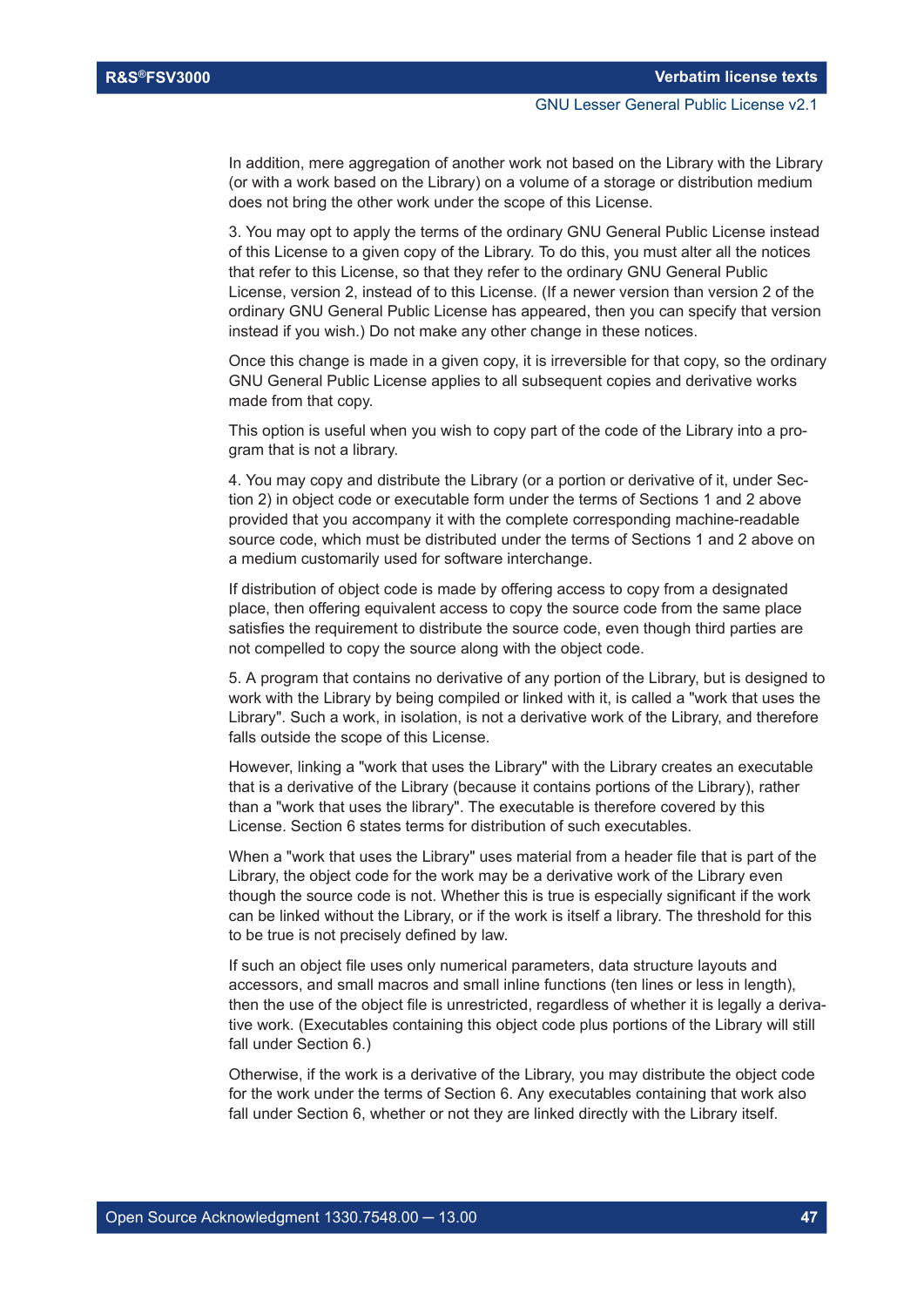6. As an exception to the Sections above, you may also combine or link a "work that uses the Library" with the Library to produce a work containing portions of the Library, and distribute that work under terms of your choice, provided that the terms permit modification of the work for the customer's own use and reverse engineering for debugging such modifications.

You must give prominent notice with each copy of the work that the Library is used in it and that the Library and its use are covered by this License. You must supply a copy of this License. If the work during execution displays copyright notices, you must include the copyright notice for the Library among them, as well as a reference directing the user to the copy of this License. Also, you must do one of these things:

a) Accompany the work with the complete corresponding machine-readable source code for the Library including whatever changes were used in the work (which must be distributed under Sections 1 and 2 above); and, if the work is an executable linked with the Library, with the complete machine-readable "work that uses the Library", as object code and/or source code, so that the user can modify the Library and then relink to produce a modified executable containing the modified Library. (It is understood that the user who changes the contents of definitions files in the Library will not necessarily be able to recompile the application to use the modified definitions.)

b) Use a suitable shared library mechanism for linking with the Library. A suitable mechanism is one that (1) uses at run time a copy of the library already present on the user's computer system, rather than copying library functions into the executable, and (2) will operate properly with a modified version of the library, if the user installs one, as long as the modified version is interface-compatible with the version that the work was made with.

c) Accompany the work with a written offer, valid for at least three years, to give the same user the materials specified in Subsection 6a, above, for a charge no more than the cost of performing this distribution.

d) If distribution of the work is made by offering access to copy from a designated place, offer equivalent access to copy the above specified materials from the same place.

e) Verify that the user has already received a copy of these materials or that you have already sent this user a copy.

For an executable, the required form of the "work that uses the Library" must include any data and utility programs needed for reproducing the executable from it. However, as a special exception, the materials to be distributed need not include anything that is normally distributed (in either source or binary form) with the major components (compiler, kernel, and so on) of the operating system on which the executable runs, unless that component itself accompanies the executable.

It may happen that this requirement contradicts the license restrictions of other proprietary libraries that do not normally accompany the operating system. Such a contradiction means you cannot use both them and the Library together in an executable that you distribute.

7. You may place library facilities that are a work based on the Library side-by-side in a single library together with other library facilities not covered by this License, and distribute such a combined library, provided that the separate distribution of the work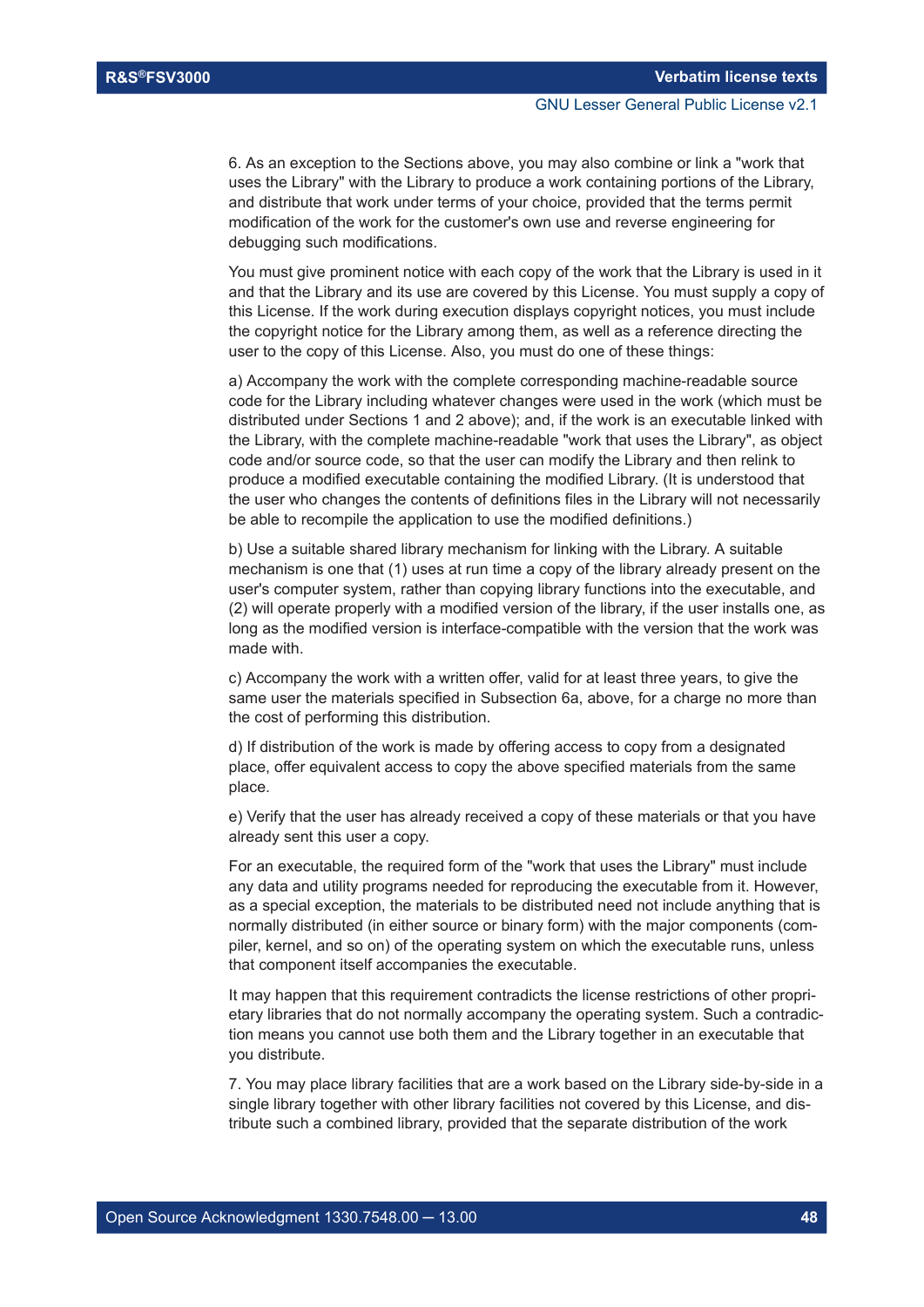based on the Library and of the other library facilities is otherwise permitted, and provided that you do these two things:

a) Accompany the combined library with a copy of the same work based on the Library, uncombined with any other library facilities. This must be distributed under the terms of the Sections above.

b) Give prominent notice with the combined library of the fact that part of it is a work based on the Library, and explaining where to find the accompanying uncombined form of the same work.

8. You may not copy, modify, sublicense, link with, or distribute the Library except as expressly provided under this License. Any attempt otherwise to copy, modify, sublicense, link with, or distribute the Library is void, and will automatically terminate your rights under this License. However, parties who have received copies, or rights, from you under this License will not have their licenses terminated so long as such parties remain in full compliance.

9. You are not required to accept this License, since you have not signed it. However, nothing else grants you permission to modify or distribute the Library or its derivative works. These actions are prohibited by law if you do not accept this License. Therefore, by modifying or distributing the Library (or any work based on the Library), you indicate your acceptance of this License to do so, and all its terms and conditions for copying, distributing or modifying the Library or works based on it.

10. Each time you redistribute the Library (or any work based on the Library), the recipient automatically receives a license from the original licensor to copy, distribute, link with or modify the Library subject to these terms and conditions. You may not impose any further restrictions on the recipients' exercise of the rights granted herein. You are not responsible for enforcing compliance by third parties with this License.

11. If, as a consequence of a court judgment or allegation of patent infringement or for any other reason (not limited to patent issues), conditions are imposed on you (whether by court order, agreement or otherwise) that contradict the conditions of this License, they do not excuse you from the conditions of this License. If you cannot distribute so as to satisfy simultaneously your obligations under this License and any other pertinent obligations, then as a consequence you may not distribute the Library at all. For example, if a patent license would not permit royalty-free redistribution of the Library by all those who receive copies directly or indirectly through you, then the only way you could satisfy both it and this License would be to refrain entirely from distribution of the Library.

If any portion of this section is held invalid or unenforceable under any particular circumstance, the balance of the section is intended to apply, and the section as a whole is intended to apply in other circumstances.

It is not the purpose of this section to induce you to infringe any patents or other property right claims or to contest validity of any such claims; this section has the sole purpose of protecting the integrity of the free software distribution system which is implemented by public license practices. Many people have made generous contributions to the wide range of software distributed through that system in reliance on consistent application of that system; it is up to the author/donor to decide if he or she is willing to distribute software through any other system and a licensee cannot impose that choice.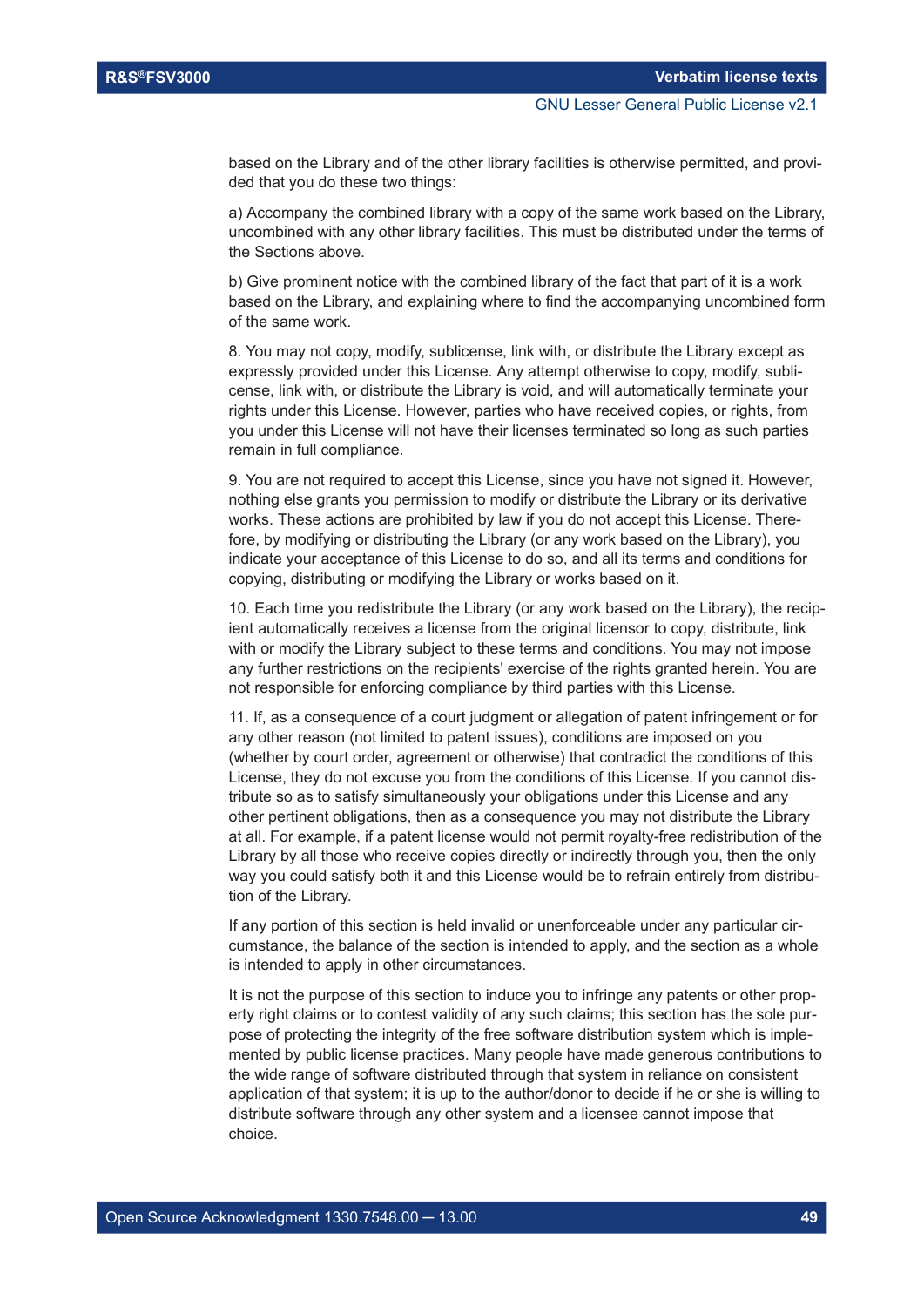This section is intended to make thoroughly clear what is believed to be a consequence of the rest of this License.

12. If the distribution and/or use of the Library is restricted in certain countries either by patents or by copyrighted interfaces, the original copyright holder who places the Library under this License may add an explicit geographical distribution limitation excluding those countries, so that distribution is permitted only in or among countries not thus excluded. In such case, this License incorporates the limitation as if written in the body of this License.

13. The Free Software Foundation may publish revised and/or new versions of the Lesser General Public License from time to time. Such new versions will be similar in spirit to the present version, but may differ in detail to address new problems or concerns.

Each version is given a distinguishing version number. If the Library specifies a version number of this License which applies to it and "any later version", you have the option of following the terms and conditions either of that version or of any later version published by the Free Software Foundation. If the Library does not specify a license version number, you may choose any version ever published by the Free Software Foundation.

14. If you wish to incorporate parts of the Library into other free programs whose distribution conditions are incompatible with these, write to the author to ask for permission. For software which is copyrighted by the Free Software Foundation, write to the Free Software Foundation; we sometimes make exceptions for this. Our decision will be guided by the two goals of preserving the free status of all derivatives of our free software and of promoting the sharing and reuse of software generally.

#### NO WARRANTY

15. BECAUSE THE LIBRARY IS LICENSED FREE OF CHARGE, THERE IS NO WARRANTY FOR THE LIBRARY, TO THE EXTENT PERMITTED BY APPLICABLE LAW. EXCEPT WHEN OTHERWISE STATED IN WRITING THE COPYRIGHT HOLD-ERS AND/OR OTHER PARTIES PROVIDE THE LIBRARY "AS IS" WITHOUT WAR-RANTY OF ANY KIND, EITHER EXPRESSED OR IMPLIED, INCLUDING, BUT NOT LIMITED TO, THE IMPLIED WARRANTIES OF MERCHANTABILITY AND FITNESS FOR A PARTICULAR PURPOSE. THE ENTIRE RISK AS TO THE QUALITY AND PERFORMANCE OF THE LIBRARY IS WITH YOU. SHOULD THE LIBRARY PROVE DEFECTIVE, YOU ASSUME THE COST OF ALL NECESSARY SERVICING, REPAIR OR CORRECTION.

16. IN NO EVENT UNLESS REQUIRED BY APPLICABLE LAW OR AGREED TO IN WRITING WILL ANY COPYRIGHT HOLDER, OR ANY OTHER PARTY WHO MAY MODIFY AND/OR REDISTRIBUTE THE LIBRARY AS PERMITTED ABOVE, BE LIA-BLE TO YOU FOR DAMAGES, INCLUDING ANY GENERAL, SPECIAL, INCIDENTAL OR CONSEQUENTIAL DAMAGES ARISING OUT OF THE USE OR INABILITY TO USE THE LIBRARY (INCLUDING BUT NOT LIMITED TO LOSS OF DATA OR DATA BEING RENDERED INACCURATE OR LOSSES SUSTAINED BY YOU OR THIRD PARTIES OR A FAILURE OF THE LIBRARY TO OPERATE WITH ANY OTHER SOFTWARE), EVEN IF SUCH HOLDER OR OTHER PARTY HAS BEEN ADVISED OF THE POSSIBILITY OF SUCH DAMAGES.

END OF TERMS AND CONDITIONS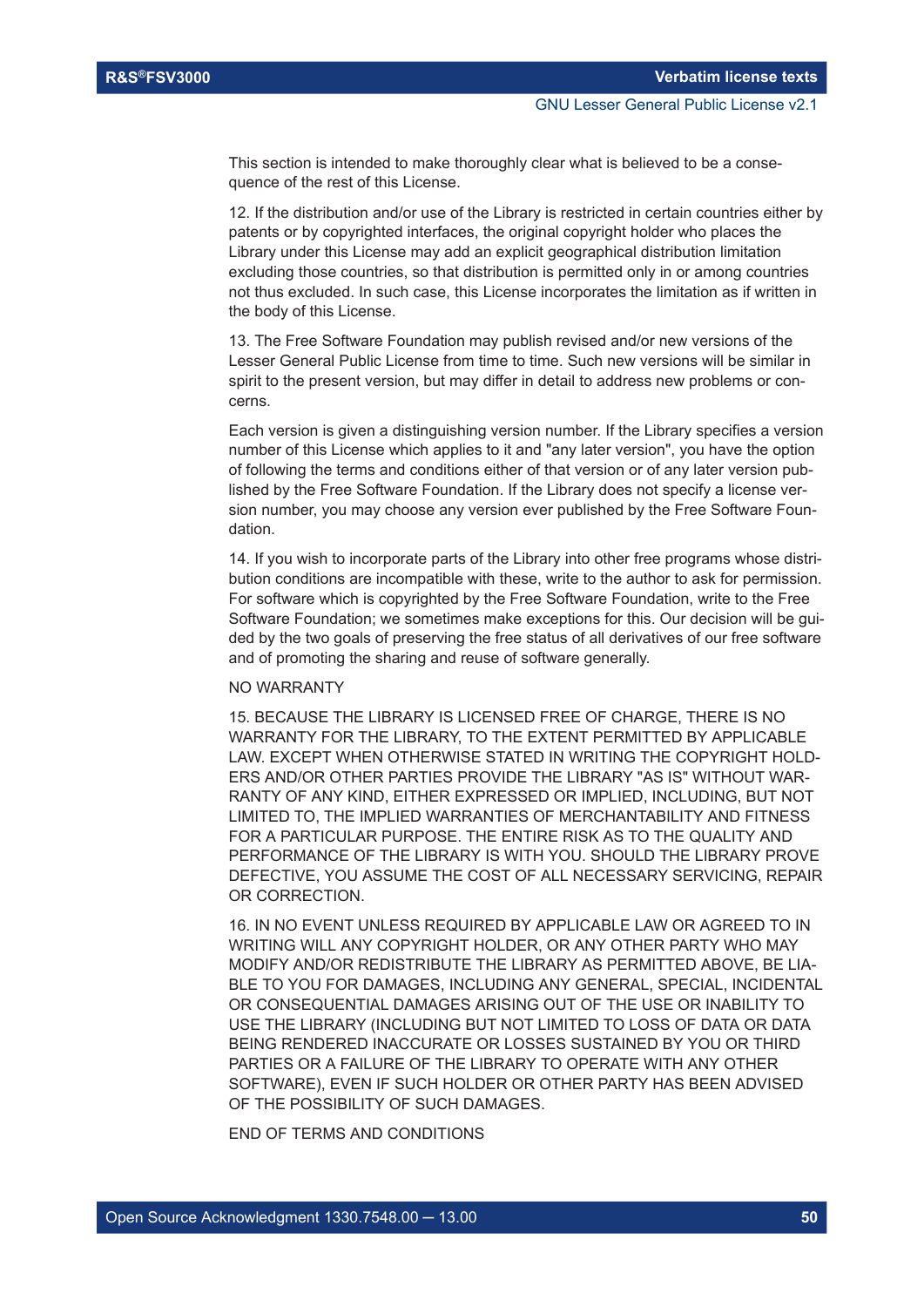How to Apply These Terms to Your New Libraries

If you develop a new library, and you want it to be of the greatest possible use to the public, we recommend making it free software that everyone can redistribute and change. You can do so by permitting redistribution under these terms (or, alternatively, under the terms of the ordinary General Public License).

To apply these terms, attach the following notices to the library. It is safest to attach them to the start of each source file to most effectively convey the exclusion of warranty; and each file should have at least the "copyright" line and a pointer to where the full notice is found.

one line to give the library's name and an idea of what it does.

Copyright (C) year name of author

This library is free software; you can redistribute it and/or modify it under the terms of the GNU Lesser General Public License as published by the Free Software Foundation; either version 2.1 of the License, or (at your option) any later version.

This library is distributed in the hope that it will be useful, but WITHOUT ANY WAR-RANTY; without even the implied warranty of MERCHANTABILITY or FITNESS FOR A PARTICULAR PURPOSE. See the GNU Lesser General Public License for more details.

You should have received a copy of the GNU Lesser General Public License along with this library; if not, write to the Free Software Foundation, Inc., 51 Franklin Street, Fifth Floor, Boston, MA 02110-1301 USA

Also add information on how to contact you by electronic and paper mail.

You should also get your employer (if you work as a programmer) or your school, if any, to sign a "copyright disclaimer" for the library, if necessary. Here is a sample; alter the names:

Yoyodyne, Inc., hereby disclaims all copyright interest in the library `Frob' (a library for tweaking knobs) written by James Random Hacker.

signature of Ty Coon, 1 April 1990

Ty Coon, President of Vice

That's all there is to it!

# **3.18 GNU Lesser General Public License v3.0**

GNU LESSER GENERAL PUBLIC LICENSE

Version 3, 29 June 2007

Copyright © 2007 Free Software Foundation, Inc. http://fsf.org/

Everyone is permitted to copy and distribute verbatim copies of this license document, but changing it is not allowed.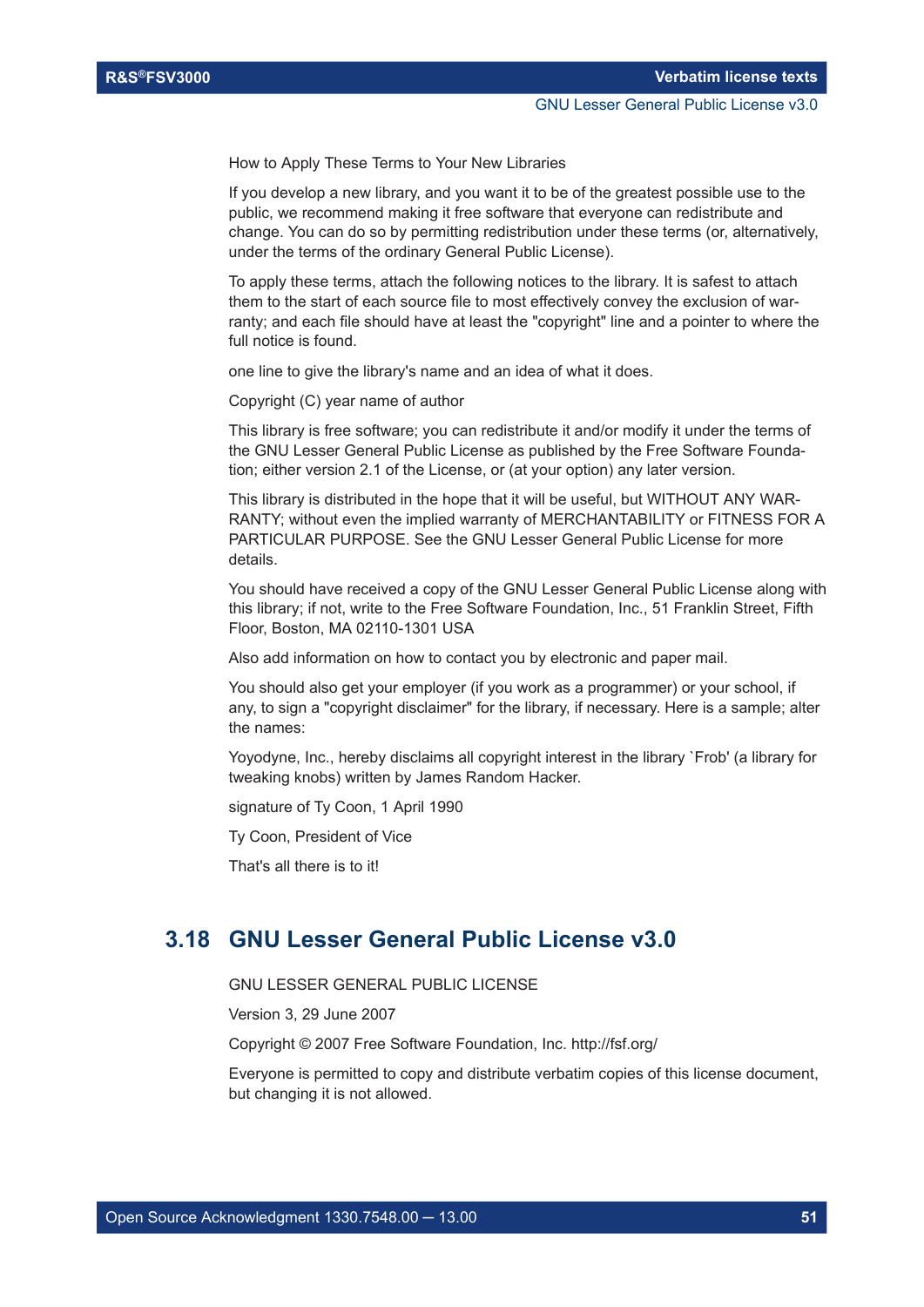This version of the GNU Lesser General Public License incorporates the terms and conditions of version 3 of the GNU General Public License, supplemented by the additional permissions listed below.

0. Additional Definitions.

As used herein, "this License" refers to version 3 of the GNU Lesser General Public License, and the "GNU GPL" refers to version 3 of the GNU General Public License.

"The Library" refers to a covered work governed by this License, other than an Application or a Combined Work as defined below.

An "Application" is any work that makes use of an interface provided by the Library, but which is not otherwise based on the Library. Defining a subclass of a class defined by the Library is deemed a mode of using an interface provided by the Library.

A "Combined Work" is a work produced by combining or linking an Application with the Library. The particular version of the Library with which the Combined Work was made is also called the "Linked Version".

The "Minimal Corresponding Source" for a Combined Work means the Corresponding Source for the Combined Work, excluding any source code for portions of the Combined Work that, considered in isolation, are based on the Application, and not on the Linked Version.

The "Corresponding Application Code" for a Combined Work means the object code and/or source code for the Application, including any data and utility programs needed for reproducing the Combined Work from the Application, but excluding the System Libraries of the Combined Work.

1. Exception to Section 3 of the GNU GPL.

You may convey a covered work under sections 3 and 4 of this License without being bound by section 3 of the GNU GPL.

2. Conveying Modified Versions.

If you modify a copy of the Library, and, in your modifications, a facility refers to a function or data to be supplied by an Application that uses the facility (other than as an argument passed when the facility is invoked), then you may convey a copy of the modified version:

a) under this License, provided that you make a good faith effort to ensure that, in the event an Application does not supply the function or data, the facility still operates, and performs whatever part of its purpose remains meaningful, or

b) under the GNU GPL, with none of the additional permissions of this License applicable to that copy.

3. Object Code Incorporating Material from Library Header Files.

The object code form of an Application may incorporate material from a header file that is part of the Library. You may convey such object code under terms of your choice, provided that, if the incorporated material is not limited to numerical parameters, data structure layouts and accessors, or small macros, inline functions and templates (ten or fewer lines in length), you do both of the following: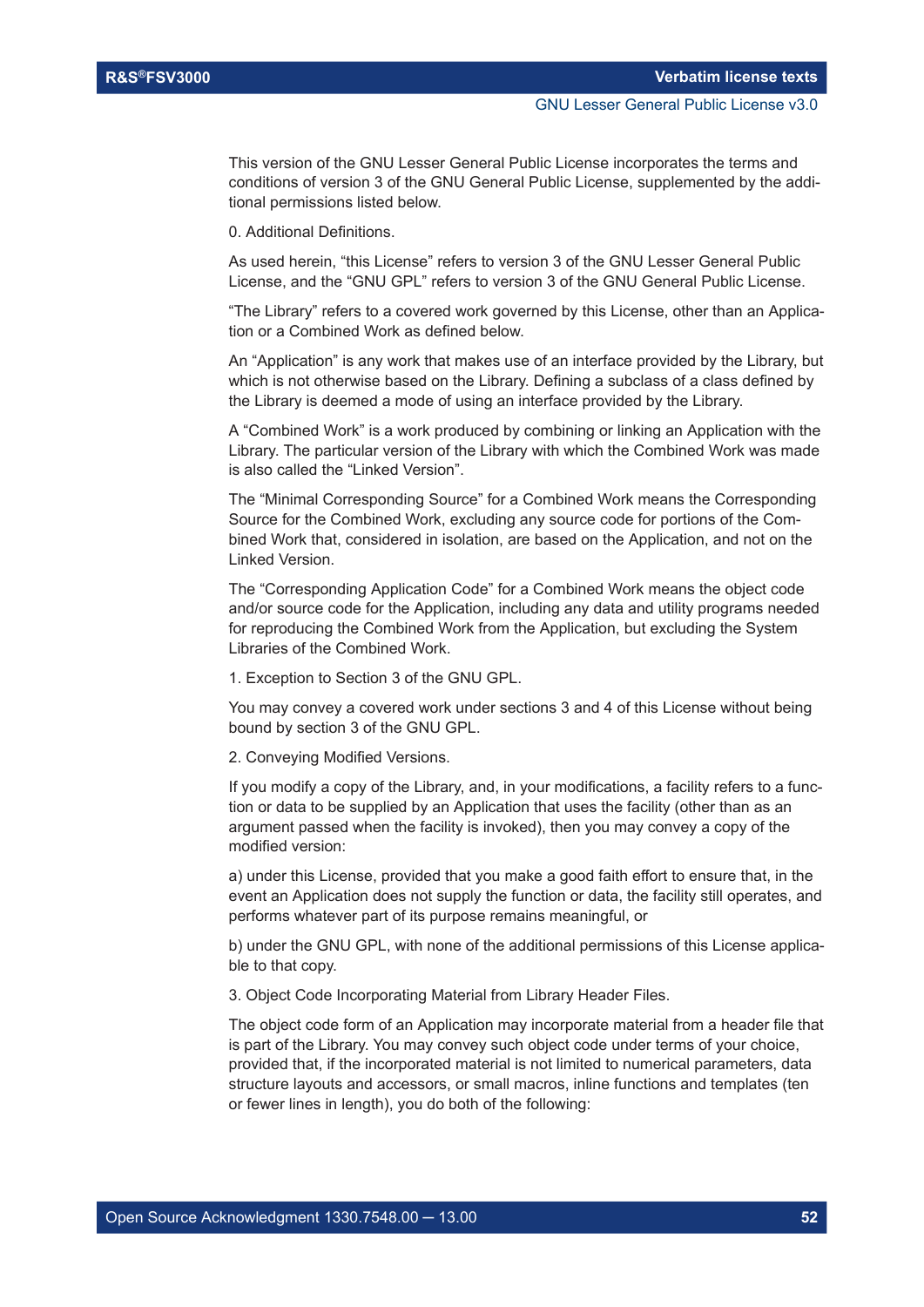a) Give prominent notice with each copy of the object code that the Library is used in it and that the Library and its use are covered by this License.

b) Accompany the object code with a copy of the GNU GPL and this license document.

4. Combined Works.

You may convey a Combined Work under terms of your choice that, taken together, effectively do not restrict modification of the portions of the Library contained in the Combined Work and reverse engineering for debugging such modifications, if you also do each of the following:

a) Give prominent notice with each copy of the Combined Work that the Library is used in it and that the Library and its use are covered by this License.

b) Accompany the Combined Work with a copy of the GNU GPL and this license document.

c) For a Combined Work that displays copyright notices during execution, include the copyright notice for the Library among these notices, as well as a reference directing the user to the copies of the GNU GPL and this license document.

d) Do one of the following: ◦0) Convey the Minimal Corresponding Source under the terms of this License, and the Corresponding Application Code in a form suitable for, and under terms that permit, the user to recombine or relink the Application with a modified version of the Linked Version to produce a modified Combined Work, in the manner specified by section 6 of the GNU GPL for conveying Corresponding Source.

1) Use a suitable shared library mechanism for linking with the Library. A suitable mechanism is one that (a) uses at run time a copy of the Library already present on the user's computer system, and (b) will operate properly with a modified version of the Library that is interface-compatible with the Linked Version.

e) Provide Installation Information, but only if you would otherwise be required to provide such information under section 6 of the GNU GPL, and only to the extent that such information is necessary to install and execute a modified version of the Combined Work produced by recombining or relinking the Application with a modified version of the Linked Version. (If you use option 4d0, the Installation Information must accompany the Minimal Corresponding Source and Corresponding Application Code. If you use option 4d1, you must provide the Installation Information in the manner specified by section 6 of the GNU GPL for conveying Corresponding Source.)

5. Combined Libraries.

You may place library facilities that are a work based on the Library side by side in a single library together with other library facilities that are not Applications and are not covered by this License, and convey such a combined library under terms of your choice, if you do both of the following:

a) Accompany the combined library with a copy of the same work based on the Library, uncombined with any other library facilities, conveyed under the terms of this License.

b) Give prominent notice with the combined library that part of it is a work based on the Library, and explaining where to find the accompanying uncombined form of the same work.

6. Revised Versions of the GNU Lesser General Public License.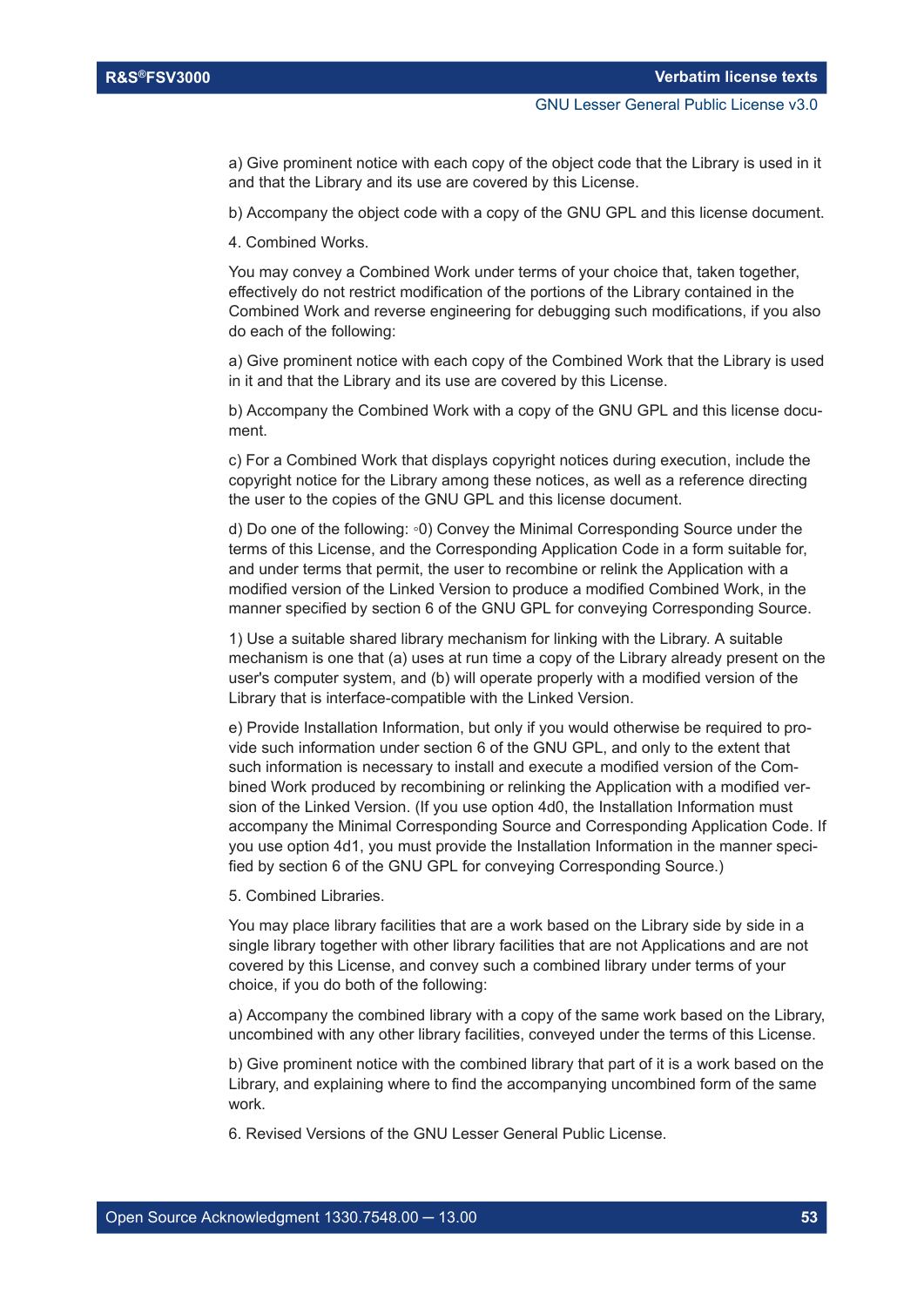The Free Software Foundation may publish revised and/or new versions of the GNU Lesser General Public License from time to time. Such new versions will be similar in spirit to the present version, but may differ in detail to address new problems or concerns.

Each version is given a distinguishing version number. If the Library as you received it specifies that a certain numbered version of the GNU Lesser General Public License "or any later version" applies to it, you have the option of following the terms and conditions either of that published version or of any later version published by the Free Software Foundation. If the Library as you received it does not specify a version number of the GNU Lesser General Public License, you may choose any version of the GNU Lesser General Public License ever published by the Free Software Foundation.

If the Library as you received it specifies that a proxy can decide whether future versions of the GNU Lesser General Public License shall apply, that proxy's public statement of acceptance of any version is permanent authorization for you to choose that version for the Library.

# **3.19 libpng License**

This copy of the libpng notices is provided for your convenience. In case of any discrepancy between this copy and the notices in the file png.h that is included in the libpng distribution, the latter shall prevail.

COPYRIGHT NOTICE, DISCLAIMER, and LICENSE:

If you modify libpng you may insert additional notices immediately following this sentence.

This code is released under the libpng license.

libpng versions 1.2.6, August 15, 2004, through 1.4.5, December 9, 2010, are Copyright (c) 2004, 2006-2010 Glenn Randers-Pehrson, and are distributed according to the same disclaimer and license as libpng-1.2.5 with the following individual added to the list of Contributing Authors

Cosmin Truta

libpng versions 1.0.7, July 1, 2000, through 1.2.5 - October 3, 2002, are

Copyright (c) 2000-2002 Glenn Randers-Pehrson, and are distributed according to the same disclaimer and license as libpng-1.0.6 with the following individuals added to the list of Contributing Authors

Simon-Pierre Cadieux

Eric S. Raymond

Gilles Vollant

and with the following additions to the disclaimer:

There is no warranty against interference with your enjoyment of the library or against infringement. There is no warranty that our efforts or the library will fulfill any of your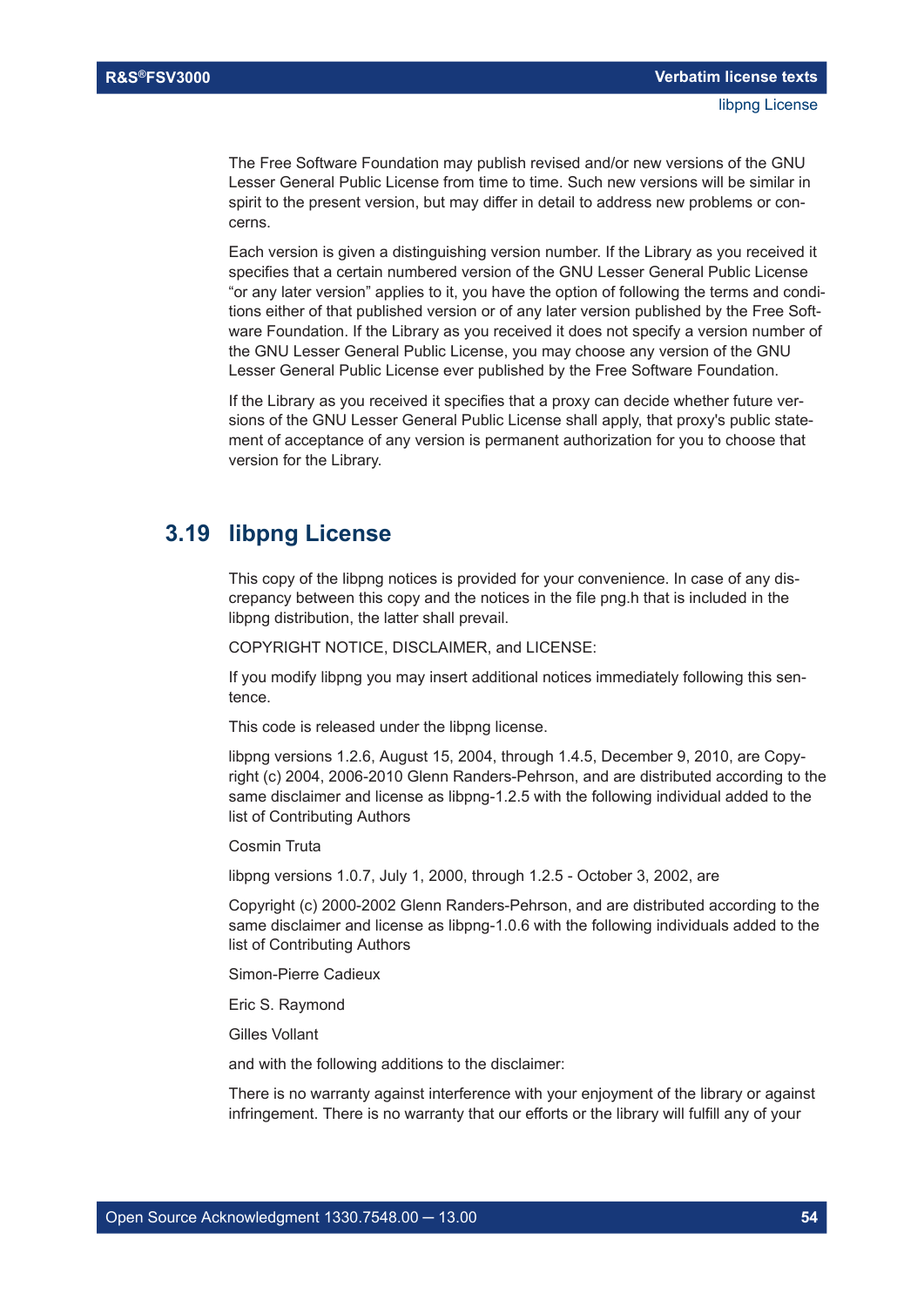particular purposes or needs. This library is provided with all faults, and the entire risk of satisfactory quality, performance, accuracy, and effort is with the user.

libpng versions 0.97, January 1998, through 1.0.6, March 20, 2000, are

Copyright (c) 1998, 1999 Glenn Randers-Pehrson, and are distributed according to the same disclaimer and license as libpng-0.96, with the following individuals added to the list of Contributing Authors:

Tom Lane

Glenn Randers-Pehrson

Willem van Schaik

libpng versions 0.89, June 1996, through 0.96, May 1997, are

Copyright (c) 1996, 1997 Andreas Digger

Distributed according to the same disclaimer and license as libpng-0.88, with the following individuals added to the list of Contributing Authors:

John Bowler

Kevin Bracey

Sam Bushell

Magnus Holmgren

Greg Roelofs

Tom Tanner

libpng versions 0.5, May 1995, through 0.88, January 1996, are

Copyright (c) 1995, 1996 Guy Eric Schalnat, Group 42, Inc.

For the purposes of this copyright and license, "Contributing Authors" is defined as the following set of individuals:

Andreas Dilger

Dave Martindale

Guy Eric Schalnat

Paul Schmidt

Tim Wegner

The PNG Reference Library is supplied "AS IS". The Contributing Authors and Group 42, Inc. disclaim all warranties, expressed or implied, including, without limitation, the warranties of merchantability and of fitness for any purpose. The Contributing Authors and Group 42, Inc. assume no liability for direct, indirect, incidental, special, exemplary, or consequential damages, which may result from the use of the PNG Reference Library, even if advised of the possibility of such damage.

Permission is hereby granted to use, copy, modify, and distribute this source code, or portions hereof, for any purpose, without fee, subject to the following restrictions:

1. The origin of this source code must not be misrepresented.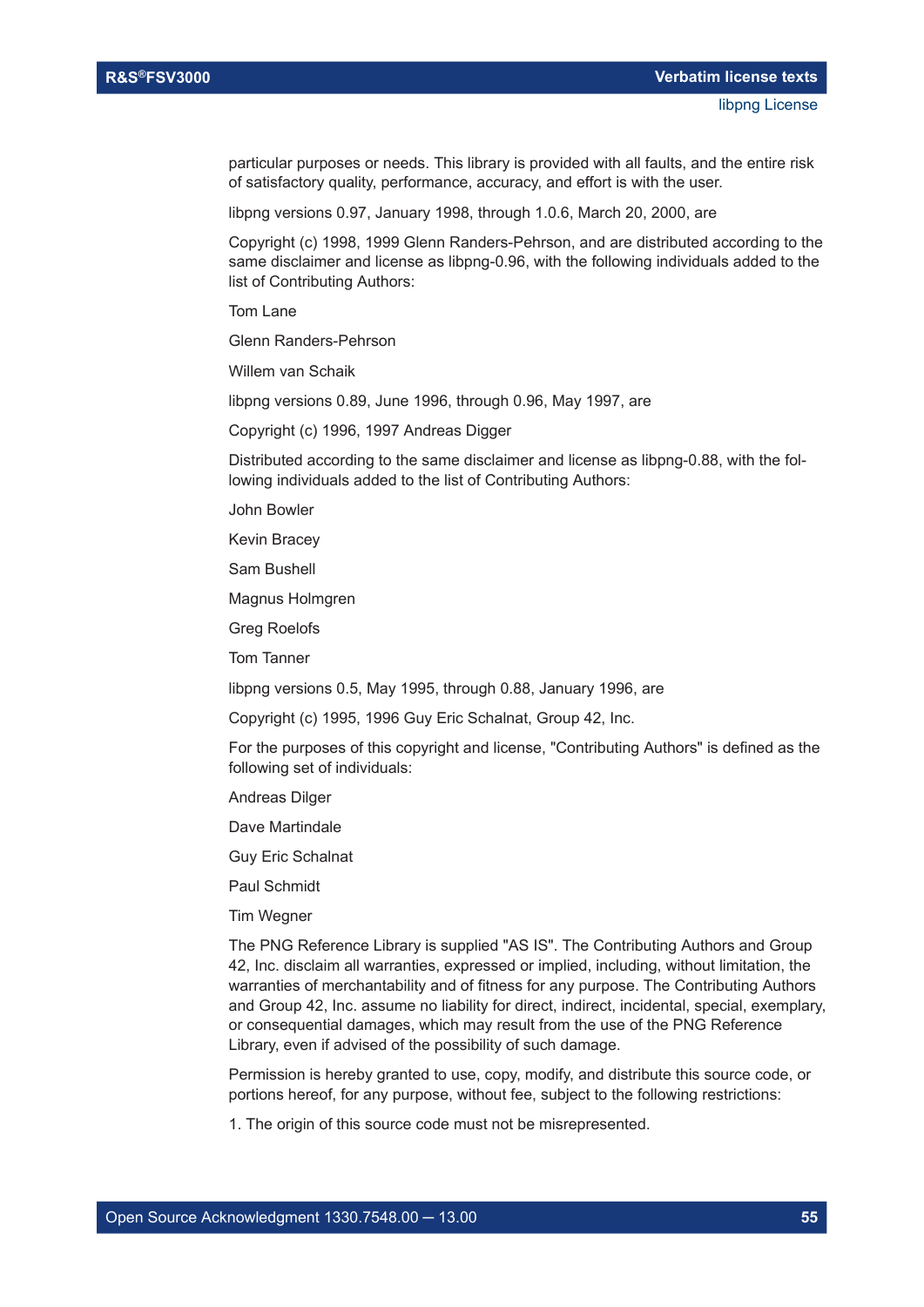2. Altered versions must be plainly marked as such and must not be misrepresented as being the original source.

3. This Copyright notice may not be removed or altered from any source or altered source distribution.

The Contributing Authors and Group 42, Inc. specifically permit, without fee, and encourage the use of this source code as a component to supporting the PNG file format in commercial products. If you use this source code in a product, acknowledgment is not required but would be appreciated.

A "png get copyright" function is available, for convenient use in "about" boxes and the like:

printf("%s",png\_get\_copyright(NULL));

Also, the PNG logo (in PNG format, of course) is supplied in the files "pngbar.png" and "pngbar.jpg (88x31) and "pngnow.png" (98x31).

Libpng is OSI Certified Open Source Software. OSI Certified Open Source is a certification mark of the Open Source Initiative.

Glenn Randers-Pehrson

glennrp at users.sourceforge.net

December 9, 2010

# **3.20 MIT License**

Permission is hereby granted, free of charge, to any person obtaining a copy of this software and associated documentation files (the "Software"), to deal in the Software without restriction, including without limitation the rights to use, copy, modify, merge, publish, distribute, sublicense, and/or sell copies of the Software, and to permit persons to whom the Software is furnished to do so, subject to the following conditions:

The above copyright notice and this permission notice shall be included in all copies or substantial portions of the Software.

THE SOFTWARE IS PROVIDED "AS IS", WITHOUT WARRANTY OF ANY KIND, EXPRESS OR IMPLIED, INCLUDING BUT NOT LIMITED TO THE WARRANTIES OF MERCHANTABILITY, FITNESS FOR A PARTICULAR PURPOSE AND NONIN-FRINGEMENT. IN NO EVENT SHALL THE AUTHORS OR COPYRIGHT HOLDERS BE LIABLE FOR ANY CLAIM, DAMAGES OR OTHER LIABILITY, WHETHER IN AN ACTION OF CONTRACT, TORT OR OTHERWISE, ARISING FROM, OUT OF OR IN CONNECTION WITH THE SOFTWARE OR THE USE OR OTHER DEALINGS IN THE SOFTWARE.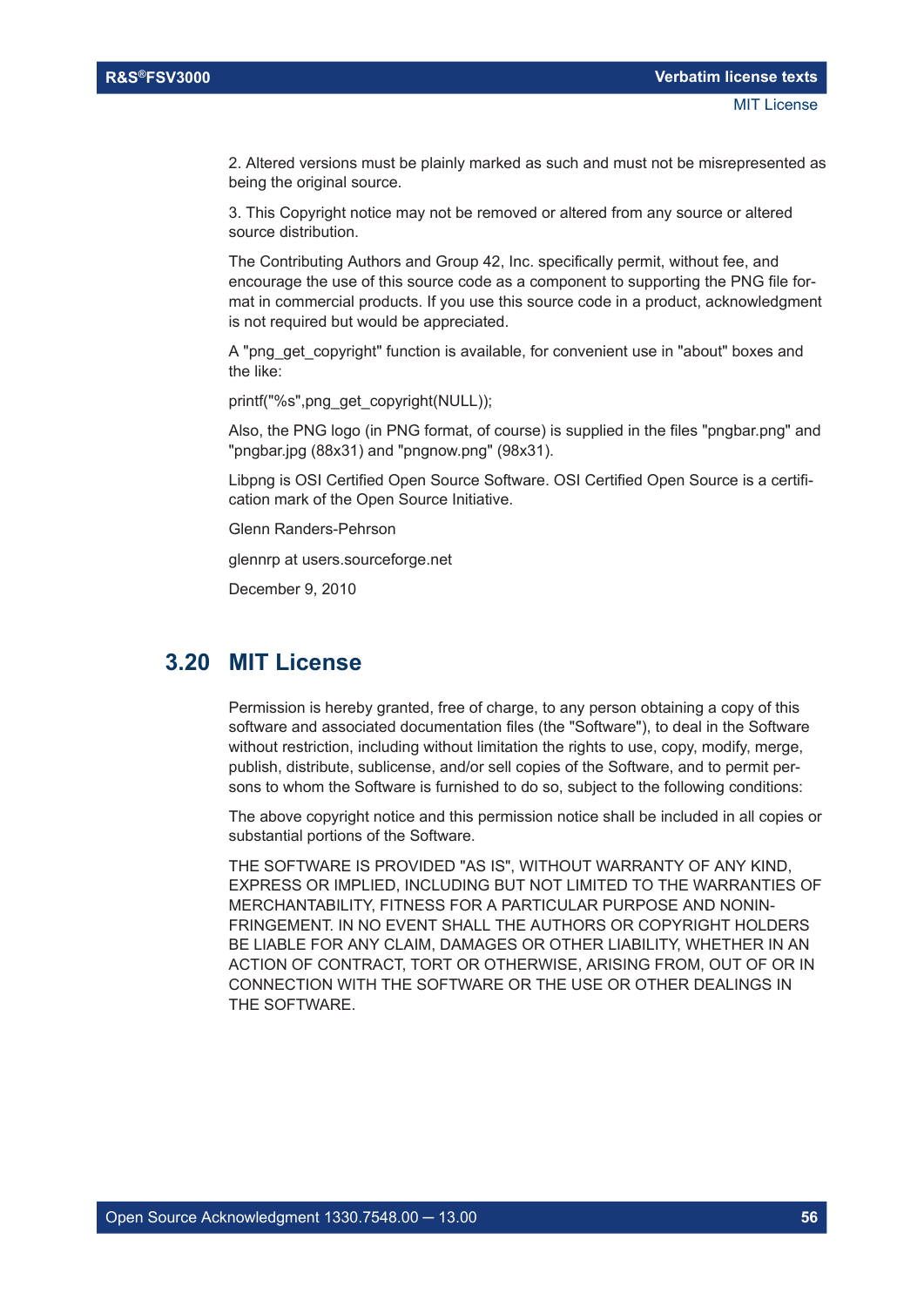# **3.21 MIT License with optional exception**

Permission is hereby granted, free of charge, to any person obtaining a copy of this software and associated documentation files (the "Software"), to deal in the Software without restriction, including without limitation the rights to use, copy, modify, merge, publish, distribute, sublicense, and/or sell copies of the Software, and to permit persons to whom the Software is furnished to do so, subject to the following conditions:

The above copyright notice and this permission notice shall be included in all copies or substantial portions of the Software.

THE SOFTWARE IS PROVIDED "AS IS", WITHOUT WARRANTY OF ANY KIND, EXPRESS OR IMPLIED, INCLUDING BUT NOT LIMITED TO THE WARRANTIES OF MERCHANTABILITY, FITNESS FOR A PARTICULAR PURPOSE AND NONIN-FRINGEMENT. IN NO EVENT SHALL THE AUTHORS OR COPYRIGHT HOLDERS BE LIABLE FOR ANY CLAIM, DAMAGES OR OTHER LIABILITY, WHETHER IN AN ACTION OF CONTRACT, TORT OR OTHERWISE, ARISING FROM, OUT OF OR IN CONNECTION WITH THE SOFTWARE OR THE USE OR OTHER DEALINGS IN THE SOFTWARE.

--- Optional exception to the license ---

As an exception, if, as a result of your compiling your source code, portions of this Software are embedded into a machine-executable object form of such source code, you may redistribute such embedded portions in such object form without including the above copyright and permission notices.

# **3.22 Mozilla Public License 2.0**

Mozilla Public License

Version 2.0

1. Definitions

1.1. "Contributor"

means each individual or legal entity that creates, contributes to the creation of, or owns Covered Software.

1.2. "Contributor Version"

means the combination of the Contributions of others (if any) used by a Contributor and that particular Contributor's Contribution.

1.3. "Contribution"

means Covered Software of a particular Contributor.

1.4. "Covered Software"

means Source Code Form to which the initial Contributor has attached the notice in Exhibit A, the Executable Form of such Source Code Form, and Modifications of such Source Code Form, in each case including portions thereof.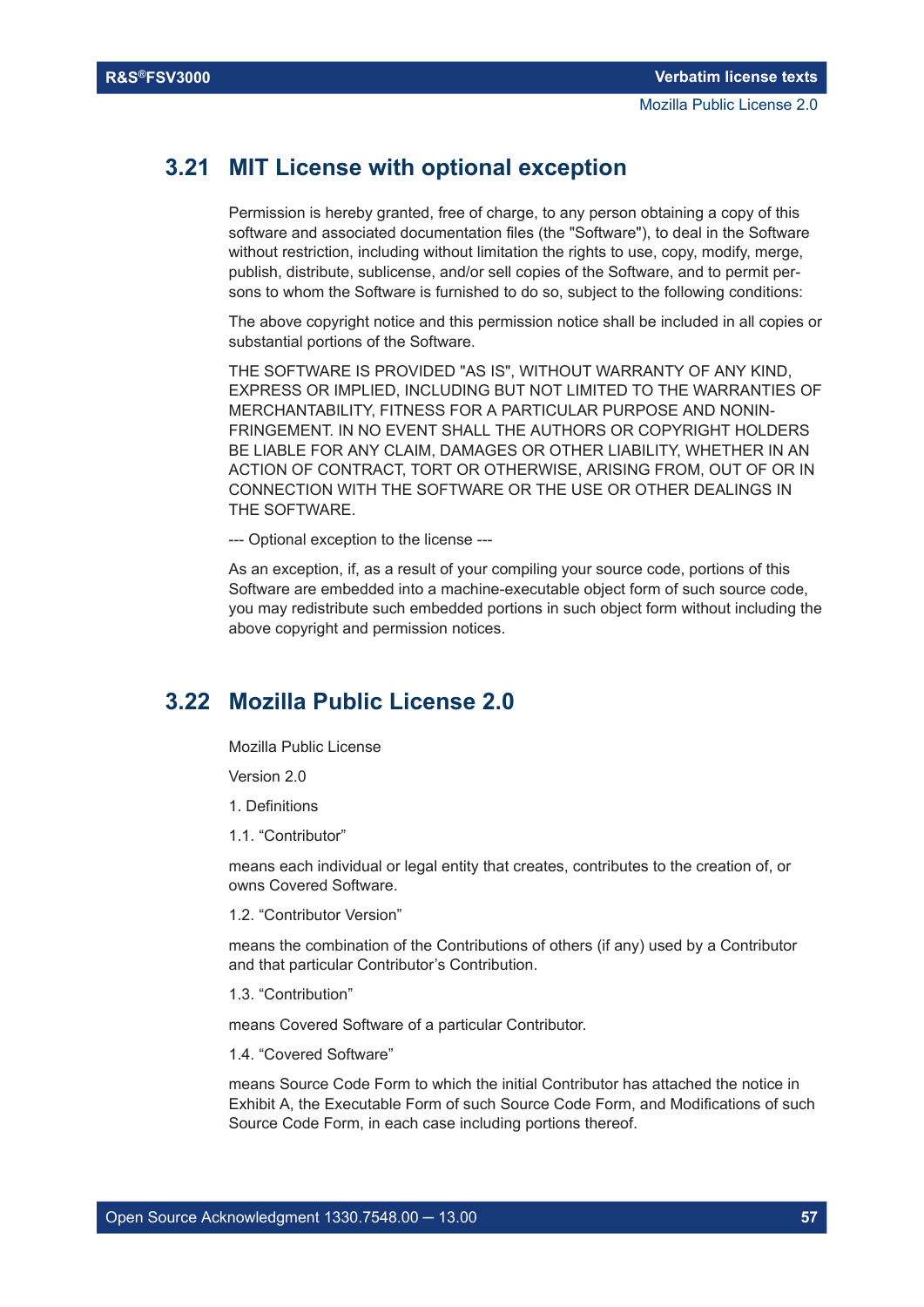1.5. "Incompatible With Secondary Licenses"

means

(a) that the initial Contributor has attached the notice described in Exhibit B to the Covered Software; or

(b) that the Covered Software was made available under the terms of version 1.1 or earlier of the License, but not also under the terms of a Secondary License.

1.6. "Executable Form"

means any form of the work other than Source Code Form.

1.7. "Larger Work"

means a work that combines Covered Software with other material, in a separate file or files, that is not Covered Software.

1.8. "License"

means this document.

1.9. "Licensable"

means having the right to grant, to the maximum extent possible, whether at the time of the initial grant or subsequently, any and all of the rights conveyed by this License.

1.10. "Modifications"

means any of the following:

(a) any file in Source Code Form that results from an addition to, deletion from, or modification of the contents of Covered Software; or

(b) any new file in Source Code Form that contains any Covered Software.

1.11. "Patent Claims" of a Contributor

means any patent claim(s), including without limitation, method, process, and apparatus claims, in any patent Licensable by such Contributor that would be infringed, but for the grant of the License, by the making, using, selling, offering for sale, having made, import, or transfer of either its Contributions or its Contributor Version.

1.12. "Secondary License"

means either the GNU General Public License, Version 2.0, the GNU Lesser General Public License, Version 2.1, the GNU Affero General Public License, Version 3.0, or any later versions of those licenses.

1.13. "Source Code Form"

means the form of the work preferred for making modifications.

1.14. "You" (or "Your")

means an individual or a legal entity exercising rights under this License. For legal entities, "You" includes any entity that controls, is controlled by, or is under common control with You. For purposes of this definition, "control" means (a) the power, direct or indirect, to cause the direction or management of such entity, whether by contract or other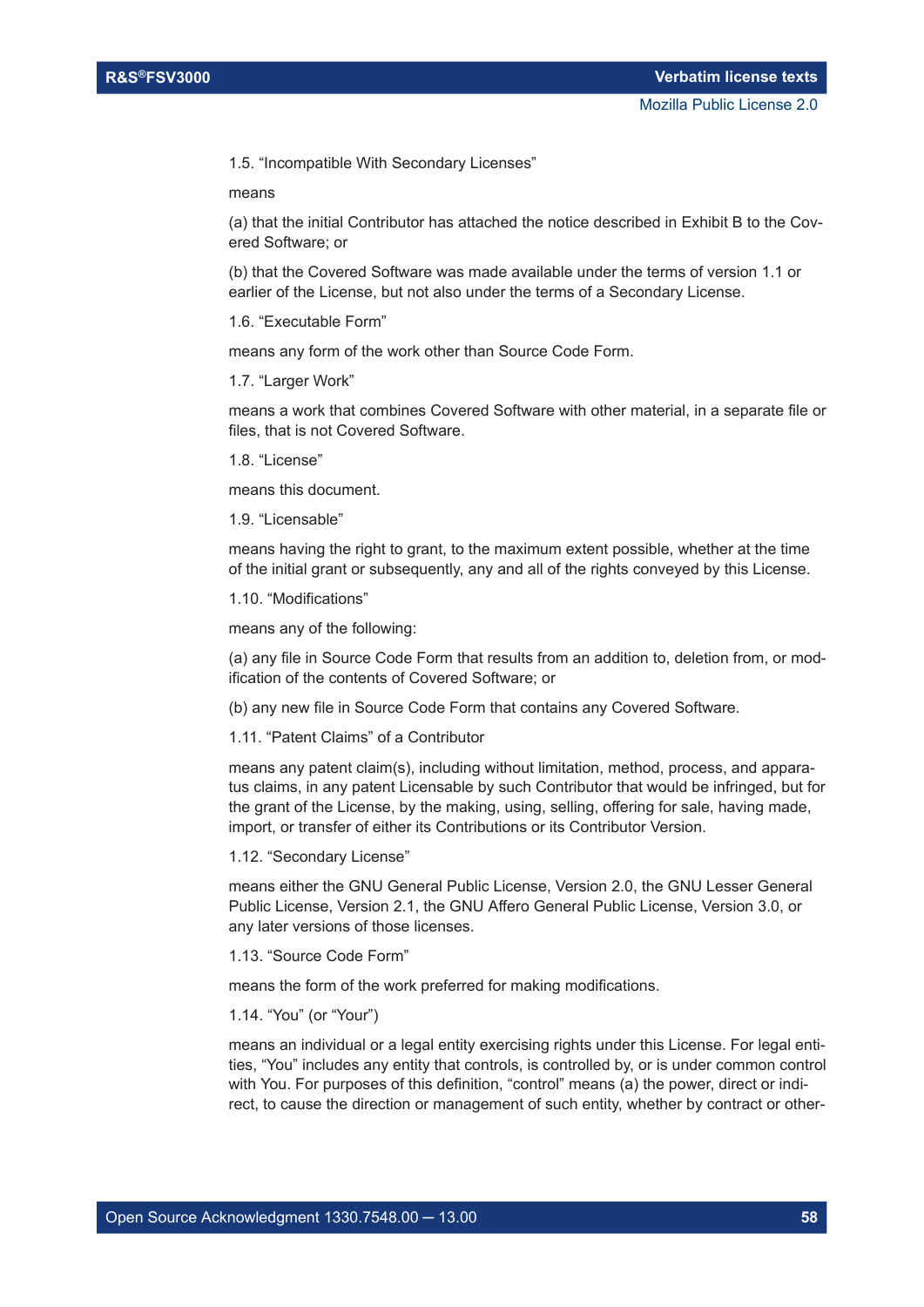wise, or (b) ownership of more than fifty percent (50%) of the outstanding shares or beneficial ownership of such entity.

- 2. License Grants and Conditions
- 2.1. Grants

Each Contributor hereby grants You a world-wide, royalty-free, non-exclusive license:

(a) under intellectual property rights (other than patent or trademark) Licensable by such Contributor to use, reproduce, make available, modify, display, perform, distribute, and otherwise exploit its Contributions, either on an unmodified basis, with Modifications, or as part of a Larger Work; and

(b) under Patent Claims of such Contributor to make, use, sell, offer for sale, have made, import, and otherwise transfer either its Contributions or its Contributor Version.

2.2. Effective Date

The licenses granted in Section 2.1 with respect to any Contribution become effective for each Contribution on the date the Contributor first distributes such Contribution.

2.3. Limitations on Grant Scope

The licenses granted in this Section 2 are the only rights granted under this License. No additional rights or licenses will be implied from the distribution or licensing of Covered Software under this License. Notwithstanding Section 2.1 (b) above, no patent license is granted by a Contributor:

(a) for any code that a Contributor has removed from Covered Software; or

(b) for infringements caused by: (i) Your and any other third party's modifications of Covered Software, or (ii) the combination of its Contributions with other software (except as part of its Contributor Version); or

(c) under Patent Claims infringed by Covered Software in the absence of its Contributions.

This License does not grant any rights in the trademarks, service marks, or logos of any Contributor (except as may be necessary to comply with the notice requirements in Section 3.4).

#### 2.4. Subsequent Licenses

No Contributor makes additional grants as a result of Your choice to distribute the Covered Software under a subsequent version of this License (see Section 10.2) or under the terms of a Secondary License (if permitted under the terms of Section 3.3).

#### 2.5. Representation

Each Contributor represents that the Contributor believes its Contributions are its original creation(s) or it has sufficient rights to grant the rights to its Contributions conveyed by this License.

## 2.6. Fair Use

This License is not intended to limit any rights You have under applicable copyright doctrines of fair use, fair dealing, or other equivalents.

## 2.7. Conditions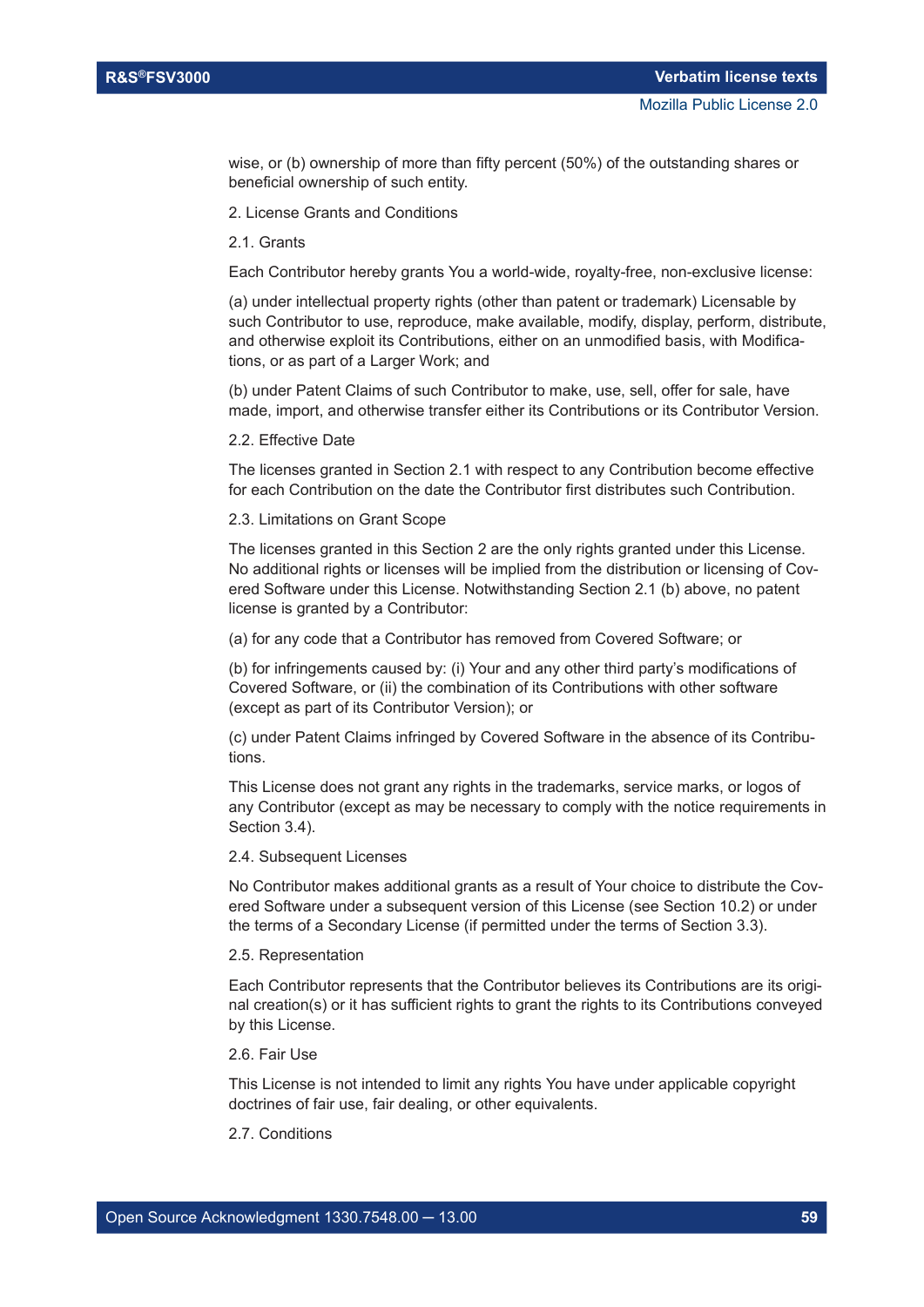Sections 3.1, 3.2, 3.3, and 3.4 are conditions of the licenses granted in Section 2.1.

3. Responsibilities

### 3.1. Distribution of Source Form

All distribution of Covered Software in Source Code Form, including any Modifications that You create or to which You contribute, must be under the terms of this License. You must inform recipients that the Source Code Form of the Covered Software is governed by the terms of this License, and how they can obtain a copy of this License. You may not attempt to alter or restrict the recipients' rights in the Source Code Form.

#### 3.2. Distribution of Executable Form

If You distribute Covered Software in Executable Form then:

(a) such Covered Software must also be made available in Source Code Form, as described in Section 3.1, and You must inform recipients of the Executable Form how they can obtain a copy of such Source Code Form by reasonable means in a timely manner, at a charge no more than the cost of distribution to the recipient; and

(b) You may distribute such Executable Form under the terms of this License, or sublicense it under different terms, provided that the license for the Executable Form does not attempt to limit or alter the recipients' rights in the Source Code Form under this License.

#### 3.3. Distribution of a Larger Work

You may create and distribute a Larger Work under terms of Your choice, provided that You also comply with the requirements of this License for the Covered Software. If the Larger Work is a combination of Covered Software with a work governed by one or more Secondary Licenses, and the Covered Software is not Incompatible With Secondary Licenses, this License permits You to additionally distribute such Covered Software under the terms of such Secondary License(s), so that the recipient of the Larger Work may, at their option, further distribute the Covered Software under the terms of either this License or such Secondary License(s).

#### 3.4. Notices

You may not remove or alter the substance of any license notices (including copyright notices, patent notices, disclaimers of warranty, or limitations of liability) contained within the Source Code Form of the Covered Software, except that You may alter any license notices to the extent required to remedy known factual inaccuracies.

## 3.5. Application of Additional Terms

You may choose to offer, and to charge a fee for, warranty, support, indemnity or liability obligations to one or more recipients of Covered Software. However, You may do so only on Your own behalf, and not on behalf of any Contributor. You must make it absolutely clear that any such warranty, support, indemnity, or liability obligation is offered by You alone, and You hereby agree to indemnify every Contributor for any liability incurred by such Contributor as a result of warranty, support, indemnity or liability terms You offer. You may include additional disclaimers of warranty and limitations of liability specific to any jurisdiction.

4. Inability to Comply Due to Statute or Regulation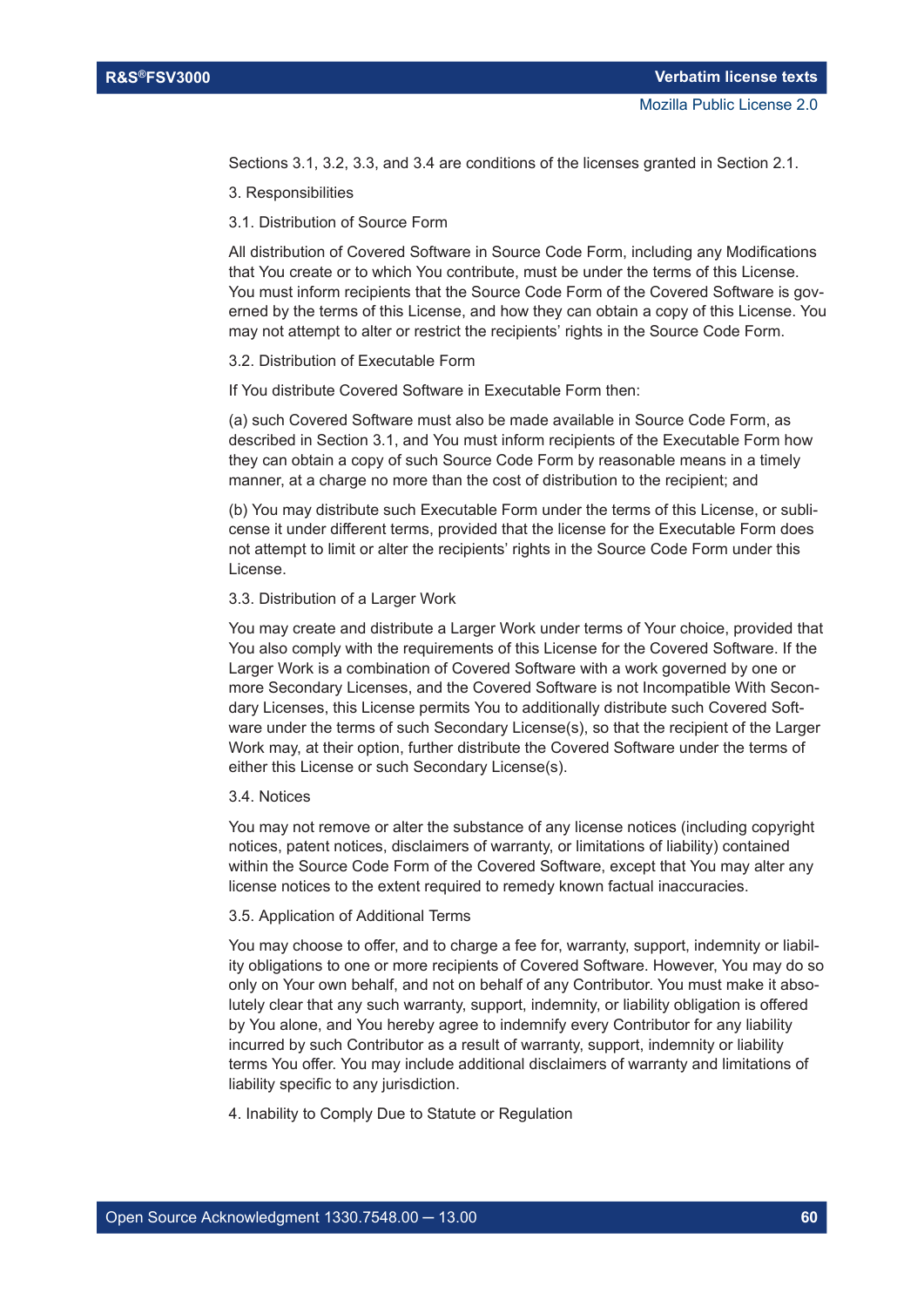If it is impossible for You to comply with any of the terms of this License with respect to some or all of the Covered Software due to statute, judicial order, or regulation then You must: (a) comply with the terms of this License to the maximum extent possible; and (b) describe the limitations and the code they affect. Such description must be placed in a text file included with all distributions of the Covered Software under this License. Except to the extent prohibited by statute or regulation, such description must be sufficiently detailed for a recipient of ordinary skill to be able to understand it.

#### 5. Termination

5.1. The rights granted under this License will terminate automatically if You fail to comply with any of its terms. However, if You become compliant, then the rights granted under this License from a particular Contributor are reinstated (a) provisionally, unless and until such Contributor explicitly and finally terminates Your grants, and (b) on an ongoing basis, if such Contributor fails to notify You of the non-compliance by some reasonable means prior to 60 days after You have come back into compliance. Moreover, Your grants from a particular Contributor are reinstated on an ongoing basis if such Contributor notifies You of the non-compliance by some reasonable means, this is the first time You have received notice of non-compliance with this License from such Contributor, and You become compliant prior to 30 days after Your receipt of the notice.

5.2. If You initiate litigation against any entity by asserting a patent infringement claim (excluding declaratory judgment actions, counter-claims, and cross-claims) alleging that a Contributor Version directly or indirectly infringes any patent, then the rights granted to You by any and all Contributors for the Covered Software under Section 2.1 of this License shall terminate.

5.3. In the event of termination under Sections 5.1 or 5.2 above, all end user license agreements (excluding distributors and resellers) which have been validly granted by You or Your distributors under this License prior to termination shall survive termination.

#### 6. Disclaimer of Warranty

Covered Software is provided under this License on an "as is" basis, without warranty of any kind, either expressed, implied, or statutory, including, without limitation, warranties that the Covered Software is free of defects, merchantable, fit for a particular purpose or non-infringing. The entire risk as to the quality and performance of the Covered Software is with You. Should any Covered Software prove defective in any respect, You (not any Contributor) assume the cost of any necessary servicing, repair, or correction. This disclaimer of warranty constitutes an essential part of this License. No use of any Covered Software is authorized under this License except under this disclaimer.

#### 7. Limitation of Liability

Under no circumstances and under no legal theory, whether tort (including negligence), contract, or otherwise, shall any Contributor, or anyone who distributes Covered Software as permitted above, be liable to You for any direct, indirect, special, incidental, or consequential damages of any character including, without limitation, damages for lost profits, loss of goodwill, work stoppage, computer failure or malfunction, or any and all other commercial damages or losses, even if such party shall have been informed of the possibility of such damages. This limitation of liability shall not apply to liability for death or personal injury resulting from such party's negligence to the extent applicable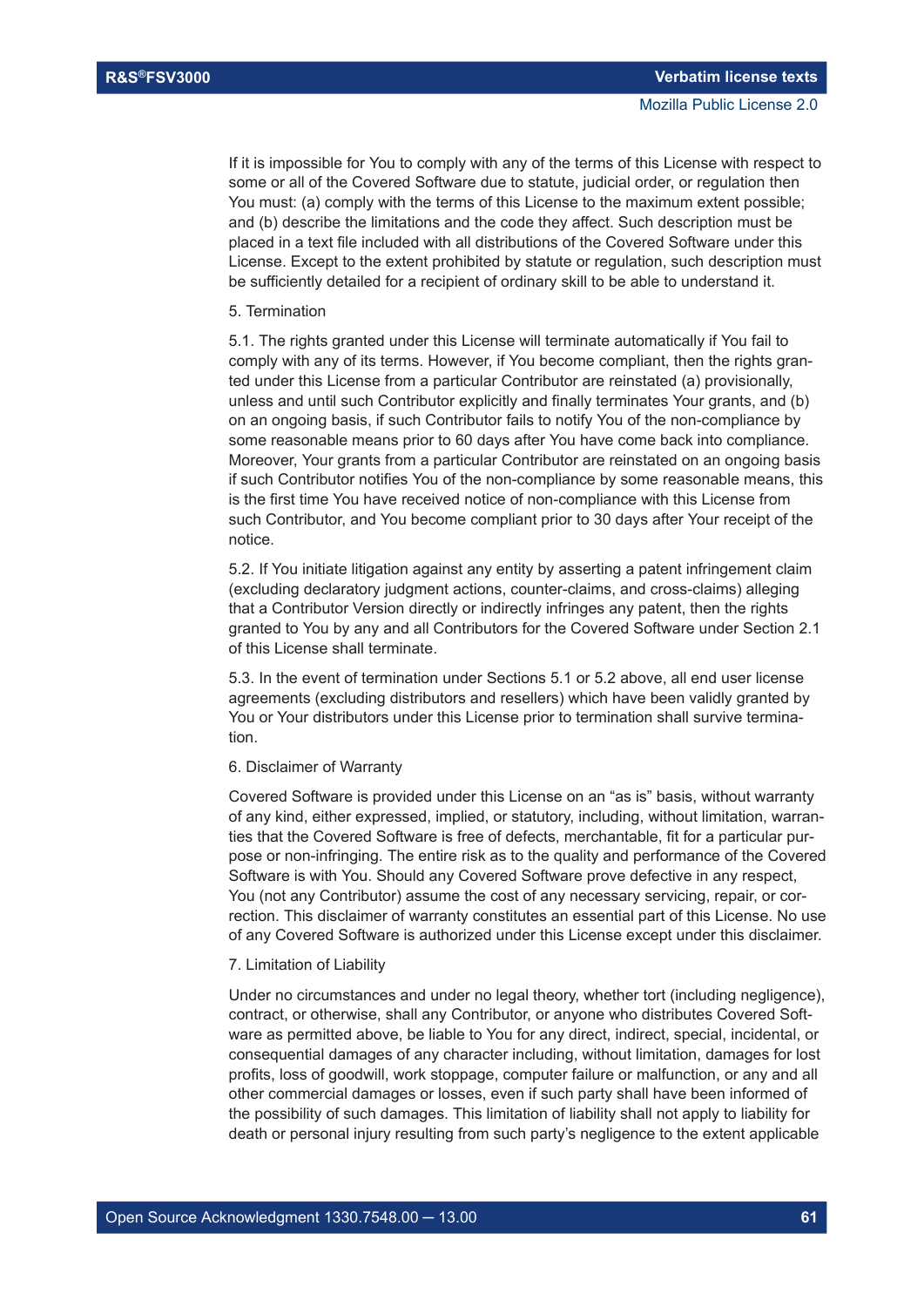law prohibits such limitation. Some jurisdictions do not allow the exclusion or limitation of incidental or consequential damages, so this exclusion and limitation may not apply to You.

8. Litigation

Any litigation relating to this License may be brought only in the courts of a jurisdiction where the defendant maintains its principal place of business and such litigation shall be governed by laws of that jurisdiction, without reference to its conflict-of-law provisions. Nothing in this Section shall prevent a party's ability to bring cross-claims or counter-claims.

## 9. Miscellaneous

This License represents the complete agreement concerning the subject matter hereof. If any provision of this License is held to be unenforceable, such provision shall be reformed only to the extent necessary to make it enforceable. Any law or regulation which provides that the language of a contract shall be construed against the drafter shall not be used to construe this License against a Contributor.

10. Versions of the License

## 10.1. New Versions

Mozilla Foundation is the license steward. Except as provided in Section 10.3, no one other than the license steward has the right to modify or publish new versions of this License. Each version will be given a distinguishing version number.

## 10.2. Effect of New Versions

You may distribute the Covered Software under the terms of the version of the License under which You originally received the Covered Software, or under the terms of any subsequent version published by the license steward.

#### 10.3. Modified Versions

If you create software not governed by this License, and you want to create a new license for such software, you may create and use a modified version of this License if you rename the license and remove any references to the name of the license steward (except to note that such modified license differs from this License).

10.4. Distributing Source Code Form that is Incompatible With Secondary Licenses

If You choose to distribute Source Code Form that is Incompatible With Secondary Licenses under the terms of this version of the License, the notice described in Exhibit B of this License must be attached.

## Exhibit A - Source Code Form License Notice

This Source Code Form is subject to the terms of the Mozilla Public License, v. 2.0. If a copy of the MPL was not distributed with this file, You can obtain one at https:// mozilla.org/MPL/2.0/.

If it is not possible or desirable to put the notice in a particular file, then You may include the notice in a location (such as a LICENSE file in a relevant directory) where a recipient would be likely to look for such a notice.

You may add additional accurate notices of copyright ownership.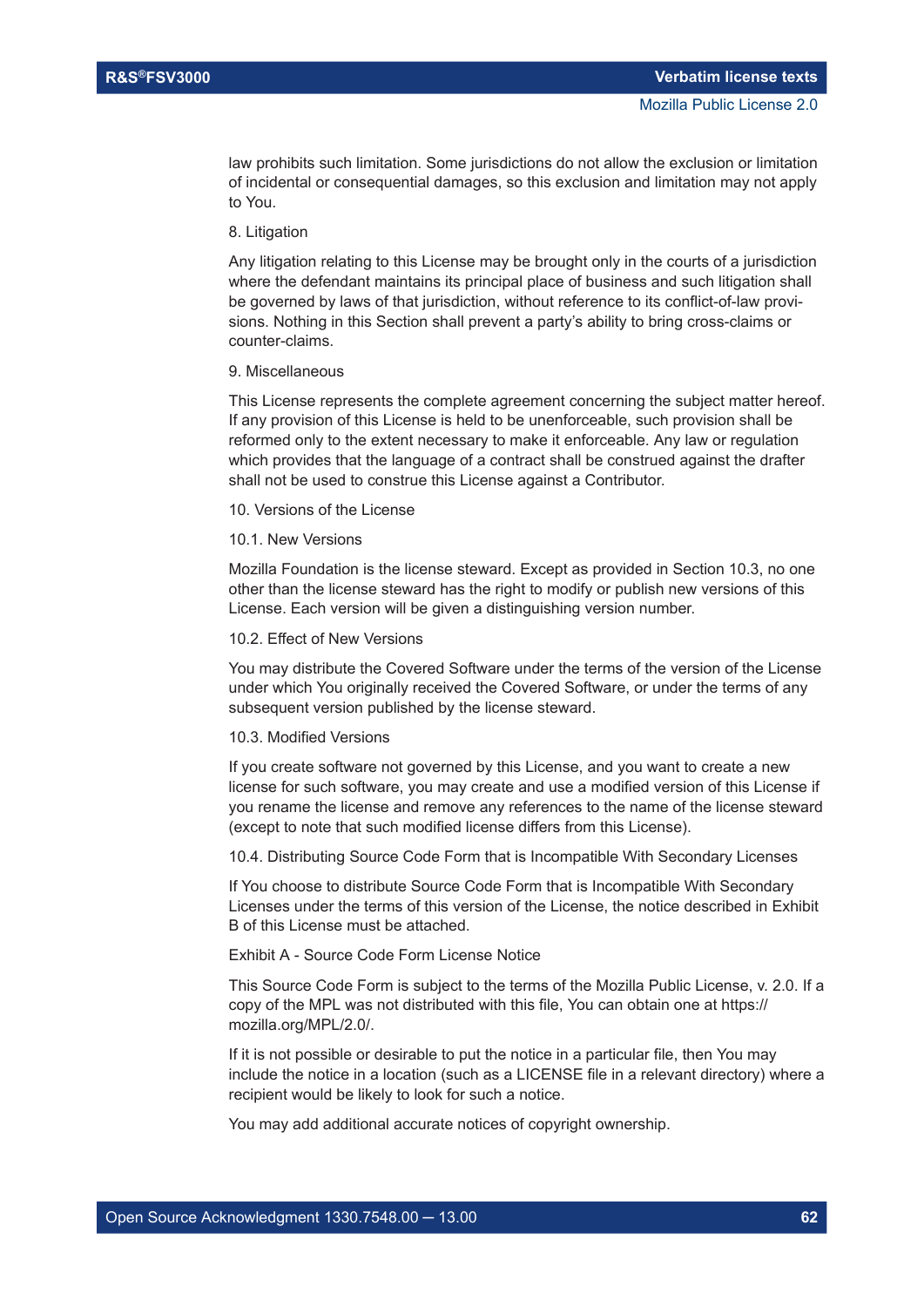Exhibit B - "Incompatible With Secondary Licenses" Notice

This Source Code Form is "Incompatible With Secondary Licenses", as defined by the Mozilla Public License, v. 2.0.

# **3.23 Net-SNMP License**

Various copyrights apply to this package, listed in various separate

parts below. Please make sure that you read all the parts.

Part 1: CMU/UCD copyright notice: (BSD like)

Copyright 1989, 1991, 1992 by Carnegie Mellon University Derivative Work - 1996, 1998-2000

Copyright 1996, 1998-2000 The Regents of the University of California All Rights Reserved

Permission to use, copy, modify and distribute this software and its documentation for any purpose and without fee is hereby granted, provided that the above copyright notice appears in all copies and that both that copyright notice and this permission notice appear in supporting documentation, and that the name of CMU and The Regents of the University of California not be used in advertising or publicity pertaining to distribution of the software without specific written permission.

THE COPYRIGHT HOLDERS DISCLAIM ALL WARRANTIES WITH REGARD TO THIS SOFTWARE, INCLUDING ALL IMPLIED WARRANTIES OF MERCHANTABIL-ITY AND FITNESS. IN NO EVENT SHALL THE COPYRIGHT HOLDER BE LIABLE FOR ANY SPECIAL, INDIRECT OR CONSEQUENTIAL DAMAGES OR ANY DAM-AGES WHATSOEVER RESULTING FROM THE LOSS OF USE, DATA OR PROFITS, WHETHER IN AN ACTION OF CONTRACT, NEGLIGENCE OR OTHER TORTIOUS ACTION, ARISING OUT OF OR IN CONNECTION WITH THE USE OR PERFOR-MANCE OF THIS SOFTWARE.

Part 2: Networks Associates Technology, Inc copyright notice (BSD)

Copyright (c) 2001-2003, Networks Associates Technology, Inc All rights reserved.

Redistribution and use in source and binary forms, with or without modification, are permitted provided that the following conditions are met:

Redistributions of source code must retain the above copyright notice, this list of conditions and the following disclaimer.

Redistributions in binary form must reproduce the above copyright notice, this list of conditions and the following disclaimer in the documentation and/or other materials provided with the distribution.

Neither the name of the Networks Associates Technology, Inc nor the names of its contributors may be used to endorse or promote products derived from this software without specific prior written permission.

THIS SOFTWARE IS PROVIDED BY THE COPYRIGHT HOLDERS AND CONTRIBU-TORS ``AS IS'' AND ANY EXPRESS OR IMPLIED WARRANTIES, INCLUDING, BUT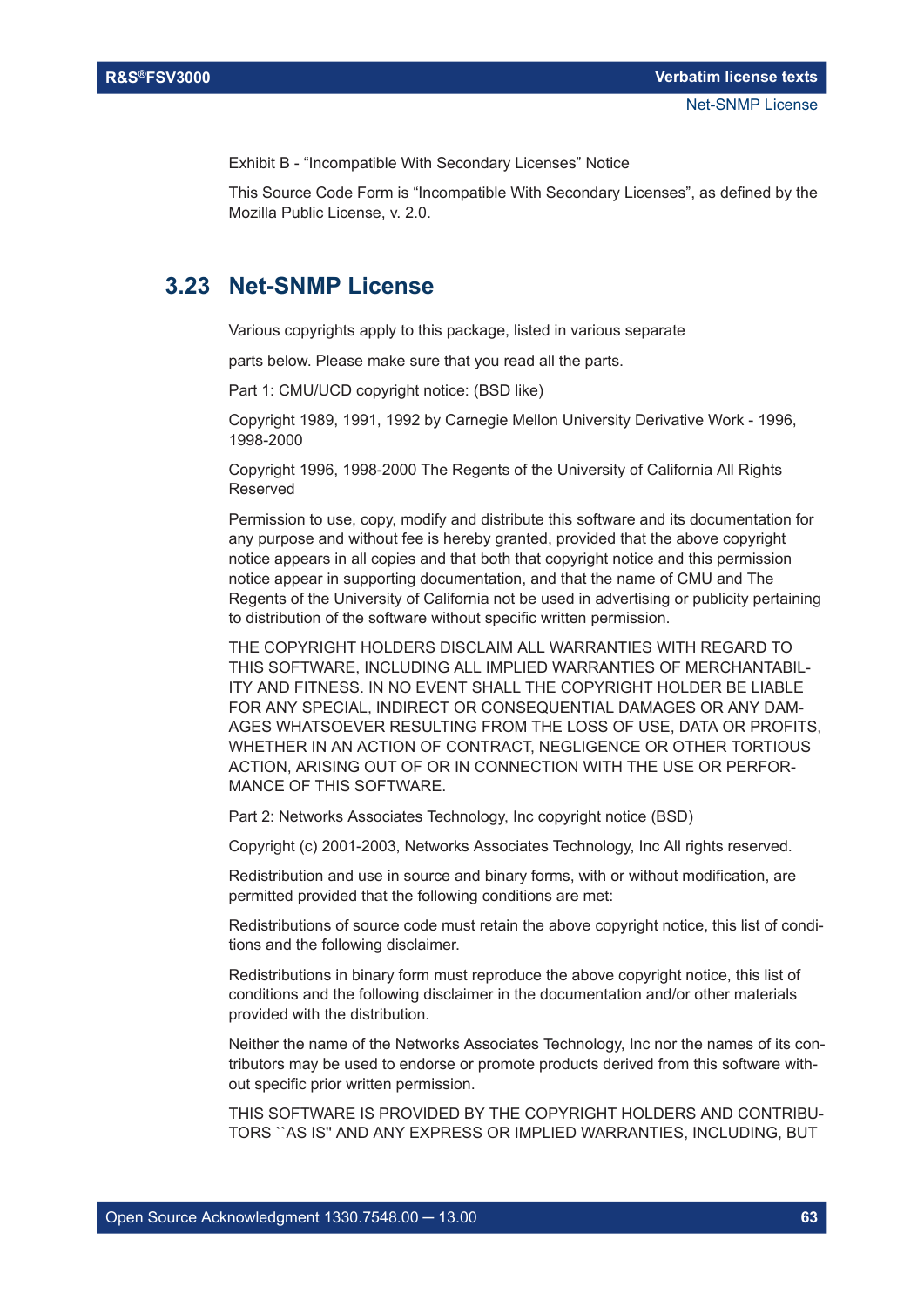NOT LIMITED TO, THE IMPLIED WARRANTIES OF MERCHANTABILITY AND FIT-NESS FOR A PARTICULAR PURPOSE ARE DISCLAIMED. IN NO EVENT SHALL THE COPYRIGHT HOLDERS OR CONTRIBUTORS BE LIABLE FOR ANY DIRECT, INDIRECT, INCIDENTAL, SPECIAL, EXEMPLARY, OR CONSEQUENTIAL DAMAGES (INCLUDING, BUT NOT LIMITED TO, PROCUREMENT OF SUBSTITUTE GOODS OR SERVICES; LOSS OF USE, DATA, OR PROFITS; OR BUSINESS INTERRUP-TION) HOWEVER CAUSED AND ON ANY THEORY OF LIABILITY,

WHETHER IN CONTRACT, STRICT LIABILITY, OR TORT (INCLUDING NEGLI-GENCE OR OTHERWISE) ARISING IN ANY WAY OUT OF THE USE OF THIS SOFT-WARE, EVEN IF ADVISED OF THE POSSIBILITY OF SUCH DAMAGE.

Part 3: Cambridge Broadband Ltd. copyright notice (BSD)

Portions of this code are copyright (c) 2001-2003, Cambridge Broadband Ltd. All rights reserved.

Redistribution and use in source and binary forms, with or without modification, are permitted provided that the following conditions are met:

Redistributions of source code must retain the above copyright notice, this list of conditions and the following disclaimer.

Redistributions in binary form must reproduce the above copyright notice, this list of conditions and the following disclaimer in the documentation and/or other materials provided with the distribution.

The name of Cambridge Broadband Ltd. may not be used to endorse or promote products derived from this software without specific prior written permission.

THIS SOFTWARE IS PROVIDED BY THE COPYRIGHT HOLDER ``AS IS'' AND ANY EXPRESS OR IMPLIED WARRANTIES, INCLUDING, BUT NOT LIMITED TO, THE IMPLIED WARRANTIES OF MERCHANTABILITY AND FITNESS FOR A PARTICU-LAR PURPOSE ARE DISCLAIMED. IN NO EVENT SHALL THE COPYRIGHT HOLDER BE LIABLE FOR ANY DIRECT, INDIRECT, INCIDENTAL, SPECIAL, EXEM-PLARY, OR

CONSEQUENTIAL DAMAGES (INCLUDING, BUT NOT LIMITED TO, PROCURE-MENT OF SUBSTITUTE GOODS OR SERVICES; LOSS OF USE, DATA, OR PROF-ITS; OR BUSINESS INTERRUPTION) HOWEVER CAUSED AND ON ANY THEORY OF LIABILITY, WHETHER IN CONTRACT, STRICT LIABILITY, OR TORT (INCLUD-ING NEGLIGENCE OR OTHERWISE) ARISING IN ANY WAY OUT OF THE USE OF THIS SOFTWARE, EVEN IF ADVISED OF THE POSSIBILITY OF SUCH DAMAGE.

Part 4: Sun Microsystems, Inc. copyright notice (BSD)

Copyright © 2003 Sun Microsystems, Inc., 4150 Network Circle, Santa Clara, California 95054, U.S.A. All rights reserved.

Use is subject to license terms below. This distribution may include materials developed by third parties. Sun, Sun Microsystems, the Sun logo and Solaris are trademarks or registered trademarks of Sun Microsystems, Inc. in the U.S. and other countries.

Redistribution and use in source and binary forms, with or without modification, are permitted provided that the following conditions are met: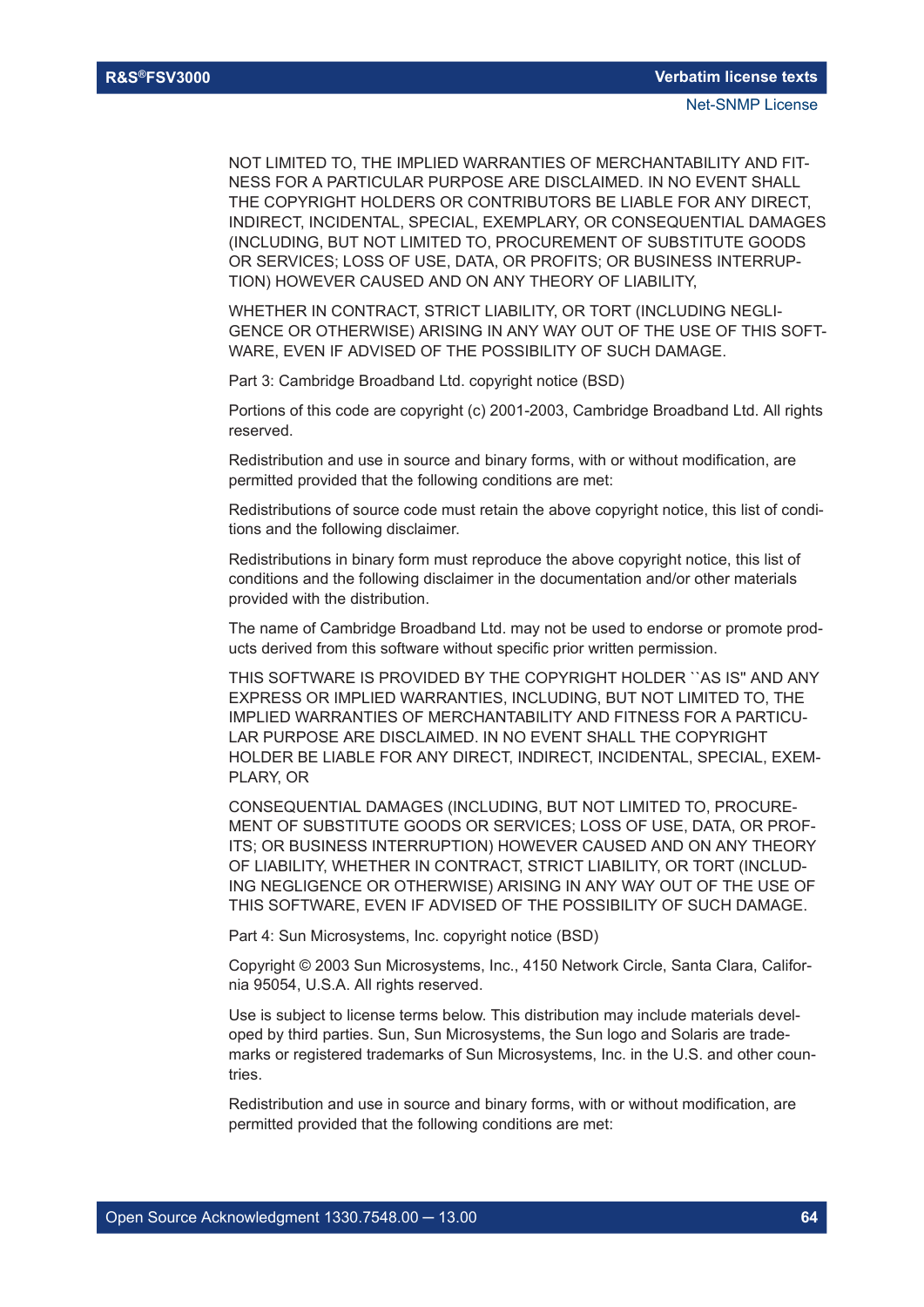Redistributions of source code must retain the above copyright notice, this list of conditions and the following disclaimer.

Redistributions in binary form must reproduce the above copyright notice, this list of conditions and the following disclaimer in the documentation and/or other materials provided with the distribution.

Neither the name of the Sun Microsystems, Inc. nor the names of its contributors may be used to endorse or promote products derived from this software without specific prior written permission.

THIS SOFTWARE IS PROVIDED BY THE COPYRIGHT HOLDERS AND CONTRIBU-TORS ``AS IS'' AND ANY EXPRESS OR IMPLIED WARRANTIES, INCLUDING, BUT NOT LIMITED TO, THE IMPLIED WARRANTIES OF MERCHANTABILITY AND FIT-NESS FOR A PARTICULAR PURPOSE ARE DISCLAIMED. IN NO EVENT SHALL THE COPYRIGHT HOLDERS OR CONTRIBUTORS BE LIABLE FOR ANY DIRECT, INDIRECT, INCIDENTAL, SPECIAL, EXEMPLARY, OR CONSEQUENTIAL DAMAGES (INCLUDING, BUT NOT LIMITED TO, PROCUREMENT OF SUBSTITUTE GOODS OR SERVICES; LOSS OF USE, DATA, OR PROFITS; OR BUSINESS INTERRUP-TION) HOWEVER CAUSED AND ON ANY THEORY OF LIABILITY, WHETHER IN CONTRACT, STRICT LIABILITY, OR TORT (INCLUDING NEGLIGENCE OR OTHER-WISE) ARISING IN ANY WAY OUT OF THE USE OF THIS SOFTWARE, EVEN IF ADVISED OF THE POSSIBILITY OF SUCH DAMAGE.

Part 5: Sparta, Inc copyright notice (BSD) Copyright (c) 2003-2009, Sparta, Inc All rights reserved.

Redistribution and use in source and binary forms, with or without modification, are permitted provided that the following conditions are met:

Redistributions of source code must retain the above copyright notice, this list of conditions and the following disclaimer.

Redistributions in binary form must reproduce the above copyright notice, this list of conditions and the following disclaimer in the documentation and/or other materials provided with the distribution.

Neither the name of Sparta, Inc nor the names of its contributors may be used to endorse or promote products derived from this software without specific prior written permission.

THIS SOFTWARE IS PROVIDED BY THE COPYRIGHT HOLDERS AND CONTRIBU-TORS ``AS IS'' AND ANY EXPRESS OR IMPLIED WARRANTIES, INCLUDING, BUT NOT LIMITED TO, THE IMPLIED WARRANTIES OF MERCHANTABILITY AND FIT-NESS FOR A PARTICULAR PURPOSE ARE DISCLAIMED. IN NO EVENT SHALL THE COPYRIGHT HOLDERS OR CONTRIBUTORS BE LIABLE FOR ANY DIRECT, INDIRECT, INCIDENTAL, SPECIAL, EXEMPLARY, OR CONSEQUENTIAL DAMAGES (INCLUDING, BUT NOT LIMITED TO, PROCUREMENT OF SUBSTITUTE GOODS OR SERVICES; LOSS OF USE, DATA, OR PROFITS; OR BUSINESS INTERRUP-TION) HOWEVER CAUSED AND ON ANY THEORY OF LIABILITY, WHETHER IN CONTRACT, STRICT LIABILITY, OR TORT (INCLUDING NEGLIGENCE OR OTHER-WISE) ARISING IN ANY WAY OUT OF THE USE OF THIS SOFTWARE, EVEN IF ADVISED OF THE POSSIBILITY OF SUCH DAMAGE.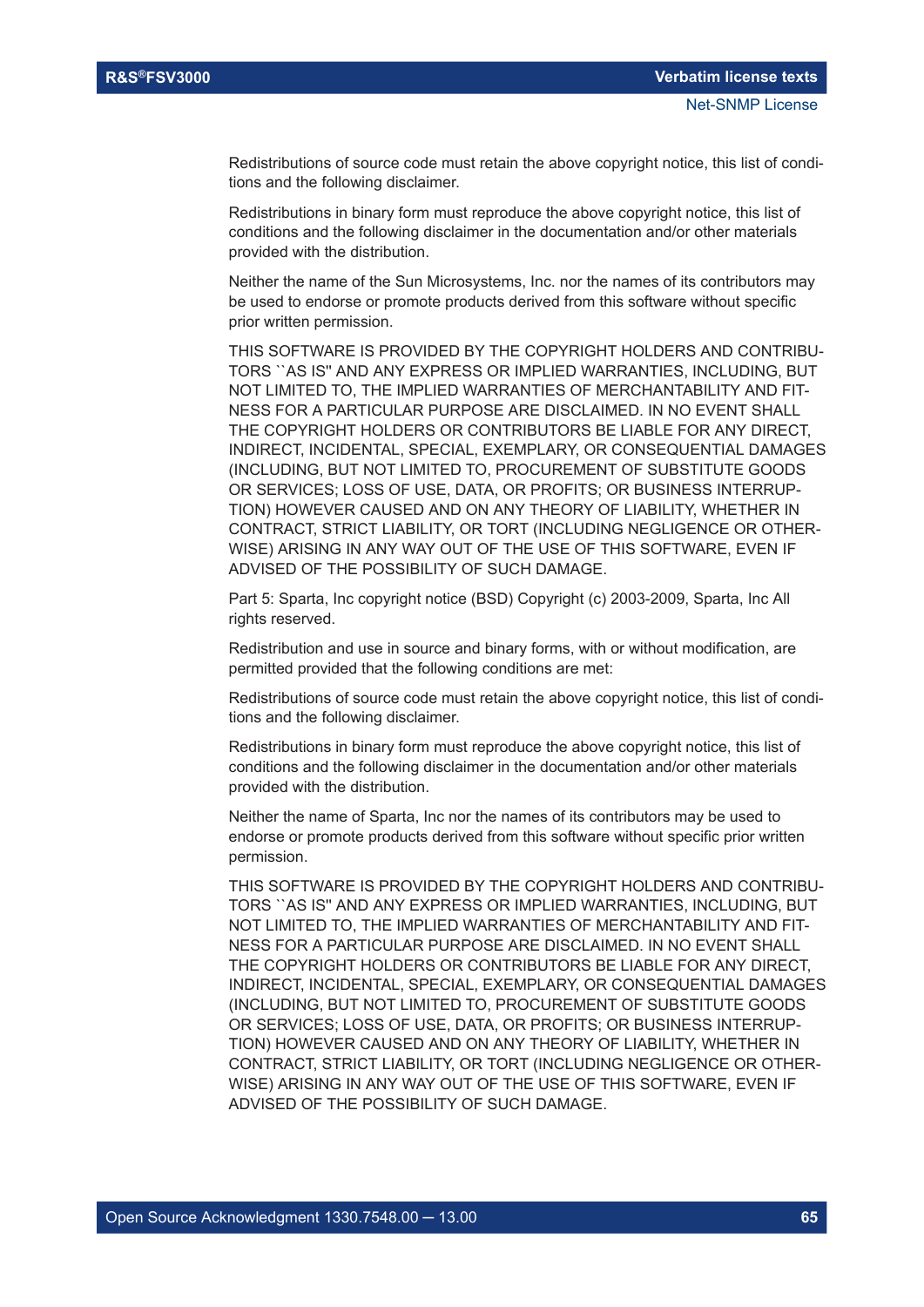Part 6: Cisco/BUPTNIC copyright notice (BSD) Copyright (c) 2004, Cisco, Inc and Information Network

Center of Beijing University of Posts and Telecommunications. All rights reserved.

Redistribution and use in source and binary forms, with or without modification, are permitted provided that the following conditions are met:

Redistributions of source code must retain the above copyright notice, this list of conditions and the following disclaimer.

Redistributions in binary form must reproduce the above copyright notice, this list of conditions and the following disclaimer in the documentation and/or other materials provided with the distribution.

Neither the name of Cisco, Inc, Beijing University of Posts and Telecommunications, nor the names of their contributors may be used to endorse or promote products derived from this software without specific prior written permission.

THIS SOFTWARE IS PROVIDED BY THE COPYRIGHT HOLDERS AND CONTRIBU-TORS ``AS IS'' AND ANY EXPRESS OR IMPLIED WARRANTIES, INCLUDING, BUT NOT LIMITED TO, THE IMPLIED WARRANTIES OF MERCHANTABILITY AND FIT-NESS FOR A PARTICULAR PURPOSE ARE DISCLAIMED. IN NO EVENT SHALL THE COPYRIGHT HOLDERS OR CONTRIBUTORS BE LIABLE FOR ANY DIRECT, INDIRECT, INCIDENTAL, SPECIAL, EXEMPLARY, OR CONSEQUENTIAL DAMAGES (INCLUDING, BUT NOT LIMITED TO, PROCUREMENT OF SUBSTITUTE GOODS OR SERVICES; LOSS OF USE, DATA, OR PROFITS; OR BUSINESS INTERRUP-TION) HOWEVER CAUSED AND ON ANY THEORY OF LIABILITY, WHETHER IN CONTRACT, STRICT LIABILITY, OR TORT (INCLUDING NEGLIGENCE OR OTHER-WISE) ARISING IN ANY WAY OUT OF THE USE OF THIS SOFTWARE, EVEN IF ADVISED OF THE POSSIBILITY OF SUCH DAMAGE.

Part 7: Fabasoft R&D Software GmbH & Co KG copyright notice (BSD) Copyright (c) Fabasoft R&D Software GmbH & Co KG, 2003

oss@fabasoft.com Author: Bernhard Penz

Redistribution and use in source and binary forms, with or without modification, are permitted provided that the following conditions are met:

Redistributions of source code must retain the above copyright notice, this list of conditions and the following disclaimer.

Redistributions in binary form must reproduce the above copyright notice, this list of conditions and the following disclaimer in the documentation and/or other materials provided with the distribution.

The name of Fabasoft R&D Software GmbH & Co KG or any of its subsidiaries, brand or product names may not be used to endorse or promote products derived from this software without specific prior written permission.

THIS SOFTWARE IS PROVIDED BY THE COPYRIGHT HOLDER ``AS IS'' AND ANY EXPRESS OR IMPLIED WARRANTIES, INCLUDING, BUT NOT LIMITED TO, THE IMPLIED WARRANTIES OF MERCHANTABILITY AND FITNESS FOR A PARTICU-LAR PURPOSE ARE DISCLAIMED. IN NO EVENT SHALL THE COPYRIGHT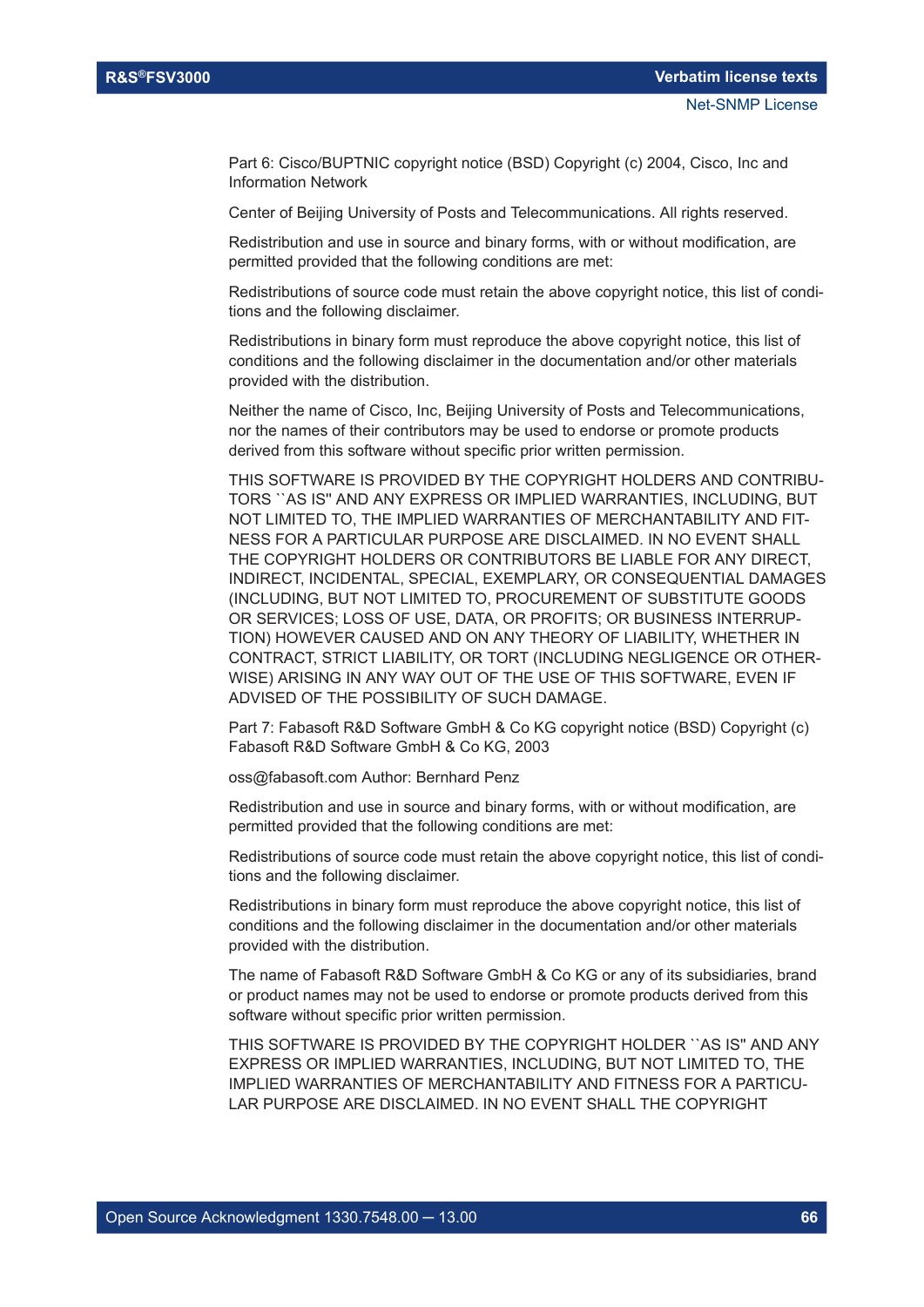HOLDER BE LIABLE FOR ANY DIRECT, INDIRECT, INCIDENTAL, SPECIAL, EXEM-PLARY, OR

CONSEQUENTIAL DAMAGES (INCLUDING, BUT NOT LIMITED TO, PROCURE-MENT OF SUBSTITUTE GOODS OR SERVICES; LOSS OF USE, DATA, OR PROF-ITS; OR BUSINESS INTERRUPTION) HOWEVER CAUSED AND ON ANY THEORY OF LIABILITY, WHETHER IN CONTRACT, STRICT LIABILITY, OR TORT (INCLUD-ING NEGLIGENCE OR OTHERWISE) ARISING IN ANY WAY OUT OF THE USE OF THIS SOFTWARE, EVEN IF ADVISED OF THE POSSIBILITY OF SUCH DAMAGE.

Part 8: Apple Inc. copyright notice (BSD) Copyright (c) 2007 Apple Inc. All rights reserved.

Redistribution and use in source and binary forms, with or without modification, are permitted provided that the following conditions

are met:

1. Redistributions of source code must retain the above copyright notice, this list of conditions and the following disclaimer.

2. Redistributions in binary form must reproduce the above copyright notice, this list of conditions and the following disclaimer in the documentation and/or other materials provided with the distribution.

3. Neither the name of Apple Inc. ("Apple") nor the names of its contributors may be used to endorse or promote products derived from this software without specific prior written permission.

THIS SOFTWARE IS PROVIDED BY THE COPYRIGHT HOLDERS "AS IS" AND ANY EXPRESS OR IMPLIED WARRANTIES, INCLUDING, BUT NOT LIMITED TO, THE IMPLIED WARRANTIES OF MERCHANTABILITY AND FITNESS FOR A PARTICU-LAR PURPOSE ARE DISCLAIMED. IN NO EVENT SHALL THE COPYRIGHT HOLD-ERS BE LIABLE FOR ANY DIRECT, INDIRECT, INCIDENTAL, SPECIAL, EXEM-PLARY, OR CONSEQUENTIAL DAMAGES (INCLUDING, BUT NOT LIMITED TO, PROCUREMENT OF SUBSTITUTE GOODS OR SERVICES; LOSS OF USE, DATA, OR PROFITS; OR BUSINESS INTERRUPTION) HOWEVER CAUSED AND ON ANY THEORY OF LIABILITY, WHETHER IN CONTRACT, STRICT LIABILITY,

OR TORT (INCLUDING NEGLIGENCE OR OTHERWISE) ARISING IN ANY WAY OUT OF THE USE OF THIS SOFTWARE, EVEN IF ADVISED OF THE POSSIBILITY OF SUCH DAMAGE.

Part 9: ScienceLogic, LLC copyright notice (BSD) Copyright (c) 2009, ScienceLogic, LLC All rights reserved.

Redistribution and use in source and binary forms, with or without modification, are permitted provided that the following conditions are

met:

Redistributions of source code must retain the above copyright notice, this list of conditions and the following disclaimer.

Redistributions in binary form must reproduce the above copyright notice, this list of conditions and the following disclaimer in the documentation and/or other materials provided with the distribution.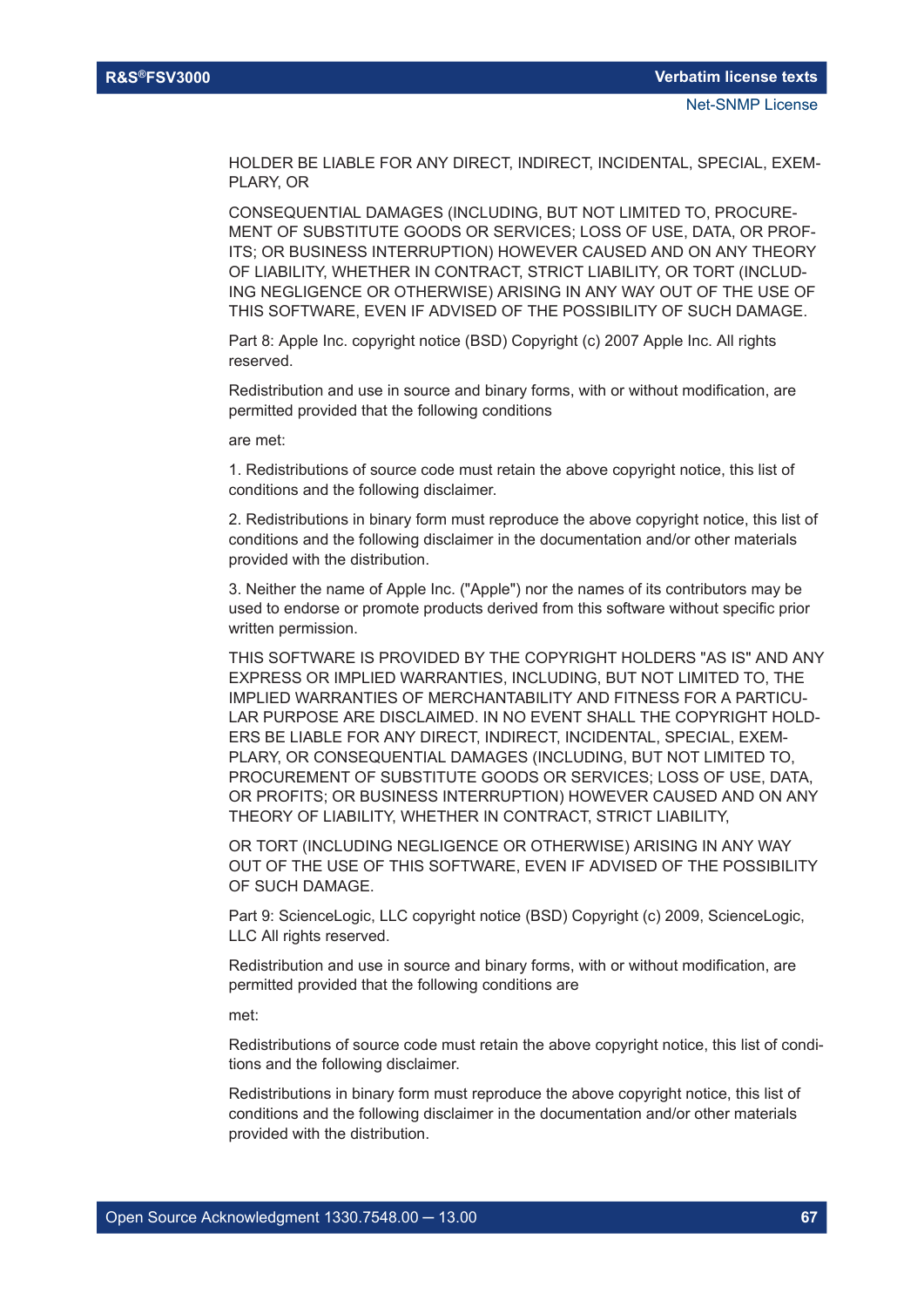Neither the name of ScienceLogic, LLC nor the names of its contributors may be used to endorse or promote products derived from this software without specific prior written permission.

THIS SOFTWARE IS PROVIDED BY THE COPYRIGHT HOLDERS AND CONTRIBU-TORS ``AS IS'' AND ANY EXPRESS OR IMPLIED WARRANTIES, INCLUDING, BUT NOT LIMITED TO, THE IMPLIED WARRANTIES OF MERCHANTABILITY AND FIT-NESS FOR A PARTICULAR PURPOSE ARE DISCLAIMED. IN NO EVENT SHALL THE COPYRIGHT HOLDERS OR CONTRIBUTORS BE LIABLE FOR ANY DIRECT, INDIRECT, INCIDENTAL, SPECIAL, EXEMPLARY, OR CONSEQUENTIAL DAMAGES (INCLUDING, BUT NOT LIMITED TO, PROCUREMENT OF SUBSTITUTE GOODS OR SERVICES; LOSS OF USE, DATA, OR PROFITS; OR BUSINESS INTERRUP-TION) HOWEVER CAUSED AND ON ANY THEORY OF LIABILITY, WHETHER IN CONTRACT, STRICT LIABILITY, OR TORT (INCLUDING NEGLIGENCE OR OTHER-WISE) ARISING IN ANY WAY OUT OF THE USE OF THIS SOFTWARE, EVEN IF ADVISED OF THE POSSIBILITY OF SUCH DAMAGE.

# **3.24 OpenSSL License**

OpenSSL License

Copyright (c) 1998-2008 The OpenSSL Project. All rights reserved.

Redistribution and use in source and binary forms, with or without modification, are permitted provided that the following conditions are met:

1. Redistributions of source code must retain the above copyright notice, this list of conditions and the following disclaimer.

2. Redistributions in binary form must reproduce the above copyright notice, this list of conditions and the following disclaimer in the documentation and/or other materials provided with the distribution.

3. All advertising materials mentioning features or use of this software must display the following acknowledgment: "This product includes software developed by the OpenSSL Project for use in the OpenSSL Toolkit. (http://www.openssl.org/)"

4. The names "OpenSSL Toolkit" and "OpenSSL Project" must not be used to endorse or promote products derived from this software without prior written permission. For written permission, please contact openssl-core@openssl.org.

5. Products derived from this software may not be called "OpenSSL" nor may "OpenSSL" appear in their names without prior written permission of the OpenSSL Project.

6. Redistributions of any form whatsoever must retain the following acknowledgment: "This product includes software developed by the OpenSSL Project for use in the OpenSSL Toolkit (http://www.openssl.org/)"

THIS SOFTWARE IS PROVIDED BY THE COPYRIGHT HOLDER ``AS IS'' AND ANY EXPRESSED OR IMPLIED WARRANTIES, INCLUDING, BUT NOT LIMITED TO, THE IMPLIED WARRANTIES OF MERCHANTABILITY AND FITNESS FOR A PARTICU-LAR PURPOSE ARE DISCLAIMED. IN NO EVENT SHALL THE COPYRIGHT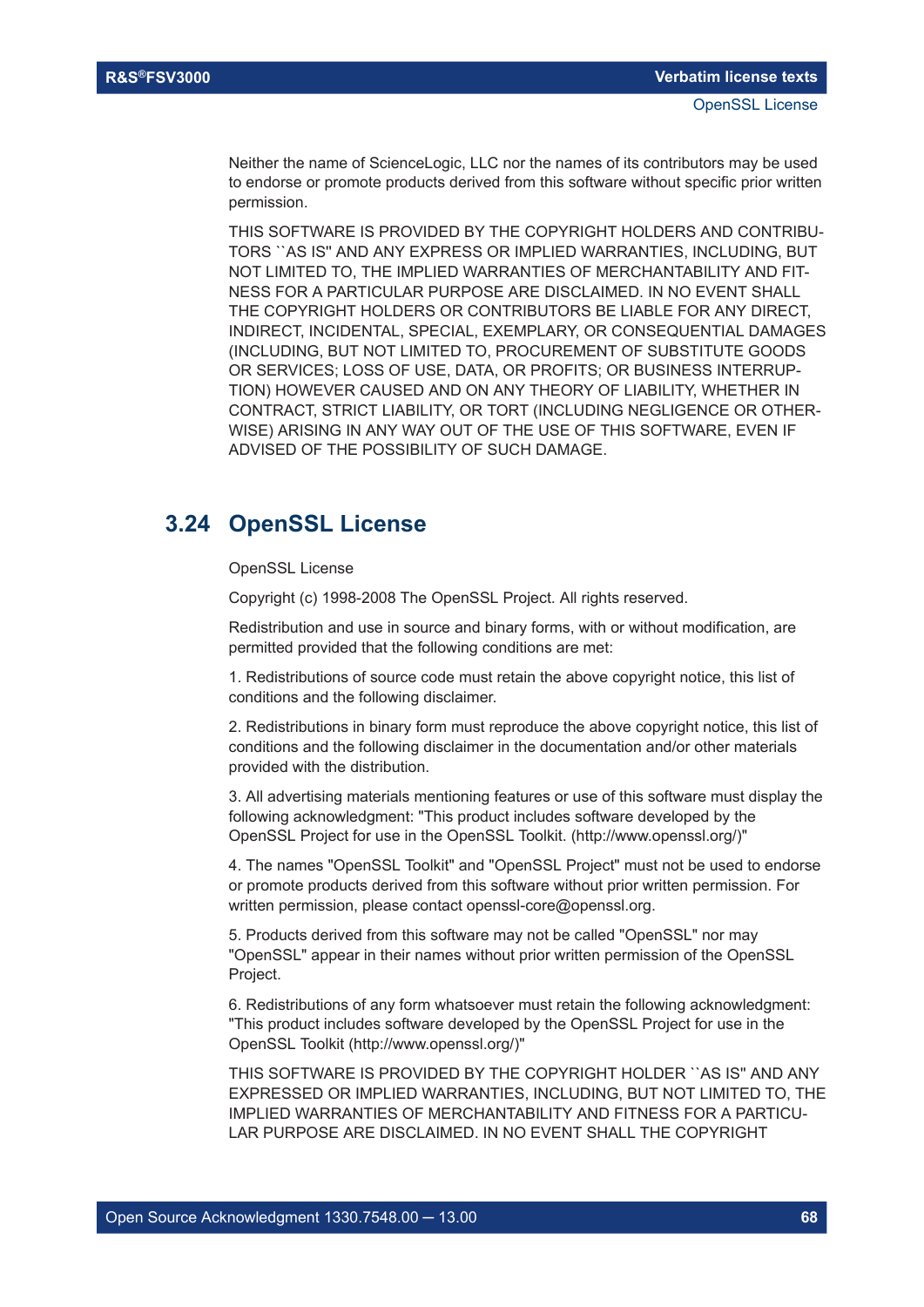HOLDER BE LIABLE FOR ANY DIRECT, INDIRECT, INCIDENTAL, SPECIAL, EXEM-PLARY, OR CONSEQUENTIAL DAMAGES (INCLUDING, BUT NOT LIMITED TO, PROCUREMENT OF SUBSTITUTE GOODS OR SERVICES; LOSS OF USE, DATA, OR PROFITS; OR BUSINESS INTERRUPTION) HOWEVER CAUSED AND ON ANY THEORY OF LIABILITY, WHETHER IN CONTRACT, STRICT LIABILITY, OR TORT (INCLUDING NEGLIGENCE OR OTHERWISE) ARISING IN ANY WAY OUT OF THE USE OF THIS SOFTWARE, EVEN IF ADVISED OF THE POSSIBILITY OF SUCH DAMAGE.

This product includes cryptographic software written by Eric Young (eay@cryptsoft.com). This product includes software written by Tim Hudson (tjh@cryptsoft.com).

Original SSLeay License

Copyright (C) 1995-1998 Eric Young (eay@cryptsoft.com) All rights reserved.

This package is an SSL implementation written by Eric Young (eay@cryptsoft.com). The implementation was written so as to conform with Netscapes SSL.

This library is free for commercial and non-commercial use as long as the following conditions are aheared to. The following conditions apply to all code found in this distribution, be it the RC4, RSA, lhash, DES, etc., code; not just the SSL code. The SSL documentation included with this distribution is covered by the same copyright terms except that the holder is Tim Hudson (tjh@cryptsoft.com).

Copyright remains Eric Young's, and as such any Copyright notices in the code are not to be removed. If this package is used in a product, Eric Young should be given attribution as the author of the parts of the library used. This can be in the form of a textual message at program startup or in documentation (online or textual) provided with the package.

Redistribution and use in source and binary forms, with or without modification, are permitted provided that the following conditions are met:

1. Redistributions of source code must retain the copyright notice, this list of conditions and the following disclaimer.

2. Redistributions in binary form must reproduce the above copyright notice, this list of conditions and the following disclaimer in the documentation and/or other materials provided with the distribution.

3. All advertising materials mentioning features or use of this software must display the following acknowledgement:

"This product includes cryptographic software written by Eric Young (eay@cryptsoft.com)"

The word 'cryptographic' can be left out if the rouines from the library being used are not cryptographic related :-).

4. If you include any Windows specific code (or a derivative thereof) from the apps directory (application code) you must include an acknowledgement: "This product includes software written by Tim Hudson (tjh@cryptsoft.com)"

THIS SOFTWARE IS PROVIDED BY THE COPYRIGHT HOLDER ``AS IS'' AND ANY EXPRESS OR IMPLIED WARRANTIES, INCLUDING, BUT NOT LIMITED TO, THE IMPLIED WARRANTIES OF MERCHANTABILITY AND FITNESS FOR A PARTICU-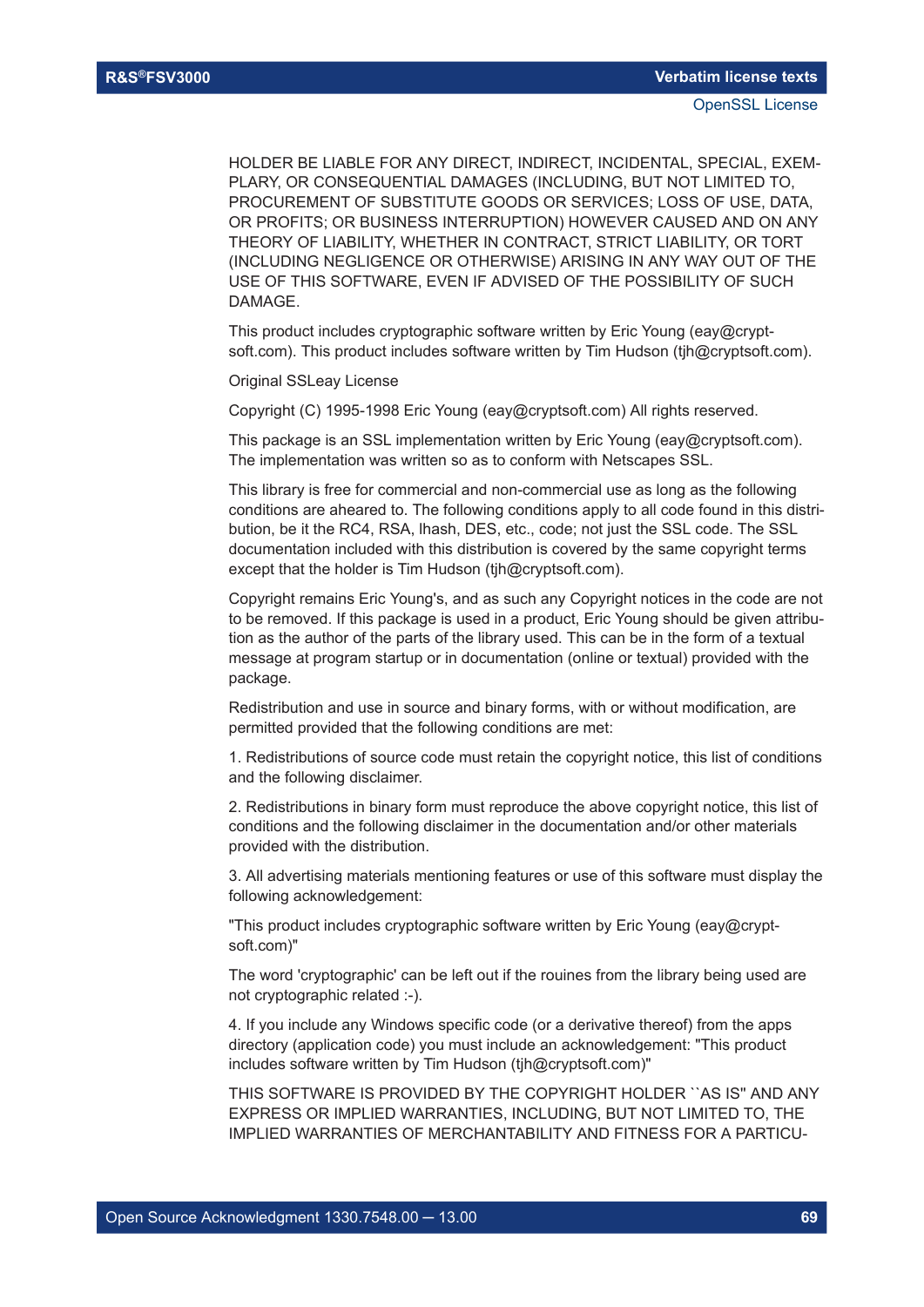LAR PURPOSE ARE DISCLAIMED. IN NO EVENT SHALL THE AUTHOR OR CON-TRIBUTORS BE LIABLE FOR ANY DIRECT, INDIRECT, INCIDENTAL, SPECIAL, EXEMPLARY, OR CONSEQUENTIAL DAMAGES (INCLUDING, BUT NOT LIMITED TO, PROCUREMENT OF SUBSTITUTE GOODS OR SERVICES; LOSS OF USE, DATA, OR PROFITS; OR BUSINESS INTERRUPTION) HOWEVER CAUSED AND ON ANY THEORY OF LIABILITY, WHETHER IN CONTRACT, STRICT LIABILITY, OR TORT (INCLUDING NEGLIGENCE OR OTHERWISE) ARISING IN ANY WAY OUT OF THE USE OF THIS SOFTWARE, EVEN IF ADVISED OF THE POSSIBILITY OF SUCH DAMAGE.

The licence and distribution terms for any publically available version or derivative of this code cannot be changed. i.e. this code cannot simply be copied and put under another distribution licence [including the GNU Public Licence.]

# **3.25 PHP License v3.01**

Redistribution and use in source and binary forms, with or without modification, is permitted provided that the following conditions are met:

1. Redistributions of source code must retain the above copyright notice, this list of conditions and the following disclaimer.

2. Redistributions in binary form must reproduce the above copyright notice, this list of conditions and the following disclaimer in the documentation and/or other materials provided with the distribution.

3. The name "PHP" must not be used to endorse or promote products derived from this software without prior written permission. For written permission, please contact group@php.net.

4. Products derived from this software may not be called "PHP", nor may "PHP" appear in their name, without prior written permission from group@php.net. You may indicate that your software works in conjunction with PHP by saying "Foo for PHP" instead of calling it "PHP Foo" or "phpfoo"

5. The PHP Group may publish revised and/or new versions of the license from time to time. Each version will be given a distinguishing version number. Once covered code has been published under a particular version of the license, you may always continue to use it under the terms of that version. You may also choose to use such covered code under the terms of any subsequent version of the license published by the PHP Group. No one other than the PHP Group has the right to modify the terms applicable to covered code created under this License.

6. Redistributions of any form whatsoever must retain the following acknowledgment: "This product includes PHP software, freely available from http://www.php.net/software/".

THIS SOFTWARE IS PROVIDED BY COPYRIGHT HOLDER ``AS IS'' AND ANY EXPRESSED OR IMPLIED WARRANTIES, INCLUDING, BUT NOT LIMITED TO, THE IMPLIED WARRANTIES OF MERCHANTABILITY AND FITNESS FOR A PARTICU-LAR PURPOSE ARE DISCLAIMED. IN NO EVENT SHALL THE COPYRIGHT HOLDER BE LIABLE FOR ANY DIRECT, INDIRECT, INCIDENTAL, SPECIAL, EXEM-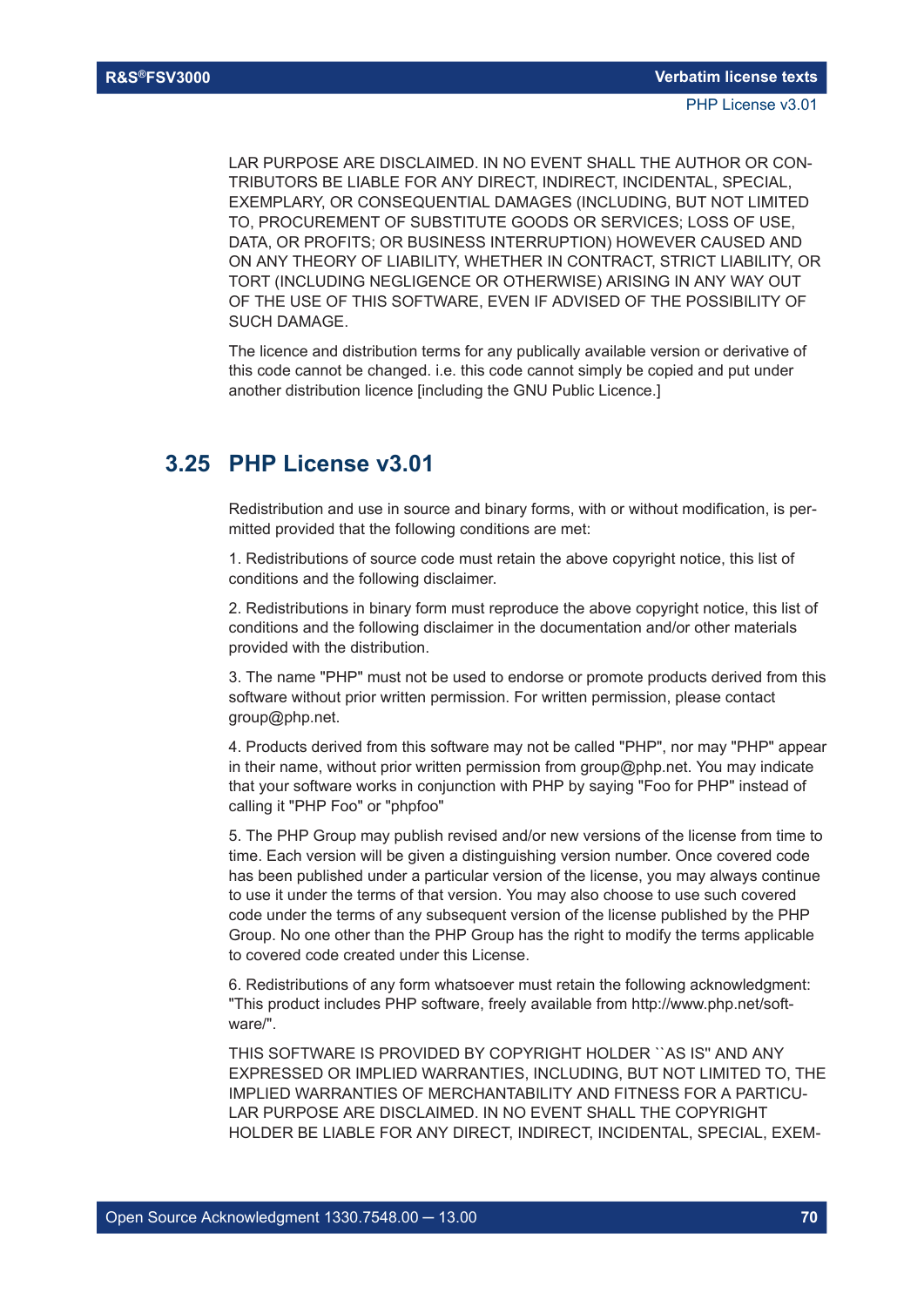PLARY, OR CONSEQUENTIAL DAMAGES (INCLUDING, BUT NOT LIMITED TO, PROCUREMENT OF SUBSTITUTE GOODS OR SERVICES; LOSS OF USE, DATA, OR PROFITS; OR BUSINESS INTERRUPTION) HOWEVER CAUSED AND ON ANY THEORY OF LIABILITY, WHETHER IN CONTRACT, STRICT LIABILITY, OR TORT (INCLUDING NEGLIGENCE OR OTHERWISE) ARISING IN ANY WAY OUT OF THE USE OF THIS SOFTWARE, EVEN IF ADVISED OF THE POSSIBILITY OF SUCH DAMAGE.

This software consists of voluntary contributions made by many individuals on behalf of the PHP Group.

The PHP Group can be contacted via Email at group@php.net.

For more information on the PHP Group and the PHP project, please see http:// www.php.net.

PHP includes the Zend Engine, freely available at http://www.zend.com.

# **3.26 SQLITE Copyright Notice**

## SQLite Copyright

All of the code and documentation in SQLite has been dedicated to the public domain by the authors. All code authors, and representatives of the companies they work for, have signed affidavits dedicating their contributions to the public domain and originals of those signed affidavits are stored in a firesafe at the main offices of Hwaci. Anyone is free to copy, modify, publish, use, compile, sell, or distribute the original SQLite code, either in source code form or as a compiled binary, for any purpose, commercial or non-commercial, and by any means.

The previous paragraph applies to the deliverable code and documentation in SQLite those parts of the SQLite library that you actually bundle and ship with a larger application. Some scripts used as part of the build process (for example the "configure" scripts generated by autoconf) might fall under other open-source licenses. Nothing from these build scripts ever reaches the final deliverable SQLite library, however, and so the licenses associated with those scripts should not be a factor in assessing your rights to copy and use the SQLite library.

All of the deliverable code in SQLite has been written from scratch. No code has been taken from other projects or from the open internet. Every line of code can be traced back to its original author, and all of those authors have public domain dedications on file. So the SQLite code base is clean and is uncontaminated with licensed code from other projects.

Obtaining An License To Use SQLite

Even though SQLite is in the public domain and does not require a license, some users want to obtain a license anyway. Some reasons for obtaining a license include:

- Your company desires warranty of title and indemnity against claims of copyright infringement.

- You are using SQLite in a jurisdiction that does not recognize the public domain.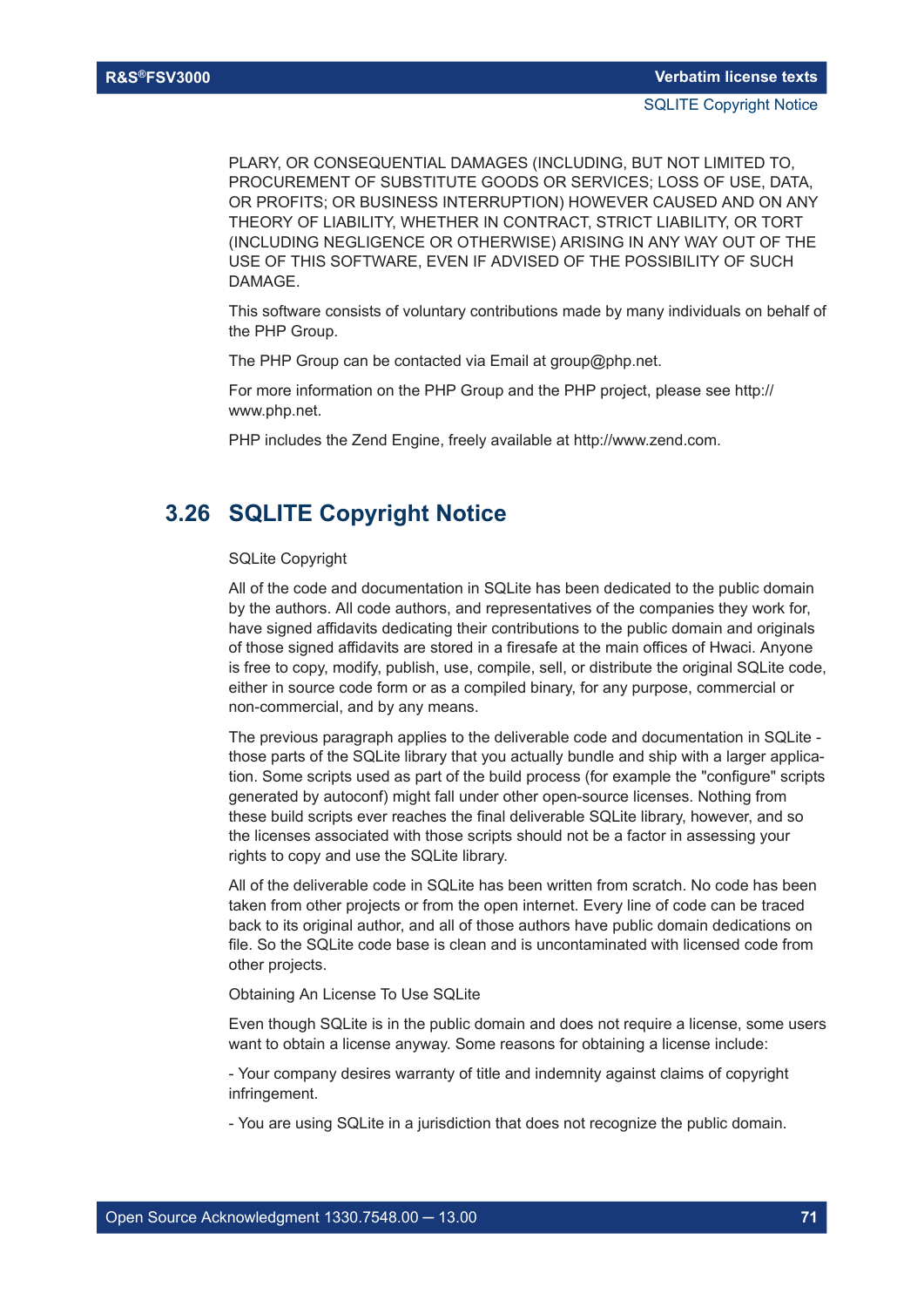- You are using SQLite in a jurisdiction that does not recognize the right of an author to dedicate their work to the public domain.

- You want to hold a tangible legal document as evidence that you have the legal right to use and distribute SQLite.

- Your legal department tells you that you have to purchase a license.

If you feel like you really need to purchase a license for SQLite, Hwaci, the company that employs the architect and principal developers of SQLite, will sell you one. All proceeds from the sale of SQLite licenses are used to fund further improvements to SQLite.

Contributed Code

In order to keep SQLite completely free and unencumbered by copyright, all new contributors to the SQLite code base are asked to dedicate their contributions to the public domain. If you want to send a patch or enhancement for possible inclusion in the SQLite source tree, please accompany the patch with the following statement:

The author or authors of this code dedicate any and all copyright interest in this code to the public domain. We make this dedication for the benefit of the public at large and to the detriment of our heirs and successors. We intend this dedication to be an overt act of relinquishment in perpetuity of all present and future rights to this code under copyright law.

We are not able to accept patches or changes to SQLite that are not accompanied by a statement such as the above. In addition, if you make changes or enhancements as an employee, then a simple statement such as the above is insufficient. You must also send by surface mail a copyright release signed by a company officer. A signed original of the copyright release should be mailed to:

Hwaci

6200 Maple Cove Lane

Charlotte, NC 28269

USA

# **3.27 Sun RPC License**

Sun RPC is a product of Sun Microsystems, Inc. and is provided for unrestricted use provided that this legend is included on all tape media and as a part of the software program in whole or part. Users may copy or modify Sun RPC without charge, but are not authorized to license or distribute it to anyone else except as part of a product or program developed by the user.

SUN RPC IS PROVIDED AS IS WITH NO WARRANTIES OF ANY KIND INCLUDING THE WARRANTIES OF DESIGN, MERCHANTIBILITY AND FITNESS FOR A PAR-TICULAR PURPOSE, OR ARISING FROM A COURSE OF DEALING, USAGE OR TRADE PRACTICE.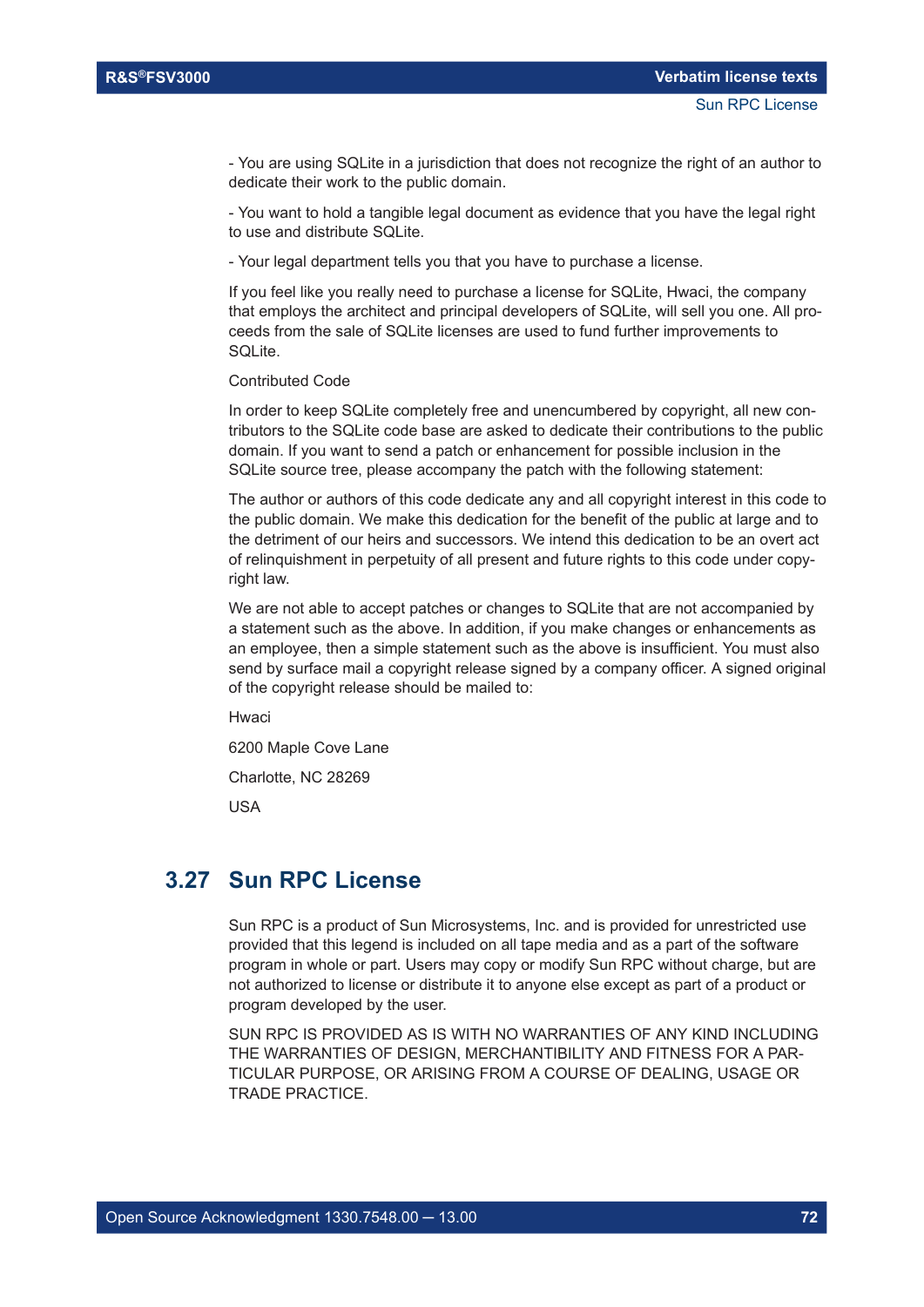Sun RPC is provided with no support and without any obligation on the part of Sun Microsystems, Inc. to assist in its use, correction, modification or enhancement.

THE COPYRIGHT HOLDER SHALL HAVE NO LIABILITY WITH RESPECT TO THE INFRINGEMENT OF COPYRIGHTS, TRADE SECRETS OR ANY PATENTS BY SUN RPC OR ANY PART THEREOF.

In no event will Sun Microsystems, Inc. be liable for any lost revenue or profits or other special, indirect and consequential damages, even if Sun has been advised of the possibility of such damages.

Sun Microsystems, Inc.

2550 Garcia Avenue

Mountain View, California 94043

#### **3.28 zlib License**

This software is provided 'as-is', without any express or implied warranty. In no event will the authors be held liable for any damages arising from the use of this software.

Permission is granted to anyone to use this software for any purpose, including commercial applications, and to alter it and redistribute it freely, subject to the following restrictions:

1. The origin of this software must not be misrepresented; you must not claim that you wrote the original software. If you use this software in a product, an acknowledgment in the product documentation would be appreciated but is not required.

2. Altered source versions must be plainly marked as such, and must not be misrepresented as being the original software.

3. This notice may not be removed or altered from any source distribution.

#### **3.29 zlib License**

This software is provided 'as-is', without any express or implied warranty. In no event will the authors be held liable for any damages arising from the use of this software.

Permission is granted to anyone to use this software for any purpose, including commercial applications, and to alter it and redistribute it freely, subject to the following restrictions:

1. The origin of this software must not be misrepresented; you must not claim that you wrote the original software. If you use this software in a product, an acknowledgment in the product documentation would be appreciated but is not required.

2. Altered source versions must be plainly marked as such, and must not be misrepresented as being the original software.

3. This notice may not be removed or altered from any source distribution.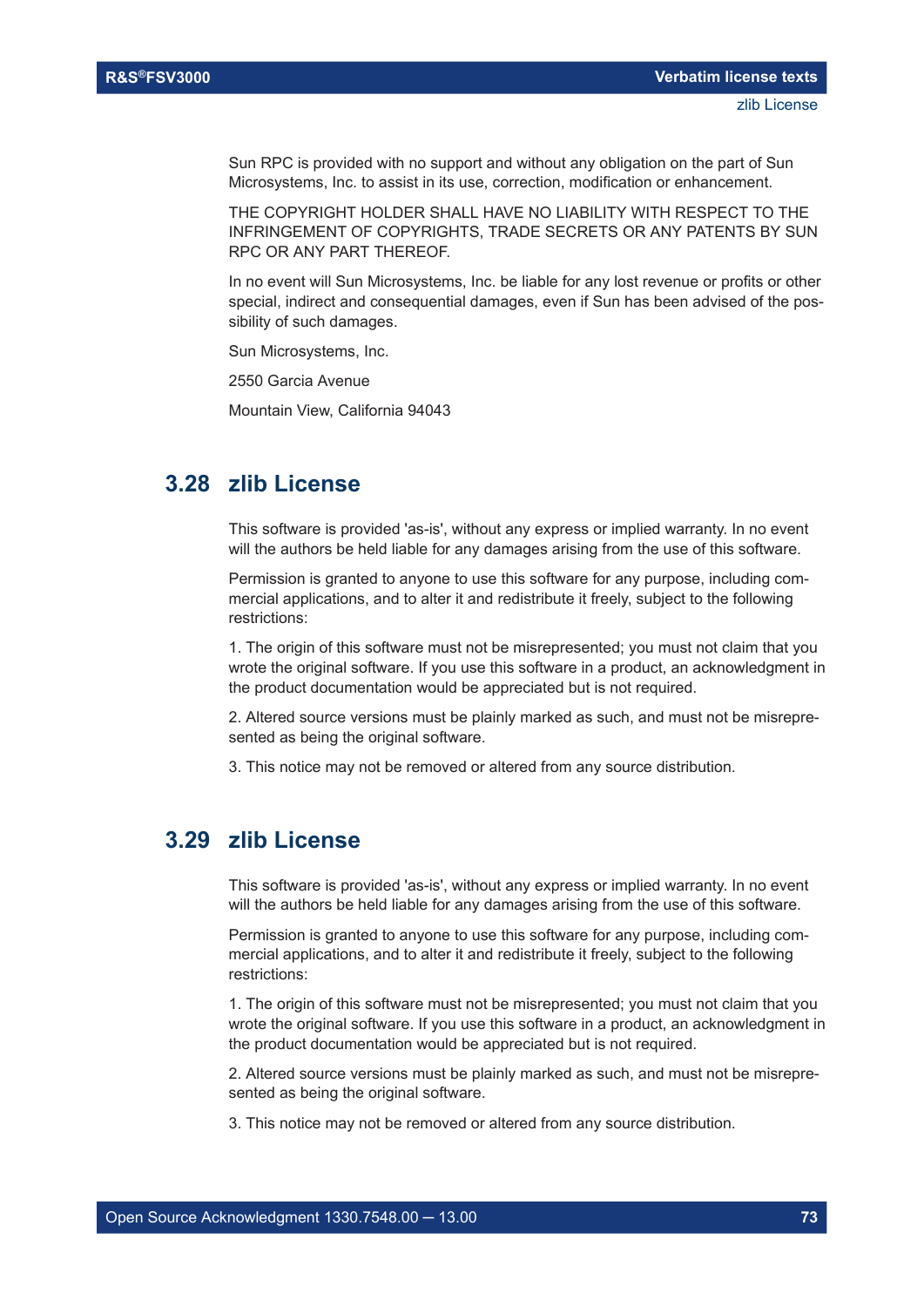#### **3.30 bzip2 and libbzip2 License**

Redistribution and use in source and binary forms, with or without modification, are permitted provided that the following conditions are met:

1. Redistributions of source code must retain the above copyright notice, this list of conditions and the following disclaimer.

2. The origin of this software must not be misrepresented; you must not claim that you wrote the original software. If you use this software in a product, an acknowledgment in the product documentation would be appreciated but is not required.

3. Altered source versions must be plainly marked as such, and must not be misrepresented as being the original software.

4. The name of the author may not be used to endorse or promote products derived from this software without specific prior written permission.

THIS SOFTWARE IS PROVIDED BY THE AUTHOR ``AS IS'' AND ANY EXPRESS OR IMPLIED WARRANTIES, INCLUDING, BUT NOT LIMITED TO, THE IMPLIED WARRANTIES OF MERCHANTABILITY AND FITNESS FOR A PARTICULAR PUR-POSE ARE DISCLAIMED. IN NO EVENT SHALL THE COPYRIGHT HOLDER BE LIABLE FOR ANY DIRECT, INDIRECT, INCIDENTAL, SPECIAL, EXEMPLARY, OR CONSEQUENTIAL DAMAGES (INCLUDING, BUT NOT LIMITED TO, PROCURE-MENT OF SUBSTITUTE GOODS OR SERVICES; LOSS OF USE, DATA, OR PROF-ITS; OR BUSINESS INTERRUPTION) HOWEVER CAUSED AND ON ANY THEORY OF LIABILITY, WHETHER IN CONTRACT, STRICT LIABILITY, OR TORT (INCLUD-ING NEGLIGENCE OR OTHERWISE) ARISING IN ANY WAY OUT OF THE USE OF THIS SOFTWARE, EVEN IF ADVISED OF THE POSSIBILITY OF SUCH DAMAGE.

#### **3.31 curl License**

Permission to use, copy, modify, and distribute this software for any purpose with or without fee is hereby granted, provided that the above copyright notice and this permission notice appear in all copies. THE SOFTWARE IS PROVIDED "AS IS", WITHOUT WARRANTY OF ANY KIND, EXPRESS OR IMPLIED, INCLUDING BUT NOT LIMI-TED TO THE WARRANTIES OF MERCHANTABILITY, FITNESS FOR A PARTICU-LAR PURPOSE AND NONINFRINGEMENT OF THIRD PARTY RIGHTS. IN NO EVENT SHALL THE AUTHORS OR COPYRIGHT HOLDERS BE LIABLE FOR ANY CLAIM, DAMAGES OR OTHER LIABILITY, WHETHER IN AN ACTION OF CON-TRACT, TORT OR OTHERWISE, ARISING FROM, OUT OF OR IN CONNECTION WITH THE SOFTWARE OR THE USE OR OTHER DEALINGS IN THE SOFTWARE. Except as contained in this notice, the name of a copyright holder shall not be used in advertising or otherwise to promote the sale, use or other dealings in this Software without prior written authorization of the copyright holder.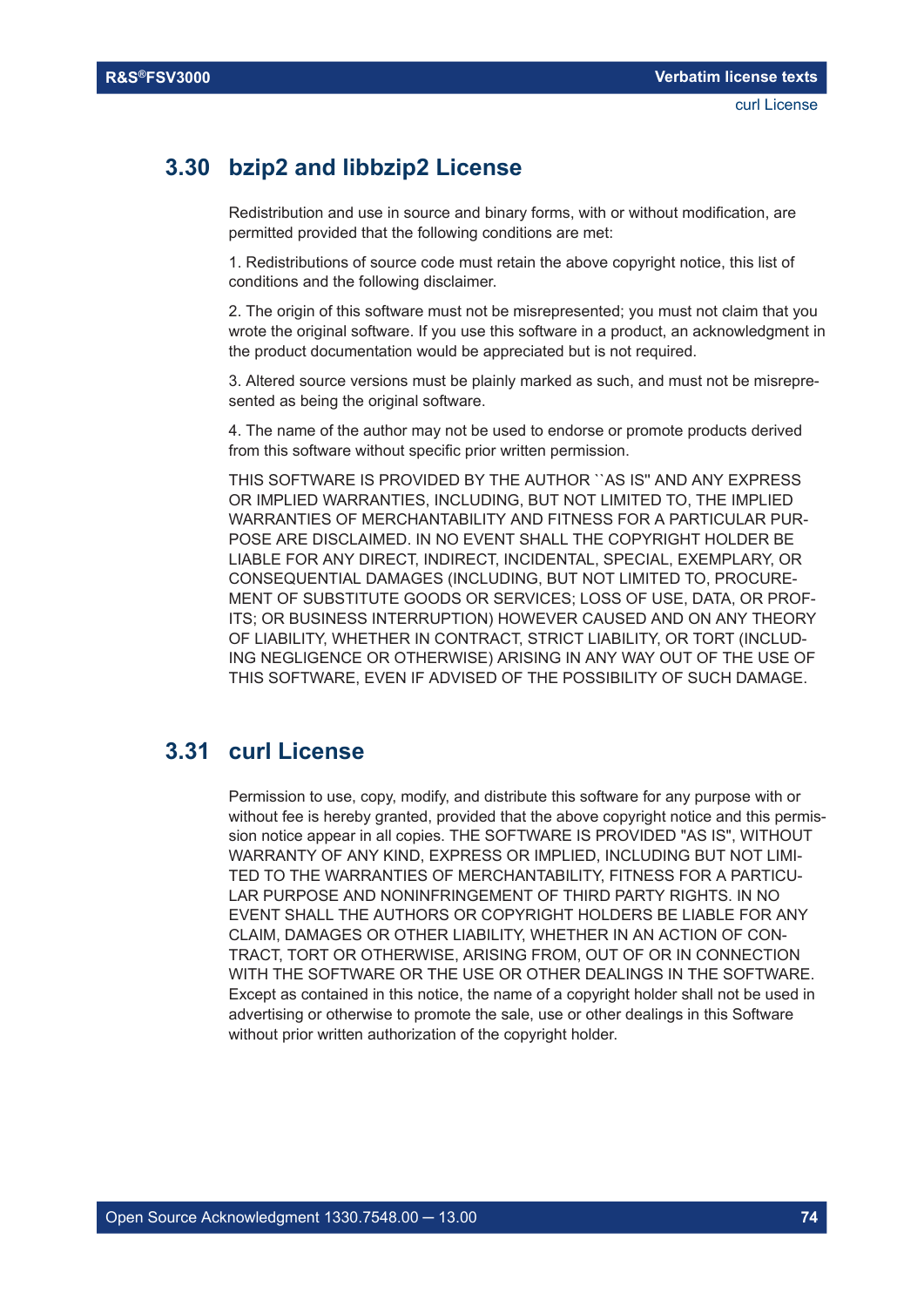#### **3.32 unRAR restriction**

The decompression engine for RAR archives was developed using source

code of unRAR program.

All copyrights to original unRAR code are owned by Alexander Roshal.

The license for original unRAR code has the following restriction:

The unRAR sources cannot be used to re-create the RAR compression algorithm, which is proprietary. Distribution of modified unRAR sources in separate form or as a part of other software is permitted, provided that it is clearly stated in the documentation and source comments that the code may not be used to develop a RAR (WinRAR) compatible archiver.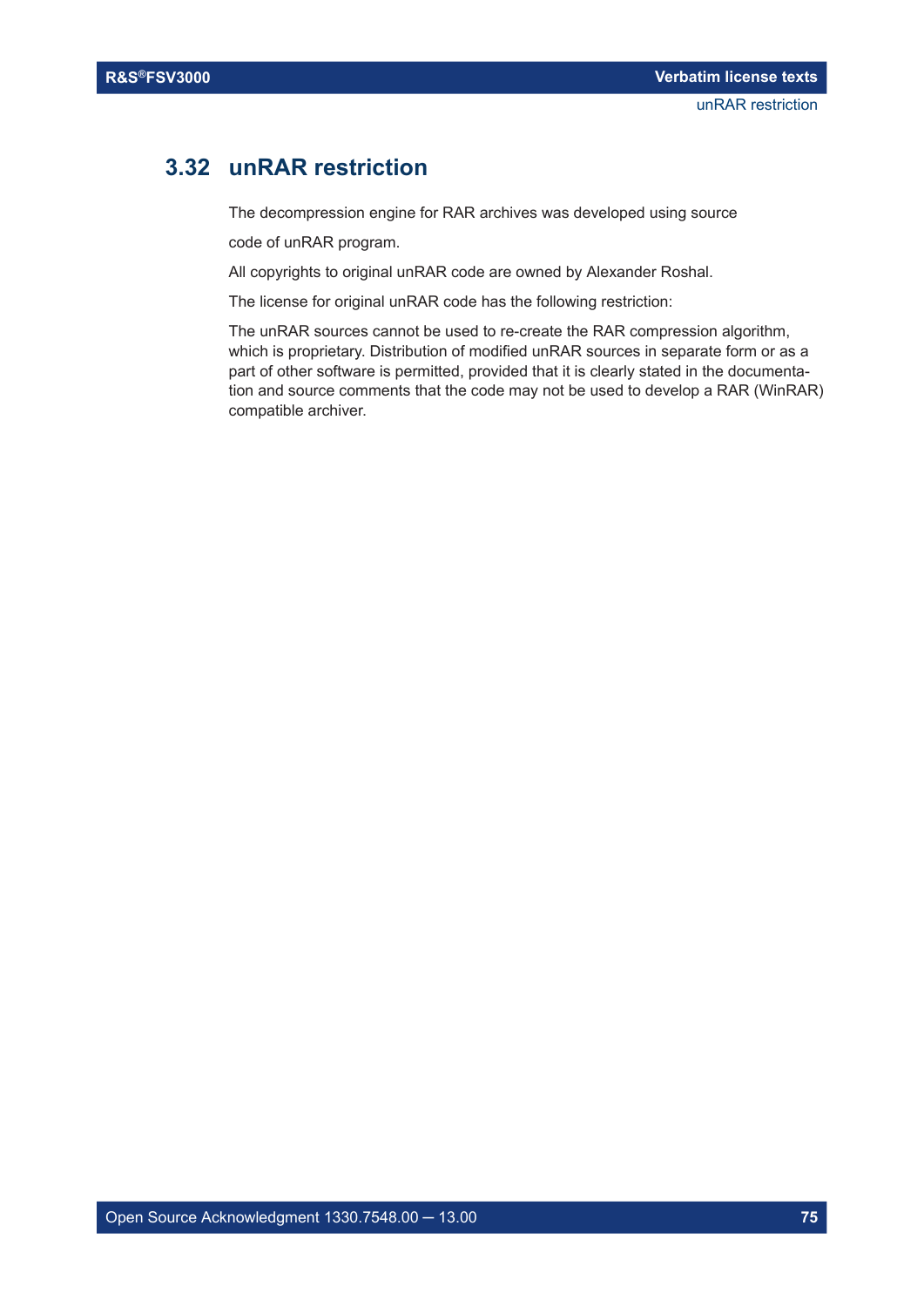## 4 Copyrights

The following table lists copyright notices for open source software packages (or parts of such software packages).

| Package                              | <b>Version</b> | Copyright                                                                                                           |
|--------------------------------------|----------------|---------------------------------------------------------------------------------------------------------------------|
| 7-Zip                                | 18.05          | Copyright <sup>©</sup> 1999-2018, Igor Pavlov.                                                                      |
| angular/anima-<br>tions              | 8.2.14         | Copyright (c) 2010-2019 Google LLC. http://angular.io/license                                                       |
| angular/cdk                          | 8.2.3          | Copyright (c) 2019 Google LLC.                                                                                      |
| angular/common                       | 8.2.14         | Copyright (c) 2010-2019 Google LLC. http://angular.io/license                                                       |
| angular/compiler                     | 8.2.14         | Copyright (c) 2010-2019 Google LLC. http://angular.io/license                                                       |
| angular/core                         | 8.2.14         | Copyright (c) 2010-2019 Google LLC. http://angular.io/license                                                       |
| angular/elements                     | 8.2.14         | Copyright (c) 2010-2019 Google LLC. http://angular.io/license                                                       |
| angular/forms                        | 8.2.14         | Copyright (c) 2010-2019 Google LLC. http://angular.io/license                                                       |
| angular/platform-<br>browser         | 8.2.14         | Copyright (c) 2010-2019 Google LLC. http://angular.io/license                                                       |
| angular/platform-<br>browser-dynamic | 8.2.14         | Copyright (c) 2010-2019 Google LLC. http://angular.io/license                                                       |
| angular/router                       | 8.2.14         | Copyright (c) 2010-2019 Google LLC. http://angular.io/license                                                       |
| Boost C++ Libra-<br>ries             | 1.67           | Copyright <sup>©</sup> 1998 - 2017 the boost contributors. All rights reserved.                                     |
| <b>BOOST Library</b>                 | 1.63.0         | Copyright <sup>©</sup> The Boost community.                                                                         |
| bzip2                                | 1.0.6          | Copyright <sup>©</sup> 1996-2010 Julian R Seward. All rights reserved.                                              |
| <b>CHMLib</b>                        | 0.38           | Copyright <sup>©</sup> Jed Wing <jedwin@ugcs.caltech.edu>.</jedwin@ugcs.caltech.edu>                                |
| <b>CHMLib</b>                        | 0.40           | Jed Wing <jedwin@ugcs.caltech.edu></jedwin@ugcs.caltech.edu>                                                        |
| Chromium                             | 100.0.4852.0   | Copyright 2015 The Chromium Authors. All rights reserved                                                            |
| <b>CMSIS</b>                         | 5.7.0          | Copyright (c) 2009-2017 ARM Limited. All rights reserved.                                                           |
| <b>CMSIS Device</b>                  | 2.6.4          | Copyright (c) 2017 STMicroelectronics.                                                                              |
| commander                            | 2.20.3         | Copyright (c) 2011 TJ Holowaychuk <tj@vision-media.ca></tj@vision-media.ca>                                         |
| cpprestsdk                           | 2.10.10        | Copyright (c) 2017 Bincrafters                                                                                      |
| <b>CRCpp</b>                         | 0.2.0.6        | Copyright <sup>©</sup> 2016, Daniel Bahr.                                                                           |
| curl                                 | 7.65.1.1       | Copyright <sup>©</sup> 1996 - 2019, Daniel Stenberg, daniel@haxx.se, and<br>many contributors, see the THANKS file. |
| Cyrus SASL                           | 2.1.27         | Copyright (c) 1998-2003 Carnegie Mellon University. All rights<br>reserved.                                         |
| d3-array                             | 2.12.1         | Copyright 2010-2020 Mike Bostock                                                                                    |
| d3-color                             | 2.0.0          | Copyright 2010-2016 Mike Bostock                                                                                    |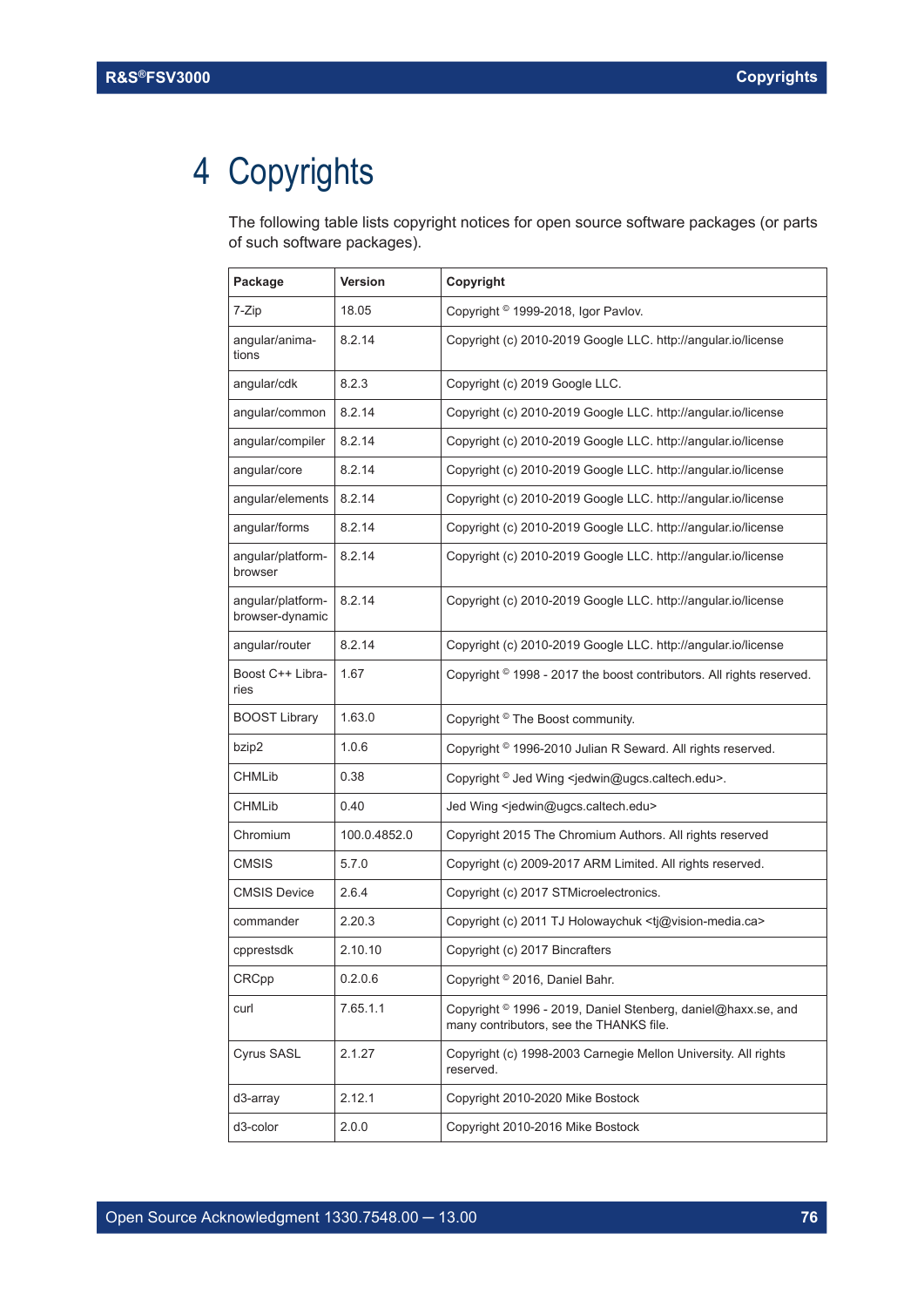| Package                                           | <b>Version</b> | Copyright                                                                                   |
|---------------------------------------------------|----------------|---------------------------------------------------------------------------------------------|
| d3-delaunay                                       | 5.3.0          | Copyright 2018 Observable, Inc.                                                             |
| d3-dispatch                                       | 2.0.0          | Copyright 2010-2016 Mike Bostock                                                            |
| d3-dsv                                            | 2.0.0          | Copyright 2013-2016 Mike Bostock                                                            |
| d3-force                                          | 2.1.1          | Copyright 2010-2016 Mike Bostock                                                            |
| d3-format                                         | 2.0.0          | Copyright 2010-2015 Mike Bostock                                                            |
| d3-geo                                            | 2.0.2          | Copyright (c) 2008-2012, Charles Karney                                                     |
| d3-geo-projec-<br>tion                            | 3.0.0          | Copyright (c) 2015 Ricky Reusser                                                            |
| d3-hierarchy                                      | 2.0.0          | Copyright 2010-2016 Mike Bostock                                                            |
| d3-interpolate                                    | 2.0.1          | Copyright 2010-2016 Mike Bostock                                                            |
| d3-path                                           | 2.0.0          | Copyright 2015-2016 Mike Bostock                                                            |
| d3-quadtree                                       | 2.0.0          | Copyright 2010-2016 Mike Bostock                                                            |
| d3-scale                                          | 3.3.0          | Copyright 2010-2015 Mike Bostock                                                            |
| d3-shape                                          | 2.1.0          | Copyright 2010-2015 Mike Bostock                                                            |
| d3-time                                           | 2.1.1          | Copyright 2010-2016 Mike Bostock                                                            |
| d3-time-format                                    | 3.0.0          | Copyright 2010-2017 Mike Bostock                                                            |
| d3-timer                                          | 2.0.0          | Copyright 2010-2016 Mike Bostock                                                            |
| delaunator                                        | 4.0.1          | Copyright (c) 2017, Mapbox                                                                  |
| DNSSD.DLL                                         | 320.5          | Copyright (c) 2003-2004, Apple Computer, Inc. All rights reserved.                          |
| document-regis-<br>ter-element                    | 1.14.10        | Copyright (c) 2014-2018, Andrea Giammarchi, @WebReflection                                  |
| <b>DOJO</b>                                       | 1.8.1          | Copyright (c) 2005-2007, The Dojo Foundation                                                |
| fmt - Formatting                                  | 5.3.0          | Copyright (c) 2012 - present, Victor Zverovich;                                             |
| library for C++                                   |                | Copyright (c) 2018 - present, Victor Zverovich and fmt contributors;                        |
|                                                   |                | Copyright (c) 2018 - present, Remotion (Igor Schulz)                                        |
| FreeRTOS                                          | 10.0.1         | Copyright <sup>©</sup> Amazon Web Services, Inc. or its affiliates. All rights<br>reserved. |
| FreeType                                          | 2.4.10         | Copyright 1996-2002, 2006 by David Turner, Robert Wilhelm, and<br>Werner Lemberg            |
| function-bind                                     | 1.1.1          | Copyright (c) 2013 Raynos.                                                                  |
| Google Glog log-<br>ging library for C<br>$^{++}$ | 0.3.4          | Copyright <sup>©</sup> 1999, Google Inc.                                                    |
| has                                               | 1.0.3          | Copyright (c) 2013 Thiago de Arruda                                                         |
| iconv-lite                                        | 0.4.24         | Copyright (c) 2011 Alexander Shtuchkin                                                      |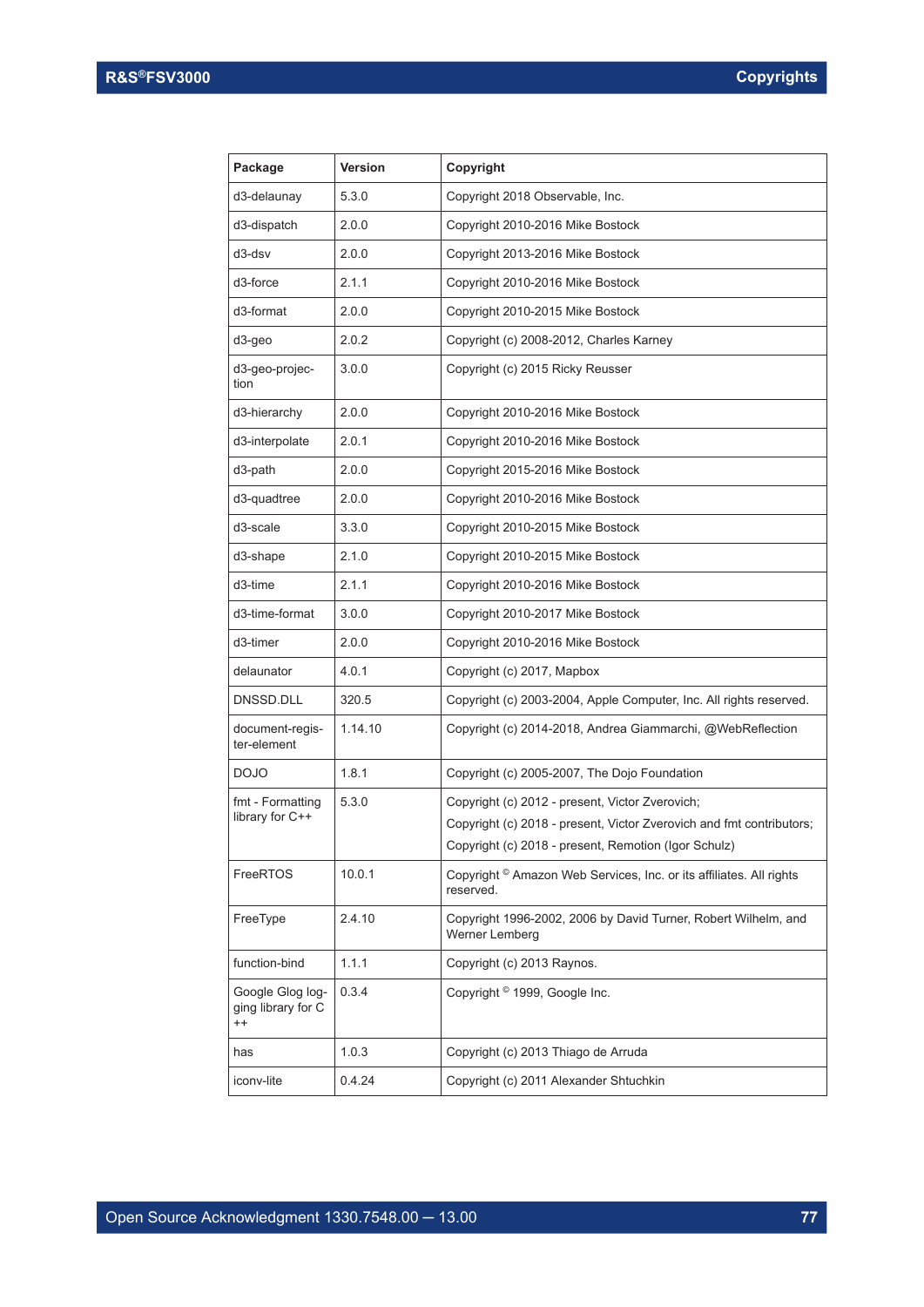| Package                                            | <b>Version</b> | Copyright                                                                                                                                                                                                           |
|----------------------------------------------------|----------------|---------------------------------------------------------------------------------------------------------------------------------------------------------------------------------------------------------------------|
| Intel Decimal<br><b>Floating Point</b><br>Math Lib | 8.0.1          | Copyright <sup>©</sup> 2011, Intel Corp.                                                                                                                                                                            |
| internmap                                          | 1.0.1          | Copyright 2021 Mike Bostock                                                                                                                                                                                         |
| is-core-module                                     | 2.5.0          | Copyright (c) 2014 Dave Justice                                                                                                                                                                                     |
| jQuery Java-<br>script Library                     | 1.8.3          | Copyright <sup>©</sup> 2010, 2012, John Resig.                                                                                                                                                                      |
| libarchive                                         | 3.1.2          | Copyright (c) 2003-2009 Tim Kientzle                                                                                                                                                                                |
| libarchive                                         | 3.4.0          | Copyright (C) 2003-2018 Tim Kientzle                                                                                                                                                                                |
| libevent                                           | 2.1.8          | Copyright (C) 2007-2012 Niels Provos and Nick Mathewson                                                                                                                                                             |
| libhdf5                                            | 1.10.0-patch1  | Copyright 2006-2016 by The HDF Group.                                                                                                                                                                               |
| libpng                                             | 1.5.13         | Copyright (c) 2004, 2006-2012 Glenn Randers-Pehrson                                                                                                                                                                 |
| LittleGV                                           | 7.0.1          | Copyright (c) 2020 LVGL LLC                                                                                                                                                                                         |
| <b>IwIP</b>                                        | 2.1.2          | Copyright (c) 2001-2004 Swedish Institute of Computer Science.                                                                                                                                                      |
| matio                                              | 1.5.8          | Copyright (c) 2011-2016, Christopher C. Hulbert                                                                                                                                                                     |
| mbed TLS                                           | 2.16.1         | Copyright © 2008 - 2016 ARM Limited                                                                                                                                                                                 |
| mDNS Res-<br>ponder                                | 320.5          | Copyright (c) 2002-2003 Apple Computer, Inc. All rights reserved.                                                                                                                                                   |
| Memory-Mapped<br>File C++                          | 2017-01-31     | Copyright (c) 2014, Carlo Milanesi                                                                                                                                                                                  |
| minizip                                            | 2.9.3          | Copyright <sup>©</sup> 1995-2017 Jean-loup Gailly and Mark Adler.                                                                                                                                                   |
| Net-SNMP                                           | 5.7.2          | Copyright 1996, 1998-2000 The Regents of the University of Califor-<br>nia                                                                                                                                          |
| Nghttp2: HTTP/2<br>C Library                       | 1.39.90        | Copyright <sup>©</sup> 2012, 2014, 2015, 2016 Tatsuhiro Tsujikawa. Copyright<br>© 2012, 2014, 2015, 2016 nghttp2 contributors                                                                                       |
| nginx                                              | 1.20.2         | Copyright (C) 2002-2021 Igor Sysoev                                                                                                                                                                                 |
|                                                    |                | Copyright (C) 2011-2021 Nginx, Inc.                                                                                                                                                                                 |
| ngx-translate/<br>core                             | 11.0.1         | Copyright (c) 2018 Olivier Combe                                                                                                                                                                                    |
| ngx-translate/<br>http-loader                      | 4.0.0          | Copyright (c) 2018 Olivier Combe                                                                                                                                                                                    |
| node-fetch                                         | 2.6.1          | Copyright (c) 2016 David Frank                                                                                                                                                                                      |
| noVNC                                              | 0.4            | Copyright (C) 2011 Joel Martin <github@martintribe.org>;Copyright<br/>(c) 2011 by Erik Moller; Copyright (c) 2014 Denis Radin; Copyright:<br/>Hiroshi Ichikawa; Copyright 2012 Google Inc.</github@martintribe.org> |
| OncRpc                                             | 1.14           | Copyright (C) 1984, Sun Microsystems, Inc.                                                                                                                                                                          |
| OpenSSL                                            | 1.1.1          | Copyright <sup>©</sup> 1998-2019 The OpenSSL Project.                                                                                                                                                               |
| OpenSSL                                            | 1.1.1c         | Copyright (c) 1998-2019 The OpenSSL Project. All rights reserved.                                                                                                                                                   |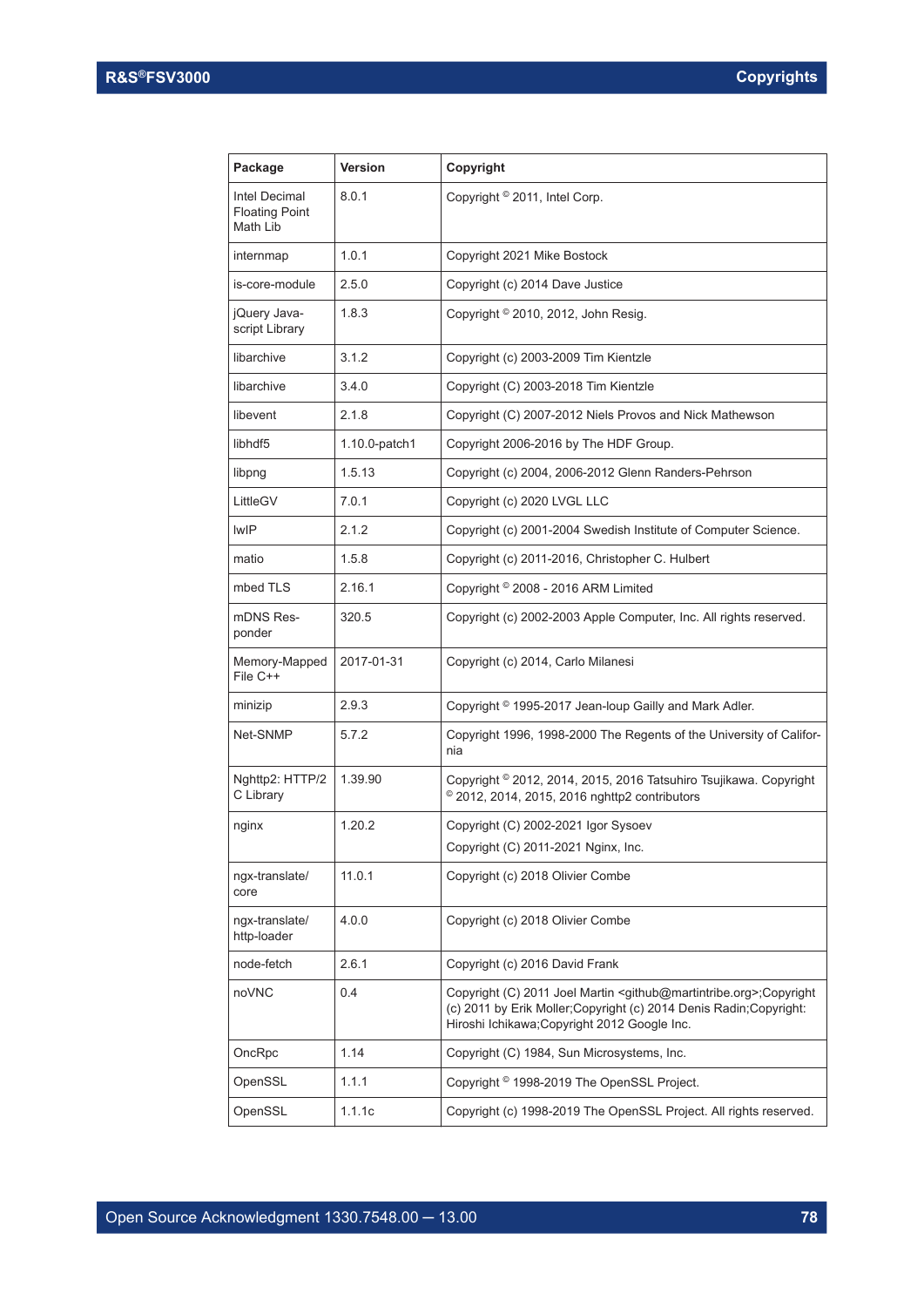| Package                               | <b>Version</b>     | Copyright                                                                                                                            |
|---------------------------------------|--------------------|--------------------------------------------------------------------------------------------------------------------------------------|
| OpenSSL                               | 1.1.1 <sub>b</sub> | Copyright (c) 1998-2016 The OpenSSL Project                                                                                          |
| parse <sub>5</sub>                    | 5.1.1              | Copyright (c) 2013-2019 Ivan Nikulin (ifaaan@gmail.com, https://<br>github.com/inikulin)                                             |
| path-parse                            | 1.0.7              | Copyright (c) 2015 Javier Blanco                                                                                                     |
| <b>PCRE library</b>                   | 8.45               | Copyright (C) 1997-2021, University of Cambridge.<br>Copyright (C) 2010-2021 Zoltan Herczeg.<br>Copyright (C) 2007-2012, Google Inc. |
| PeakFinder                            | 1.7                | Copyright <sup>©</sup> 2013, Nathanael C. Yoder.                                                                                     |
| <b>PHP</b>                            | 7.2.11             | Copyright (c) 1999 - 2012 The PHP Group. All rights reserved.                                                                        |
| POCO C++ libra-<br>ries               | 1.6.1              | Copyright © 2004-2015, Applied Informatics Software Engineering<br>GmbH and other contributors.                                      |
| primeicons                            | 1.0.0-beta.10      | Copyright (c) 2018 PrimeTek                                                                                                          |
| primeng                               | 8.1.1              | Copyright (c) 2016-2019 PrimeTek                                                                                                     |
| PugiXml                               | 1.8                | Copyright (C) 2006-2017, by Arseny Kapoulkine                                                                                        |
| QtWinMigrate/<br>QWinWidget           | 2017-07-12         | Copyright <sup>©</sup> 2013, Digia Plc and/or its subsidiary(-ies).                                                                  |
| RapidXML                              | 1.13               | Copyright (c) 2006, 2007 Marcin Kalicinski                                                                                           |
| ResizableLib                          | 1.1                | Copyright (C) 2000-2001 by Paolo Messina                                                                                             |
| resolve                               | 1.20.0             | Copyright (c) 2012 James Halliday                                                                                                    |
| rw                                    | 1.3.3              | Copyright (c) 2014-2016, Michael Bostock                                                                                             |
| rxjs                                  | 6.4.0              | Copyright (c) 2015-2018 Google, Inc., Netflix, Inc., Microsoft Corp.<br>and contributors                                             |
| safer-buffer                          | 2.1.2              | Copyright (c) 2018 Nikita Skovoroda <chalkerx@gmail.com></chalkerx@gmail.com>                                                        |
| smartmontools                         | 7.2                | Copyright (C) 2019 Bruce Allen, Christian Franke, Guido Guenther                                                                     |
| spdlog - Fast C+<br>+ logging library | 1.3.1              | Copyright(c) 2015-2018 Gabi Melman                                                                                                   |
| SQLite                                | 3.9.2              | Hipp, Wyrick & Company, Inc.                                                                                                         |
| <b>StackWalker</b>                    | 2009-11-01         | Copyright <sup>©</sup> 2005-2009, Jochen Kalmbach.                                                                                   |
| STM32F4 HAL                           | 1.7.8              | Copyright(c) 2017 STMicroelectronics                                                                                                 |
| <b>TightVNC</b>                       | 2.7.10             | Copyright (C) 2009,2010,2011,2012 GlavSoft LLC.                                                                                      |
| topojson-client                       | 3.1.0              | Copyright 2012-2019 Michael Bostock                                                                                                  |
| tslib                                 | 1.14.1             | Copyright (c) Microsoft Corporation.                                                                                                 |
| vega                                  | 5.20.2             | Copyright (c) 2015-2018, University of Washington Interactive Data<br>Lab                                                            |
| vega-canvas                           | 1.2.6              | Copyright (c) 2015-2018, University of Washington Interactive Data<br>Lab                                                            |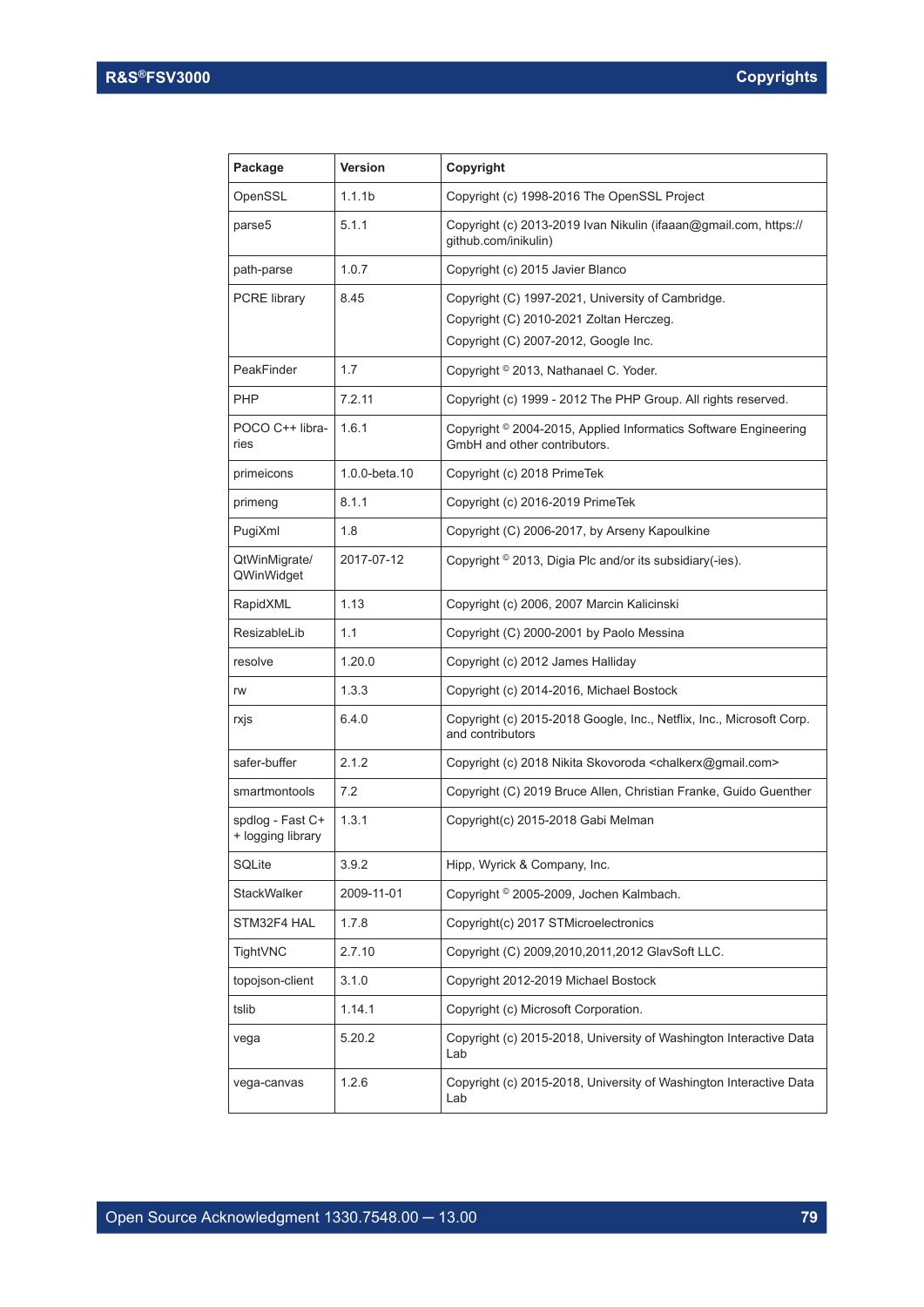| Package                 | Version | Copyright                                                                 |
|-------------------------|---------|---------------------------------------------------------------------------|
| vega-crossfilter        | 4.0.5   | Copyright (c) 2015-2018, University of Washington Interactive Data<br>Lab |
| vega-dataflow           | 5.7.4   | Copyright (c) 2015-2018, University of Washington Interactive Data<br>Lab |
| vega-encode             | 4.8.3   | Copyright (c) 2015-2018, University of Washington Interactive Data<br>Lab |
| vega-event-<br>selector | 2.0.6   | Copyright (c) 2015-2018, University of Washington Interactive Data<br>Lab |
| vega-expression         | 4.0.1   | Copyright (c) 2015-2018, University of Washington Interactive Data<br>Lab |
| vega-force              | 4.0.7   | Copyright (c) 2015-2018, University of Washington Interactive Data<br>Lab |
| vega-format             | 1.0.4   | Copyright (c) 2015-2018, University of Washington Interactive Data<br>Lab |
| vega-functions          | 5.12.0  | Copyright (c) 2015-2018, University of Washington Interactive Data<br>Lab |
| vega-geo                | 4.3.8   | Copyright (c) 2015-2018, University of Washington Interactive Data<br>Lab |
| vega-hierarchy          | 4.0.9   | Copyright (c) 2015-2018, University of Washington Interactive Data<br>Lab |
| vega-label              | 1.0.0   | Copyright (c) 2015-2018, University of Washington Interactive Data<br>Lab |
| vega-loader             | 4.4.0   | Copyright (c) 2015-2018, University of Washington Interactive Data<br>Lab |
| vega-parser             | 6.1.3   | Copyright (c) 2015-2018, University of Washington Interactive Data<br>Lab |
| vega-projection         | 1.4.5   | Copyright (c) 2015-2018, University of Washington Interactive Data<br>Lab |
| vega-regression         | 1.0.9   | Copyright (c) 2015-2018, University of Washington Interactive Data<br>Lab |
| vega-runtime            | 6.1.3   | Copyright (c) 2015-2018, University of Washington Interactive Data<br>Lab |
| vega-scale              | 7.1.1   | Copyright (c) 2015-2018, University of Washington Interactive Data<br>Lab |
| vega-scene-<br>graph    | 4.9.4   | Copyright (c) 2015-2018, University of Washington Interactive Data<br>Lab |
| vega-selections         | 5.3.0   | Copyright (c) 2015-2018, University of Washington Interactive Data<br>Lab |
| vega-statistics         | 1.7.9   | Copyright (c) 2015-2018, University of Washington Interactive Data<br>Lab |
| vega-time               | 2.0.4   | Copyright (c) 2015-2018, University of Washington Interactive Data<br>Lab |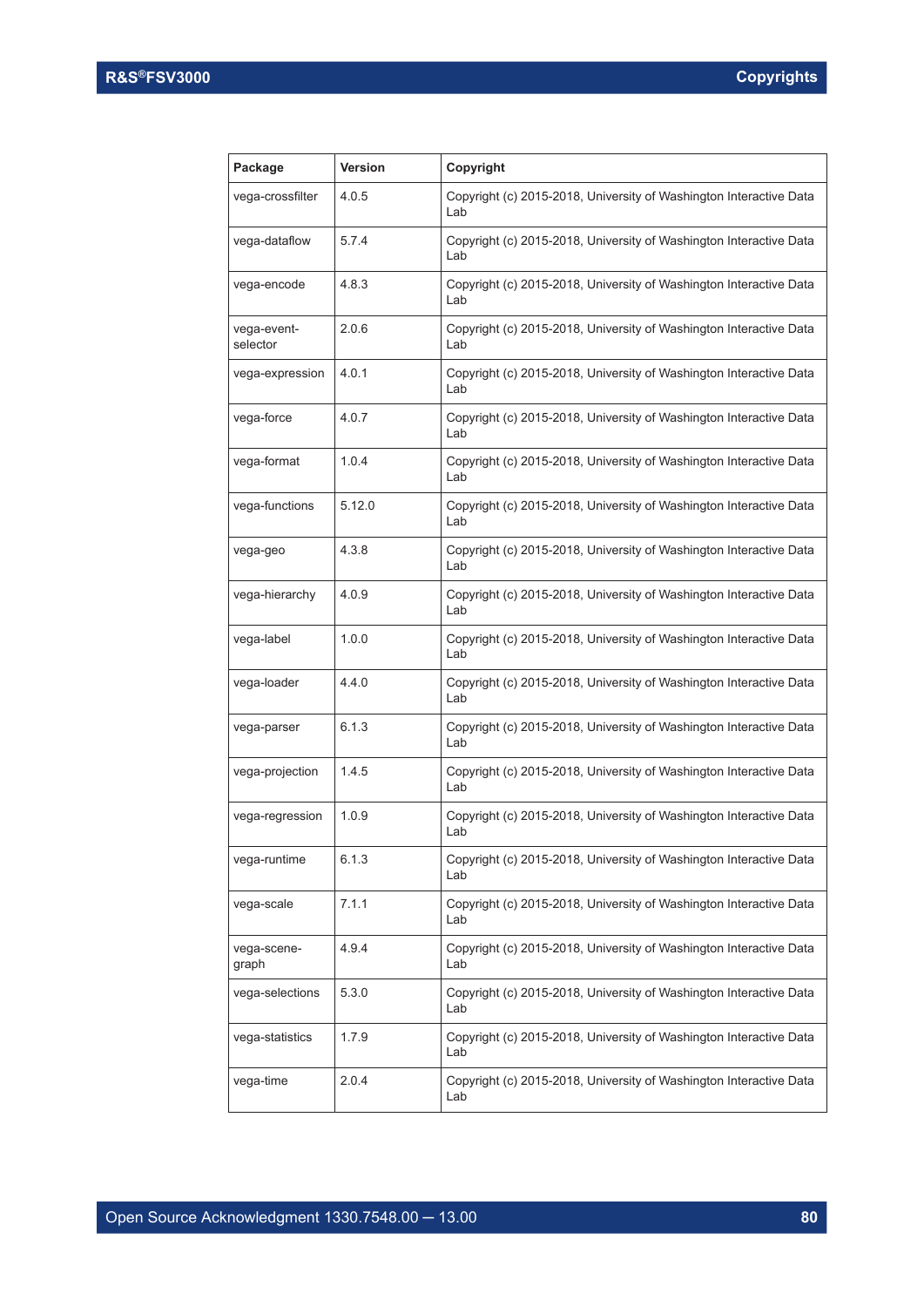| Package                   | <b>Version</b> | Copyright                                                                 |
|---------------------------|----------------|---------------------------------------------------------------------------|
| vega-transforms           | 4.9.4          | Copyright (c) 2015-2018, University of Washington Interactive Data<br>Lab |
| vega-typings              | 0.21.0         | Copyright (c) 2015-2018, University of Washington Interactive Data<br>Lab |
| vega-util                 | 1.16.1         | Copyright (c) 2015-2018, University of Washington Interactive Data<br>Lab |
| vega-view                 | 5.10.1         | Copyright (c) 2015-2018, University of Washington Interactive Data<br>Lab |
| vega-view-trans-<br>forms | 4.5.8          | Copyright (c) 2015-2018, University of Washington Interactive Data<br>Lab |
| vega-voronoi              | 4.1.5          | Copyright (c) 2015-2018, University of Washington Interactive Data<br>Lab |
| vega-wordcloud            | 4.1.3          | Copyright (c) 2015-2018, University of Washington Interactive Data<br>Lab |
| XZIP and XUN-<br>ZIP      | 1.3            | Copyright (c) 1990-2007 Info-ZIP. All rights reserved.                    |
| ZLib                      | 1.2.11         | Copyright (C) 1995-2017 Jean-loup Gailly and Mark Adler                   |
| zlib                      | 1.2.11         | Copyright <sup>©</sup> 1995-2017 Jean-loup Gailly and Mark Adler.         |
| zlib                      | 1.2.11         | Copyright (c) 1995-2013 Jean-loup Gailly and Mark Adler                   |
| zone.js                   | 0.9.1          | Copyright (c) 2016-2018 Google, Inc.                                      |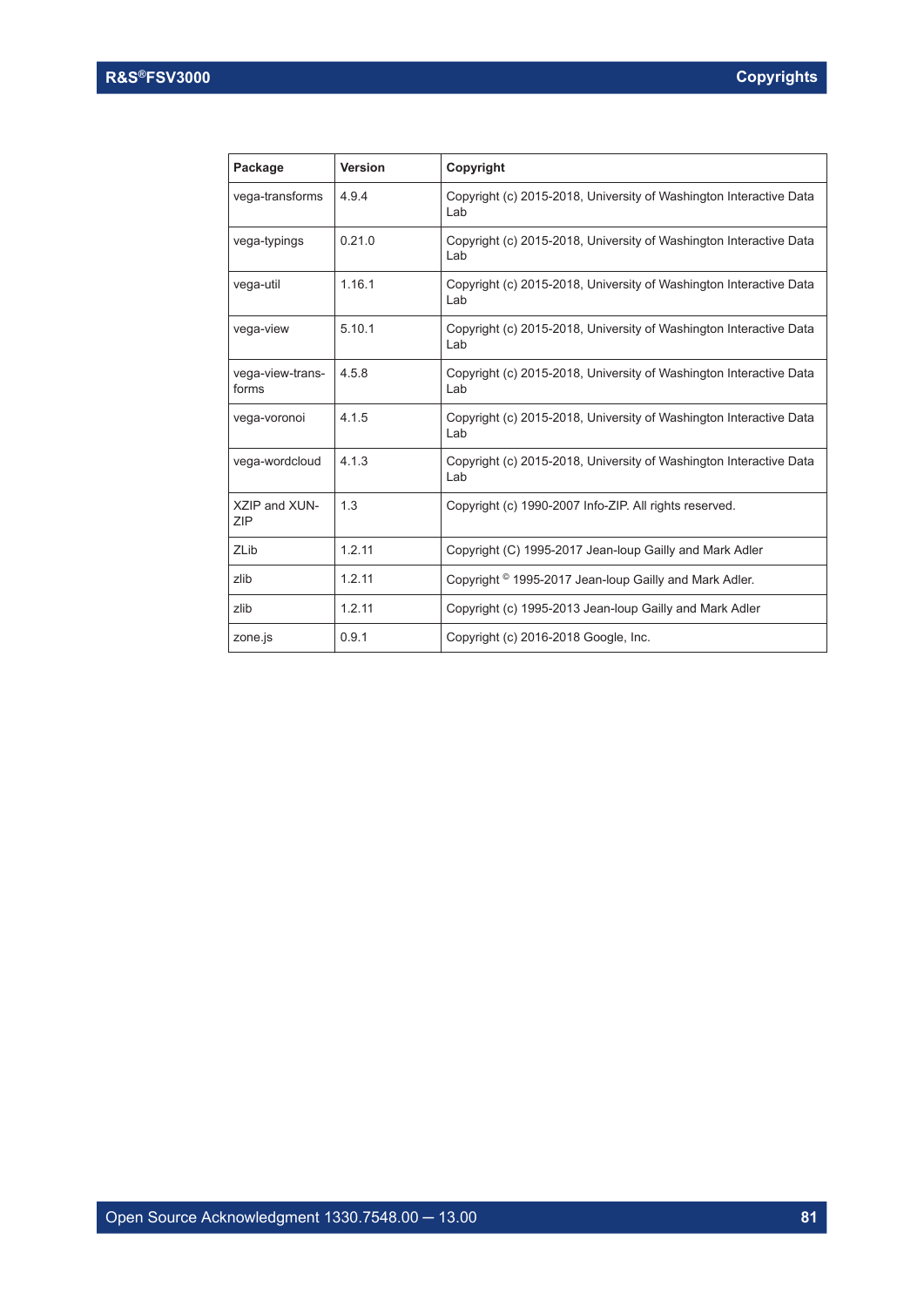# Annex A Intel(R) Math Kernel Library – 2020.1.216

Intel Simplified Software License (Version April 2018)

Copyright (c) 2018 Intel Corporation.

Use and Redistribution. You may use and redistribute the software (the Software), without modification, provided the following conditions are  $m \ominus t$ .

\* Redistributions must reproduce the above copyright notice and the following terms of use in the Software and in the documentation and/or other materials provided with the distribution.

\* Neither the name of Intel nor the names of its suppliers may be used to endorse or promote products derived from this Software without specific prior written permission.

\* No reverse engineering, decompilation, or disassembly of this Software is permitted.

Limited patent license. Intel grants you a world-wide, royalty-free, non-exclusive license under patents it now or hereafter owns or controls to

make, have made, use, import, offer to sell and sell (Utilize) this Software,

but solely to the extent that any such patent is necessary to Utilize the Software alone. The patent license shall not apply to any combinations which include this software. No hardware per se is licensed hereunder.

Third party and other Intel programs. Third Party Programs are the files listed in the third-party-programs.txt text file that is included with the Software and may include Intel programs under separate license terms. Third Party Programs, even if included with the distribution of the Materials, are governed by separate license terms and those license terms solely govern your use of those programs.

DISCLAIMER. THIS SOFTWARE IS PROVIDED "AS IS" AND ANY EXPRESS OR IMPLIED WARRANTIES, INCLUDING, BUT NOT LIMITED TO, THE IMPLIED WARRANTIES OF MERCHANTABILITY, FITNESS FOR A PARTICULAR PURPOSE, AND NON-INFRINGEMENT ARE DISCLAIMED. THIS SOFTWARE IS NOT INTENDED FOR USE IN SYSTEMS OR APPLICATIONS WHERE FAILURE OF THE SOFTWARE MAY CAUSE PERSONAL INJURY OR DEATH AND YOU AGREE THAT YOU ARE FULLY RESPONSIBLE FOR ANY CLAIMS, COSTS, DAMAGES, EXPENSES, AND ATTORNEYS FEES ARISING OUT OF ANY SUCH USE, EVEN IF ANY CLAIM ALLEGES THAT INTEL WAS NEGLIGENT REGARDING THE DESIGN OR MANUFACTURE OF THE MATERIALS.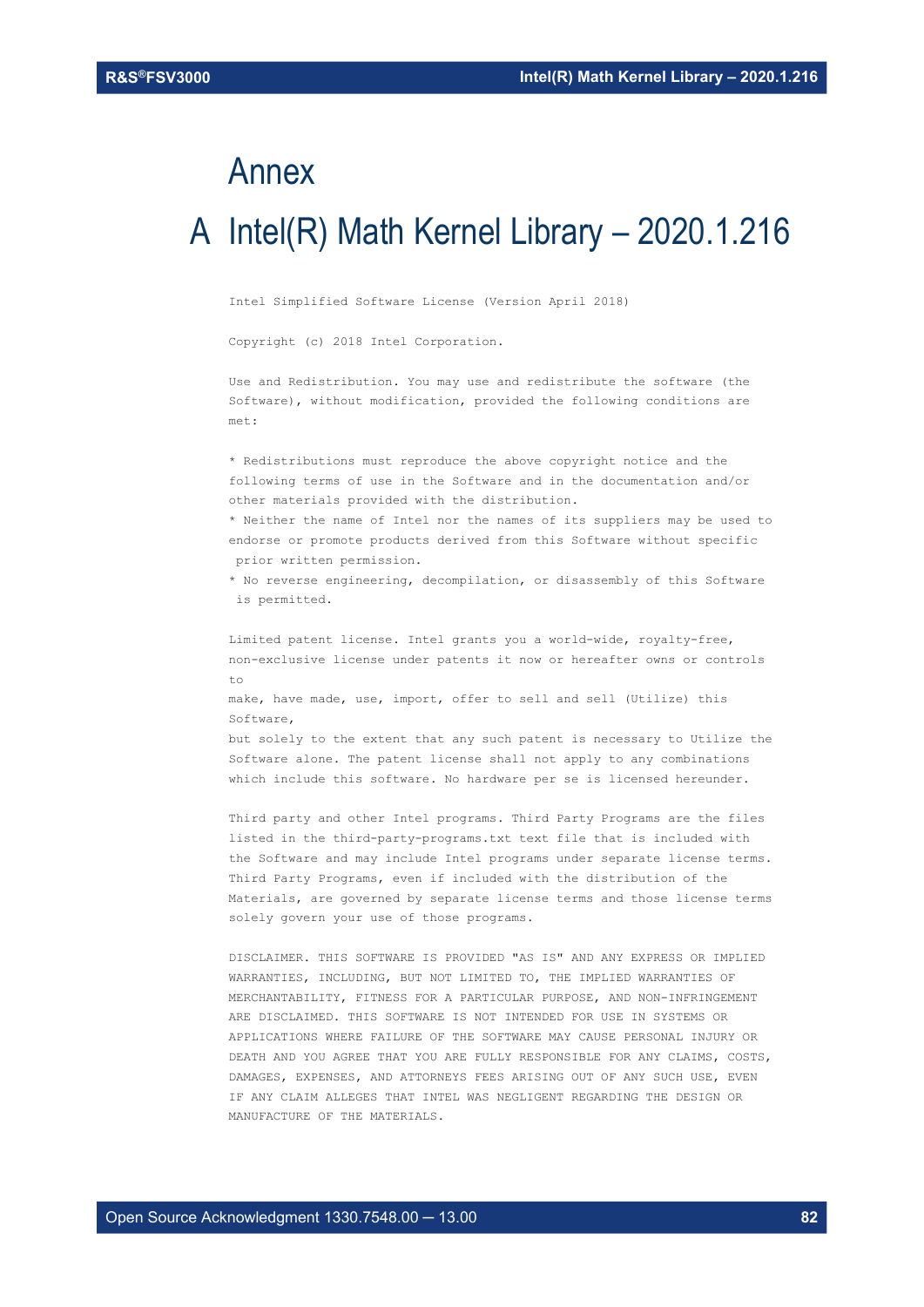LIMITATION OF LIABILITY. IN NO EVENT WILL INTEL BE LIABLE FOR ANY DIRECT, INDIRECT, INCIDENTAL, SPECIAL, EXEMPLARY, OR CONSEQUENTIAL DAMAGES (INCLUDING, BUT NOT LIMITED TO, PROCUREMENT OF SUBSTITUTE GOODS OR SERVICES; LOSS OF USE, DATA, OR PROFITS; OR BUSINESS INTERRUPTION) HOWEVER CAUSED AND ON ANY THEORY OF LIABILITY, WHETHER IN CONTRACT, STRICT LIABILITY, OR TORT (INCLUDING NEGLIGENCE OR OTHERWISE) ARISING IN ANY WAY OUT OF THE USE OF THIS SOFTWARE, EVEN IF ADVISED OF THE POSSIBILITY OF SUCH DAMAGE. YOU AGREE TO INDEMNIFY AND HOLD INTEL HARMLESS AGAINST ANY CLAIMS AND EXPENSES RESULTING FROM YOUR USE OR UNAUTHORIZED USE OF THE SOFTWARE.

No support. Intel may make changes to the Software, at any time without notice, and is not obligated to support, update or provide training for the Software.

Termination. Intel may terminate your right to use the Software in the event of your breach of this Agreement and you fail to cure the breach within a reasonable period of time.

Feedback. Should you provide Intel with comments, modifications, corrections, enhancements or other input (Feedback) related to the Software Intel will be free to use, disclose, reproduce, license or otherwise distribute or exploit the Feedback in its sole discretion without any obligations or restrictions of any kind, including without limitation, intellectual property rights or licensing obligations.

Compliance with laws. You agree to comply with all relevant laws and regulations governing your use, transfer, import or export (or prohibition thereof) of the Software.

Governing law. All disputes will be governed by the laws of the United States of America and the State of Delaware without reference to conflict of law principles and subject to the exclusive jurisdiction of the state or federal courts sitting in the State of Delaware, and each party agrees that it submits to the personal jurisdiction and venue of those courts and waives any objections. The United Nations Convention on Contracts for the International Sale of Goods (1980) is specifically excluded and will not apply to the Software.

\*Other names and brands may be claimed as the property of others.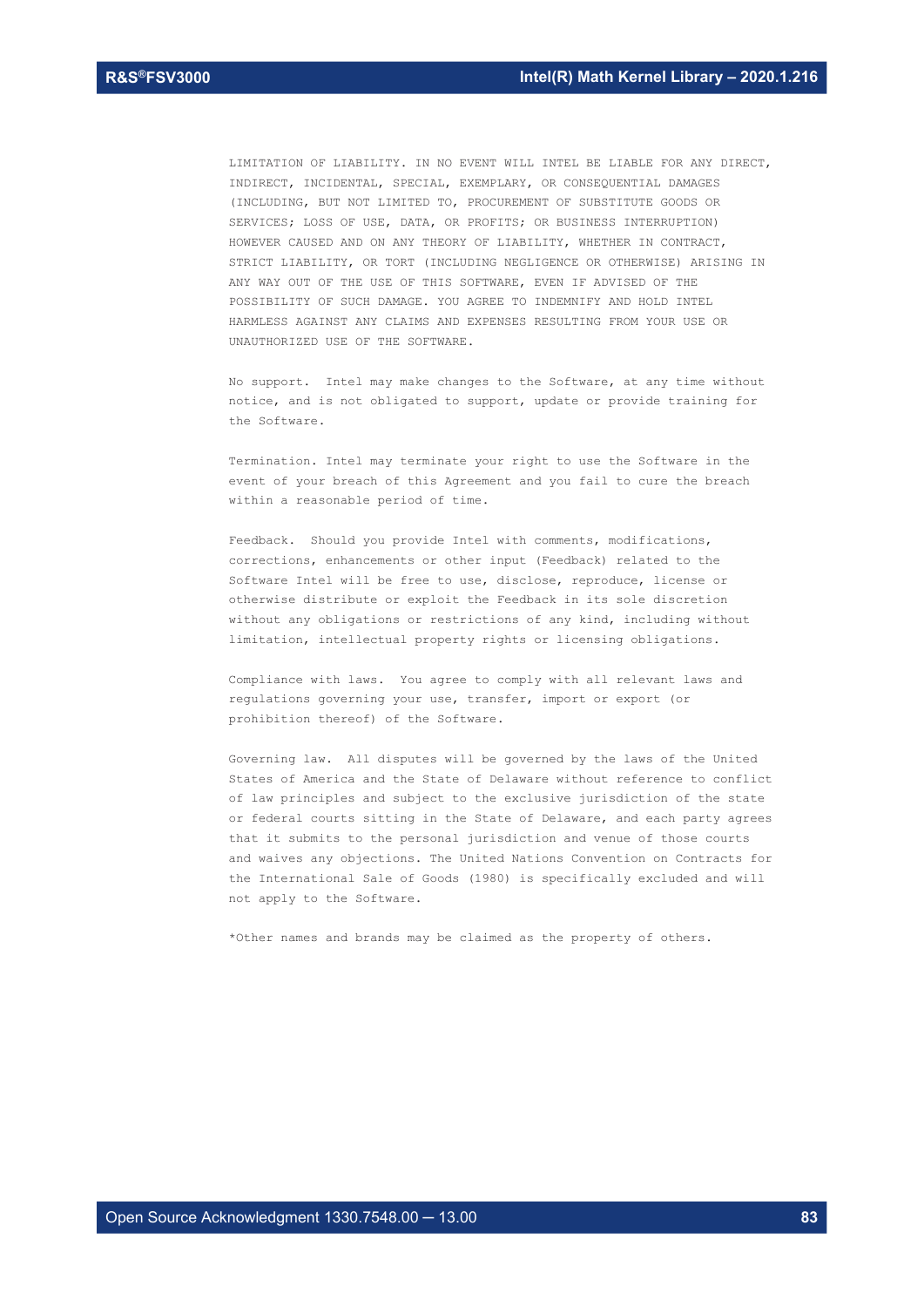### B Intel(R) Integrated Performance Primitives – 2020.1.216

Intel Simplified Software License (Version April 2018)

Copyright (c) 2018 Intel Corporation.

Use and Redistribution. You may use and redistribute the software (the Software), without modification, provided the following conditions are met:

\* Redistributions must reproduce the above copyright notice and the following terms of use in the Software and in the documentation and/or other materials provided with the distribution.

\* Neither the name of Intel nor the names of its suppliers may be used to endorse or promote products derived from this Software without specific prior written permission.

\* No reverse engineering, decompilation, or disassembly of this Software is permitted.

Limited patent license. Intel grants you a world-wide, royalty-free, non-exclusive license under patents it now or hereafter owns or controls  $t \circ$ 

make, have made, use, import, offer to sell and sell (Utilize) this Software,

but solely to the extent that any such patent is necessary to Utilize the Software alone. The patent license shall not apply to any combinations which include this software. No hardware per se is licensed hereunder.

Third party and other Intel programs. Third Party Programs are the files listed in the third-party-programs.txt text file that is included with the Software and may include Intel programs under separate license terms. Third Party Programs, even if included with the distribution of the Materials, are governed by separate license terms and those license terms solely govern your use of those programs.

DISCLAIMER. THIS SOFTWARE IS PROVIDED "AS IS" AND ANY EXPRESS OR IMPLIED WARRANTIES, INCLUDING, BUT NOT LIMITED TO, THE IMPLIED WARRANTIES OF MERCHANTABILITY, FITNESS FOR A PARTICULAR PURPOSE, AND NON-INFRINGEMENT ARE DISCLAIMED. THIS SOFTWARE IS NOT INTENDED FOR USE IN SYSTEMS OR APPLICATIONS WHERE FAILURE OF THE SOFTWARE MAY CAUSE PERSONAL INJURY OR DEATH AND YOU AGREE THAT YOU ARE FULLY RESPONSIBLE FOR ANY CLAIMS, COSTS, DAMAGES, EXPENSES, AND ATTORNEYS FEES ARISING OUT OF ANY SUCH USE, EVEN IF ANY CLAIM ALLEGES THAT INTEL WAS NEGLIGENT REGARDING THE DESIGN OR MANUFACTURE OF THE MATERIALS.

LIMITATION OF LIABILITY. IN NO EVENT WILL INTEL BE LIABLE FOR ANY DIRECT,